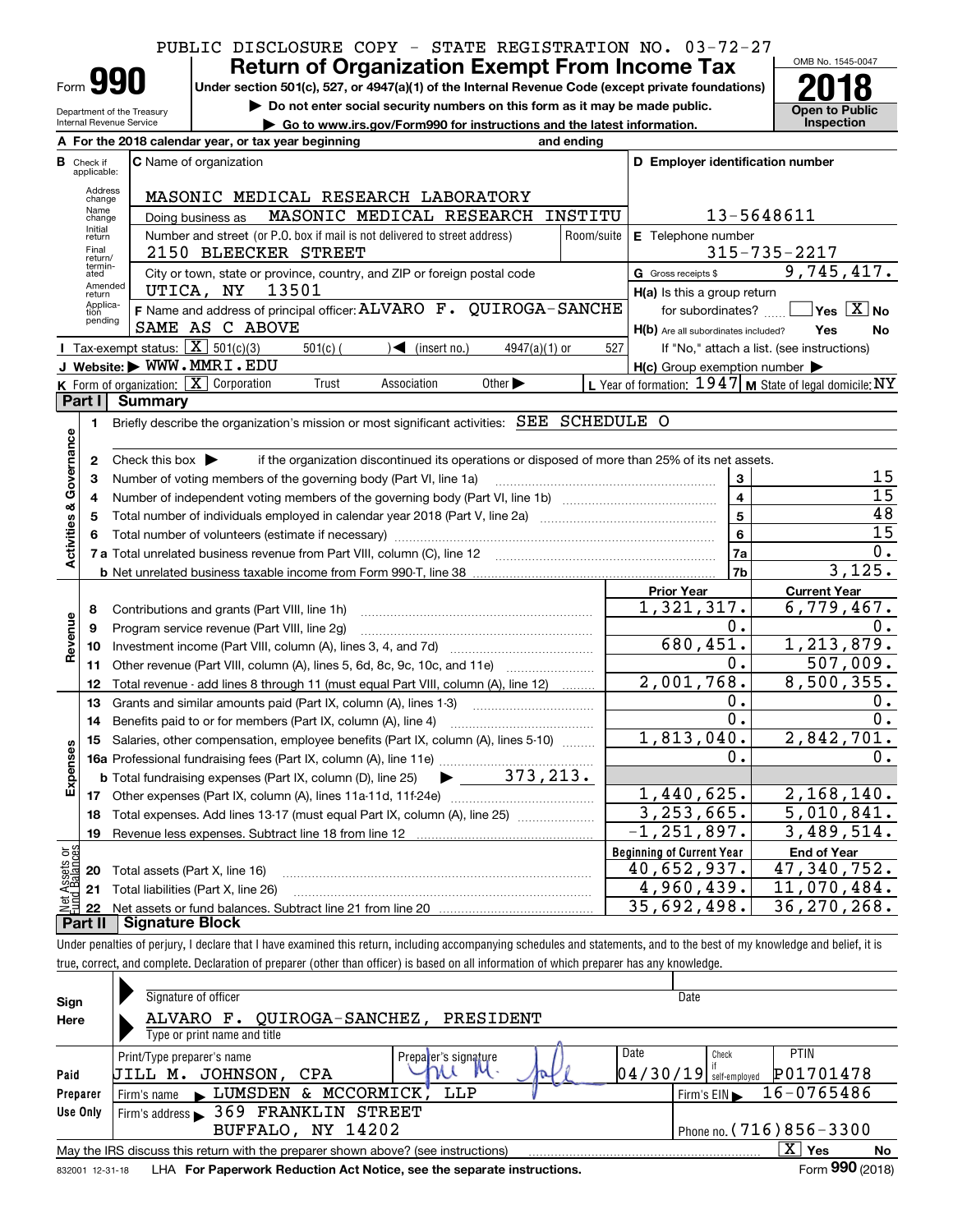|              | MASONIC MEDICAL RESEARCH LABORATORY<br>Form 990 (2018)                                                                                       | 13-5648611           | Page 2                                    |
|--------------|----------------------------------------------------------------------------------------------------------------------------------------------|----------------------|-------------------------------------------|
|              | <b>Statement of Program Service Accomplishments</b><br>Part III                                                                              |                      |                                           |
|              |                                                                                                                                              |                      | $\overline{\mathbf{x}}$                   |
| 1            | Briefly describe the organization's mission:<br>THE MASONIC MEDICAL RESEARCH LABORATORY IS A NOT-FOR-PROFIT INSTITUTE                        |                      |                                           |
|              | DEDICATED TO IMPROVING THE HEALTH AND QUALITY OF LIFE FOR ALL.                                                                               | THE                  |                                           |
|              | LABORATORY'S PRIMARY MISSION IS TO CONDUCT HIGH QUALITY BASIC AND                                                                            |                      |                                           |
|              | CLINICAL RESEARCH AIMED AT GENERATING KNOWLEDGE AND INFORMATION                                                                              |                      |                                           |
| $\mathbf{2}$ | Did the organization undertake any significant program services during the year which were not listed on the<br>prior Form 990 or 990-EZ?    |                      | $\overline{\ }$ Yes $\overline{\rm X}$ No |
|              | If "Yes," describe these new services on Schedule O.                                                                                         |                      |                                           |
| 3            | Did the organization cease conducting, or make significant changes in how it conducts, any program services?                                 |                      | $\Box$ Yes $\boxed{\text{X}}$ No          |
|              | If "Yes," describe these changes on Schedule O.                                                                                              |                      |                                           |
| 4            | Describe the organization's program service accomplishments for each of its three largest program services, as measured by expenses.         |                      |                                           |
|              | Section 501(c)(3) and 501(c)(4) organizations are required to report the amount of grants and allocations to others, the total expenses, and |                      |                                           |
|              | revenue, if any, for each program service reported.                                                                                          |                      |                                           |
| 4a           | 3, 374, 495. including grants of \$<br>) (Revenue \$<br>(Expenses \$<br>(Code:                                                               |                      |                                           |
|              | THE MASONIC MEDICAL RESEARCH LABORATORY (MMRL) IS A WORLD RENOWNED                                                                           |                      |                                           |
|              | MEDICAL RESEARCH CENTER KNOWN FOR ITS SCIENTIFIC ACHIEVEMENTS,                                                                               |                      |                                           |
|              | ESPECIALLY IN THE FIELD OF EXPERIMENTAL CARDIOLOGY. CURRENT RESEARCH                                                                         |                      |                                           |
|              | EFFORTS ENCOMPASS ISCHEMIC HEART DISEASE, CARDIAC ARRHYTHMIAS,                                                                               |                      |                                           |
|              | CARDIOVASCULAR DISEASE AND SUDDEN CARDIAC DEATH. THE MMRL IS A LEADING                                                                       |                      |                                           |
|              | CENTER FOR GENETIC SCREENING OF CARDIAC DISEASE AS WELL AS IN THE                                                                            |                      |                                           |
|              | DEVELOPMENT OF INNOVATIVE AND EFFECTIVE PHARMACOLOGIC TREATMENT FOR                                                                          |                      |                                           |
|              | ATRIAL FIBRILLATION. THE STEM CELL CENTER IS FOCUSED ON REGENERATING                                                                         |                      |                                           |
|              | MEDICINE AND THE DEVELOPMENT OF HUMAN MODELS OF DISEASE. OUR SCIENTIFIC                                                                      |                      |                                           |
|              | FINDINGS ARE PUBLISHED IN THE FINEST MEDICAL JOURNALS IN THE WORLD.                                                                          |                      |                                           |
|              |                                                                                                                                              |                      |                                           |
|              |                                                                                                                                              |                      |                                           |
| 4b           |                                                                                                                                              |                      |                                           |
|              |                                                                                                                                              |                      |                                           |
|              |                                                                                                                                              |                      |                                           |
|              |                                                                                                                                              |                      |                                           |
|              |                                                                                                                                              |                      |                                           |
|              |                                                                                                                                              |                      |                                           |
|              |                                                                                                                                              |                      |                                           |
|              |                                                                                                                                              |                      |                                           |
|              |                                                                                                                                              |                      |                                           |
|              |                                                                                                                                              |                      |                                           |
|              |                                                                                                                                              |                      |                                           |
|              |                                                                                                                                              |                      |                                           |
| 4c           | (Code: ) (Expenses \$<br>including grants of \$                                                                                              | ) (Revenue \$ ______ |                                           |
|              |                                                                                                                                              |                      |                                           |
|              |                                                                                                                                              |                      |                                           |
|              |                                                                                                                                              |                      |                                           |
|              |                                                                                                                                              |                      |                                           |
|              |                                                                                                                                              |                      |                                           |
|              |                                                                                                                                              |                      |                                           |
|              |                                                                                                                                              |                      |                                           |
|              |                                                                                                                                              |                      |                                           |
|              |                                                                                                                                              |                      |                                           |
|              |                                                                                                                                              |                      |                                           |
|              |                                                                                                                                              |                      |                                           |
|              |                                                                                                                                              |                      |                                           |
| 4d           | Other program services (Describe in Schedule O.)                                                                                             |                      |                                           |
|              | (Expenses \$<br>(Revenue \$<br>including grants of \$<br>3,374,495.                                                                          |                      |                                           |
| 4e           | Total program service expenses                                                                                                               |                      | Form 990 (2018)                           |
|              | 832002 12-31-18                                                                                                                              |                      |                                           |
|              | 2                                                                                                                                            |                      |                                           |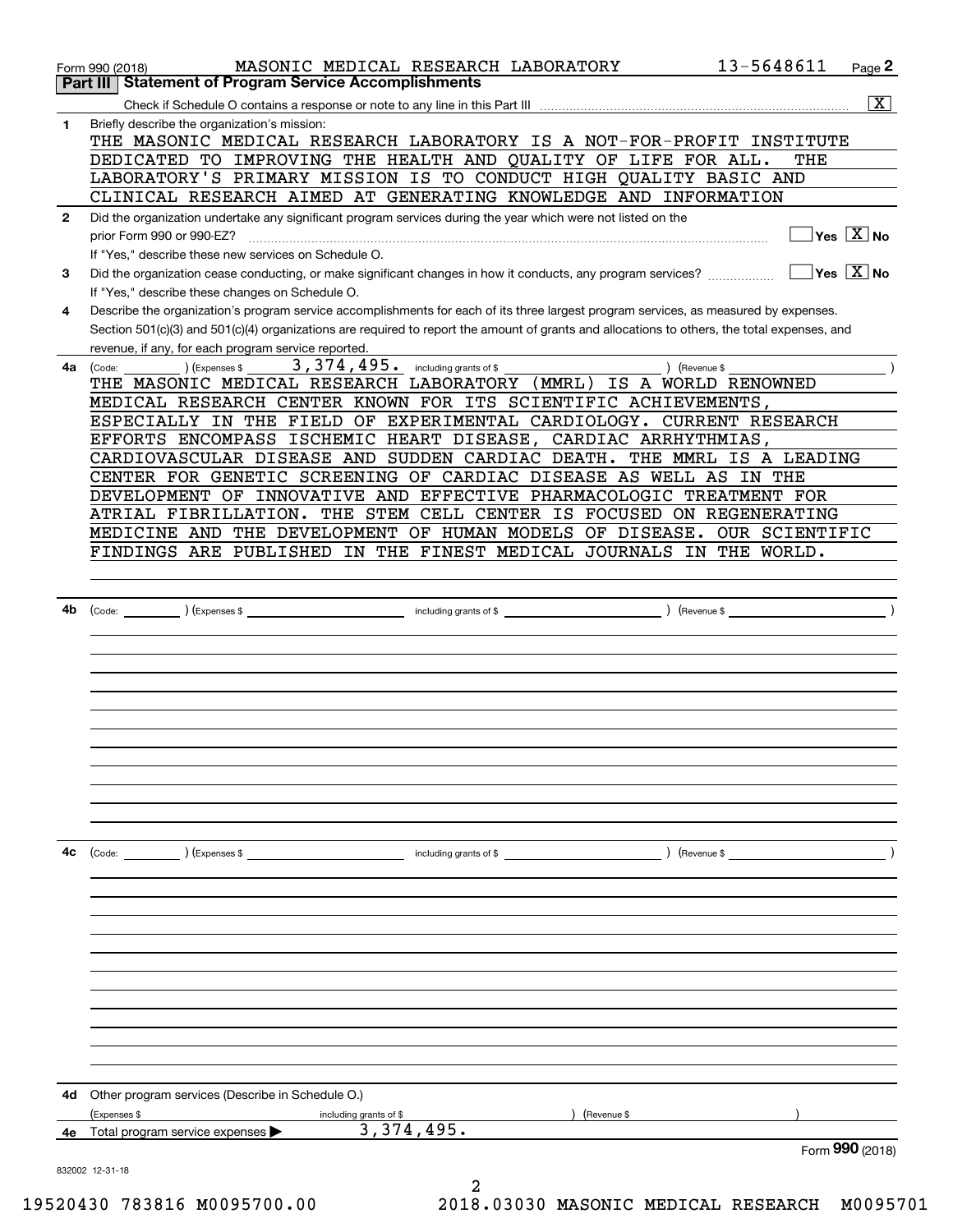| Form 990 (2018) |  |  |
|-----------------|--|--|

|     |                                                                                                                                                                         |                 | Yes                     | No              |
|-----|-------------------------------------------------------------------------------------------------------------------------------------------------------------------------|-----------------|-------------------------|-----------------|
| 1   | Is the organization described in section $501(c)(3)$ or $4947(a)(1)$ (other than a private foundation)?                                                                 |                 |                         |                 |
|     |                                                                                                                                                                         | 1.              | X                       |                 |
| 2   |                                                                                                                                                                         | $\overline{2}$  | $\overline{\mathbf{x}}$ |                 |
| 3   | Did the organization engage in direct or indirect political campaign activities on behalf of or in opposition to candidates for                                         |                 |                         |                 |
|     |                                                                                                                                                                         | 3               |                         | x               |
| 4   | Section 501(c)(3) organizations. Did the organization engage in lobbying activities, or have a section 501(h) election in effect                                        |                 |                         |                 |
|     |                                                                                                                                                                         | 4               |                         | x               |
| 5   | Is the organization a section 501(c)(4), 501(c)(5), or 501(c)(6) organization that receives membership dues, assessments, or                                            |                 |                         |                 |
|     |                                                                                                                                                                         | 5               |                         | x               |
| 6   | Did the organization maintain any donor advised funds or any similar funds or accounts for which donors have the right to                                               |                 |                         |                 |
|     | provide advice on the distribution or investment of amounts in such funds or accounts? If "Yes," complete Schedule D, Part I                                            | 6               |                         | x               |
| 7   | Did the organization receive or hold a conservation easement, including easements to preserve open space,                                                               | $\overline{7}$  |                         | х               |
|     |                                                                                                                                                                         |                 |                         |                 |
| 8   | Did the organization maintain collections of works of art, historical treasures, or other similar assets? If "Yes," complete                                            | 8               |                         | х               |
| 9   | Did the organization report an amount in Part X, line 21, for escrow or custodial account liability, serve as a custodian for                                           |                 |                         |                 |
|     | amounts not listed in Part X; or provide credit counseling, debt management, credit repair, or debt negotiation services?                                               |                 |                         |                 |
|     |                                                                                                                                                                         | 9               |                         | x               |
| 10  | If "Yes," complete Schedule D, Part IV<br>Did the organization, directly or through a related organization, hold assets in temporarily restricted endowments, permanent |                 |                         |                 |
|     |                                                                                                                                                                         | 10              | Х                       |                 |
| 11  | If the organization's answer to any of the following questions is "Yes," then complete Schedule D, Parts VI, VIII, VIII, IX, or X                                       |                 |                         |                 |
|     | as applicable.                                                                                                                                                          |                 |                         |                 |
|     | a Did the organization report an amount for land, buildings, and equipment in Part X, line 10? If "Yes," complete Schedule D,                                           |                 |                         |                 |
|     |                                                                                                                                                                         | 11a             | X                       |                 |
|     | Did the organization report an amount for investments - other securities in Part X, line 12 that is 5% or more of its total                                             |                 |                         |                 |
|     |                                                                                                                                                                         | 11 <sub>b</sub> |                         | x               |
|     | Did the organization report an amount for investments - program related in Part X, line 13 that is 5% or more of its total                                              |                 |                         |                 |
|     |                                                                                                                                                                         | 11c             |                         | x               |
| d   | Did the organization report an amount for other assets in Part X, line 15 that is 5% or more of its total assets reported in                                            |                 |                         |                 |
|     |                                                                                                                                                                         | 11d             |                         | х               |
|     | Did the organization report an amount for other liabilities in Part X, line 25? If "Yes," complete Schedule D, Part X                                                   | 11e             |                         | $\mathbf X$     |
|     | Did the organization's separate or consolidated financial statements for the tax year include a footnote that addresses                                                 |                 |                         |                 |
|     | the organization's liability for uncertain tax positions under FIN 48 (ASC 740)? If "Yes," complete Schedule D, Part X                                                  | 11f             |                         | x               |
|     | 12a Did the organization obtain separate, independent audited financial statements for the tax year? If "Yes," complete                                                 |                 |                         |                 |
|     | Schedule D, Parts XI and XII                                                                                                                                            | 12a             | X                       |                 |
|     | <b>b</b> Was the organization included in consolidated, independent audited financial statements for the tax year?                                                      |                 |                         |                 |
|     | If "Yes," and if the organization answered "No" to line 12a, then completing Schedule D, Parts XI and XII is optional                                                   | 12b             |                         | ᅀ               |
| 13  |                                                                                                                                                                         | 13              |                         | $\mathbf X$     |
| 14a | Did the organization maintain an office, employees, or agents outside of the United States?                                                                             | 14a             |                         | X               |
| b   | Did the organization have aggregate revenues or expenses of more than \$10,000 from grantmaking, fundraising, business,                                                 |                 |                         |                 |
|     | investment, and program service activities outside the United States, or aggregate foreign investments valued at \$100,000                                              |                 |                         |                 |
|     | Did the organization report on Part IX, column (A), line 3, more than \$5,000 of grants or other assistance to or for any                                               | 14b             |                         | x               |
| 15  |                                                                                                                                                                         |                 |                         | x               |
| 16  | Did the organization report on Part IX, column (A), line 3, more than \$5,000 of aggregate grants or other assistance to                                                | 15              |                         |                 |
|     |                                                                                                                                                                         | 16              |                         | x               |
| 17  | Did the organization report a total of more than \$15,000 of expenses for professional fundraising services on Part IX,                                                 |                 |                         |                 |
|     |                                                                                                                                                                         | 17              |                         | x               |
| 18  | Did the organization report more than \$15,000 total of fundraising event gross income and contributions on Part VIII, lines                                            |                 |                         |                 |
|     |                                                                                                                                                                         | 18              | х                       |                 |
| 19  | Did the organization report more than \$15,000 of gross income from gaming activities on Part VIII, line 9a? If "Yes."                                                  |                 |                         |                 |
|     |                                                                                                                                                                         | 19              |                         | x               |
| 20a |                                                                                                                                                                         | 20a             |                         | X               |
| b   | If "Yes" to line 20a, did the organization attach a copy of its audited financial statements to this return?                                                            | 20 <sub>b</sub> |                         |                 |
| 21  | Did the organization report more than \$5,000 of grants or other assistance to any domestic organization or                                                             |                 |                         |                 |
|     |                                                                                                                                                                         | 21              |                         | x               |
|     | 832003 12-31-18                                                                                                                                                         |                 |                         | Form 990 (2018) |
|     | ર                                                                                                                                                                       |                 |                         |                 |

3

832003 12-31-18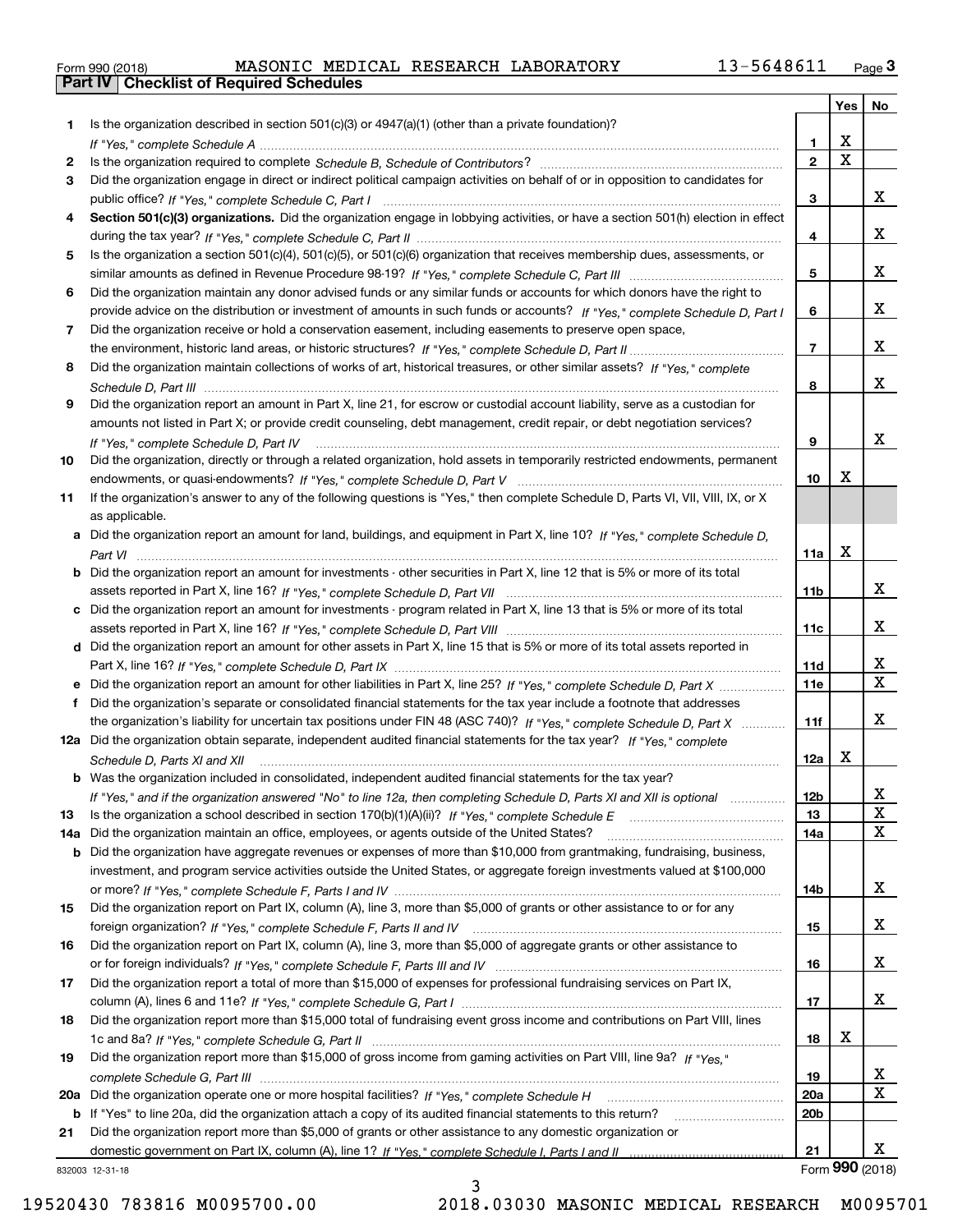|  | Form 990 (2018) |
|--|-----------------|
|  |                 |

*(continued)*

|        |                                                                                                                                   |                 | Yes         | No          |
|--------|-----------------------------------------------------------------------------------------------------------------------------------|-----------------|-------------|-------------|
| 22     | Did the organization report more than \$5,000 of grants or other assistance to or for domestic individuals on                     |                 |             |             |
|        |                                                                                                                                   | 22              |             | X           |
| 23     | Did the organization answer "Yes" to Part VII, Section A, line 3, 4, or 5 about compensation of the organization's current        |                 |             |             |
|        | and former officers, directors, trustees, key employees, and highest compensated employees? If "Yes," complete                    |                 |             |             |
|        |                                                                                                                                   | 23              | X           |             |
|        | 24a Did the organization have a tax-exempt bond issue with an outstanding principal amount of more than \$100,000 as of the       |                 |             |             |
|        | last day of the year, that was issued after December 31, 2002? If "Yes," answer lines 24b through 24d and complete                |                 |             |             |
|        |                                                                                                                                   | 24a             |             | x           |
|        | <b>b</b> Did the organization invest any proceeds of tax-exempt bonds beyond a temporary period exception?                        | 24 <sub>b</sub> |             |             |
|        | c Did the organization maintain an escrow account other than a refunding escrow at any time during the year to defease            |                 |             |             |
|        | any tax-exempt bonds?                                                                                                             | 24c             |             |             |
|        |                                                                                                                                   | 24d             |             |             |
|        | 25a Section 501(c)(3), 501(c)(4), and 501(c)(29) organizations. Did the organization engage in an excess benefit                  |                 |             |             |
|        |                                                                                                                                   | 25a             |             | x           |
|        | b Is the organization aware that it engaged in an excess benefit transaction with a disqualified person in a prior year, and      |                 |             |             |
|        | that the transaction has not been reported on any of the organization's prior Forms 990 or 990-EZ? If "Yes," complete             |                 |             |             |
|        | Schedule L, Part I                                                                                                                | 25b             |             | х           |
| 26     | Did the organization report any amount on Part X, line 5, 6, or 22 for receivables from or payables to any current or             |                 |             |             |
|        | former officers, directors, trustees, key employees, highest compensated employees, or disqualified persons? If "Yes."            |                 |             |             |
|        | complete Schedule L. Part II                                                                                                      | 26              |             | X           |
| 27     | Did the organization provide a grant or other assistance to an officer, director, trustee, key employee, substantial              |                 |             |             |
|        | contributor or employee thereof, a grant selection committee member, or to a 35% controlled entity or family member               |                 |             |             |
|        |                                                                                                                                   | 27              |             | х           |
| 28     | Was the organization a party to a business transaction with one of the following parties (see Schedule L, Part IV                 |                 |             |             |
|        | instructions for applicable filing thresholds, conditions, and exceptions):                                                       |                 |             |             |
| а      |                                                                                                                                   | 28a             |             | х           |
| b      | A family member of a current or former officer, director, trustee, or key employee? If "Yes," complete Schedule L, Part IV        | 28 <sub>b</sub> |             | $\mathbf x$ |
|        | c An entity of which a current or former officer, director, trustee, or key employee (or a family member thereof) was an officer, |                 |             |             |
|        |                                                                                                                                   | 28c             |             | х           |
| 29     |                                                                                                                                   | 29              | $\mathbf X$ |             |
| 30     | Did the organization receive contributions of art, historical treasures, or other similar assets, or qualified conservation       |                 |             |             |
|        |                                                                                                                                   | 30              |             | x           |
| 31     | Did the organization liquidate, terminate, or dissolve and cease operations?                                                      |                 |             |             |
|        |                                                                                                                                   | 31              |             | x           |
| 32     | Did the organization sell, exchange, dispose of, or transfer more than 25% of its net assets? If "Yes," complete                  |                 |             |             |
|        | Schedule N, Part II <u>www.communication.communication.communication.com</u>                                                      | 32              |             | x           |
| 33     | Did the organization own 100% of an entity disregarded as separate from the organization under Regulations                        |                 |             |             |
|        |                                                                                                                                   | 33              |             | x           |
| 34     | Was the organization related to any tax-exempt or taxable entity? If "Yes," complete Schedule R, Part II, III, or IV, and         |                 |             |             |
|        |                                                                                                                                   | 34              |             | х           |
|        |                                                                                                                                   | 35a             |             | $\mathbf X$ |
|        | b If "Yes" to line 35a, did the organization receive any payment from or engage in any transaction with a controlled entity       |                 |             |             |
|        |                                                                                                                                   | 35 <sub>b</sub> |             |             |
| 36     | Section 501(c)(3) organizations. Did the organization make any transfers to an exempt non-charitable related organization?        |                 |             |             |
|        |                                                                                                                                   | 36              |             | x           |
| 37     | Did the organization conduct more than 5% of its activities through an entity that is not a related organization                  |                 |             |             |
|        |                                                                                                                                   | 37              |             | x           |
| 38     | Did the organization complete Schedule O and provide explanations in Schedule O for Part VI, lines 11b and 19?                    |                 |             |             |
|        |                                                                                                                                   | 38              | X           |             |
| Part V | <b>Statements Regarding Other IRS Filings and Tax Compliance</b>                                                                  |                 |             |             |
|        | Check if Schedule O contains a response or note to any line in this Part V                                                        |                 |             |             |
|        |                                                                                                                                   |                 | Yes         | No          |
|        | 16<br>1a                                                                                                                          |                 |             |             |
| b      | 0<br>Enter the number of Forms W-2G included in line 1a. Enter -0- if not applicable<br>1b                                        |                 |             |             |
|        | c Did the organization comply with backup withholding rules for reportable payments to vendors and reportable gaming              |                 |             |             |

832004 12-31-18

(gambling) winnings to prize winners?

Form (2018) **990** 4 19520430 783816 M0095700.00 2018.03030 MASONIC MEDICAL RESEARCH M0095701

**1c** X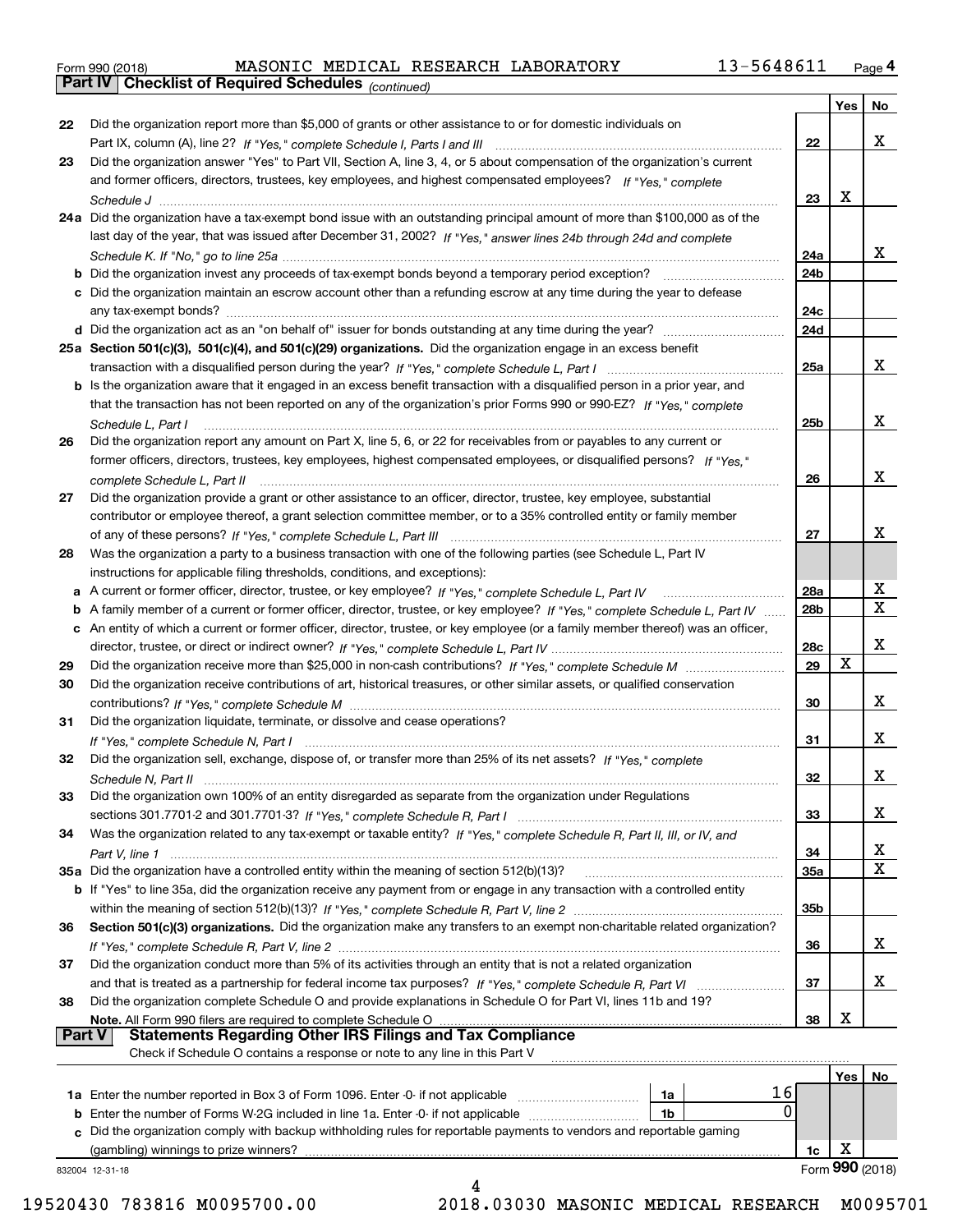|     | MASONIC MEDICAL RESEARCH LABORATORY<br>Form 990 (2018)                                                                                                                                                                               | 13-5648611 |                |     | Page $5$        |
|-----|--------------------------------------------------------------------------------------------------------------------------------------------------------------------------------------------------------------------------------------|------------|----------------|-----|-----------------|
|     | <b>Part V</b><br>Statements Regarding Other IRS Filings and Tax Compliance (continued)                                                                                                                                               |            |                |     |                 |
|     |                                                                                                                                                                                                                                      |            |                | Yes | No              |
|     | 2a Enter the number of employees reported on Form W-3, Transmittal of Wage and Tax Statements,                                                                                                                                       |            |                |     |                 |
|     | filed for the calendar year ending with or within the year covered by this return<br>2a                                                                                                                                              | 48         |                |     |                 |
|     |                                                                                                                                                                                                                                      |            | 2b             | х   |                 |
|     |                                                                                                                                                                                                                                      |            |                |     |                 |
| За  | Did the organization have unrelated business gross income of \$1,000 or more during the year?                                                                                                                                        |            | 3a             |     | x               |
|     |                                                                                                                                                                                                                                      |            | 3 <sub>b</sub> |     |                 |
|     | 4a At any time during the calendar year, did the organization have an interest in, or a signature or other authority over, a                                                                                                         |            |                |     |                 |
|     |                                                                                                                                                                                                                                      |            | 4a             |     | х               |
|     | <b>b</b> If "Yes," enter the name of the foreign country: $\blacktriangleright$                                                                                                                                                      |            |                |     |                 |
|     | See instructions for filing requirements for FinCEN Form 114, Report of Foreign Bank and Financial Accounts (FBAR).                                                                                                                  |            |                |     |                 |
| 5a  | Was the organization a party to a prohibited tax shelter transaction at any time during the tax year?                                                                                                                                |            | 5a             |     | х               |
| b   |                                                                                                                                                                                                                                      |            | 5 <sub>b</sub> |     | X               |
| с   |                                                                                                                                                                                                                                      |            | 5c             |     |                 |
|     | 6a Does the organization have annual gross receipts that are normally greater than \$100,000, and did the organization solicit                                                                                                       |            |                |     |                 |
|     | any contributions that were not tax deductible as charitable contributions?                                                                                                                                                          |            | 6a             |     | x               |
|     | <b>b</b> If "Yes," did the organization include with every solicitation an express statement that such contributions or gifts                                                                                                        |            |                |     |                 |
|     | were not tax deductible?                                                                                                                                                                                                             |            | 6b             |     |                 |
| 7   | Organizations that may receive deductible contributions under section 170(c).                                                                                                                                                        |            |                |     |                 |
| а   | Did the organization receive a payment in excess of \$75 made partly as a contribution and partly for goods and services provided to the payor?                                                                                      |            | 7a             |     | x               |
| b   | If "Yes," did the organization notify the donor of the value of the goods or services provided?                                                                                                                                      |            | 7b             |     |                 |
| с   | Did the organization sell, exchange, or otherwise dispose of tangible personal property for which it was required                                                                                                                    |            |                |     |                 |
|     |                                                                                                                                                                                                                                      |            | 7c             |     | х               |
|     | 7d<br>d If "Yes," indicate the number of Forms 8282 filed during the year manufactured in the second of the second structure of Forms 8282 filed during the year manufactured in the Second Structure of the Second Structure of the |            |                |     |                 |
| е   |                                                                                                                                                                                                                                      |            | 7e             |     | х               |
| f   | Did the organization, during the year, pay premiums, directly or indirectly, on a personal benefit contract?                                                                                                                         |            | 7f             |     | х               |
| g   | If the organization received a contribution of qualified intellectual property, did the organization file Form 8899 as required?                                                                                                     |            | 7g             |     |                 |
| h   | If the organization received a contribution of cars, boats, airplanes, or other vehicles, did the organization file a Form 1098-C?                                                                                                   |            | 7h             |     |                 |
| 8   | Sponsoring organizations maintaining donor advised funds. Did a donor advised fund maintained by the                                                                                                                                 |            |                |     |                 |
|     | sponsoring organization have excess business holdings at any time during the year?                                                                                                                                                   |            | 8              |     |                 |
| 9   | Sponsoring organizations maintaining donor advised funds.                                                                                                                                                                            |            |                |     |                 |
| а   | Did the sponsoring organization make any taxable distributions under section 4966?                                                                                                                                                   |            | 9а             |     |                 |
| b   | Did the sponsoring organization make a distribution to a donor, donor advisor, or related person?                                                                                                                                    |            | 9b             |     |                 |
| 10  | Section 501(c)(7) organizations. Enter:                                                                                                                                                                                              |            |                |     |                 |
| а   | 10a<br>Initiation fees and capital contributions included on Part VIII, line 12 [111] [11] [12] [11] [12] [11] [12] [                                                                                                                |            |                |     |                 |
|     | 10b <br>Gross receipts, included on Form 990, Part VIII, line 12, for public use of club facilities                                                                                                                                  |            |                |     |                 |
| 11  | Section 501(c)(12) organizations. Enter:                                                                                                                                                                                             |            |                |     |                 |
| a   | Gross income from members or shareholders<br>11a                                                                                                                                                                                     |            |                |     |                 |
| b   | Gross income from other sources (Do not net amounts due or paid to other sources against                                                                                                                                             |            |                |     |                 |
|     | 11 <sub>b</sub>                                                                                                                                                                                                                      |            |                |     |                 |
|     | 12a Section 4947(a)(1) non-exempt charitable trusts. Is the organization filing Form 990 in lieu of Form 1041?                                                                                                                       |            | 12a            |     |                 |
|     | 12b<br><b>b</b> If "Yes," enter the amount of tax-exempt interest received or accrued during the year <i>manument</i>                                                                                                                |            |                |     |                 |
| 13  | Section 501(c)(29) qualified nonprofit health insurance issuers.                                                                                                                                                                     |            |                |     |                 |
|     | a Is the organization licensed to issue qualified health plans in more than one state?                                                                                                                                               |            | <b>13a</b>     |     |                 |
|     | Note. See the instructions for additional information the organization must report on Schedule O.                                                                                                                                    |            |                |     |                 |
| b   | Enter the amount of reserves the organization is required to maintain by the states in which the                                                                                                                                     |            |                |     |                 |
|     | 13 <sub>b</sub>                                                                                                                                                                                                                      |            |                |     |                 |
| с   | 13c                                                                                                                                                                                                                                  |            |                |     | X               |
| 14a | Did the organization receive any payments for indoor tanning services during the tax year?                                                                                                                                           |            | 14a            |     |                 |
|     |                                                                                                                                                                                                                                      |            | 14b            |     |                 |
| 15  | Is the organization subject to the section 4960 tax on payment(s) of more than \$1,000,000 in remuneration or                                                                                                                        |            |                |     | х               |
|     |                                                                                                                                                                                                                                      |            | 15             |     |                 |
|     | If "Yes," see instructions and file Form 4720, Schedule N.                                                                                                                                                                           |            |                |     | х               |
| 16  | Is the organization an educational institution subject to the section 4968 excise tax on net investment income?                                                                                                                      |            | 16             |     |                 |
|     | If "Yes," complete Form 4720, Schedule O.                                                                                                                                                                                            |            |                |     | Form 990 (2018) |

Form (2018) **990**

832005 12-31-18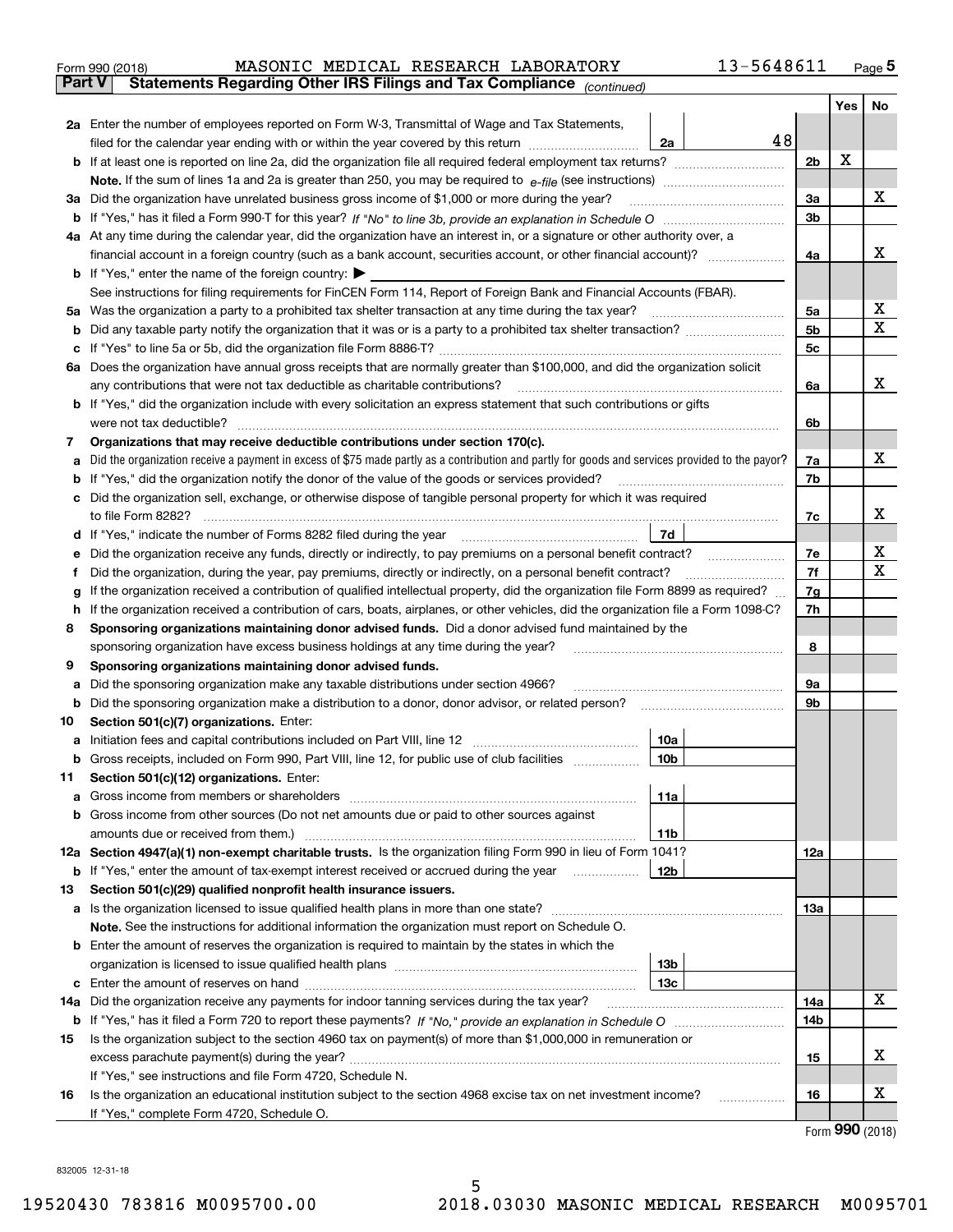| Form 990 (2018) |  |  |
|-----------------|--|--|
|                 |  |  |

### MASONIC MEDICAL RESEARCH LABORATORY 13-5648611

*For each "Yes" response to lines 2 through 7b below, and for a "No" response to line 8a, 8b, or 10b below, describe the circumstances, processes, or changes in Schedule O. See instructions.* Form 990 (2018) **MASONIC MEDICAL RESEARCH LABORATORY** 13-5648611 <sub>Page</sub> 6<br>**Part VI** | Governance, Management, and Disclosure *For each "Yes" response to lines 2 through 7b below, and for a "No" response* 

|    |                                                                                                                                                                                                                                        |                 | <b>Yes</b>      | No                |
|----|----------------------------------------------------------------------------------------------------------------------------------------------------------------------------------------------------------------------------------------|-----------------|-----------------|-------------------|
|    | 15<br><b>1a</b> Enter the number of voting members of the governing body at the end of the tax year<br>1a<br>.                                                                                                                         |                 |                 |                   |
|    | If there are material differences in voting rights among members of the governing body, or if the governing                                                                                                                            |                 |                 |                   |
|    | body delegated broad authority to an executive committee or similar committee, explain in Schedule O.<br>15                                                                                                                            |                 |                 |                   |
| b  | Enter the number of voting members included in line 1a, above, who are independent<br>1b                                                                                                                                               |                 |                 |                   |
| 2  | Did any officer, director, trustee, or key employee have a family relationship or a business relationship with any other                                                                                                               |                 |                 |                   |
|    | officer, director, trustee, or key employee?                                                                                                                                                                                           | $\mathbf{2}$    |                 | X                 |
| 3  | Did the organization delegate control over management duties customarily performed by or under the direct supervision                                                                                                                  |                 |                 |                   |
|    |                                                                                                                                                                                                                                        | 3               |                 | X<br>$\mathbf{X}$ |
| 4  | Did the organization make any significant changes to its governing documents since the prior Form 990 was filed?                                                                                                                       | 4               |                 | X                 |
| 5  | Did the organization become aware during the year of a significant diversion of the organization's assets? <i>manageranian</i> entity                                                                                                  | 5               |                 | $\mathbf X$       |
| 6  |                                                                                                                                                                                                                                        | 6               |                 |                   |
| 7a | Did the organization have members, stockholders, or other persons who had the power to elect or appoint one or                                                                                                                         |                 |                 |                   |
|    | more members of the governing body?                                                                                                                                                                                                    | 7a              | x               |                   |
|    | <b>b</b> Are any governance decisions of the organization reserved to (or subject to approval by) members, stockholders, or                                                                                                            |                 |                 |                   |
|    | persons other than the governing body?                                                                                                                                                                                                 | 7b              | х               |                   |
| 8  | Did the organization contemporaneously document the meetings held or written actions undertaken during the year by the following:                                                                                                      |                 |                 |                   |
| a  |                                                                                                                                                                                                                                        | 8a              | X               |                   |
| b  |                                                                                                                                                                                                                                        | 8b              | Х               |                   |
| 9  | Is there any officer, director, trustee, or key employee listed in Part VII, Section A, who cannot be reached at the                                                                                                                   |                 |                 |                   |
|    |                                                                                                                                                                                                                                        | 9               |                 | x                 |
|    | Section B. Policies (This Section B requests information about policies not required by the Internal Revenue Code.)                                                                                                                    |                 |                 |                   |
|    |                                                                                                                                                                                                                                        |                 | Yes             | No                |
|    |                                                                                                                                                                                                                                        | <b>10a</b>      |                 | X                 |
|    | <b>b</b> If "Yes," did the organization have written policies and procedures governing the activities of such chapters, affiliates,                                                                                                    |                 |                 |                   |
|    |                                                                                                                                                                                                                                        | 10 <sub>b</sub> |                 |                   |
|    | 11a Has the organization provided a complete copy of this Form 990 to all members of its governing body before filing the form?                                                                                                        | 11a             | X               |                   |
|    | <b>b</b> Describe in Schedule O the process, if any, used by the organization to review this Form 990.                                                                                                                                 |                 |                 |                   |
|    |                                                                                                                                                                                                                                        | 12a             | X               |                   |
|    | <b>b</b> Were officers, directors, or trustees, and key employees required to disclose annually interests that could give rise to conflicts?                                                                                           | 12 <sub>b</sub> | Х               |                   |
|    | c Did the organization regularly and consistently monitor and enforce compliance with the policy? If "Yes," describe                                                                                                                   |                 |                 |                   |
|    | in Schedule O how this was done measured and contained a strategie of the state of the state of the strategie o                                                                                                                        | 12c             | $\mathbf X$     | х                 |
| 13 |                                                                                                                                                                                                                                        | 13              |                 |                   |
| 14 |                                                                                                                                                                                                                                        | 14              | X               |                   |
| 15 | Did the process for determining compensation of the following persons include a review and approval by independent                                                                                                                     |                 |                 |                   |
|    | persons, comparability data, and contemporaneous substantiation of the deliberation and decision?                                                                                                                                      |                 |                 |                   |
|    | a The organization's CEO, Executive Director, or top management official manufactured content content of the organization's CEO, Executive Director, or top management official manufactured content of the state of the state         | 15a             | Х               |                   |
|    |                                                                                                                                                                                                                                        | 15b             | X               |                   |
|    | If "Yes" to line 15a or 15b, describe the process in Schedule O (see instructions).                                                                                                                                                    |                 |                 |                   |
|    | 16a Did the organization invest in, contribute assets to, or participate in a joint venture or similar arrangement with a                                                                                                              |                 |                 |                   |
|    | taxable entity during the year?                                                                                                                                                                                                        | 16a             |                 | х                 |
|    | b If "Yes," did the organization follow a written policy or procedure requiring the organization to evaluate its participation                                                                                                         |                 |                 |                   |
|    | in joint venture arrangements under applicable federal tax law, and take steps to safeguard the organization's                                                                                                                         |                 |                 |                   |
|    | exempt status with respect to such arrangements?<br><b>Section C. Disclosure</b>                                                                                                                                                       | 16b             |                 |                   |
|    |                                                                                                                                                                                                                                        |                 |                 |                   |
| 17 | List the states with which a copy of this Form 990 is required to be filed $\blacktriangleright$ NY                                                                                                                                    |                 |                 |                   |
| 18 | Section 6104 requires an organization to make its Forms 1023 (1024 or 1024 A if applicable), 990, and 990-T (Section 501(c)(3)s only) available<br>for public inspection. Indicate how you made these available. Check all that apply. |                 |                 |                   |
|    | $\lfloor x \rfloor$ Upon request<br>Another's website<br>Own website<br>Other (explain in Schedule O)                                                                                                                                  |                 |                 |                   |
| 19 | Describe in Schedule O whether (and if so, how) the organization made its governing documents, conflict of interest policy, and financial                                                                                              |                 |                 |                   |
|    | statements available to the public during the tax year.                                                                                                                                                                                |                 |                 |                   |
| 20 | State the name, address, and telephone number of the person who possesses the organization's books and records                                                                                                                         |                 |                 |                   |
|    | JOHN S. ZIELINSKI, CPA, CHIEF FINANCIAL OFFICER - (315) 624-7478                                                                                                                                                                       |                 |                 |                   |
|    | 13501<br>2150 BLEECKER STREET, UTICA, NY                                                                                                                                                                                               |                 |                 |                   |
|    | 832006 12-31-18                                                                                                                                                                                                                        |                 | Form 990 (2018) |                   |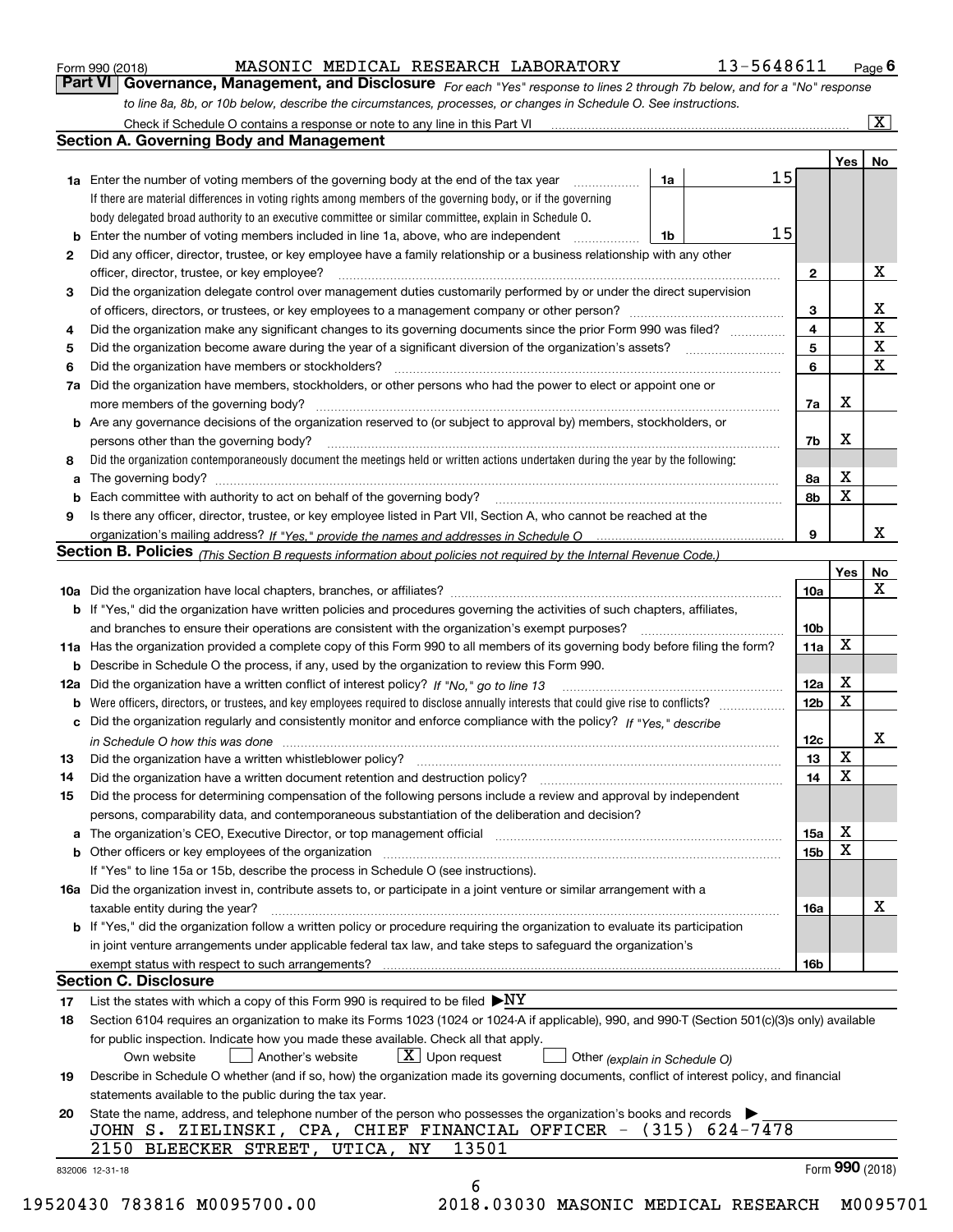**7Part VII Compensation of Officers, Directors, Trustees, Key Employees, Highest Compensated Employees, and Independent Contractors**

Check if Schedule O contains a response or note to any line in this Part VII

**Section A. Officers, Directors, Trustees, Key Employees, and Highest Compensated Employees**

**1a**  Complete this table for all persons required to be listed. Report compensation for the calendar year ending with or within the organization's tax year.

**•** List all of the organization's current officers, directors, trustees (whether individuals or organizations), regardless of amount of compensation. Enter -0- in columns  $(D)$ ,  $(E)$ , and  $(F)$  if no compensation was paid.

● List all of the organization's **current** key employees, if any. See instructions for definition of "key employee."

**•** List the organization's five current highest compensated employees (other than an officer, director, trustee, or key employee) who received report-<br>compensation (Box 5 of Form W-2 and/or Box 7 of Form 1099-MISC) of mor able compensation (Box 5 of Form W-2 and/or Box 7 of Form 1099-MISC) of more than \$100,000 from the organization and any related organizations.

 $\bullet$  List all of the organization's **former** officers, key employees, and highest compensated employees who received more than \$100,000 of reportable compensation from the organization and any related organizations.

**•** List all of the organization's former directors or trustees that received, in the capacity as a former director or trustee of the organization, more than \$10,000 of reportable compensation from the organization and any related organizations.

List persons in the following order: individual trustees or directors; institutional trustees; officers; key employees; highest compensated employees; and former such persons.

Check this box if neither the organization nor any related organization compensated any current officer, director, or trustee.

| (A)                              | (B)               |                                |                                                                  | (C)                     |              |                                   |        | (D)                  | (E)                          | (F)                |
|----------------------------------|-------------------|--------------------------------|------------------------------------------------------------------|-------------------------|--------------|-----------------------------------|--------|----------------------|------------------------------|--------------------|
| Name and Title                   | Average           |                                | (do not check more than one                                      | Position                |              |                                   |        | Reportable           | Reportable                   | Estimated          |
|                                  | hours per<br>week |                                | box, unless person is both an<br>officer and a director/trustee) |                         |              |                                   |        | compensation<br>from | compensation<br>from related | amount of<br>other |
|                                  | (list any         |                                |                                                                  |                         |              |                                   |        | the                  | organizations                | compensation       |
|                                  | hours for         |                                |                                                                  |                         |              |                                   |        | organization         | (W-2/1099-MISC)              | from the           |
|                                  | related           |                                |                                                                  |                         |              |                                   |        | (W-2/1099-MISC)      |                              | organization       |
|                                  | organizations     |                                |                                                                  |                         |              |                                   |        |                      |                              | and related        |
|                                  | below             | Individual trustee or director | Institutional trustee                                            | Officer                 | Key employee | Highest compensated<br>  employee | Former |                      |                              | organizations      |
| DAVID F. SCHNEEWEISS<br>(1)      | line)<br>5.00     |                                |                                                                  |                         |              |                                   |        |                      |                              |                    |
| CHAIRMAN                         |                   | $\mathbf X$                    |                                                                  | $\overline{\textbf{X}}$ |              |                                   |        | 0.                   | 0.                           | $0_{.}$            |
| (2)<br>ALVARO F. QUIROGA-SANCHEZ | 5.00              |                                |                                                                  |                         |              |                                   |        |                      |                              |                    |
| PRESIDENT                        |                   | X                              |                                                                  | $\overline{\textbf{X}}$ |              |                                   |        | 0.                   | 0.                           | $\mathbf 0$ .      |
| (3) ROBERT A. HEWSON, DPM        | 5.00              |                                |                                                                  |                         |              |                                   |        |                      |                              |                    |
| VICE PRESIDENT                   |                   | $\mathbf x$                    |                                                                  | $\overline{\textbf{X}}$ |              |                                   |        | 0.                   | $\mathbf 0$ .                | $\mathbf 0$ .      |
| (4) JAMES D. SWAN, JR            | 5.00              |                                |                                                                  |                         |              |                                   |        |                      |                              |                    |
| SECRETARY                        |                   | $\mathbf x$                    |                                                                  | $\overline{\textbf{X}}$ |              |                                   |        | 0.                   | $\mathbf 0$ .                | $\mathbf 0$ .      |
| (5) VINCENT CUNZIO, CPA          | 5.00              |                                |                                                                  |                         |              |                                   |        |                      |                              |                    |
| TREASURER                        |                   | $\mathbf x$                    |                                                                  |                         |              |                                   |        | 0.                   | $\mathbf 0$ .                | $\mathbf 0$ .      |
| (6) MICHAEL A. CHAPLIN, MD       | 1.00              |                                |                                                                  |                         |              |                                   |        |                      |                              |                    |
| <b>DIRECTOR</b>                  |                   | $\mathbf x$                    |                                                                  |                         |              |                                   |        | 0.                   | $\mathbf 0$ .                | $\mathbf 0$ .      |
| (7) DAVID D. GOODWIN             | 1.00              |                                |                                                                  |                         |              |                                   |        |                      |                              |                    |
| <b>DIRECTOR</b>                  |                   | $\mathbf X$                    |                                                                  |                         |              |                                   |        | 0.                   | $\mathbf 0$ .                | $0_{\cdot}$        |
| (8) PETER R. GRAY, MD, PHD, FACC | 1.00              |                                |                                                                  |                         |              |                                   |        |                      |                              |                    |
| <b>DIRECTOR</b>                  |                   | X                              |                                                                  |                         |              |                                   |        | 0.                   | $\mathbf 0$ .                | $0_{\cdot}$        |
| (9) PAUL A. GUERRERO, CMR        | 1.00              |                                |                                                                  |                         |              |                                   |        |                      |                              |                    |
| <b>DIRECTOR</b>                  |                   | $\mathbf X$                    |                                                                  |                         |              |                                   |        | 0.                   | $\mathbf 0$ .                | $\mathbf 0$ .      |
| (10) PASQUALE IMBIMBO, JR        | 1.00              |                                |                                                                  |                         |              |                                   |        |                      |                              |                    |
| <b>DIRECTOR</b>                  |                   | $\mathbf X$                    |                                                                  |                         |              |                                   |        | 0.                   | $\mathbf 0$ .                | $0_{.}$            |
| (11) RICHARD J. MILLER, JR, ESQ  | 1.00              |                                |                                                                  |                         |              |                                   |        |                      |                              |                    |
| <b>DIRECTOR</b>                  |                   | X                              |                                                                  |                         |              |                                   |        | 0.                   | $\mathbf 0$ .                | $0_{.}$            |
| (12) VIRGILIO S. QUIJANO         | 1.00              |                                |                                                                  |                         |              |                                   |        |                      |                              |                    |
| <b>DIRECTOR</b>                  |                   | X                              |                                                                  |                         |              |                                   |        | 0.                   | $\mathbf 0$ .                | $0_{.}$            |
| (13) SHELDON B. RICHMAN, ESQ     | 1.00              |                                |                                                                  |                         |              |                                   |        |                      |                              |                    |
| <b>DIRECTOR</b>                  |                   | $\mathbf x$                    |                                                                  |                         |              |                                   |        | 0.                   | $\mathbf 0$ .                | $\mathbf 0$ .      |
| (14) FRANCESCO SANTONI, MD       | 1.00              |                                |                                                                  |                         |              |                                   |        |                      |                              |                    |
| <b>DIRECTOR</b>                  |                   | X                              |                                                                  |                         |              |                                   |        | 0.                   | 0.                           | 0.                 |
| (15) LAURENCE I. SUSSMAN         | 1.00              |                                |                                                                  |                         |              |                                   |        |                      |                              |                    |
| <b>DIRECTOR</b>                  |                   | $\mathbf X$                    |                                                                  |                         |              |                                   |        | 0.                   | 0.                           | 0.                 |
| (16) JOHN S. ZIELINKSI, CPA      | 35.00             |                                |                                                                  |                         |              |                                   |        |                      |                              |                    |
| CHIEF FINANCIAL OFFICER          |                   |                                |                                                                  | X                       |              |                                   |        | 129,050.             | $\mathbf 0$ .                | 15,908.            |
| (17) MARIA KONTARIDIS, PHD       | 35.00             |                                |                                                                  |                         |              |                                   |        |                      |                              |                    |
| DIRECTOR OF RESEARCH             |                   |                                |                                                                  | X                       |              |                                   |        | 467,205.             | $\mathbf 0$ .                | 83,331.            |

832007 12-31-18

19520430 783816 M0095700.00 2018.03030 MASONIC MEDICAL RESEARCH M0095701

7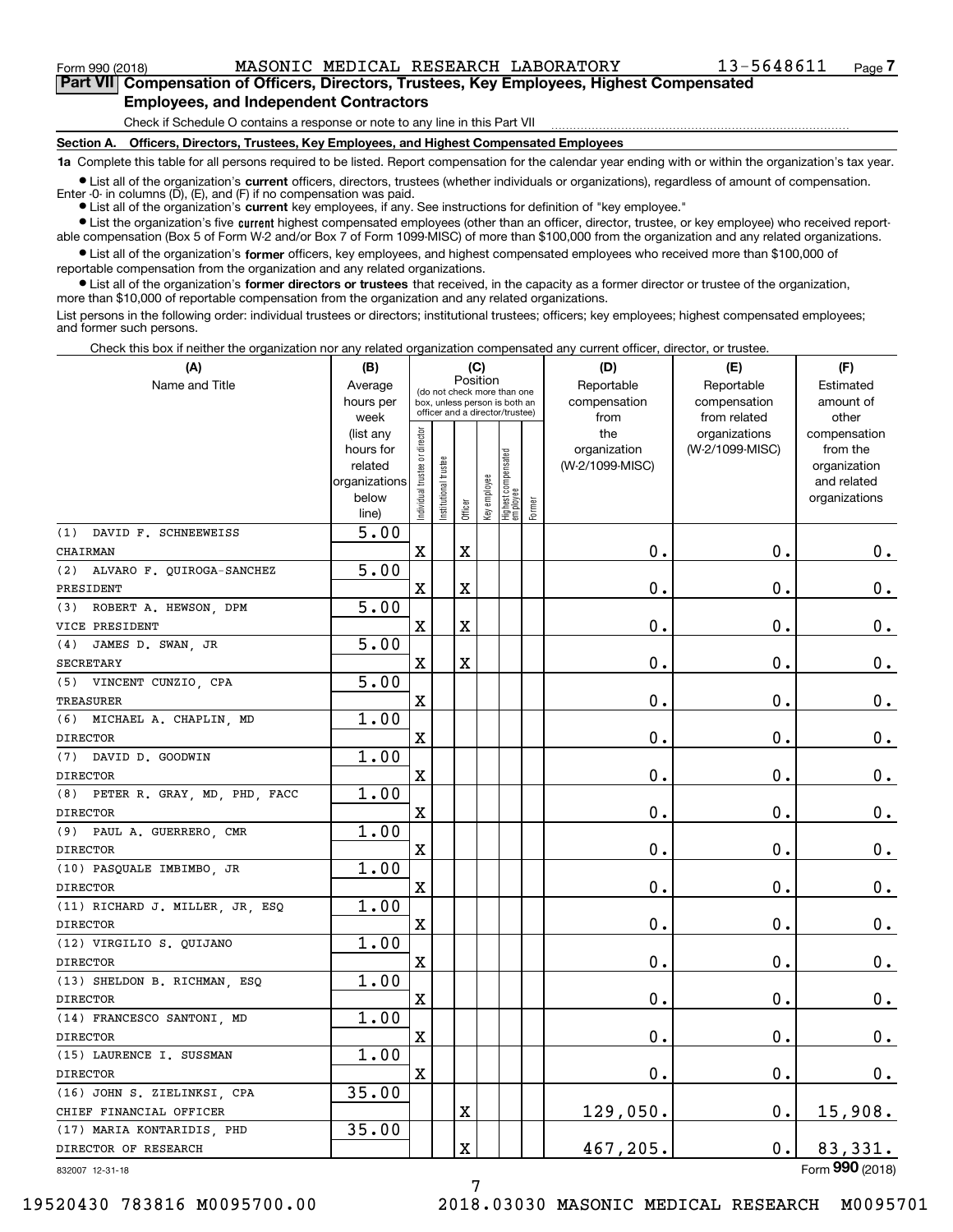|              | MASONIC MEDICAL RESEARCH LABORATORY<br>Form 990 (2018)                                                                                                                                                                         |                |                                |                       |          |              |                                                              |        |                         | 13-5648611      |                  |              |                           | Page 8 |
|--------------|--------------------------------------------------------------------------------------------------------------------------------------------------------------------------------------------------------------------------------|----------------|--------------------------------|-----------------------|----------|--------------|--------------------------------------------------------------|--------|-------------------------|-----------------|------------------|--------------|---------------------------|--------|
|              | <b>Part VII</b><br>Section A. Officers, Directors, Trustees, Key Employees, and Highest Compensated Employees (continued)                                                                                                      |                |                                |                       |          |              |                                                              |        |                         |                 |                  |              |                           |        |
|              | (A)                                                                                                                                                                                                                            | (B)            |                                |                       |          | (C)          |                                                              |        | (D)                     | (E)             |                  |              | (F)                       |        |
|              | Name and title                                                                                                                                                                                                                 | Average        |                                |                       | Position |              |                                                              |        | Reportable              | Reportable      |                  |              | Estimated                 |        |
|              |                                                                                                                                                                                                                                | hours per      |                                |                       |          |              | (do not check more than one<br>box, unless person is both an |        | compensation            | compensation    |                  |              | amount of                 |        |
|              |                                                                                                                                                                                                                                | week           |                                |                       |          |              | officer and a director/trustee)                              |        | from                    | from related    |                  |              | other                     |        |
|              |                                                                                                                                                                                                                                | (list any      |                                |                       |          |              |                                                              |        | the                     | organizations   |                  |              | compensation              |        |
|              |                                                                                                                                                                                                                                | hours for      |                                |                       |          |              |                                                              |        | organization            | (W-2/1099-MISC) |                  |              | from the                  |        |
|              |                                                                                                                                                                                                                                | related        |                                |                       |          |              |                                                              |        | (W-2/1099-MISC)         |                 |                  |              | organization              |        |
|              |                                                                                                                                                                                                                                | organizations  |                                |                       |          |              |                                                              |        |                         |                 |                  |              | and related               |        |
|              |                                                                                                                                                                                                                                | below<br>line) | Individual trustee or director | Institutional trustee | Officer  | Key employee | Highest compensated<br> employee                             | Former |                         |                 |                  |              | organizations             |        |
|              | (18) ALEX SIMON                                                                                                                                                                                                                | 35.00          |                                |                       |          |              |                                                              |        |                         |                 |                  |              |                           |        |
|              | DIRECTOR OF DEVELOPMENT                                                                                                                                                                                                        |                |                                |                       | X        |              |                                                              |        | 73,427.                 |                 | 0.               |              | 10, 369.                  |        |
|              |                                                                                                                                                                                                                                |                |                                |                       |          |              |                                                              |        |                         |                 |                  |              |                           |        |
|              |                                                                                                                                                                                                                                |                |                                |                       |          |              |                                                              |        |                         |                 |                  |              |                           |        |
|              |                                                                                                                                                                                                                                |                |                                |                       |          |              |                                                              |        |                         |                 |                  |              |                           |        |
|              |                                                                                                                                                                                                                                |                |                                |                       |          |              |                                                              |        |                         |                 |                  |              |                           |        |
|              |                                                                                                                                                                                                                                |                |                                |                       |          |              |                                                              |        |                         |                 |                  |              |                           |        |
|              |                                                                                                                                                                                                                                |                |                                |                       |          |              |                                                              |        |                         |                 |                  |              |                           |        |
|              |                                                                                                                                                                                                                                |                |                                |                       |          |              |                                                              |        |                         |                 |                  |              |                           |        |
|              |                                                                                                                                                                                                                                |                |                                |                       |          |              |                                                              |        |                         |                 |                  |              |                           |        |
|              |                                                                                                                                                                                                                                |                |                                |                       |          |              |                                                              |        |                         |                 |                  |              |                           |        |
|              |                                                                                                                                                                                                                                |                |                                |                       |          |              |                                                              |        |                         |                 |                  |              |                           |        |
|              |                                                                                                                                                                                                                                |                |                                |                       |          |              |                                                              |        |                         |                 |                  |              |                           |        |
|              |                                                                                                                                                                                                                                |                |                                |                       |          |              |                                                              |        |                         |                 |                  |              |                           |        |
|              |                                                                                                                                                                                                                                |                |                                |                       |          |              |                                                              |        |                         |                 |                  |              |                           |        |
|              |                                                                                                                                                                                                                                |                |                                |                       |          |              |                                                              |        |                         |                 |                  |              |                           |        |
|              |                                                                                                                                                                                                                                |                |                                |                       |          |              |                                                              |        |                         |                 |                  |              |                           |        |
|              |                                                                                                                                                                                                                                |                |                                |                       |          |              |                                                              |        |                         |                 |                  |              |                           |        |
|              |                                                                                                                                                                                                                                |                |                                |                       |          |              |                                                              |        | 669,682.                |                 | 0.               |              | 109,608.                  |        |
|              | c Total from continuation sheets to Part VII, Section A                                                                                                                                                                        |                |                                |                       |          |              |                                                              |        | 0.                      |                 | $\overline{0}$ . |              |                           | 0.     |
|              |                                                                                                                                                                                                                                |                |                                |                       |          |              |                                                              |        | 669,682.                |                 | $\overline{0}$ . |              | 109,608.                  |        |
| $\mathbf{2}$ | Total number of individuals (including but not limited to those listed above) who received more than \$100,000 of reportable                                                                                                   |                |                                |                       |          |              |                                                              |        |                         |                 |                  |              |                           |        |
|              | compensation from the organization                                                                                                                                                                                             |                |                                |                       |          |              |                                                              |        |                         |                 |                  |              |                           | 2      |
|              |                                                                                                                                                                                                                                |                |                                |                       |          |              |                                                              |        |                         |                 |                  |              | Yes                       | No     |
| 3            | Did the organization list any former officer, director, or trustee, key employee, or highest compensated employee on                                                                                                           |                |                                |                       |          |              |                                                              |        |                         |                 |                  |              |                           |        |
|              | line 1a? If "Yes," complete Schedule J for such individual manufactured contained and the manufactured manufactured in the line of the line of the line of the line of the line of the line of the line of the line of the lin |                |                                |                       |          |              |                                                              |        |                         |                 |                  | 3            |                           | х      |
|              | For any individual listed on line 1a, is the sum of reportable compensation and other compensation from the organization                                                                                                       |                |                                |                       |          |              |                                                              |        |                         |                 |                  |              |                           |        |
|              |                                                                                                                                                                                                                                |                |                                |                       |          |              |                                                              |        |                         |                 |                  | 4            | X                         |        |
| 5            | Did any person listed on line 1a receive or accrue compensation from any unrelated organization or individual for services                                                                                                     |                |                                |                       |          |              |                                                              |        |                         |                 |                  |              |                           |        |
|              |                                                                                                                                                                                                                                |                |                                |                       |          |              |                                                              |        |                         |                 |                  | 5            |                           | х      |
|              | <b>Section B. Independent Contractors</b>                                                                                                                                                                                      |                |                                |                       |          |              |                                                              |        |                         |                 |                  |              |                           |        |
| 1            | Complete this table for your five highest compensated independent contractors that received more than \$100,000 of compensation from                                                                                           |                |                                |                       |          |              |                                                              |        |                         |                 |                  |              |                           |        |
|              | the organization. Report compensation for the calendar year ending with or within the organization's tax year.                                                                                                                 |                |                                |                       |          |              |                                                              |        |                         |                 |                  |              |                           |        |
|              | (A)                                                                                                                                                                                                                            |                |                                |                       |          |              |                                                              |        | (B)                     |                 |                  | (C)          |                           |        |
|              | Name and business address                                                                                                                                                                                                      |                |                                | <b>NONE</b>           |          |              |                                                              |        | Description of services |                 |                  | Compensation |                           |        |
|              |                                                                                                                                                                                                                                |                |                                |                       |          |              |                                                              |        |                         |                 |                  |              |                           |        |
|              |                                                                                                                                                                                                                                |                |                                |                       |          |              |                                                              |        |                         |                 |                  |              |                           |        |
|              |                                                                                                                                                                                                                                |                |                                |                       |          |              |                                                              |        |                         |                 |                  |              |                           |        |
|              |                                                                                                                                                                                                                                |                |                                |                       |          |              |                                                              |        |                         |                 |                  |              |                           |        |
|              |                                                                                                                                                                                                                                |                |                                |                       |          |              |                                                              |        |                         |                 |                  |              |                           |        |
|              |                                                                                                                                                                                                                                |                |                                |                       |          |              |                                                              |        |                         |                 |                  |              |                           |        |
|              |                                                                                                                                                                                                                                |                |                                |                       |          |              |                                                              |        |                         |                 |                  |              |                           |        |
|              |                                                                                                                                                                                                                                |                |                                |                       |          |              |                                                              |        |                         |                 |                  |              |                           |        |
|              |                                                                                                                                                                                                                                |                |                                |                       |          |              |                                                              |        |                         |                 |                  |              |                           |        |
|              |                                                                                                                                                                                                                                |                |                                |                       |          |              |                                                              |        |                         |                 |                  |              |                           |        |
| 2            | Total number of independent contractors (including but not limited to those listed above) who received more than                                                                                                               |                |                                |                       |          |              |                                                              |        |                         |                 |                  |              |                           |        |
|              | \$100,000 of compensation from the organization                                                                                                                                                                                |                |                                |                       |          | 0            |                                                              |        |                         |                 |                  |              |                           |        |
|              |                                                                                                                                                                                                                                |                |                                |                       |          |              |                                                              |        |                         |                 |                  |              | $F_{\text{c}}$ 990 (2019) |        |

Form (2018) **990**

832008 12-31-18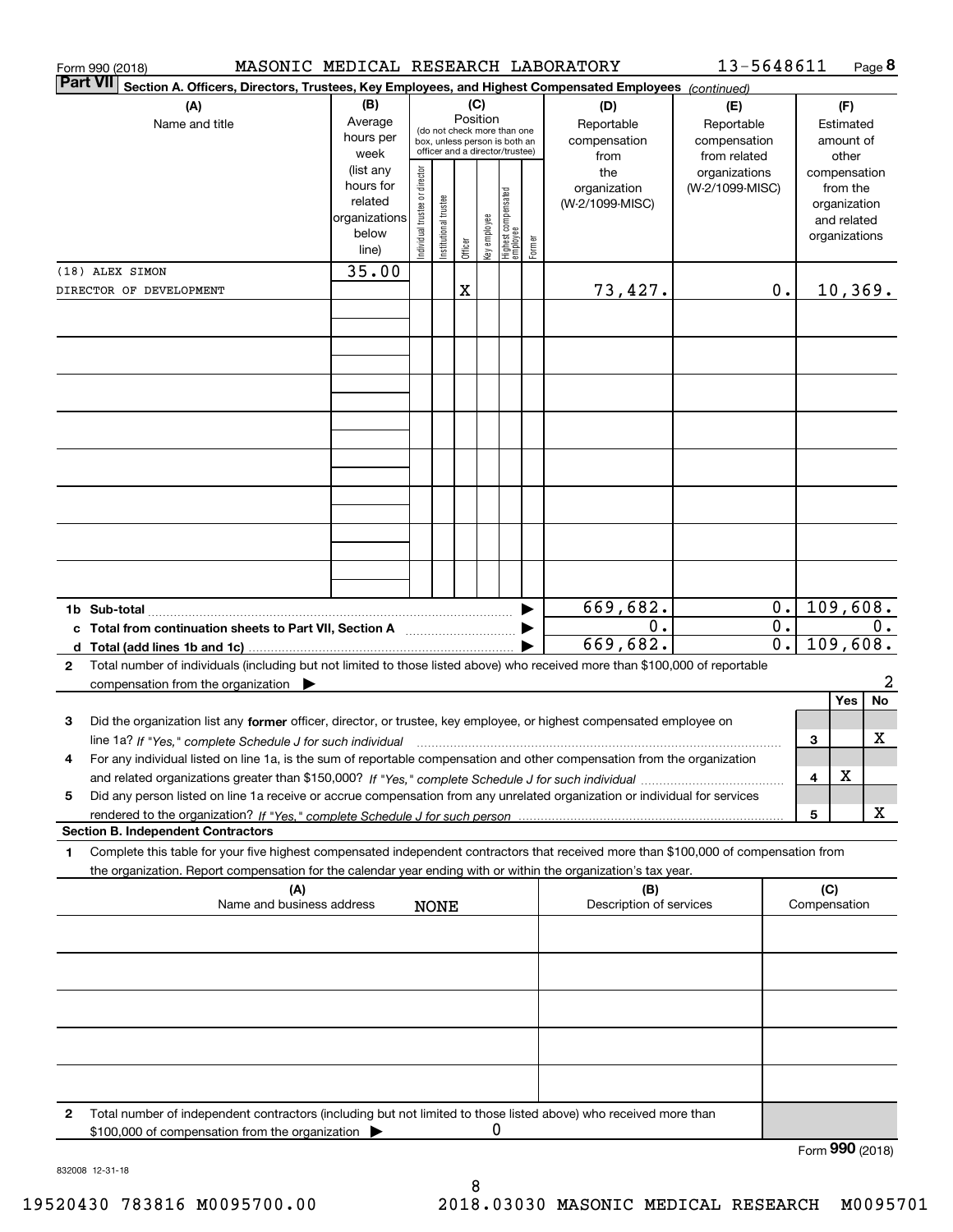|                                               |     |   | Form 990 (2018)                                                                                                       |                |                            | MASONIC MEDICAL RESEARCH LABORATORY |                                                 | 13-5648611                                         | Page 9                                                             |
|-----------------------------------------------|-----|---|-----------------------------------------------------------------------------------------------------------------------|----------------|----------------------------|-------------------------------------|-------------------------------------------------|----------------------------------------------------|--------------------------------------------------------------------|
| <b>Part VIII</b>                              |     |   | <b>Statement of Revenue</b>                                                                                           |                |                            |                                     |                                                 |                                                    |                                                                    |
|                                               |     |   | Check if Schedule O contains a response or note to any line in this Part VIII                                         |                |                            |                                     |                                                 |                                                    |                                                                    |
|                                               |     |   |                                                                                                                       |                |                            | (A)<br>Total revenue                | (B)<br>Related or<br>exempt function<br>revenue | $\overline{C}$<br>Unrelated<br>business<br>revenue | (D)<br>Revenue excluded<br>from tax under<br>sections<br>512 - 514 |
|                                               |     |   | 1 a Federated campaigns                                                                                               | 1a             |                            |                                     |                                                 |                                                    |                                                                    |
| , Grants<br>mounts                            |     |   |                                                                                                                       | 1b             |                            |                                     |                                                 |                                                    |                                                                    |
|                                               |     |   | c Fundraising events                                                                                                  | 1c             | 36,008.                    |                                     |                                                 |                                                    |                                                                    |
| Contributions, Gifts,<br>and Other Similar Ar |     |   | d Related organizations                                                                                               | 1 <sub>d</sub> |                            |                                     |                                                 |                                                    |                                                                    |
|                                               |     |   | e Government grants (contributions)                                                                                   | 1e             | 1,382,339.                 |                                     |                                                 |                                                    |                                                                    |
|                                               |     |   | f All other contributions, gifts, grants, and                                                                         |                |                            |                                     |                                                 |                                                    |                                                                    |
|                                               |     |   | similar amounts not included above                                                                                    | 1f             | 5, 361, 120.               |                                     |                                                 |                                                    |                                                                    |
|                                               |     |   | <b>g</b> Noncash contributions included in lines 1a-1f: \$                                                            |                | 676,856.                   |                                     |                                                 |                                                    |                                                                    |
|                                               |     |   |                                                                                                                       |                | $\blacktriangleright$      | 6,779,467.                          |                                                 |                                                    |                                                                    |
|                                               |     |   |                                                                                                                       |                | <b>Business Code</b>       |                                     |                                                 |                                                    |                                                                    |
|                                               |     |   |                                                                                                                       |                |                            |                                     |                                                 |                                                    |                                                                    |
| Program Service<br>Revenue                    | 2 a |   | <u> 1989 - Johann Barn, fransk politik amerikansk politik (</u>                                                       |                |                            |                                     |                                                 |                                                    |                                                                    |
|                                               |     | b | <u> 1989 - Johann Harry Harry Harry Harry Harry Harry Harry Harry Harry Harry Harry Harry Harry Harry Harry Harry</u> |                |                            |                                     |                                                 |                                                    |                                                                    |
|                                               |     | с | <u> 1989 - John Harry Harry Harry Harry Harry Harry Harry Harry Harry Harry Harry Harry Harry Harry Harry Harry H</u> |                |                            |                                     |                                                 |                                                    |                                                                    |
|                                               |     | d | <u> 1989 - Johann Stein, mars an de Frankryk († 1958)</u>                                                             |                |                            |                                     |                                                 |                                                    |                                                                    |
|                                               |     | е |                                                                                                                       |                |                            |                                     |                                                 |                                                    |                                                                    |
|                                               |     |   |                                                                                                                       |                |                            |                                     |                                                 |                                                    |                                                                    |
|                                               |     |   |                                                                                                                       |                | ▶                          |                                     |                                                 |                                                    |                                                                    |
|                                               | 3   |   | Investment income (including dividends, interest, and                                                                 |                |                            |                                     |                                                 |                                                    |                                                                    |
|                                               |     |   |                                                                                                                       |                |                            | 1,178,530.                          |                                                 |                                                    | 1,178,530.                                                         |
|                                               | 4   |   | Income from investment of tax-exempt bond proceeds                                                                    |                |                            |                                     |                                                 |                                                    |                                                                    |
|                                               | 5   |   |                                                                                                                       |                |                            |                                     |                                                 |                                                    |                                                                    |
|                                               |     |   |                                                                                                                       | (i) Real       | (ii) Personal              |                                     |                                                 |                                                    |                                                                    |
|                                               |     |   | 6 a Gross rents                                                                                                       |                |                            |                                     |                                                 |                                                    |                                                                    |
|                                               |     |   | <b>b</b> Less: rental expenses                                                                                        |                |                            |                                     |                                                 |                                                    |                                                                    |
|                                               |     |   | c Rental income or (loss)                                                                                             |                |                            |                                     |                                                 |                                                    |                                                                    |
|                                               |     |   |                                                                                                                       |                | ▶                          |                                     |                                                 |                                                    |                                                                    |
|                                               |     |   | 7 a Gross amount from sales of                                                                                        | (i) Securities | (ii) Other                 |                                     |                                                 |                                                    |                                                                    |
|                                               |     |   | assets other than inventory                                                                                           | 1,231,754.     | 4,278.                     |                                     |                                                 |                                                    |                                                                    |
|                                               |     |   | <b>b</b> Less: cost or other basis                                                                                    |                |                            |                                     |                                                 |                                                    |                                                                    |
|                                               |     |   | and sales expenses                                                                                                    | 1,200,683.     | $\mathfrak{o}$ .           |                                     |                                                 |                                                    |                                                                    |
|                                               |     |   | c Gain or (loss)                                                                                                      | 31,071.        | 4,278.                     |                                     |                                                 |                                                    |                                                                    |
|                                               |     |   |                                                                                                                       |                |                            | 35, 349.                            |                                                 |                                                    | 35, 349.                                                           |
|                                               |     |   | 8 a Gross income from fundraising events (not                                                                         |                |                            |                                     |                                                 |                                                    |                                                                    |
|                                               |     |   | $36,008$ . of<br>including \$                                                                                         |                |                            |                                     |                                                 |                                                    |                                                                    |
|                                               |     |   | contributions reported on line 1c). See                                                                               |                |                            |                                     |                                                 |                                                    |                                                                    |
| <b>Other Revenue</b>                          |     |   |                                                                                                                       |                | 26,007.                    |                                     |                                                 |                                                    |                                                                    |
|                                               |     |   |                                                                                                                       | b              | 44,379.                    |                                     |                                                 |                                                    |                                                                    |
|                                               |     |   | c Net income or (loss) from fundraising events                                                                        |                | $\blacktriangleright$<br>. | $-18,372.$                          |                                                 |                                                    | $-18,372.$                                                         |
|                                               |     |   | 9 a Gross income from gaming activities. See                                                                          |                |                            |                                     |                                                 |                                                    |                                                                    |
|                                               |     |   |                                                                                                                       |                |                            |                                     |                                                 |                                                    |                                                                    |
|                                               |     |   |                                                                                                                       | b              |                            |                                     |                                                 |                                                    |                                                                    |
|                                               |     |   | c Net income or (loss) from gaming activities                                                                         |                |                            |                                     |                                                 |                                                    |                                                                    |
|                                               |     |   | 10 a Gross sales of inventory, less returns                                                                           |                |                            |                                     |                                                 |                                                    |                                                                    |
|                                               |     |   |                                                                                                                       |                |                            |                                     |                                                 |                                                    |                                                                    |
|                                               |     |   |                                                                                                                       | $\mathbf b$    |                            |                                     |                                                 |                                                    |                                                                    |
|                                               |     |   | c Net income or (loss) from sales of inventory                                                                        |                |                            |                                     |                                                 |                                                    |                                                                    |
|                                               |     |   | Miscellaneous Revenue                                                                                                 |                | <b>Business Code</b>       |                                     |                                                 |                                                    |                                                                    |
|                                               |     |   | 11 a OTHER REVENUE                                                                                                    |                | 900099                     | 525,381.                            |                                                 |                                                    | 525,381.                                                           |
|                                               |     | b |                                                                                                                       |                |                            |                                     |                                                 |                                                    |                                                                    |
|                                               |     | с |                                                                                                                       |                |                            |                                     |                                                 |                                                    |                                                                    |
|                                               |     |   |                                                                                                                       |                |                            |                                     |                                                 |                                                    |                                                                    |
|                                               |     |   |                                                                                                                       |                | $\blacktriangleright$      | 525,381.                            |                                                 |                                                    |                                                                    |
|                                               | 12  |   |                                                                                                                       |                |                            | 8,500,355.                          | 0.                                              | 0.                                                 | 1,720,888.                                                         |
| 832009 12-31-18                               |     |   |                                                                                                                       |                |                            |                                     |                                                 |                                                    | Form 990 (2018)                                                    |
|                                               |     |   |                                                                                                                       |                |                            | a                                   |                                                 |                                                    |                                                                    |

13-5648611

9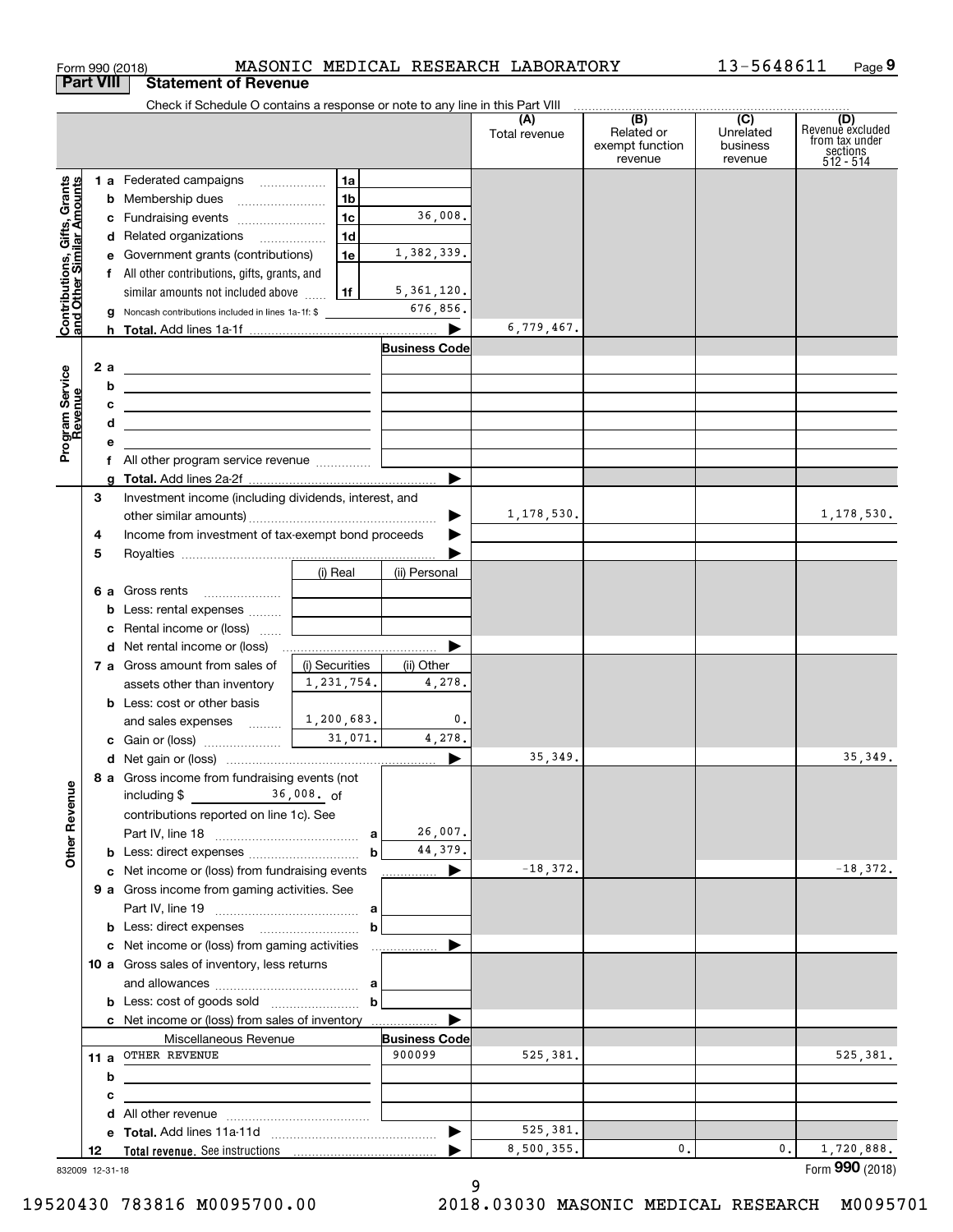$_{\rm Form}$  990 (2018) <code>MASONIC</code> <code>MEDICAL</code> RESEARCH LABORATORY  $13$  –  $5648611$   $_{\rm Page}$ **Part IX Statement of Functional Expenses**

*Section 501(c)(3) and 501(c)(4) organizations must complete all columns. All other organizations must complete column (A).*

|              | Do not include amounts reported on lines 6b,<br>7b, 8b, 9b, and 10b of Part VIII.                                                                         | (A)<br>Total expenses             | (B)<br>Program service<br>expenses | (C)<br>Management and<br>general expenses | (D)<br>Fundraising<br>expenses |
|--------------|-----------------------------------------------------------------------------------------------------------------------------------------------------------|-----------------------------------|------------------------------------|-------------------------------------------|--------------------------------|
| 1.           | Grants and other assistance to domestic organizations                                                                                                     |                                   |                                    |                                           |                                |
|              | and domestic governments. See Part IV, line 21                                                                                                            |                                   |                                    |                                           |                                |
| $\mathbf{2}$ | Grants and other assistance to domestic                                                                                                                   |                                   |                                    |                                           |                                |
|              | individuals. See Part IV, line 22                                                                                                                         |                                   |                                    |                                           |                                |
| 3.           | Grants and other assistance to foreign                                                                                                                    |                                   |                                    |                                           |                                |
|              | organizations, foreign governments, and foreign                                                                                                           |                                   |                                    |                                           |                                |
|              | individuals. See Part IV, lines 15 and 16                                                                                                                 |                                   |                                    |                                           |                                |
| 4            | Benefits paid to or for members                                                                                                                           |                                   |                                    |                                           |                                |
| 5            | Compensation of current officers, directors,                                                                                                              |                                   |                                    |                                           |                                |
|              | trustees, and key employees                                                                                                                               | 779, 290.                         | 550, 536.                          | 144,958.                                  | 83,796.                        |
| 6            | Compensation not included above, to disqualified                                                                                                          |                                   |                                    |                                           |                                |
|              | persons (as defined under section 4958(f)(1)) and                                                                                                         |                                   |                                    |                                           |                                |
|              | persons described in section 4958(c)(3)(B)                                                                                                                |                                   |                                    |                                           |                                |
| 7            |                                                                                                                                                           | 1,598,526.                        | 1, 217, 125.                       | 336, 774.                                 | 44,627.                        |
| 8            | Pension plan accruals and contributions (include                                                                                                          |                                   |                                    |                                           |                                |
|              | section 401(k) and 403(b) employer contributions)                                                                                                         |                                   |                                    |                                           |                                |
| 9            |                                                                                                                                                           | 321,955.                          | 264,245.                           | 49,788.                                   | 7,922.<br>8,857.               |
| 10           |                                                                                                                                                           | 142,930.                          | 99,605.                            | 34,468.                                   |                                |
| 11           | Fees for services (non-employees):                                                                                                                        |                                   |                                    |                                           |                                |
| a            |                                                                                                                                                           |                                   | 9,223.                             |                                           |                                |
| b            |                                                                                                                                                           | 190,337.<br>18, 224.              |                                    | 177,962.<br>18, 224.                      | 3,152.                         |
| c            |                                                                                                                                                           |                                   |                                    |                                           |                                |
| d            |                                                                                                                                                           |                                   |                                    |                                           |                                |
| е            | Professional fundraising services. See Part IV, line 17                                                                                                   | 68,816.                           |                                    | 68,816.                                   |                                |
| f            | Investment management fees<br>Other. (If line 11g amount exceeds 10% of line 25,                                                                          |                                   |                                    |                                           |                                |
| g            | column (A) amount, list line 11g expenses on Sch 0.)                                                                                                      | 278, 297.                         | 152,361.                           | 63,134.                                   | 62,802.                        |
| 12           |                                                                                                                                                           | $\overline{53,128}$ .             | 3,317.                             | $\overline{731}$ .                        | 19,080.                        |
| 13           |                                                                                                                                                           | 101,003.                          | 20,689.                            | 18, 123.                                  | 62,191.                        |
| 14           |                                                                                                                                                           |                                   |                                    |                                           |                                |
| 15           |                                                                                                                                                           |                                   |                                    |                                           |                                |
| 16           |                                                                                                                                                           | 80,101.                           | 50, 579.                           | 28,805.                                   | 717.                           |
| 17           |                                                                                                                                                           | 144, 132.                         | 64,279.                            | 42,107.                                   | 37,746.                        |
| 18           | Payments of travel or entertainment expenses                                                                                                              |                                   |                                    |                                           |                                |
|              | for any federal, state, or local public officials                                                                                                         |                                   |                                    |                                           |                                |
| 19           | Conferences, conventions, and meetings                                                                                                                    |                                   |                                    |                                           |                                |
| 20           | Interest                                                                                                                                                  | 117,664.                          |                                    | 117,664.                                  |                                |
| 21           |                                                                                                                                                           |                                   |                                    |                                           |                                |
| 22           | Depreciation, depletion, and amortization                                                                                                                 | 482, 142.                         | 403,338.                           | 75, 553.                                  | 3,251.                         |
| 23           | Insurance                                                                                                                                                 | 59,762.                           | 26,833.                            | 30,740.                                   | 2,189.                         |
| 24           | Other expenses. Itemize expenses not covered<br>above. (List miscellaneous expenses in line 24e. If line<br>24e amount exceeds 10% of line 25, column (A) |                                   |                                    |                                           |                                |
|              | amount, list line 24e expenses on Schedule 0.)                                                                                                            |                                   |                                    |                                           |                                |
| a            | <b>SUPPLIES</b>                                                                                                                                           | 410,487.                          | 378,392.                           | 28,926.                                   | 3,169.                         |
| b            | <b>OUTSIDE SERVICES</b>                                                                                                                                   | 142,492.<br>$\overline{21,555}$ . | 116,521.<br>17,452.                | 22, 352.<br>4,008.                        | 3,619.                         |
| c            | REPAIRS AND MAINTENANCE                                                                                                                                   |                                   |                                    |                                           | 95.                            |
| d            |                                                                                                                                                           |                                   |                                    |                                           |                                |
|              | e All other expenses                                                                                                                                      | 5,010,841.                        | 3,374,495.                         | 1,263,133.                                | 373, 213.                      |
| 25           | Total functional expenses. Add lines 1 through 24e<br>Joint costs. Complete this line only if the organization                                            |                                   |                                    |                                           |                                |
| 26           | reported in column (B) joint costs from a combined                                                                                                        |                                   |                                    |                                           |                                |
|              | educational campaign and fundraising solicitation.                                                                                                        |                                   |                                    |                                           |                                |
|              | Check here $\blacktriangleright$<br>if following SOP 98-2 (ASC 958-720)                                                                                   |                                   |                                    |                                           |                                |
|              |                                                                                                                                                           |                                   |                                    |                                           |                                |

832010 12-31-18

10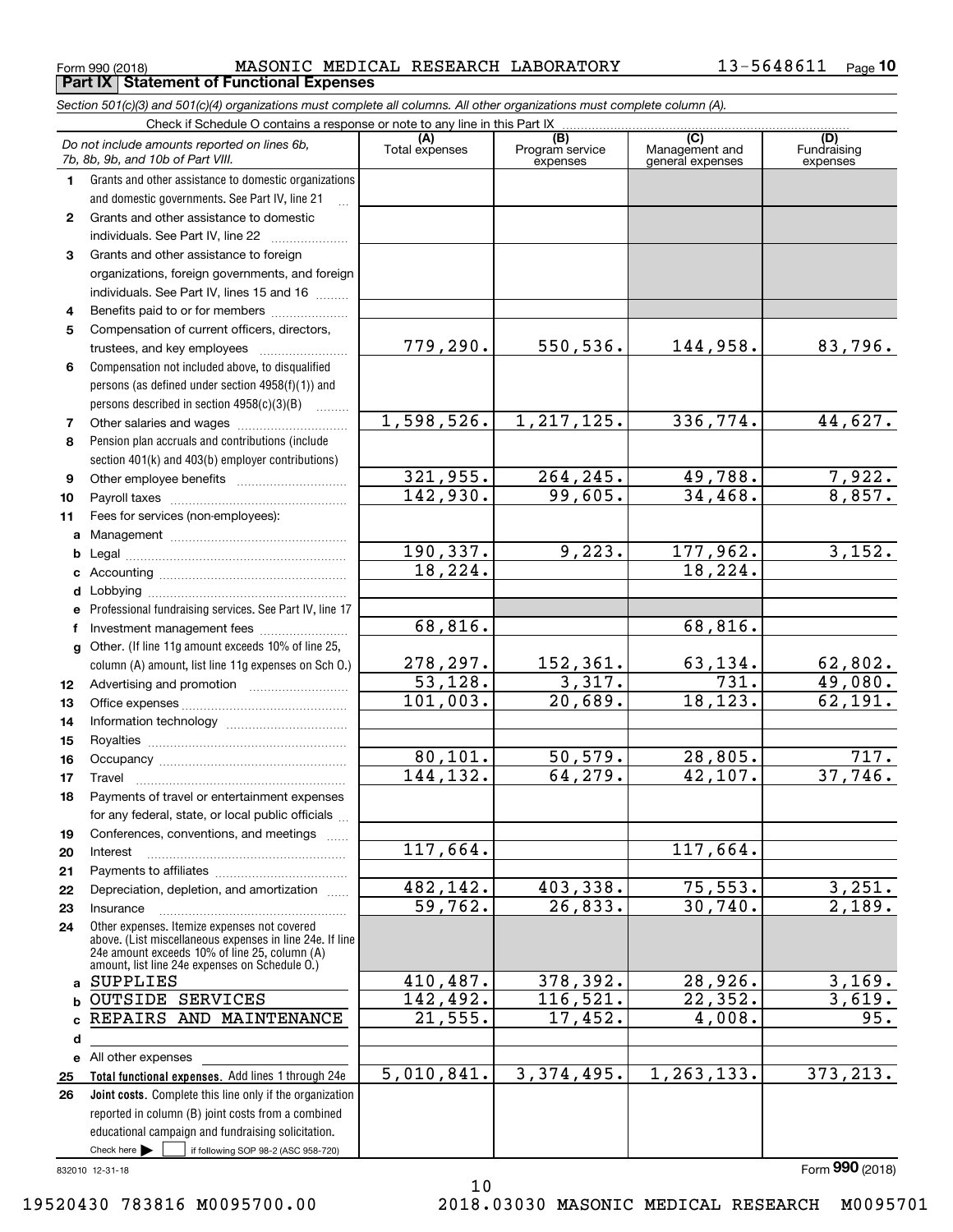| Form 990 (2018) |  |  |  | MASONIC MEDICAL RESEARCH LABORATORY | 13-5648611 | Page |
|-----------------|--|--|--|-------------------------------------|------------|------|
|-----------------|--|--|--|-------------------------------------|------------|------|

|                             |          | Check if Schedule O contains a response or note to any line in this Part X                                                                                                         |                           |                |                          |
|-----------------------------|----------|------------------------------------------------------------------------------------------------------------------------------------------------------------------------------------|---------------------------|----------------|--------------------------|
|                             |          |                                                                                                                                                                                    | (A)<br>Beginning of year  |                | (B)<br>End of year       |
|                             | 1        |                                                                                                                                                                                    | 142,199.                  | $\mathbf{1}$   | 264, 304.                |
|                             | 2        |                                                                                                                                                                                    | $\overline{1,386}, 754.$  | $\mathbf{2}$   | $\overline{3,628,099}$ . |
|                             | з        |                                                                                                                                                                                    |                           | 3              | 965,324.                 |
|                             | 4        |                                                                                                                                                                                    | 38,608.                   | $\overline{4}$ | 367,682.                 |
|                             | 5        | Loans and other receivables from current and former officers, directors,                                                                                                           |                           |                |                          |
|                             |          | trustees, key employees, and highest compensated employees. Complete                                                                                                               |                           |                |                          |
|                             |          | Part II of Schedule L                                                                                                                                                              |                           | 5              |                          |
|                             | 6        | Loans and other receivables from other disqualified persons (as defined under                                                                                                      |                           |                |                          |
|                             |          | section $4958(f)(1)$ , persons described in section $4958(c)(3)(B)$ , and contributing                                                                                             |                           |                |                          |
|                             |          | employers and sponsoring organizations of section 501(c)(9) voluntary                                                                                                              |                           |                |                          |
|                             |          | employees' beneficiary organizations (see instr). Complete Part II of Sch L                                                                                                        |                           | 6              |                          |
| Assets                      | 7        |                                                                                                                                                                                    |                           | 7              |                          |
|                             | 8        |                                                                                                                                                                                    |                           | 8              |                          |
|                             | 9        | Prepaid expenses and deferred charges [11] [11] prepaid expenses and deferred charges [11] [11] minimum materials                                                                  | 46,735.                   | 9              | 78,784.                  |
|                             |          | 10a Land, buildings, and equipment: cost or other                                                                                                                                  |                           |                |                          |
|                             |          | basis. Complete Part VI of Schedule D    10a   21,634,768.                                                                                                                         |                           |                |                          |
|                             |          | 8,149,686.                                                                                                                                                                         | 6,570,749.                | 10c            | 13,485,082.              |
|                             | 11       |                                                                                                                                                                                    | $\overline{29,581,813}$ . | 11             | 25,649,188.              |
|                             | 12       |                                                                                                                                                                                    | $\overline{1,613,506}$ .  | 12             | $\overline{1,600,202}$ . |
|                             | 13       |                                                                                                                                                                                    |                           | 13             |                          |
|                             | 14       |                                                                                                                                                                                    |                           | 14             |                          |
|                             | 15       |                                                                                                                                                                                    | 1,272,573.                | 15             | 1,302,087.               |
|                             |          |                                                                                                                                                                                    | 40,652,937.               | 16             | 47,340,752.              |
|                             | 16<br>17 |                                                                                                                                                                                    | 195,362.                  | 17             | $\overline{5}05, 303.$   |
|                             | 18       |                                                                                                                                                                                    |                           | 18             |                          |
|                             | 19       |                                                                                                                                                                                    |                           | 19             |                          |
|                             | 20       |                                                                                                                                                                                    |                           | 20             |                          |
|                             | 21       |                                                                                                                                                                                    |                           | 21             |                          |
|                             | 22       | Escrow or custodial account liability. Complete Part IV of Schedule D<br>$\overline{\phantom{a}}$<br>Loans and other payables to current and former officers, directors, trustees, |                           |                |                          |
| Liabilities                 |          | key employees, highest compensated employees, and disqualified persons.                                                                                                            |                           |                |                          |
|                             |          |                                                                                                                                                                                    |                           |                |                          |
|                             |          | Secured mortgages and notes payable to unrelated third parties                                                                                                                     | 4,599,625.                | 22<br>23       | 10,402,248.              |
|                             | 23<br>24 |                                                                                                                                                                                    |                           | 24             |                          |
|                             | 25       | Other liabilities (including federal income tax, payables to related third                                                                                                         |                           |                |                          |
|                             |          | parties, and other liabilities not included on lines 17-24). Complete Part X of                                                                                                    |                           |                |                          |
|                             |          | Schedule D                                                                                                                                                                         | 165,452.                  | 25             | 162,933.                 |
|                             | 26       | Total liabilities. Add lines 17 through 25                                                                                                                                         | 4,960,439.                | 26             | 11,070,484.              |
|                             |          | Organizations that follow SFAS 117 (ASC 958), check here $\blacktriangleright \begin{array}{c} \boxed{X} \end{array}$ and                                                          |                           |                |                          |
|                             |          | complete lines 27 through 29, and lines 33 and 34.                                                                                                                                 |                           |                |                          |
|                             | 27       |                                                                                                                                                                                    | 28, 791, 733.             | 27             | 29,895,641.              |
|                             | 28       |                                                                                                                                                                                    | $\overline{4,193,495}$ .  | 28             | 3,054,989.               |
|                             | 29       | Permanently restricted net assets                                                                                                                                                  | 2,707,270.                | 29             | 3,319,638.               |
|                             |          | Organizations that do not follow SFAS 117 (ASC 958), check here $\blacktriangleright$                                                                                              |                           |                |                          |
|                             |          | and complete lines 30 through 34.                                                                                                                                                  |                           |                |                          |
|                             | 30       |                                                                                                                                                                                    |                           | 30             |                          |
| Net Assets or Fund Balances | 31       | Paid-in or capital surplus, or land, building, or equipment fund                                                                                                                   |                           | 31             |                          |
|                             | 32       | Retained earnings, endowment, accumulated income, or other funds                                                                                                                   |                           | 32             |                          |
|                             | 33       |                                                                                                                                                                                    | 35,692,498.               | 33             | 36,270,268.              |
|                             | 34       | Total liabilities and net assets/fund balances                                                                                                                                     | 40,652,937.               | 34             | 47,340,752.              |
|                             |          |                                                                                                                                                                                    |                           |                | Form $990$ (2018)        |
|                             |          |                                                                                                                                                                                    |                           |                |                          |

**Part X Balance Sheet**

| -------------- |  |                                                                                             |  |
|----------------|--|---------------------------------------------------------------------------------------------|--|
|                |  | $\gamma$ la a de 30 $\alpha$ de a desde $\alpha$ a contable a concernancia en material a co |  |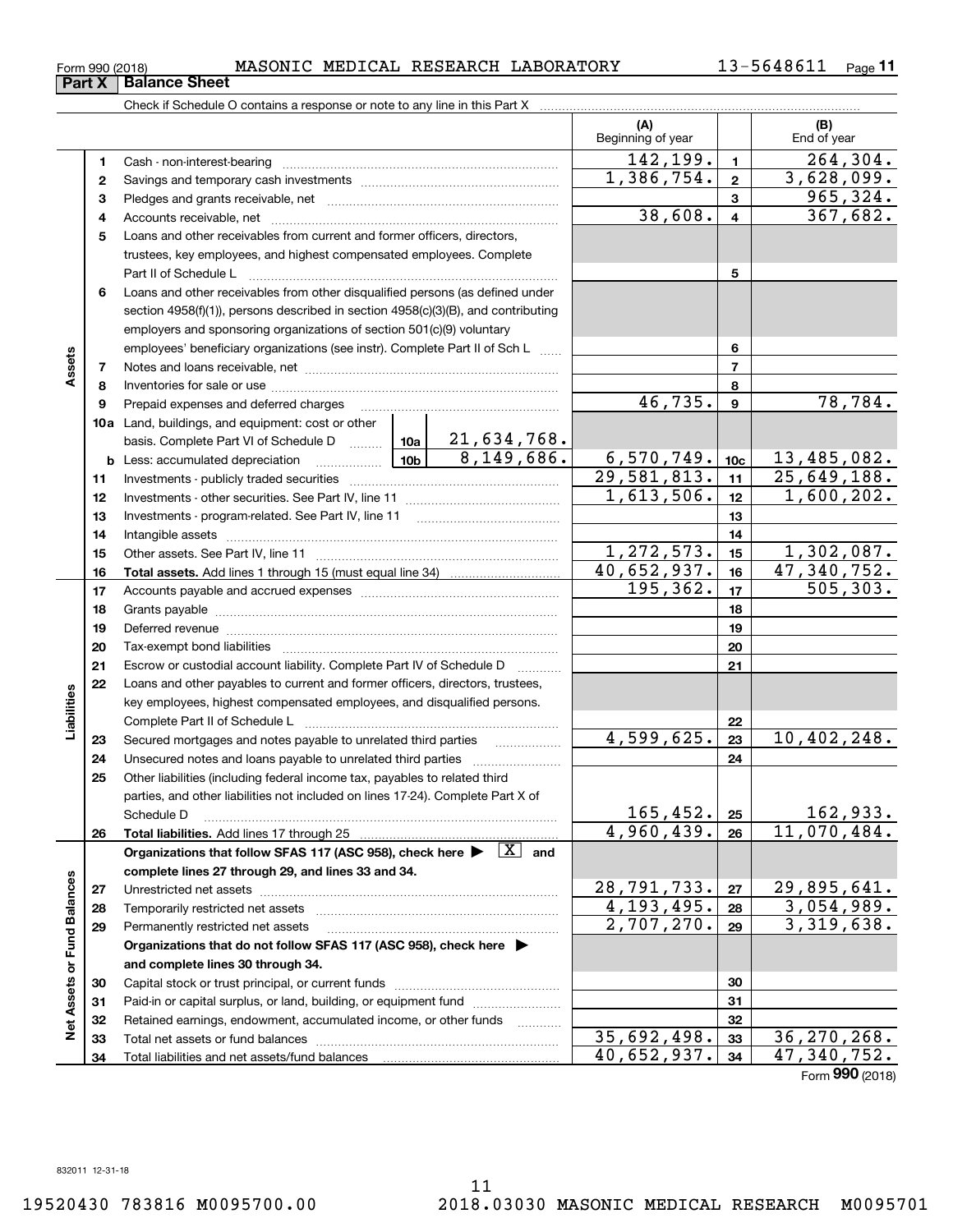| 13-5648611<br>MASONIC MEDICAL RESEARCH LABORATORY<br>Form 990 (2018)                                                                                                                   |                          |          | $Page$ 12               |
|----------------------------------------------------------------------------------------------------------------------------------------------------------------------------------------|--------------------------|----------|-------------------------|
| Reconciliation of Net Assets<br>Part XI                                                                                                                                                |                          |          |                         |
| Check if Schedule O contains a response or note to any line in this Part XI                                                                                                            |                          |          |                         |
|                                                                                                                                                                                        |                          |          |                         |
| Total revenue (must equal Part VIII, column (A), line 12)<br>1.<br>1                                                                                                                   | 8,500,355.               |          |                         |
| $\overline{2}$<br>Total expenses (must equal Part IX, column (A), line 25)<br>2                                                                                                        | $\overline{5,010,841}$ . |          |                         |
| 3<br>3<br>Revenue less expenses. Subtract line 2 from line 1                                                                                                                           | 3,489,514.               |          |                         |
| 4<br>4                                                                                                                                                                                 | 35,692,498.              |          |                         |
| 5<br>Net unrealized gains (losses) on investments<br>5                                                                                                                                 | $-2,911,744.$            |          |                         |
| 6<br>Donated services and use of facilities<br>6                                                                                                                                       |                          |          |                         |
| $\overline{7}$<br>Investment expenses<br>7                                                                                                                                             |                          |          |                         |
| 8<br>Prior period adjustments<br>8                                                                                                                                                     |                          |          |                         |
| 9<br>Other changes in net assets or fund balances (explain in Schedule O) [11] [12] contraction contraction of the changes in net assets or fund balances (explain in Schedule O)<br>9 |                          |          | 0.                      |
| Net assets or fund balances at end of year. Combine lines 3 through 9 (must equal Part X, line 33,<br>10                                                                               |                          |          |                         |
| 10<br>column (B))                                                                                                                                                                      | 36, 270, 268.            |          |                         |
| Part XII Financial Statements and Reporting                                                                                                                                            |                          |          |                         |
|                                                                                                                                                                                        |                          |          | $\overline{\mathbf{X}}$ |
|                                                                                                                                                                                        |                          | Yes      | No                      |
| $\boxed{\mathbf{X}}$ Accrual<br>Accounting method used to prepare the Form 990: [16] Cash<br>Other<br>1                                                                                |                          |          |                         |
| If the organization changed its method of accounting from a prior year or checked "Other," explain in Schedule O.                                                                      |                          |          |                         |
| 2a Were the organization's financial statements compiled or reviewed by an independent accountant?                                                                                     | 2a                       |          | x                       |
| If "Yes," check a box below to indicate whether the financial statements for the year were compiled or reviewed on a                                                                   |                          |          |                         |
| separate basis, consolidated basis, or both:                                                                                                                                           |                          |          |                         |
| Both consolidated and separate basis<br>Separate basis<br>Consolidated basis                                                                                                           |                          |          |                         |
| <b>b</b> Were the organization's financial statements audited by an independent accountant?                                                                                            | 2 <sub>b</sub>           | X        |                         |
| If "Yes," check a box below to indicate whether the financial statements for the year were audited on a separate basis,                                                                |                          |          |                         |
| consolidated basis, or both:                                                                                                                                                           |                          |          |                         |
| $\lfloor x \rfloor$ Separate basis<br>Both consolidated and separate basis<br>Consolidated basis                                                                                       |                          |          |                         |
| c If "Yes" to line 2a or 2b, does the organization have a committee that assumes responsibility for oversight of the audit,                                                            |                          |          |                         |
|                                                                                                                                                                                        | 2c                       | х        |                         |
| If the organization changed either its oversight process or selection process during the tax year, explain in Schedule O.                                                              |                          |          |                         |
| 3a As a result of a federal award, was the organization required to undergo an audit or audits as set forth in the Single Audit                                                        |                          |          |                         |
|                                                                                                                                                                                        | 3a                       | х        |                         |
| b If "Yes," did the organization undergo the required audit or audits? If the organization did not undergo the required audit                                                          |                          |          |                         |
| or audits, explain why in Schedule O and describe any steps taken to undergo such audits                                                                                               | 3b                       | х<br>nnn |                         |

Form (2018) **990**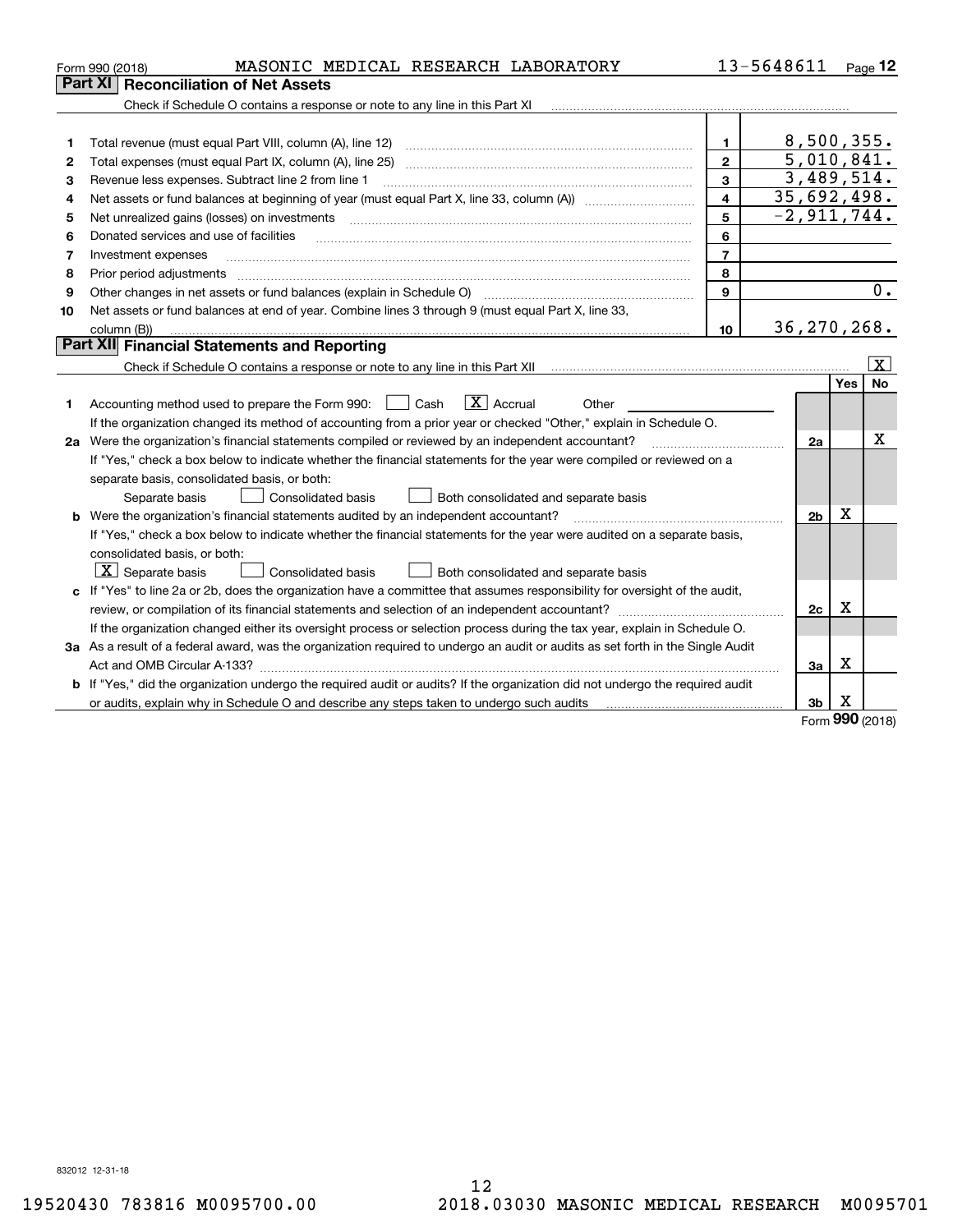|  | <b>SCHEDULE A</b> |  |
|--|-------------------|--|
|  |                   |  |

Department of the Treasury Internal Revenue Service

| (Form 990 or 990-EZ) |  |  |  |  |
|----------------------|--|--|--|--|
|----------------------|--|--|--|--|

### **Public Charity Status and Public Support**

**Complete if the organization is a section 501(c)(3) organization or a section 4947(a)(1) nonexempt charitable trust. | Attach to Form 990 or Form 990-EZ.** 

| ▶ Go to www.irs.gov/Form990 for instructions and the latest information. |
|--------------------------------------------------------------------------|

| OMB No. 1545-0047            |
|------------------------------|
| 2018                         |
| Open to Public<br>Inspection |

|                | Name of the organization                                                                                                                                         |          |                                                                                                                                                                                                                                                           |                                                                |                                  | <b>Employer identification number</b> |
|----------------|------------------------------------------------------------------------------------------------------------------------------------------------------------------|----------|-----------------------------------------------------------------------------------------------------------------------------------------------------------------------------------------------------------------------------------------------------------|----------------------------------------------------------------|----------------------------------|---------------------------------------|
|                |                                                                                                                                                                  |          | MASONIC MEDICAL RESEARCH LABORATORY                                                                                                                                                                                                                       |                                                                |                                  | 13-5648611                            |
| Part I         |                                                                                                                                                                  |          | Reason for Public Charity Status (All organizations must complete this part.) See instructions.                                                                                                                                                           |                                                                |                                  |                                       |
|                | The organization is not a private foundation because it is: (For lines 1 through 12, check only one box.)                                                        |          |                                                                                                                                                                                                                                                           |                                                                |                                  |                                       |
| 1              | A church, convention of churches, or association of churches described in section 170(b)(1)(A)(i).                                                               |          |                                                                                                                                                                                                                                                           |                                                                |                                  |                                       |
| 2              | A school described in section 170(b)(1)(A)(ii). (Attach Schedule E (Form 990 or 990-EZ).)                                                                        |          |                                                                                                                                                                                                                                                           |                                                                |                                  |                                       |
| 3              | A hospital or a cooperative hospital service organization described in section 170(b)(1)(A)(iii).                                                                |          |                                                                                                                                                                                                                                                           |                                                                |                                  |                                       |
| 4              | A medical research organization operated in conjunction with a hospital described in section 170(b)(1)(A)(iii). Enter the hospital's name,                       |          |                                                                                                                                                                                                                                                           |                                                                |                                  |                                       |
|                | city, and state:                                                                                                                                                 |          |                                                                                                                                                                                                                                                           |                                                                |                                  |                                       |
| 5              | An organization operated for the benefit of a college or university owned or operated by a governmental unit described in                                        |          |                                                                                                                                                                                                                                                           |                                                                |                                  |                                       |
|                | section 170(b)(1)(A)(iv). (Complete Part II.)                                                                                                                    |          |                                                                                                                                                                                                                                                           |                                                                |                                  |                                       |
| 6              | A federal, state, or local government or governmental unit described in section 170(b)(1)(A)(v).                                                                 |          |                                                                                                                                                                                                                                                           |                                                                |                                  |                                       |
| $\overline{7}$ | $\lfloor x \rfloor$<br>An organization that normally receives a substantial part of its support from a governmental unit or from the general public described in |          |                                                                                                                                                                                                                                                           |                                                                |                                  |                                       |
|                | section 170(b)(1)(A)(vi). (Complete Part II.)                                                                                                                    |          |                                                                                                                                                                                                                                                           |                                                                |                                  |                                       |
| 8              | A community trust described in section 170(b)(1)(A)(vi). (Complete Part II.)                                                                                     |          |                                                                                                                                                                                                                                                           |                                                                |                                  |                                       |
| 9              | An agricultural research organization described in section 170(b)(1)(A)(ix) operated in conjunction with a land-grant college                                    |          |                                                                                                                                                                                                                                                           |                                                                |                                  |                                       |
|                | or university or a non-land-grant college of agriculture (see instructions). Enter the name, city, and state of the college or                                   |          |                                                                                                                                                                                                                                                           |                                                                |                                  |                                       |
|                | university:                                                                                                                                                      |          |                                                                                                                                                                                                                                                           |                                                                |                                  |                                       |
| 10             | An organization that normally receives: (1) more than 33 1/3% of its support from contributions, membership fees, and gross receipts from                        |          |                                                                                                                                                                                                                                                           |                                                                |                                  |                                       |
|                | activities related to its exempt functions - subject to certain exceptions, and (2) no more than 33 1/3% of its support from gross investment                    |          |                                                                                                                                                                                                                                                           |                                                                |                                  |                                       |
|                | income and unrelated business taxable income (less section 511 tax) from businesses acquired by the organization after June 30, 1975.                            |          |                                                                                                                                                                                                                                                           |                                                                |                                  |                                       |
|                | See section 509(a)(2). (Complete Part III.)                                                                                                                      |          |                                                                                                                                                                                                                                                           |                                                                |                                  |                                       |
| 11             | An organization organized and operated exclusively to test for public safety. See section 509(a)(4).                                                             |          |                                                                                                                                                                                                                                                           |                                                                |                                  |                                       |
| 12             | An organization organized and operated exclusively for the benefit of, to perform the functions of, or to carry out the purposes of one or                       |          |                                                                                                                                                                                                                                                           |                                                                |                                  |                                       |
|                | more publicly supported organizations described in section 509(a)(1) or section 509(a)(2). See section 509(a)(3). Check the box in                               |          |                                                                                                                                                                                                                                                           |                                                                |                                  |                                       |
|                | lines 12a through 12d that describes the type of supporting organization and complete lines 12e, 12f, and 12g.                                                   |          |                                                                                                                                                                                                                                                           |                                                                |                                  |                                       |
| а              |                                                                                                                                                                  |          | Type I. A supporting organization operated, supervised, or controlled by its supported organization(s), typically by giving                                                                                                                               |                                                                |                                  |                                       |
|                |                                                                                                                                                                  |          | the supported organization(s) the power to regularly appoint or elect a majority of the directors or trustees of the supporting                                                                                                                           |                                                                |                                  |                                       |
|                | organization. You must complete Part IV, Sections A and B.                                                                                                       |          |                                                                                                                                                                                                                                                           |                                                                |                                  |                                       |
| b              |                                                                                                                                                                  |          | Type II. A supporting organization supervised or controlled in connection with its supported organization(s), by having                                                                                                                                   |                                                                |                                  |                                       |
|                |                                                                                                                                                                  |          | control or management of the supporting organization vested in the same persons that control or manage the supported                                                                                                                                      |                                                                |                                  |                                       |
|                | organization(s). You must complete Part IV, Sections A and C.                                                                                                    |          |                                                                                                                                                                                                                                                           |                                                                |                                  |                                       |
| с              |                                                                                                                                                                  |          | Type III functionally integrated. A supporting organization operated in connection with, and functionally integrated with,                                                                                                                                |                                                                |                                  |                                       |
|                |                                                                                                                                                                  |          | its supported organization(s) (see instructions). You must complete Part IV, Sections A, D, and E.                                                                                                                                                        |                                                                |                                  |                                       |
| d              |                                                                                                                                                                  |          | Type III non-functionally integrated. A supporting organization operated in connection with its supported organization(s)<br>that is not functionally integrated. The organization generally must satisfy a distribution requirement and an attentiveness |                                                                |                                  |                                       |
|                |                                                                                                                                                                  |          | requirement (see instructions). You must complete Part IV, Sections A and D, and Part V.                                                                                                                                                                  |                                                                |                                  |                                       |
| е              |                                                                                                                                                                  |          | Check this box if the organization received a written determination from the IRS that it is a Type I, Type II, Type III                                                                                                                                   |                                                                |                                  |                                       |
|                | functionally integrated, or Type III non-functionally integrated supporting organization.                                                                        |          |                                                                                                                                                                                                                                                           |                                                                |                                  |                                       |
|                | f Enter the number of supported organizations                                                                                                                    |          |                                                                                                                                                                                                                                                           |                                                                |                                  |                                       |
|                | g Provide the following information about the supported organization(s).                                                                                         |          |                                                                                                                                                                                                                                                           |                                                                |                                  |                                       |
|                | (i) Name of supported                                                                                                                                            | (ii) EIN | (iii) Type of organization                                                                                                                                                                                                                                | (iv) Is the organization listed<br>in your governing document? | (v) Amount of monetary           | (vi) Amount of other                  |
|                | organization                                                                                                                                                     |          | (described on lines 1-10<br>above (see instructions))                                                                                                                                                                                                     | Yes                                                            | support (see instructions)<br>No | support (see instructions)            |
|                |                                                                                                                                                                  |          |                                                                                                                                                                                                                                                           |                                                                |                                  |                                       |
|                |                                                                                                                                                                  |          |                                                                                                                                                                                                                                                           |                                                                |                                  |                                       |
|                |                                                                                                                                                                  |          |                                                                                                                                                                                                                                                           |                                                                |                                  |                                       |
|                |                                                                                                                                                                  |          |                                                                                                                                                                                                                                                           |                                                                |                                  |                                       |
|                |                                                                                                                                                                  |          |                                                                                                                                                                                                                                                           |                                                                |                                  |                                       |
|                |                                                                                                                                                                  |          |                                                                                                                                                                                                                                                           |                                                                |                                  |                                       |
|                |                                                                                                                                                                  |          |                                                                                                                                                                                                                                                           |                                                                |                                  |                                       |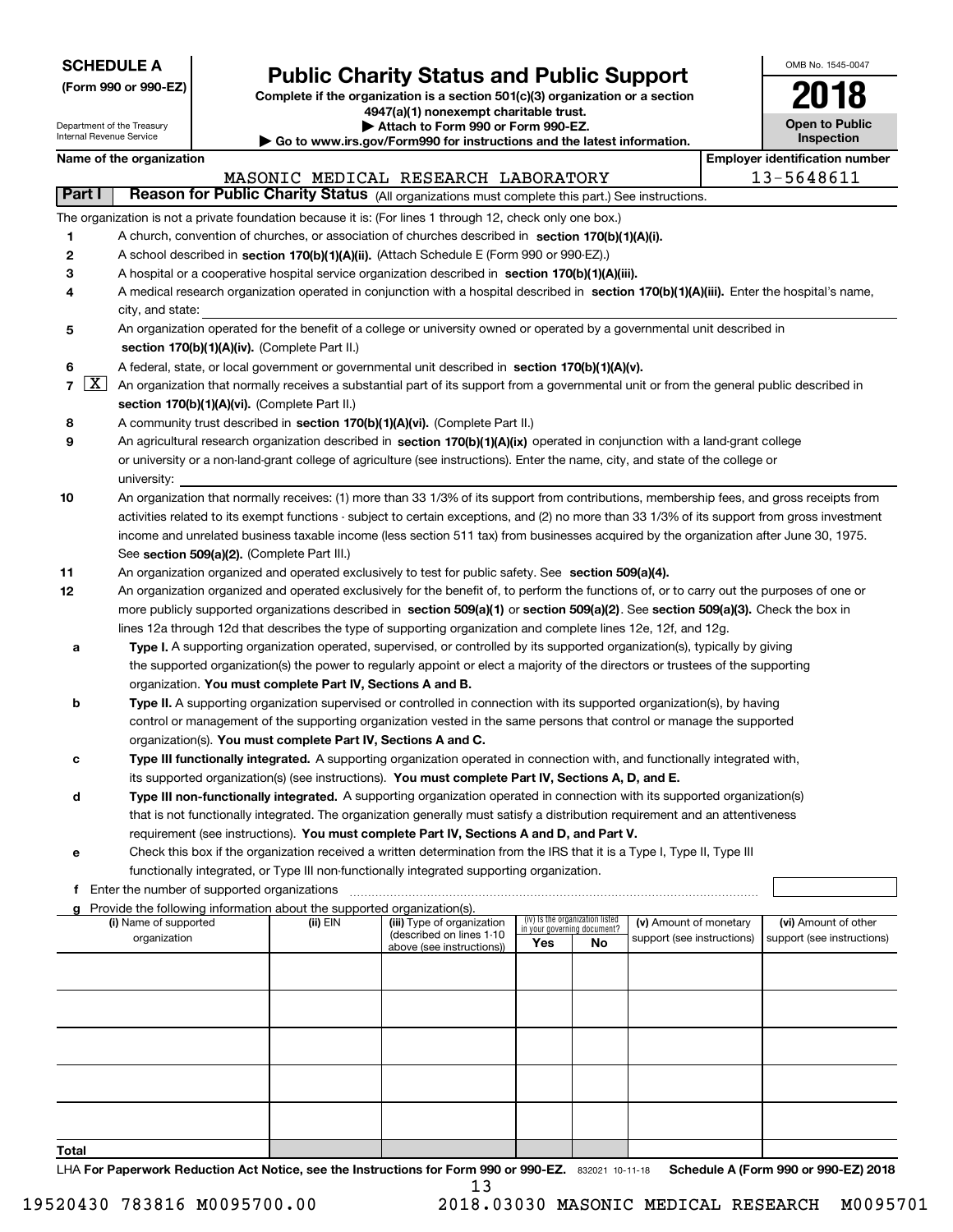### Schedule A (Form 990 or 990-EZ) 2018 MASONIC MEDICAL RESEARCH LABORATORY 13-5648611 page<br>Part II Support Schedule for Organizations Described in Sections 170(b)(1)(A)(v) and 170(b)(1)(A)(vi)

(Complete only if you checked the box on line 5, 7, or 8 of Part I or if the organization failed to qualify under Part III. If the organization **Part II** | Support Schedule for Organizations Described in Sections 170(b)(1)(A)(iv) and 170(b)(1)(A)(vi)

fails to qualify under the tests listed below, please complete Part III.)

|     | <b>Section A. Public Support</b>                                                                                                               |          |            |            |            |          |                                      |
|-----|------------------------------------------------------------------------------------------------------------------------------------------------|----------|------------|------------|------------|----------|--------------------------------------|
|     | Calendar year (or fiscal year beginning in)                                                                                                    | (a) 2014 | $(b)$ 2015 | $(c)$ 2016 | $(d)$ 2017 | (e) 2018 | (f) Total                            |
|     | 1 Gifts, grants, contributions, and                                                                                                            |          |            |            |            |          |                                      |
|     | membership fees received. (Do not                                                                                                              |          |            |            |            |          |                                      |
|     | include any "unusual grants.")                                                                                                                 | 2506290. | 1281224.   | 877,116.   | 1321317.   |          | 6779467.12765414.                    |
|     | 2 Tax revenues levied for the organ-                                                                                                           |          |            |            |            |          |                                      |
|     | ization's benefit and either paid to                                                                                                           |          |            |            |            |          |                                      |
|     | or expended on its behalf                                                                                                                      |          |            |            |            |          |                                      |
|     | 3 The value of services or facilities                                                                                                          |          |            |            |            |          |                                      |
|     | furnished by a governmental unit to                                                                                                            |          |            |            |            |          |                                      |
|     | the organization without charge                                                                                                                |          |            |            |            |          |                                      |
|     | <b>Total.</b> Add lines 1 through 3                                                                                                            | 2506290. | 1281224.   | 877,116.   | 1321317.   |          | 6779467.12765414.                    |
| 5   | The portion of total contributions                                                                                                             |          |            |            |            |          |                                      |
|     | by each person (other than a                                                                                                                   |          |            |            |            |          |                                      |
|     | governmental unit or publicly                                                                                                                  |          |            |            |            |          |                                      |
|     | supported organization) included                                                                                                               |          |            |            |            |          |                                      |
|     | on line 1 that exceeds 2% of the                                                                                                               |          |            |            |            |          |                                      |
|     | amount shown on line 11,                                                                                                                       |          |            |            |            |          |                                      |
|     | column (f)                                                                                                                                     |          |            |            |            |          | 3804647.                             |
|     | 6 Public support. Subtract line 5 from line 4.                                                                                                 |          |            |            |            |          | 8960767.                             |
|     | <b>Section B. Total Support</b>                                                                                                                |          |            |            |            |          |                                      |
|     | Calendar year (or fiscal year beginning in) $\blacktriangleright$                                                                              | (a) 2014 | (b) 2015   | $(c)$ 2016 | $(d)$ 2017 | (e) 2018 | (f) Total                            |
|     | <b>7</b> Amounts from line 4                                                                                                                   | 2506290. | 1281224.   | 877,116.   | 1321317.   |          | 6779467.12765414.                    |
| 8   | Gross income from interest,                                                                                                                    |          |            |            |            |          |                                      |
|     | dividends, payments received on                                                                                                                |          |            |            |            |          |                                      |
|     | securities loans, rents, royalties,                                                                                                            |          |            |            |            |          |                                      |
|     | and income from similar sources                                                                                                                | 1605452. | 1976880.   | 587,287.   | 874,748.   | 1178530. | 6222897.                             |
| 9   | Net income from unrelated business                                                                                                             |          |            |            |            |          |                                      |
|     | activities, whether or not the                                                                                                                 |          |            |            |            |          |                                      |
|     | business is regularly carried on                                                                                                               |          |            |            |            |          |                                      |
|     | 10 Other income. Do not include gain                                                                                                           |          |            |            |            |          |                                      |
|     | or loss from the sale of capital                                                                                                               |          |            |            |            |          |                                      |
|     | assets (Explain in Part VI.)                                                                                                                   |          |            |            |            |          | 525, 381. 525, 381.                  |
|     | <b>11 Total support.</b> Add lines 7 through 10                                                                                                |          |            |            |            |          | 19513692.                            |
| 12  | Gross receipts from related activities, etc. (see instructions)                                                                                |          |            |            |            | 12       | 377,167.                             |
|     | 13 First five years. If the Form 990 is for the organization's first, second, third, fourth, or fifth tax year as a section 501(c)(3)          |          |            |            |            |          |                                      |
|     | organization, check this box and stop here                                                                                                     |          |            |            |            |          |                                      |
|     | Section C. Computation of Public Support Percentage                                                                                            |          |            |            |            |          |                                      |
|     | 14 Public support percentage for 2018 (line 6, column (f) divided by line 11, column (f) <i>manumanomeron</i> enter-                           |          |            |            |            | 14       | 45.92<br>%                           |
|     |                                                                                                                                                |          |            |            |            | 15       | 60.48<br>%                           |
|     | 16a 33 1/3% support test - 2018. If the organization did not check the box on line 13, and line 14 is 33 1/3% or more, check this box and      |          |            |            |            |          |                                      |
|     | stop here. The organization qualifies as a publicly supported organization                                                                     |          |            |            |            |          | $\blacktriangleright$ $\mid$ X       |
|     | b 33 1/3% support test - 2017. If the organization did not check a box on line 13 or 16a, and line 15 is 33 1/3% or more, check this box       |          |            |            |            |          |                                      |
|     | and stop here. The organization qualifies as a publicly supported organization                                                                 |          |            |            |            |          |                                      |
|     | 17a 10% -facts-and-circumstances test - 2018. If the organization did not check a box on line 13, 16a, or 16b, and line 14 is 10% or more,     |          |            |            |            |          |                                      |
|     | and if the organization meets the "facts-and-circumstances" test, check this box and stop here. Explain in Part VI how the organization        |          |            |            |            |          |                                      |
|     | meets the "facts-and-circumstances" test. The organization qualifies as a publicly supported organization                                      |          |            |            |            |          |                                      |
|     | <b>b 10% -facts-and-circumstances test - 2017.</b> If the organization did not check a box on line 13, 16a, 16b, or 17a, and line 15 is 10% or |          |            |            |            |          |                                      |
|     | more, and if the organization meets the "facts-and-circumstances" test, check this box and stop here. Explain in Part VI how the               |          |            |            |            |          |                                      |
|     | organization meets the "facts-and-circumstances" test. The organization qualifies as a publicly supported organization                         |          |            |            |            |          |                                      |
| 18. | Private foundation. If the organization did not check a box on line 13, 16a, 16b, 17a, or 17b, check this box and see instructions             |          |            |            |            |          |                                      |
|     |                                                                                                                                                |          |            |            |            |          | Schedule A (Form 990 or 990-EZ) 2018 |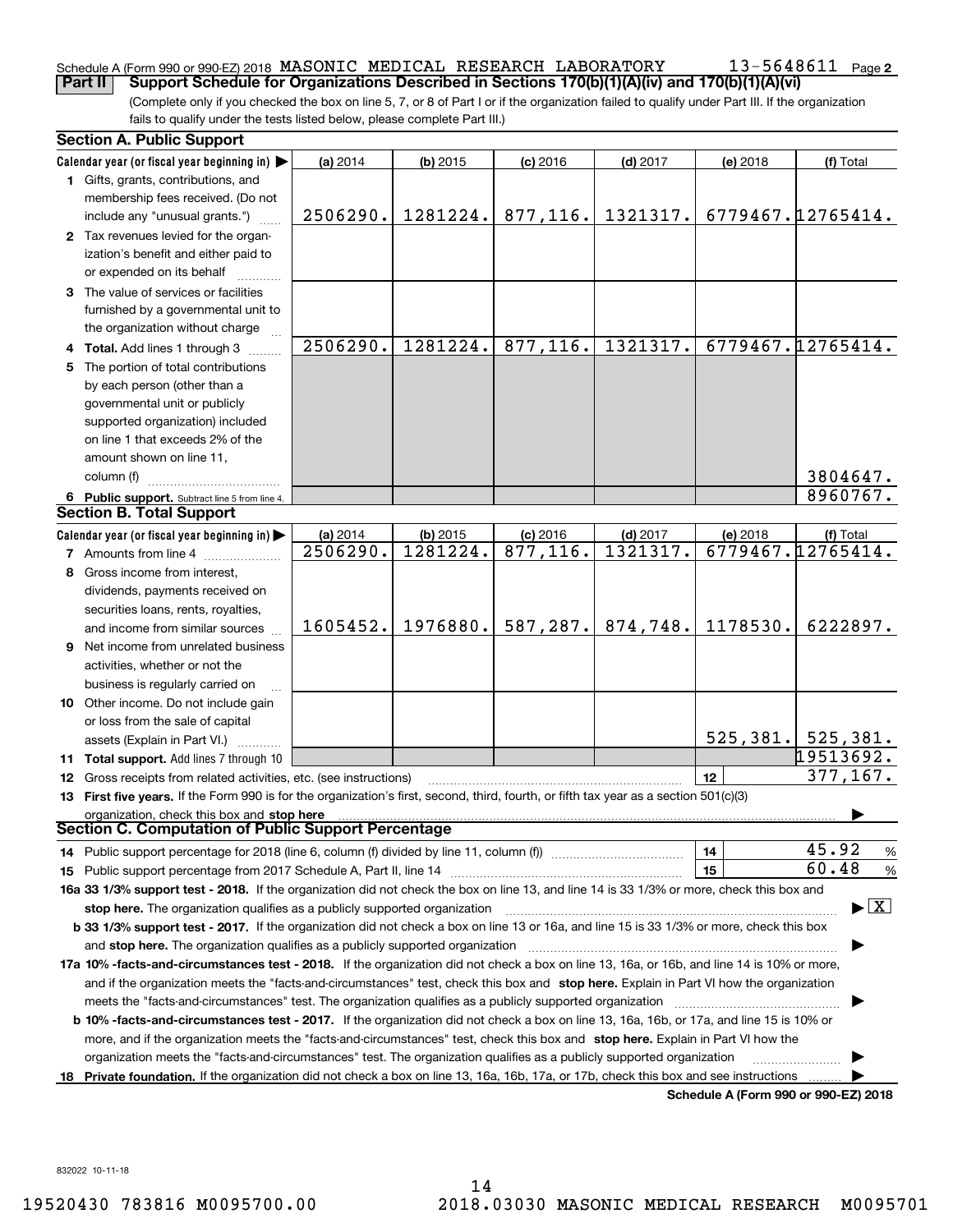#### Schedule A (Form 990 or 990-EZ) 2018 MASONIC MEDICAL RESEARCH LABORATORY 13–5648611 Page<br>| Part III | Support Schedule for Organizations Described in Section 509(a)(2) **Part III** | Support Schedule for Organizations Described in Section 509(a)(2)

(Complete only if you checked the box on line 10 of Part I or if the organization failed to qualify under Part II. If the organization fails to qualify under the tests listed below, please complete Part II.)

|    | <b>Section A. Public Support</b>                                                                                                                                                         |            |            |            |            |          |                                      |
|----|------------------------------------------------------------------------------------------------------------------------------------------------------------------------------------------|------------|------------|------------|------------|----------|--------------------------------------|
|    | Calendar year (or fiscal year beginning in) $\blacktriangleright$                                                                                                                        | (a) 2014   | $(b)$ 2015 | $(c)$ 2016 | $(d)$ 2017 | (e) 2018 | (f) Total                            |
|    | 1 Gifts, grants, contributions, and                                                                                                                                                      |            |            |            |            |          |                                      |
|    | membership fees received. (Do not                                                                                                                                                        |            |            |            |            |          |                                      |
|    | include any "unusual grants.")                                                                                                                                                           |            |            |            |            |          |                                      |
|    | 2 Gross receipts from admissions,<br>merchandise sold or services per-<br>formed, or facilities furnished in<br>any activity that is related to the<br>organization's tax-exempt purpose |            |            |            |            |          |                                      |
|    | 3 Gross receipts from activities that                                                                                                                                                    |            |            |            |            |          |                                      |
|    | are not an unrelated trade or bus-                                                                                                                                                       |            |            |            |            |          |                                      |
|    | iness under section 513                                                                                                                                                                  |            |            |            |            |          |                                      |
|    | 4 Tax revenues levied for the organ-                                                                                                                                                     |            |            |            |            |          |                                      |
|    | ization's benefit and either paid to<br>or expended on its behalf<br>.                                                                                                                   |            |            |            |            |          |                                      |
|    | 5 The value of services or facilities                                                                                                                                                    |            |            |            |            |          |                                      |
|    | furnished by a governmental unit to                                                                                                                                                      |            |            |            |            |          |                                      |
|    | the organization without charge                                                                                                                                                          |            |            |            |            |          |                                      |
|    | <b>6 Total.</b> Add lines 1 through 5                                                                                                                                                    |            |            |            |            |          |                                      |
|    | 7a Amounts included on lines 1, 2, and                                                                                                                                                   |            |            |            |            |          |                                      |
|    | 3 received from disqualified persons                                                                                                                                                     |            |            |            |            |          |                                      |
|    | <b>b</b> Amounts included on lines 2 and 3 received<br>from other than disqualified persons that<br>exceed the greater of \$5,000 or 1% of the<br>amount on line 13 for the year         |            |            |            |            |          |                                      |
|    | c Add lines 7a and 7b                                                                                                                                                                    |            |            |            |            |          |                                      |
|    | 8 Public support. (Subtract line 7c from line 6.)                                                                                                                                        |            |            |            |            |          |                                      |
|    | <b>Section B. Total Support</b>                                                                                                                                                          |            |            |            |            |          |                                      |
|    | Calendar year (or fiscal year beginning in) $\blacktriangleright$                                                                                                                        | (a) $2014$ | $(b)$ 2015 | $(c)$ 2016 | $(d)$ 2017 | (e) 2018 | (f) Total                            |
|    | 9 Amounts from line 6                                                                                                                                                                    |            |            |            |            |          |                                      |
|    | 10a Gross income from interest,<br>dividends, payments received on<br>securities loans, rents, royalties,<br>and income from similar sources                                             |            |            |            |            |          |                                      |
|    | <b>b</b> Unrelated business taxable income                                                                                                                                               |            |            |            |            |          |                                      |
|    | (less section 511 taxes) from businesses                                                                                                                                                 |            |            |            |            |          |                                      |
|    | acquired after June 30, 1975                                                                                                                                                             |            |            |            |            |          |                                      |
|    | c Add lines 10a and 10b                                                                                                                                                                  |            |            |            |            |          |                                      |
|    | 11 Net income from unrelated business<br>activities not included in line 10b,<br>whether or not the business is<br>regularly carried on                                                  |            |            |            |            |          |                                      |
|    | <b>12</b> Other income. Do not include gain<br>or loss from the sale of capital<br>assets (Explain in Part VI.)                                                                          |            |            |            |            |          |                                      |
|    | <b>13</b> Total support. (Add lines 9, 10c, 11, and 12.)                                                                                                                                 |            |            |            |            |          |                                      |
|    | 14 First five years. If the Form 990 is for the organization's first, second, third, fourth, or fifth tax year as a section 501(c)(3) organization,                                      |            |            |            |            |          |                                      |
|    | check this box and stop here measurements and stop here are constructed and the measurement of the state of the                                                                          |            |            |            |            |          |                                      |
|    | <b>Section C. Computation of Public Support Percentage</b>                                                                                                                               |            |            |            |            |          |                                      |
|    | 15 Public support percentage for 2018 (line 8, column (f), divided by line 13, column (f))                                                                                               |            |            |            |            | 15       | %                                    |
|    | 16 Public support percentage from 2017 Schedule A, Part III, line 15                                                                                                                     |            |            |            |            | 16       | %                                    |
|    | <b>Section D. Computation of Investment Income Percentage</b>                                                                                                                            |            |            |            |            |          |                                      |
|    | 17 Investment income percentage for 2018 (line 10c, column (f), divided by line 13, column (f))                                                                                          |            |            |            |            | 17       | %                                    |
|    | <b>18</b> Investment income percentage from <b>2017</b> Schedule A, Part III, line 17                                                                                                    |            |            |            |            | 18       | %                                    |
|    | 19a 33 1/3% support tests - 2018. If the organization did not check the box on line 14, and line 15 is more than 33 1/3%, and line 17 is not                                             |            |            |            |            |          |                                      |
|    | more than 33 1/3%, check this box and stop here. The organization qualifies as a publicly supported organization                                                                         |            |            |            |            |          |                                      |
|    | b 33 1/3% support tests - 2017. If the organization did not check a box on line 14 or line 19a, and line 16 is more than 33 1/3%, and                                                    |            |            |            |            |          |                                      |
|    | line 18 is not more than 33 1/3%, check this box and stop here. The organization qualifies as a publicly supported organization <i></i>                                                  |            |            |            |            |          |                                      |
| 20 |                                                                                                                                                                                          |            |            |            |            |          |                                      |
|    | 832023 10-11-18                                                                                                                                                                          |            | 15         |            |            |          | Schedule A (Form 990 or 990-EZ) 2018 |

 <sup>19520430 783816</sup> M0095700.00 2018.03030 MASONIC MEDICAL RESEARCH M0095701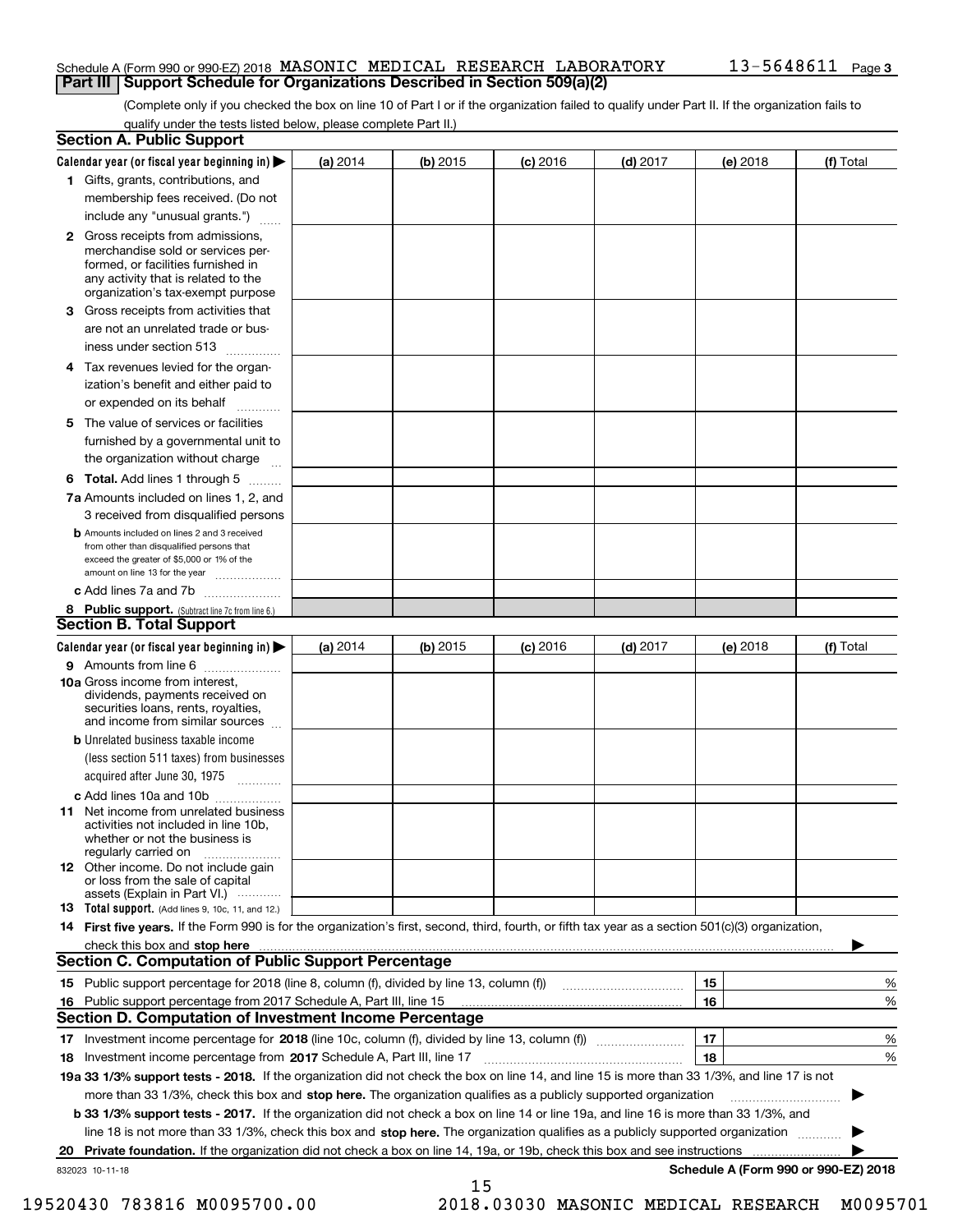### Schedule A (Form 990 or 990-EZ) 2018 MASONIC MEDICAL RESEARCH LABORATORY  $13$ –5648611 Page Page Deart IV | Supporting Organizations

**1**

**2**

**3a**

**3b**

**3c**

**4a**

**4b**

**4c**

**5a**

**5b5c**

**6**

**7**

**8**

**9a**

**9b**

**9c**

**10a**

**10b**

**Yes No**

### **Part IV Supporting Organizations**

(Complete only if you checked a box in line 12 on Part I. If you checked 12a of Part I, complete Sections A and B. If you checked 12b of Part I, complete Sections A and C. If you checked 12c of Part I, complete Sections A, D, and E. If you checked 12d of Part I, complete Sections A and D, and complete Part V.)

#### **Section A. All Supporting Organizations**

- **1** Are all of the organization's supported organizations listed by name in the organization's governing documents? If "No," describe in **Part VI** how the supported organizations are designated. If designated by *class or purpose, describe the designation. If historic and continuing relationship, explain.*
- **2** Did the organization have any supported organization that does not have an IRS determination of status under section 509(a)(1) or (2)? If "Yes," explain in Part VI how the organization determined that the supported *organization was described in section 509(a)(1) or (2).*
- **3a** Did the organization have a supported organization described in section 501(c)(4), (5), or (6)? If "Yes," answer *(b) and (c) below.*
- **b** Did the organization confirm that each supported organization qualified under section 501(c)(4), (5), or (6) and satisfied the public support tests under section 509(a)(2)? If "Yes," describe in **Part VI** when and how the *organization made the determination.*
- **c**Did the organization ensure that all support to such organizations was used exclusively for section 170(c)(2)(B) purposes? If "Yes," explain in **Part VI** what controls the organization put in place to ensure such use.
- **4a***If* Was any supported organization not organized in the United States ("foreign supported organization")? *"Yes," and if you checked 12a or 12b in Part I, answer (b) and (c) below.*
- **b** Did the organization have ultimate control and discretion in deciding whether to make grants to the foreign supported organization? If "Yes," describe in **Part VI** how the organization had such control and discretion *despite being controlled or supervised by or in connection with its supported organizations.*
- **c** Did the organization support any foreign supported organization that does not have an IRS determination under sections 501(c)(3) and 509(a)(1) or (2)? If "Yes," explain in **Part VI** what controls the organization used *to ensure that all support to the foreign supported organization was used exclusively for section 170(c)(2)(B) purposes.*
- **5a** Did the organization add, substitute, or remove any supported organizations during the tax year? If "Yes," answer (b) and (c) below (if applicable). Also, provide detail in **Part VI,** including (i) the names and EIN *numbers of the supported organizations added, substituted, or removed; (ii) the reasons for each such action; (iii) the authority under the organization's organizing document authorizing such action; and (iv) how the action was accomplished (such as by amendment to the organizing document).*
- **b** Type I or Type II only. Was any added or substituted supported organization part of a class already designated in the organization's organizing document?
- **cSubstitutions only.**  Was the substitution the result of an event beyond the organization's control?
- **6** Did the organization provide support (whether in the form of grants or the provision of services or facilities) to **Part VI.** *If "Yes," provide detail in* support or benefit one or more of the filing organization's supported organizations? anyone other than (i) its supported organizations, (ii) individuals that are part of the charitable class benefited by one or more of its supported organizations, or (iii) other supporting organizations that also
- **7**Did the organization provide a grant, loan, compensation, or other similar payment to a substantial contributor *If "Yes," complete Part I of Schedule L (Form 990 or 990-EZ).* regard to a substantial contributor? (as defined in section 4958(c)(3)(C)), a family member of a substantial contributor, or a 35% controlled entity with
- **8** Did the organization make a loan to a disqualified person (as defined in section 4958) not described in line 7? *If "Yes," complete Part I of Schedule L (Form 990 or 990-EZ).*
- **9a** Was the organization controlled directly or indirectly at any time during the tax year by one or more in section 509(a)(1) or (2))? If "Yes," *provide detail in* <code>Part VI.</code> disqualified persons as defined in section 4946 (other than foundation managers and organizations described
- **b** Did one or more disqualified persons (as defined in line 9a) hold a controlling interest in any entity in which the supporting organization had an interest? If "Yes," provide detail in P**art VI**.
- **c**Did a disqualified person (as defined in line 9a) have an ownership interest in, or derive any personal benefit from, assets in which the supporting organization also had an interest? If "Yes," provide detail in P**art VI.**
- **10a** Was the organization subject to the excess business holdings rules of section 4943 because of section supporting organizations)? If "Yes," answer 10b below. 4943(f) (regarding certain Type II supporting organizations, and all Type III non-functionally integrated
- **b** Did the organization have any excess business holdings in the tax year? (Use Schedule C, Form 4720, to *determine whether the organization had excess business holdings.)*

16

832024 10-11-18

**Schedule A (Form 990 or 990-EZ) 2018**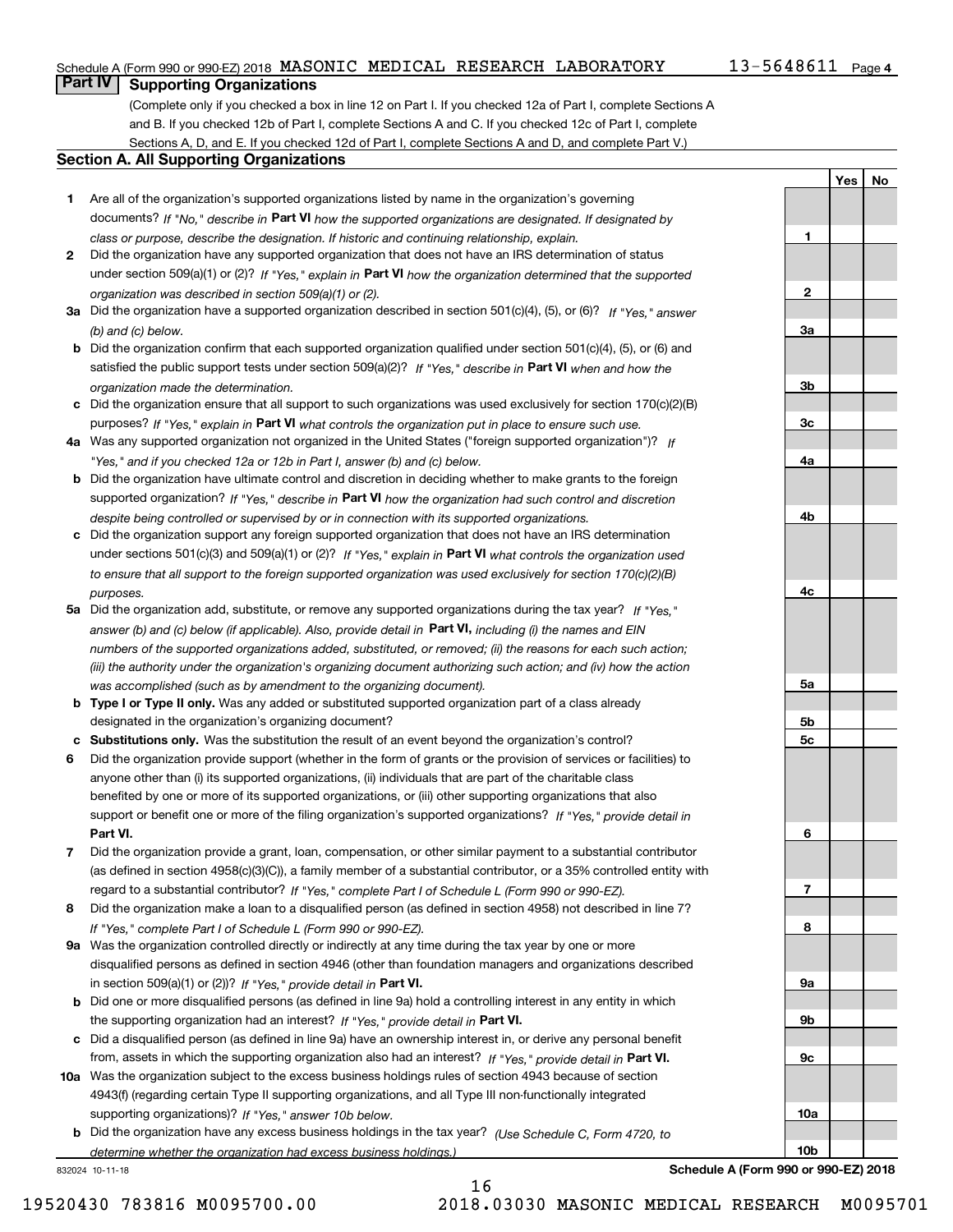### Schedule A (Form 990 or 990-EZ) 2018 MASONIC MEDICAL RESEARCH LABORATORY I 3-56486II Page 5 **Part IV Supporting Organizations** *(continued)* MASONIC MEDICAL RESEARCH LABORATORY 13-5648611

|    |                                                                                                                                                                                                                      |                 | Yes | No |
|----|----------------------------------------------------------------------------------------------------------------------------------------------------------------------------------------------------------------------|-----------------|-----|----|
| 11 | Has the organization accepted a gift or contribution from any of the following persons?                                                                                                                              |                 |     |    |
|    | a A person who directly or indirectly controls, either alone or together with persons described in (b) and (c)                                                                                                       |                 |     |    |
|    | below, the governing body of a supported organization?                                                                                                                                                               | 11a             |     |    |
|    | <b>b</b> A family member of a person described in (a) above?                                                                                                                                                         | 11 <sub>b</sub> |     |    |
|    | c A 35% controlled entity of a person described in (a) or (b) above? If "Yes" to a, b, or c, provide detail in Part VI.                                                                                              | 11c             |     |    |
|    | <b>Section B. Type I Supporting Organizations</b>                                                                                                                                                                    |                 |     |    |
|    |                                                                                                                                                                                                                      |                 | Yes | No |
| 1  | Did the directors, trustees, or membership of one or more supported organizations have the power to                                                                                                                  |                 |     |    |
|    | regularly appoint or elect at least a majority of the organization's directors or trustees at all times during the                                                                                                   |                 |     |    |
|    | tax year? If "No," describe in Part VI how the supported organization(s) effectively operated, supervised, or                                                                                                        |                 |     |    |
|    | controlled the organization's activities. If the organization had more than one supported organization,                                                                                                              |                 |     |    |
|    | describe how the powers to appoint and/or remove directors or trustees were allocated among the supported                                                                                                            |                 |     |    |
|    | organizations and what conditions or restrictions, if any, applied to such powers during the tax year.                                                                                                               | 1               |     |    |
| 2  | Did the organization operate for the benefit of any supported organization other than the supported                                                                                                                  |                 |     |    |
|    | organization(s) that operated, supervised, or controlled the supporting organization? If "Yes," explain in                                                                                                           |                 |     |    |
|    | Part VI how providing such benefit carried out the purposes of the supported organization(s) that operated,                                                                                                          |                 |     |    |
|    | supervised, or controlled the supporting organization.                                                                                                                                                               | $\mathbf{2}$    |     |    |
|    | <b>Section C. Type II Supporting Organizations</b>                                                                                                                                                                   |                 |     |    |
|    |                                                                                                                                                                                                                      |                 | Yes | No |
| 1. | Were a majority of the organization's directors or trustees during the tax year also a majority of the directors                                                                                                     |                 |     |    |
|    | or trustees of each of the organization's supported organization(s)? If "No," describe in Part VI how control                                                                                                        |                 |     |    |
|    | or management of the supporting organization was vested in the same persons that controlled or managed                                                                                                               |                 |     |    |
|    | the supported organization(s).                                                                                                                                                                                       | 1               |     |    |
|    | <b>Section D. All Type III Supporting Organizations</b>                                                                                                                                                              |                 |     |    |
|    |                                                                                                                                                                                                                      |                 | Yes | No |
| 1  | Did the organization provide to each of its supported organizations, by the last day of the fifth month of the                                                                                                       |                 |     |    |
|    | organization's tax year, (i) a written notice describing the type and amount of support provided during the prior tax                                                                                                |                 |     |    |
|    | year, (ii) a copy of the Form 990 that was most recently filed as of the date of notification, and (iii) copies of the                                                                                               |                 |     |    |
|    | organization's governing documents in effect on the date of notification, to the extent not previously provided?                                                                                                     | 1               |     |    |
| 2  | Were any of the organization's officers, directors, or trustees either (i) appointed or elected by the supported                                                                                                     |                 |     |    |
|    | organization(s) or (ii) serving on the governing body of a supported organization? If "No," explain in Part VI how                                                                                                   | $\mathbf{2}$    |     |    |
|    | the organization maintained a close and continuous working relationship with the supported organization(s).<br>By reason of the relationship described in (2), did the organization's supported organizations have a |                 |     |    |
| 3  | significant voice in the organization's investment policies and in directing the use of the organization's                                                                                                           |                 |     |    |
|    | income or assets at all times during the tax year? If "Yes," describe in Part VI the role the organization's                                                                                                         |                 |     |    |
|    | supported organizations played in this regard.                                                                                                                                                                       | з               |     |    |
|    | <b>Section E. Type III Functionally Integrated Supporting Organizations</b>                                                                                                                                          |                 |     |    |
| 1  | Check the box next to the method that the organization used to satisfy the Integral Part Test during the year (see instructions).                                                                                    |                 |     |    |
| а  | The organization satisfied the Activities Test. Complete line 2 below.                                                                                                                                               |                 |     |    |
| b  | The organization is the parent of each of its supported organizations. Complete line 3 below.                                                                                                                        |                 |     |    |
| c  | The organization supported a governmental entity. Describe in Part VI how you supported a government entity (see instructions),                                                                                      |                 |     |    |
| 2  | Activities Test. Answer (a) and (b) below.                                                                                                                                                                           |                 | Yes | No |
| а  | Did substantially all of the organization's activities during the tax year directly further the exempt purposes of                                                                                                   |                 |     |    |
|    | the supported organization(s) to which the organization was responsive? If "Yes," then in Part VI identify                                                                                                           |                 |     |    |
|    | those supported organizations and explain how these activities directly furthered their exempt purposes,                                                                                                             |                 |     |    |
|    | how the organization was responsive to those supported organizations, and how the organization determined                                                                                                            |                 |     |    |
|    | that these activities constituted substantially all of its activities.                                                                                                                                               | 2a              |     |    |
|    | <b>b</b> Did the activities described in (a) constitute activities that, but for the organization's involvement, one or more                                                                                         |                 |     |    |
|    | of the organization's supported organization(s) would have been engaged in? If "Yes," explain in Part VI the                                                                                                         |                 |     |    |
|    | reasons for the organization's position that its supported organization(s) would have engaged in these                                                                                                               |                 |     |    |
|    | activities but for the organization's involvement.                                                                                                                                                                   | 2b              |     |    |
| з  | Parent of Supported Organizations. Answer (a) and (b) below.                                                                                                                                                         |                 |     |    |
|    | a Did the organization have the power to regularly appoint or elect a majority of the officers, directors, or                                                                                                        |                 |     |    |
|    | trustees of each of the supported organizations? Provide details in Part VI.                                                                                                                                         | За              |     |    |
|    | <b>b</b> Did the organization exercise a substantial degree of direction over the policies, programs, and activities of each                                                                                         |                 |     |    |
|    | of its supported organizations? If "Yes." describe in Part VI the role played by the organization in this regard.                                                                                                    | 3b              |     |    |

17

832025 10-11-18

**Schedule A (Form 990 or 990-EZ) 2018**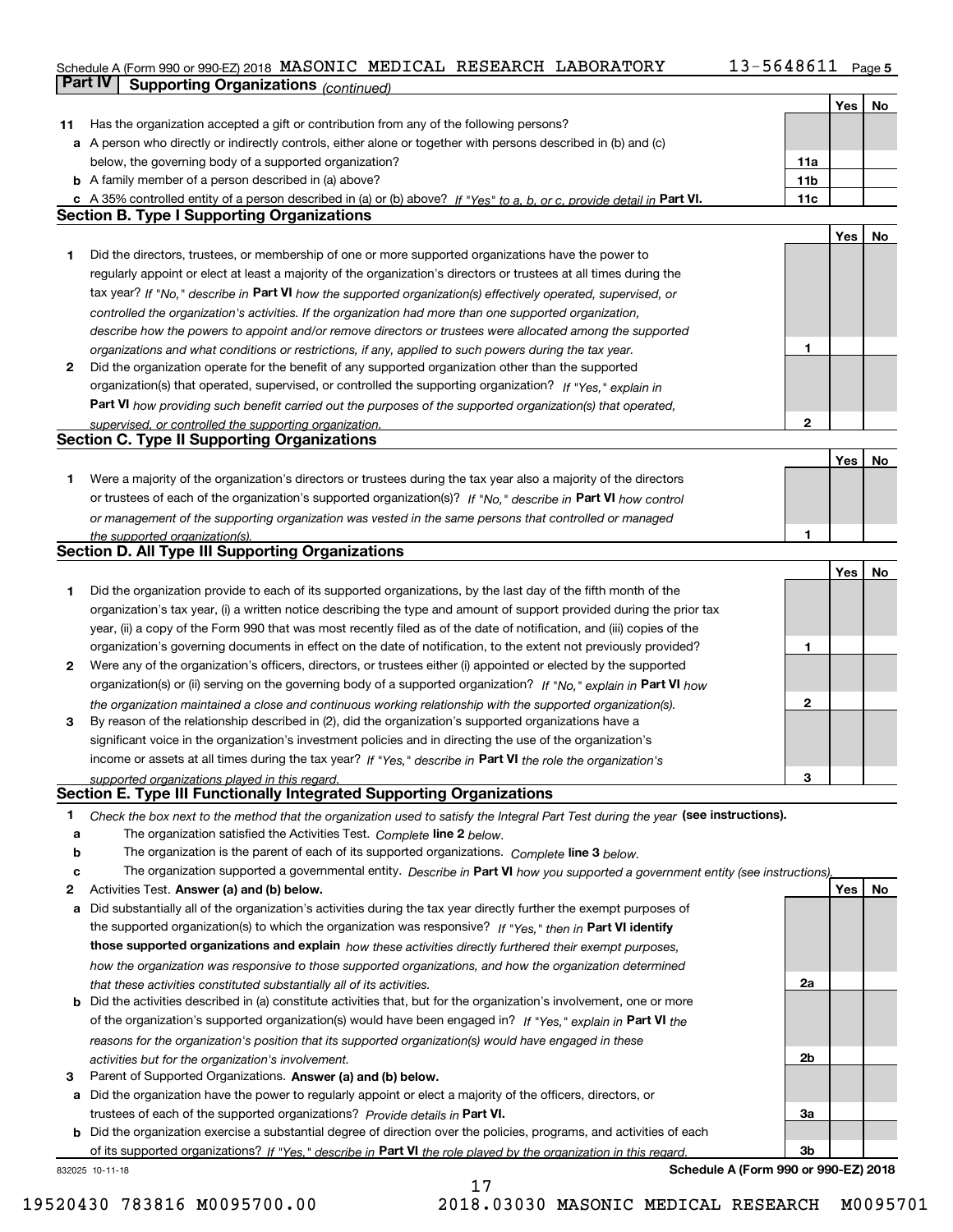### Schedule A (Form 990 or 990-EZ) 2018 MASONIC MEDICAL RESEARCH LABORATORY 13-5648611 Page<br>LPart V L. Type III Non, Eunetionally Integrated 509(a)(3) Supporting Organizations **Part V Type III Non-Functionally Integrated 509(a)(3) Supporting Organizations**

| Check here if the organization satisfied the Integral Part Test as a qualifying trust on Nov. 20, 1970 (explain in Part VI.) See instructions. All |
|----------------------------------------------------------------------------------------------------------------------------------------------------|
| other Type III non-functionally integrated supporting organizations must complete Sections A through E.                                            |

|              | Section A - Adjusted Net Income                                                                                                   | (A) Prior Year | (B) Current Year<br>(optional) |                                |
|--------------|-----------------------------------------------------------------------------------------------------------------------------------|----------------|--------------------------------|--------------------------------|
| 1            | Net short-term capital gain                                                                                                       | 1              |                                |                                |
| $\mathbf{2}$ | Recoveries of prior-year distributions                                                                                            | $\mathbf{2}$   |                                |                                |
| 3            | Other gross income (see instructions)                                                                                             | 3              |                                |                                |
| 4            | Add lines 1 through 3                                                                                                             | 4              |                                |                                |
| 5            | Depreciation and depletion                                                                                                        | 5              |                                |                                |
| 6            | Portion of operating expenses paid or incurred for production or                                                                  |                |                                |                                |
|              | collection of gross income or for management, conservation, or                                                                    |                |                                |                                |
|              | maintenance of property held for production of income (see instructions)                                                          | 6              |                                |                                |
| 7            | Other expenses (see instructions)                                                                                                 | $\overline{7}$ |                                |                                |
| 8            | Adjusted Net Income (subtract lines 5, 6, and 7 from line 4)                                                                      | 8              |                                |                                |
|              | <b>Section B - Minimum Asset Amount</b>                                                                                           |                | (A) Prior Year                 | (B) Current Year<br>(optional) |
| 1            | Aggregate fair market value of all non-exempt-use assets (see                                                                     |                |                                |                                |
|              | instructions for short tax year or assets held for part of year):                                                                 |                |                                |                                |
|              | a Average monthly value of securities                                                                                             | 1a             |                                |                                |
|              | <b>b</b> Average monthly cash balances                                                                                            | 1 <sub>b</sub> |                                |                                |
|              | c Fair market value of other non-exempt-use assets                                                                                | 1c             |                                |                                |
|              | d Total (add lines 1a, 1b, and 1c)                                                                                                | 1d             |                                |                                |
|              | e Discount claimed for blockage or other                                                                                          |                |                                |                                |
|              | factors (explain in detail in Part VI):                                                                                           |                |                                |                                |
| 2            | Acquisition indebtedness applicable to non-exempt-use assets                                                                      | $\mathbf{2}$   |                                |                                |
| 3            | Subtract line 2 from line 1d                                                                                                      | 3              |                                |                                |
| 4            | Cash deemed held for exempt use. Enter 1-1/2% of line 3 (for greater amount,                                                      |                |                                |                                |
|              | see instructions)                                                                                                                 | 4              |                                |                                |
| 5            | Net value of non-exempt-use assets (subtract line 4 from line 3)                                                                  | 5              |                                |                                |
| 6            | Multiply line 5 by .035                                                                                                           | 6              |                                |                                |
| 7            | Recoveries of prior-year distributions                                                                                            | $\overline{7}$ |                                |                                |
| 8            | Minimum Asset Amount (add line 7 to line 6)                                                                                       | 8              |                                |                                |
|              | <b>Section C - Distributable Amount</b>                                                                                           |                |                                | <b>Current Year</b>            |
| 1            | Adjusted net income for prior year (from Section A, line 8, Column A)                                                             | 1              |                                |                                |
| 2            | Enter 85% of line 1                                                                                                               | $\overline{2}$ |                                |                                |
| 3            | Minimum asset amount for prior year (from Section B, line 8, Column A)                                                            | 3              |                                |                                |
| 4            | Enter greater of line 2 or line 3                                                                                                 | 4              |                                |                                |
| 5            | Income tax imposed in prior year                                                                                                  | 5              |                                |                                |
| 6            | <b>Distributable Amount.</b> Subtract line 5 from line 4, unless subject to                                                       |                |                                |                                |
|              | emergency temporary reduction (see instructions)                                                                                  | 6              |                                |                                |
| 7            | Check here if the current year is the organization's first as a non-functionally integrated Type III supporting organization (see |                |                                |                                |

instructions).

**Schedule A (Form 990 or 990-EZ) 2018**

832026 10-11-18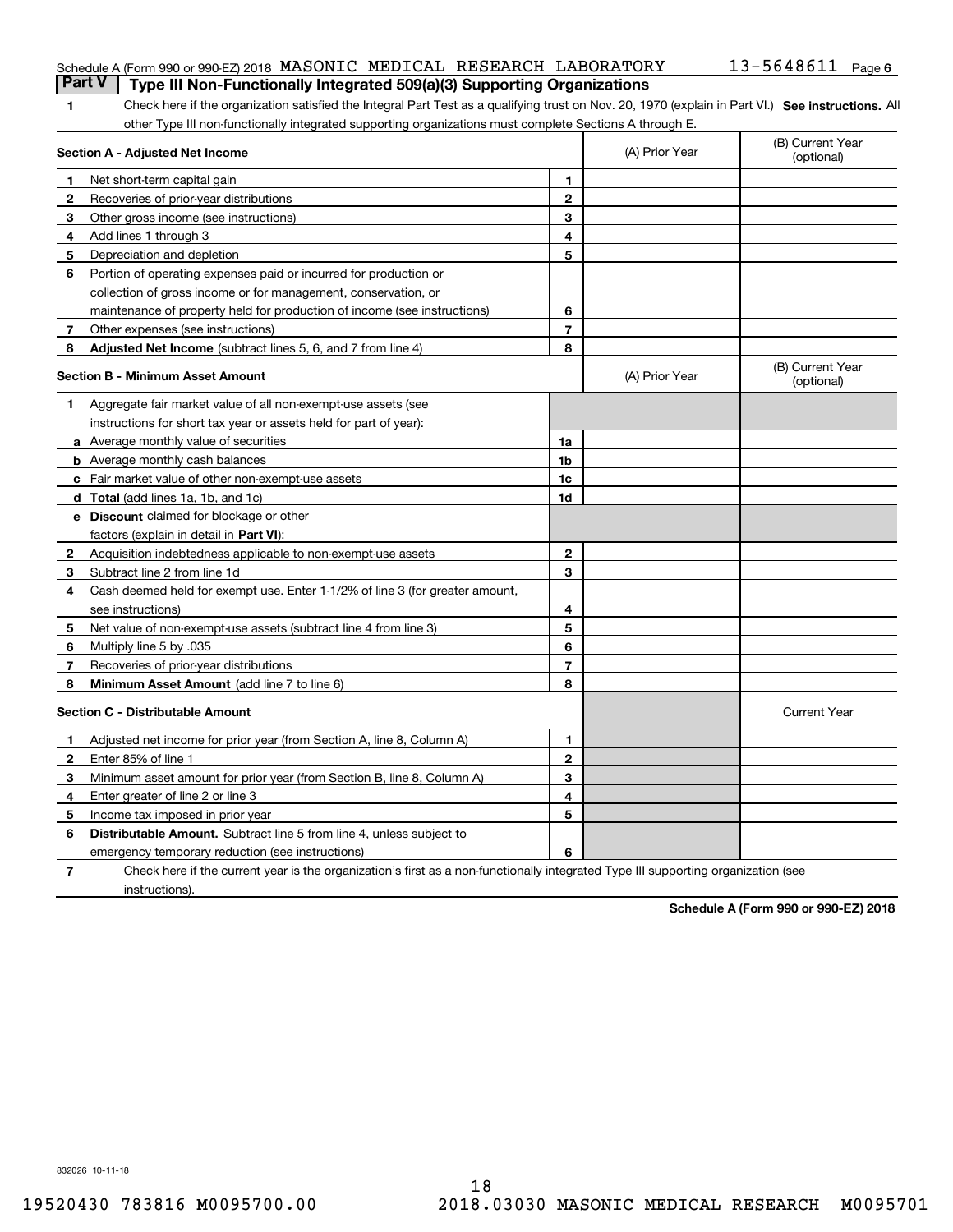### Schedule A (Form 990 or 990-EZ) 2018 MASONIC MEDICAL KESEARCH LABORATORY I3-56486II Page

|    | Schedule A (Form 990 or 990-EZ) 2018 MASONIC MEDICAL RESEARCH LABORATORY<br>$13 - 5648611$ Page 7<br><b>Part V</b><br>Type III Non-Functionally Integrated 509(a)(3) Supporting Organizations |                                    |                                               |                                                  |  |  |  |
|----|-----------------------------------------------------------------------------------------------------------------------------------------------------------------------------------------------|------------------------------------|-----------------------------------------------|--------------------------------------------------|--|--|--|
|    |                                                                                                                                                                                               |                                    | (continued)                                   |                                                  |  |  |  |
|    | <b>Section D - Distributions</b>                                                                                                                                                              | <b>Current Year</b>                |                                               |                                                  |  |  |  |
| 1  | Amounts paid to supported organizations to accomplish exempt purposes                                                                                                                         |                                    |                                               |                                                  |  |  |  |
| 2  | Amounts paid to perform activity that directly furthers exempt purposes of supported                                                                                                          |                                    |                                               |                                                  |  |  |  |
|    | organizations, in excess of income from activity                                                                                                                                              |                                    |                                               |                                                  |  |  |  |
| 3  | Administrative expenses paid to accomplish exempt purposes of supported organizations                                                                                                         |                                    |                                               |                                                  |  |  |  |
| 4  | Amounts paid to acquire exempt-use assets                                                                                                                                                     |                                    |                                               |                                                  |  |  |  |
| 5  | Qualified set-aside amounts (prior IRS approval required)                                                                                                                                     |                                    |                                               |                                                  |  |  |  |
| 6  | Other distributions (describe in Part VI). See instructions.                                                                                                                                  |                                    |                                               |                                                  |  |  |  |
| 7  | Total annual distributions. Add lines 1 through 6.                                                                                                                                            |                                    |                                               |                                                  |  |  |  |
| 8  | Distributions to attentive supported organizations to which the organization is responsive                                                                                                    |                                    |                                               |                                                  |  |  |  |
|    | (provide details in Part VI). See instructions.                                                                                                                                               |                                    |                                               |                                                  |  |  |  |
| 9  | Distributable amount for 2018 from Section C, line 6                                                                                                                                          |                                    |                                               |                                                  |  |  |  |
| 10 | Line 8 amount divided by line 9 amount                                                                                                                                                        |                                    |                                               |                                                  |  |  |  |
|    | <b>Section E - Distribution Allocations</b> (see instructions)                                                                                                                                | (i)<br><b>Excess Distributions</b> | (ii)<br><b>Underdistributions</b><br>Pre-2018 | (iii)<br><b>Distributable</b><br>Amount for 2018 |  |  |  |
| 1  | Distributable amount for 2018 from Section C, line 6                                                                                                                                          |                                    |                                               |                                                  |  |  |  |
| 2  | Underdistributions, if any, for years prior to 2018 (reason-                                                                                                                                  |                                    |                                               |                                                  |  |  |  |
|    | able cause required-explain in Part VI). See instructions.                                                                                                                                    |                                    |                                               |                                                  |  |  |  |
| 3  | Excess distributions carryover, if any, to 2018                                                                                                                                               |                                    |                                               |                                                  |  |  |  |
|    | <b>a</b> From 2013                                                                                                                                                                            |                                    |                                               |                                                  |  |  |  |
|    | $b$ From 2014                                                                                                                                                                                 |                                    |                                               |                                                  |  |  |  |
|    | $c$ From 2015                                                                                                                                                                                 |                                    |                                               |                                                  |  |  |  |
|    | d From 2016                                                                                                                                                                                   |                                    |                                               |                                                  |  |  |  |
|    | e From 2017                                                                                                                                                                                   |                                    |                                               |                                                  |  |  |  |
|    | f Total of lines 3a through e                                                                                                                                                                 |                                    |                                               |                                                  |  |  |  |
|    | g Applied to underdistributions of prior years                                                                                                                                                |                                    |                                               |                                                  |  |  |  |
|    | <b>h</b> Applied to 2018 distributable amount                                                                                                                                                 |                                    |                                               |                                                  |  |  |  |
|    | Carryover from 2013 not applied (see instructions)                                                                                                                                            |                                    |                                               |                                                  |  |  |  |
|    | Remainder. Subtract lines 3g, 3h, and 3i from 3f.                                                                                                                                             |                                    |                                               |                                                  |  |  |  |
| 4  | Distributions for 2018 from Section D.                                                                                                                                                        |                                    |                                               |                                                  |  |  |  |
|    | \$<br>line $7:$                                                                                                                                                                               |                                    |                                               |                                                  |  |  |  |
|    | <b>a</b> Applied to underdistributions of prior years                                                                                                                                         |                                    |                                               |                                                  |  |  |  |
|    | <b>b</b> Applied to 2018 distributable amount                                                                                                                                                 |                                    |                                               |                                                  |  |  |  |
|    | <b>c</b> Remainder. Subtract lines 4a and 4b from 4.                                                                                                                                          |                                    |                                               |                                                  |  |  |  |
|    | Remaining underdistributions for years prior to 2018, if                                                                                                                                      |                                    |                                               |                                                  |  |  |  |
|    | any. Subtract lines 3g and 4a from line 2. For result greater                                                                                                                                 |                                    |                                               |                                                  |  |  |  |
|    | than zero, explain in Part VI. See instructions.                                                                                                                                              |                                    |                                               |                                                  |  |  |  |
| 6  | Remaining underdistributions for 2018. Subtract lines 3h                                                                                                                                      |                                    |                                               |                                                  |  |  |  |
|    | and 4b from line 1. For result greater than zero, explain in                                                                                                                                  |                                    |                                               |                                                  |  |  |  |
|    | Part VI. See instructions.                                                                                                                                                                    |                                    |                                               |                                                  |  |  |  |
| 7  | Excess distributions carryover to 2019. Add lines 3j                                                                                                                                          |                                    |                                               |                                                  |  |  |  |
|    | and 4c.                                                                                                                                                                                       |                                    |                                               |                                                  |  |  |  |
| 8  | Breakdown of line 7:                                                                                                                                                                          |                                    |                                               |                                                  |  |  |  |
|    | a Excess from 2014                                                                                                                                                                            |                                    |                                               |                                                  |  |  |  |
|    | <b>b</b> Excess from 2015                                                                                                                                                                     |                                    |                                               |                                                  |  |  |  |
|    | c Excess from 2016                                                                                                                                                                            |                                    |                                               |                                                  |  |  |  |
|    | d Excess from 2017                                                                                                                                                                            |                                    |                                               |                                                  |  |  |  |
|    | e Excess from 2018                                                                                                                                                                            |                                    |                                               |                                                  |  |  |  |
|    |                                                                                                                                                                                               |                                    |                                               |                                                  |  |  |  |

**Schedule A (Form 990 or 990-EZ) 2018**

832027 10-11-18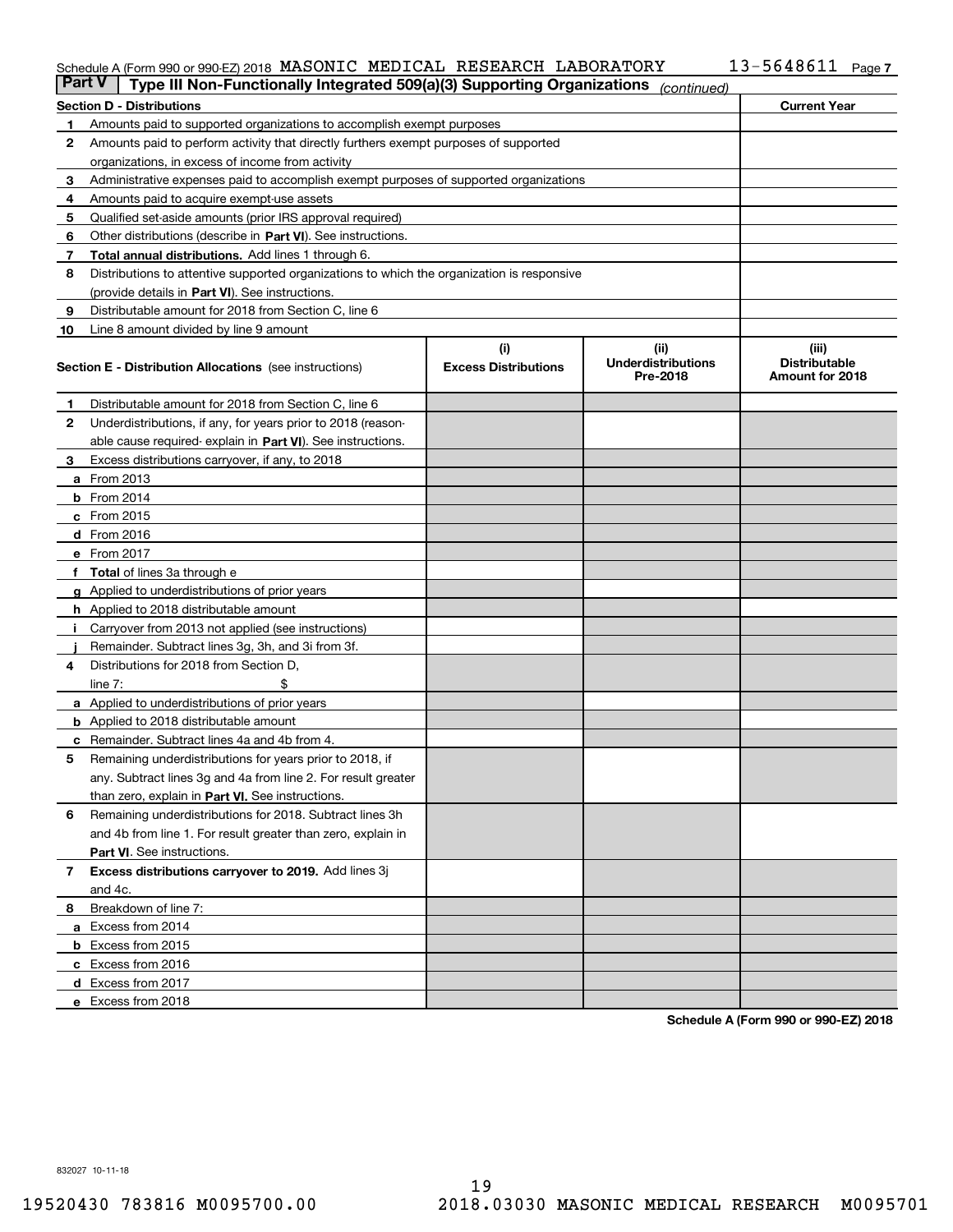|                 | Schedule A (Form 990 or 990-EZ) 2018 MASONIC MEDICAL RESEARCH LABORATORY                                                        |  |      | 13-5648611 Page 8                                                                                                                                                                                                                                                             |  |
|-----------------|---------------------------------------------------------------------------------------------------------------------------------|--|------|-------------------------------------------------------------------------------------------------------------------------------------------------------------------------------------------------------------------------------------------------------------------------------|--|
| <b>Part VI</b>  |                                                                                                                                 |  |      | Supplemental Information. Provide the explanations required by Part II, line 10; Part II, line 17a or 17b; Part III, line 12;<br>Part IV, Section A, lines 1, 2, 3b, 3c, 4b, 4c, 5a, 6, 9a, 9b, 9c, 11a, 11b, and 11c; Part IV, Section B, lines 1 and 2; Part IV, Section C, |  |
|                 | Section D, lines 5, 6, and 8; and Part V, Section E, lines 2, 5, and 6. Also complete this part for any additional information. |  |      | line 1; Part IV, Section D, lines 2 and 3; Part IV, Section E, lines 1c, 2a, 2b, 3a, and 3b; Part V, line 1; Part V, Section B, line 1e; Part V,                                                                                                                              |  |
|                 | (See instructions.)                                                                                                             |  |      |                                                                                                                                                                                                                                                                               |  |
|                 |                                                                                                                                 |  |      |                                                                                                                                                                                                                                                                               |  |
|                 |                                                                                                                                 |  |      |                                                                                                                                                                                                                                                                               |  |
|                 |                                                                                                                                 |  |      |                                                                                                                                                                                                                                                                               |  |
|                 |                                                                                                                                 |  |      |                                                                                                                                                                                                                                                                               |  |
|                 |                                                                                                                                 |  |      |                                                                                                                                                                                                                                                                               |  |
|                 |                                                                                                                                 |  |      |                                                                                                                                                                                                                                                                               |  |
|                 |                                                                                                                                 |  |      |                                                                                                                                                                                                                                                                               |  |
|                 |                                                                                                                                 |  |      |                                                                                                                                                                                                                                                                               |  |
|                 |                                                                                                                                 |  |      |                                                                                                                                                                                                                                                                               |  |
|                 |                                                                                                                                 |  |      |                                                                                                                                                                                                                                                                               |  |
|                 |                                                                                                                                 |  |      |                                                                                                                                                                                                                                                                               |  |
|                 |                                                                                                                                 |  |      |                                                                                                                                                                                                                                                                               |  |
|                 |                                                                                                                                 |  |      |                                                                                                                                                                                                                                                                               |  |
|                 |                                                                                                                                 |  |      |                                                                                                                                                                                                                                                                               |  |
|                 |                                                                                                                                 |  |      |                                                                                                                                                                                                                                                                               |  |
|                 |                                                                                                                                 |  |      |                                                                                                                                                                                                                                                                               |  |
|                 |                                                                                                                                 |  |      |                                                                                                                                                                                                                                                                               |  |
|                 |                                                                                                                                 |  |      |                                                                                                                                                                                                                                                                               |  |
|                 |                                                                                                                                 |  |      |                                                                                                                                                                                                                                                                               |  |
|                 |                                                                                                                                 |  |      |                                                                                                                                                                                                                                                                               |  |
|                 |                                                                                                                                 |  |      |                                                                                                                                                                                                                                                                               |  |
|                 |                                                                                                                                 |  |      |                                                                                                                                                                                                                                                                               |  |
|                 |                                                                                                                                 |  |      |                                                                                                                                                                                                                                                                               |  |
|                 |                                                                                                                                 |  |      |                                                                                                                                                                                                                                                                               |  |
|                 |                                                                                                                                 |  |      |                                                                                                                                                                                                                                                                               |  |
|                 |                                                                                                                                 |  |      |                                                                                                                                                                                                                                                                               |  |
|                 |                                                                                                                                 |  |      |                                                                                                                                                                                                                                                                               |  |
|                 |                                                                                                                                 |  |      |                                                                                                                                                                                                                                                                               |  |
|                 |                                                                                                                                 |  |      |                                                                                                                                                                                                                                                                               |  |
|                 |                                                                                                                                 |  |      |                                                                                                                                                                                                                                                                               |  |
|                 |                                                                                                                                 |  |      |                                                                                                                                                                                                                                                                               |  |
|                 |                                                                                                                                 |  |      |                                                                                                                                                                                                                                                                               |  |
|                 |                                                                                                                                 |  |      |                                                                                                                                                                                                                                                                               |  |
| 832028 10-11-18 |                                                                                                                                 |  | $20$ | Schedule A (Form 990 or 990-EZ) 2018                                                                                                                                                                                                                                          |  |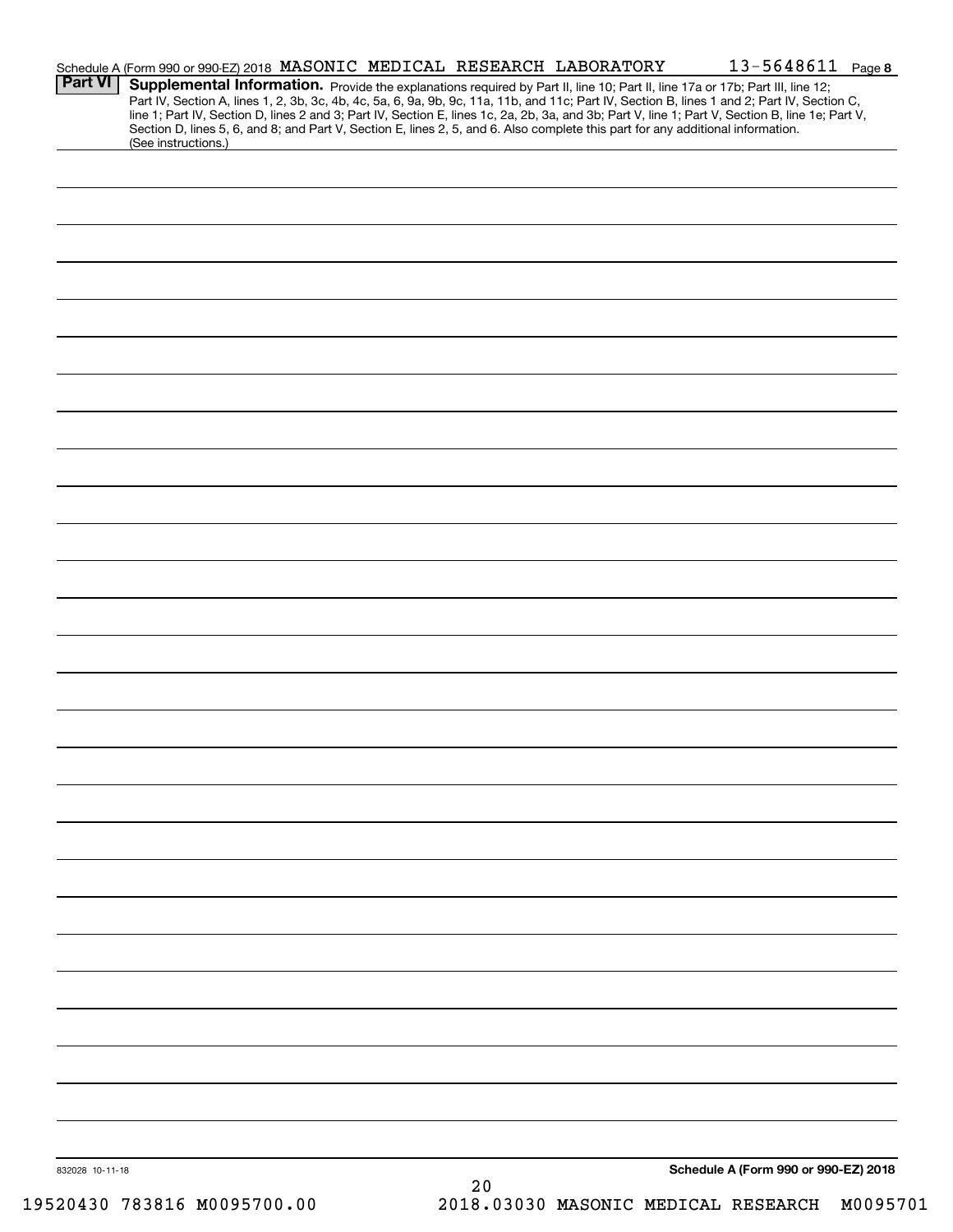Department of the Treasury Internal Revenue Service **(Form 990, 990-EZ, or 990-PF)** Name of the organization

**Organization type** (check one):

\*\* PUBLIC DISCLOSURE COPY \*\*

### **Schedule B Schedule of Contributors**

**| Attach to Form 990, Form 990-EZ, or Form 990-PF. | Go to www.irs.gov/Form990 for the latest information.** OMB No. 1545-0047

**2018**

**Employer identification number**

| MASONIC MEDICAL RESEARCH LABORATORY | 13-5648611 |
|-------------------------------------|------------|
|-------------------------------------|------------|

| Filers of:         | Section:                                                                           |
|--------------------|------------------------------------------------------------------------------------|
| Form 990 or 990-EZ | $\lfloor x \rfloor$ 501(c)( 3) (enter number) organization                         |
|                    | $4947(a)(1)$ nonexempt charitable trust <b>not</b> treated as a private foundation |
|                    | 527 political organization                                                         |
| Form 990-PF        | 501(c)(3) exempt private foundation                                                |
|                    | 4947(a)(1) nonexempt charitable trust treated as a private foundation              |
|                    | 501(c)(3) taxable private foundation                                               |

Check if your organization is covered by the **General Rule** or a **Special Rule.**<br>Nota: Only a section 501(c)(7), (8), or (10) erganization can chock boxes for be **Note:**  Only a section 501(c)(7), (8), or (10) organization can check boxes for both the General Rule and a Special Rule. See instructions.

#### **General Rule**

For an organization filing Form 990, 990-EZ, or 990-PF that received, during the year, contributions totaling \$5,000 or more (in money or property) from any one contributor. Complete Parts I and II. See instructions for determining a contributor's total contributions.

#### **Special Rules**

any one contributor, during the year, total contributions of the greater of  $\,$  (1) \$5,000; or **(2)** 2% of the amount on (i) Form 990, Part VIII, line 1h;  $\boxed{\textbf{X}}$  For an organization described in section 501(c)(3) filing Form 990 or 990-EZ that met the 33 1/3% support test of the regulations under sections 509(a)(1) and 170(b)(1)(A)(vi), that checked Schedule A (Form 990 or 990-EZ), Part II, line 13, 16a, or 16b, and that received from or (ii) Form 990-EZ, line 1. Complete Parts I and II.

year, total contributions of more than \$1,000 *exclusively* for religious, charitable, scientific, literary, or educational purposes, or for the For an organization described in section 501(c)(7), (8), or (10) filing Form 990 or 990-EZ that received from any one contributor, during the prevention of cruelty to children or animals. Complete Parts I (entering "N/A" in column (b) instead of the contributor name and address), II, and III.

purpose. Don't complete any of the parts unless the **General Rule** applies to this organization because it received *nonexclusively* year, contributions <sub>exclusively</sub> for religious, charitable, etc., purposes, but no such contributions totaled more than \$1,000. If this box is checked, enter here the total contributions that were received during the year for an  $\;$ exclusively religious, charitable, etc., For an organization described in section 501(c)(7), (8), or (10) filing Form 990 or 990-EZ that received from any one contributor, during the religious, charitable, etc., contributions totaling \$5,000 or more during the year  $\Box$ — $\Box$   $\Box$ 

**Caution:**  An organization that isn't covered by the General Rule and/or the Special Rules doesn't file Schedule B (Form 990, 990-EZ, or 990-PF), but it **must** answer "No" on Part IV, line 2, of its Form 990; or check the box on line H of its Form 990-EZ or on its Form 990-PF, Part I, line 2, to<br>cortify that it doesn't meet the filipe requirements of Schodule B (Fer certify that it doesn't meet the filing requirements of Schedule B (Form 990, 990-EZ, or 990-PF).

**For Paperwork Reduction Act Notice, see the instructions for Form 990, 990-EZ, or 990-PF. Schedule B (Form 990, 990-EZ, or 990-PF) (2018)** LHA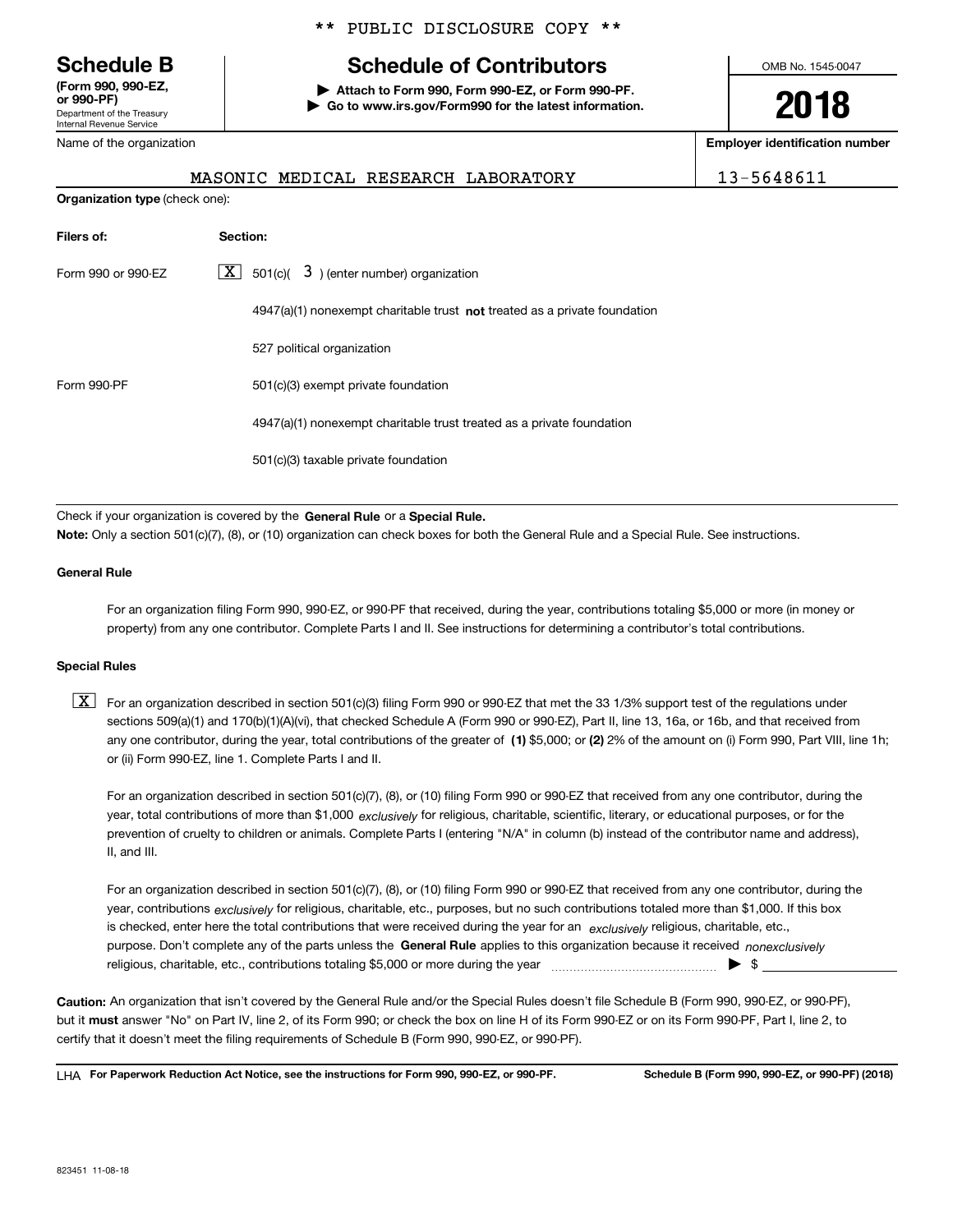**Employer identification number**

### MASONIC MEDICAL RESEARCH LABORATORY | 13-5648611

Contributors (see instructions). Use duplicate copies of Part I if additional space is needed. **2** Chedule B (Form 990, 990-EZ, or 990-PF) (2018)<br> **2Part I**<br> **2Part I Contributors** (see instructions). Use duplicate copies of Part I if additional space is needed.<br> **Part I Contributors** (see instructions). Use dup

| (a)<br>No. | (b)<br>Name, address, and ZIP + 4 | (c)<br><b>Total contributions</b> | (d)<br>Type of contribution                                                                                                  |
|------------|-----------------------------------|-----------------------------------|------------------------------------------------------------------------------------------------------------------------------|
| 1          |                                   | 2,585,195.<br>\$                  | $\boxed{\text{X}}$<br>Person<br>Payroll<br>Noncash<br>$\boxed{\text{X}}$<br>(Complete Part II for<br>noncash contributions.) |
| (a)<br>No. | (b)<br>Name, address, and ZIP + 4 | (c)<br><b>Total contributions</b> | (d)<br>Type of contribution                                                                                                  |
| 2          |                                   | 2,000,000.<br>\$                  | $\boxed{\text{X}}$<br>Person<br>Payroll<br>Noncash<br>(Complete Part II for<br>noncash contributions.)                       |
| (a)<br>No. | (b)<br>Name, address, and ZIP + 4 | (c)<br><b>Total contributions</b> | (d)<br>Type of contribution                                                                                                  |
| 3          |                                   | 832,339.<br>\$                    | $\boxed{\text{X}}$<br>Person<br>Payroll<br><b>Noncash</b><br>(Complete Part II for<br>noncash contributions.)                |
| (a)<br>No. | (b)<br>Name, address, and ZIP + 4 | (c)<br><b>Total contributions</b> | (d)<br>Type of contribution                                                                                                  |
| 4          |                                   | 550,000.<br>$\mathfrak{S}$        | $\boxed{\text{X}}$<br>Person<br>Payroll<br><b>Noncash</b><br>(Complete Part II for<br>noncash contributions.)                |
| (a)<br>No. | (b)<br>Name, address, and ZIP + 4 | (c)<br><b>Total contributions</b> | (d)<br>Type of contribution                                                                                                  |
|            |                                   | \$                                | Person<br>Payroll<br><b>Noncash</b><br>(Complete Part II for<br>noncash contributions.)                                      |
| (a)<br>No. | (b)<br>Name, address, and ZIP + 4 | (c)<br><b>Total contributions</b> | (d)<br>Type of contribution                                                                                                  |
|            |                                   | \$                                | Person<br>Payroll<br>Noncash<br>(Complete Part II for<br>noncash contributions.)                                             |

823452 11-08-18 **Schedule B (Form 990, 990-EZ, or 990-PF) (2018)**

19520430 783816 M0095700.00 2018.03030 MASONIC MEDICAL RESEARCH M0095701

22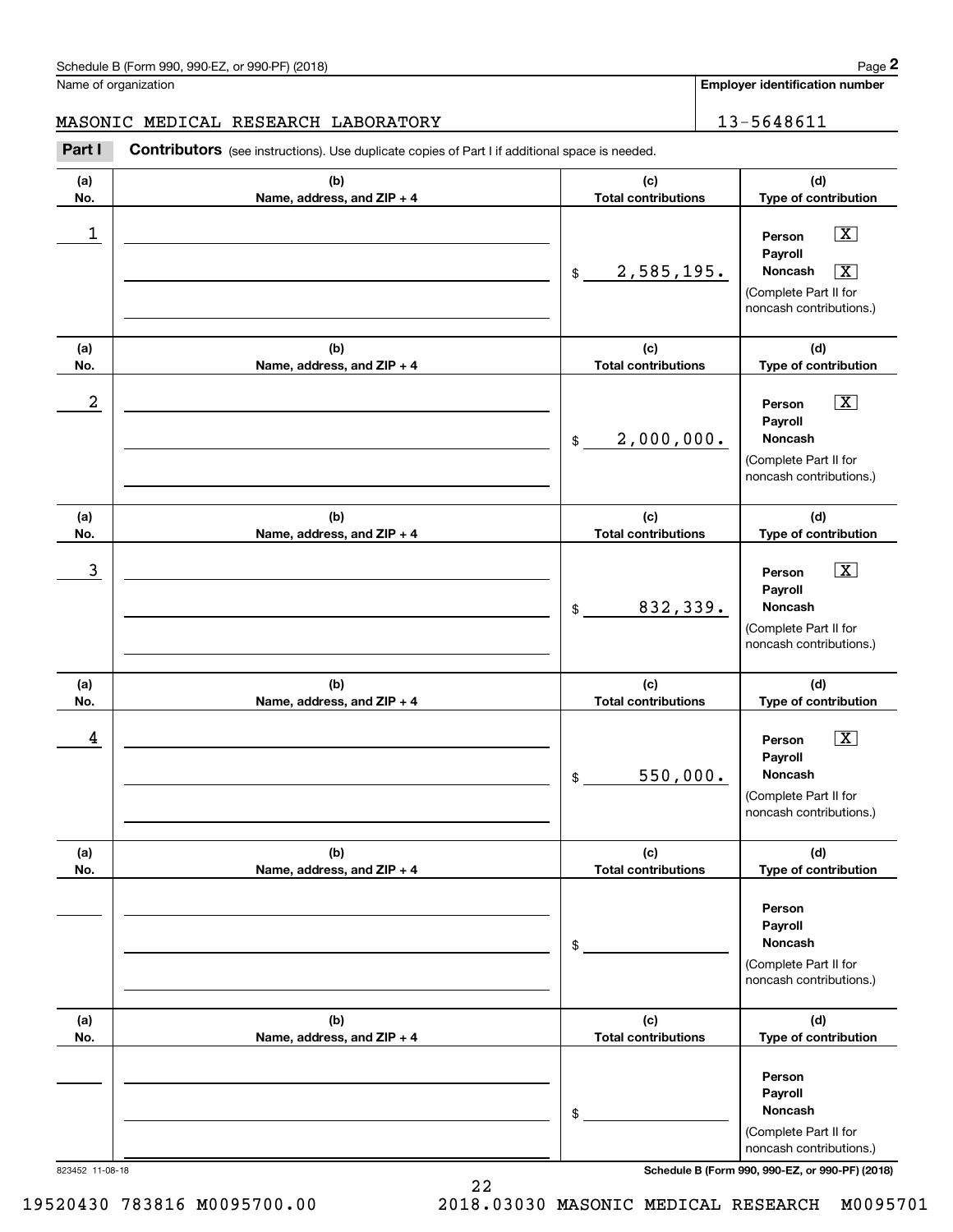|                              | Schedule B (Form 990, 990-EZ, or 990-PF) (2018)                                                     |                                                 | Page 3                                          |
|------------------------------|-----------------------------------------------------------------------------------------------------|-------------------------------------------------|-------------------------------------------------|
|                              | Name of organization                                                                                |                                                 | <b>Employer identification number</b>           |
|                              | MASONIC MEDICAL RESEARCH LABORATORY                                                                 |                                                 | 13-5648611                                      |
| Part II                      | Noncash Property (see instructions). Use duplicate copies of Part II if additional space is needed. |                                                 |                                                 |
| (a)<br>No.<br>from<br>Part I | (b)<br>Description of noncash property given                                                        | (c)<br>FMV (or estimate)<br>(See instructions.) | (d)<br>Date received                            |
|                              | PUBLICLY TRADED STOCKS                                                                              |                                                 |                                                 |
| 1                            |                                                                                                     |                                                 |                                                 |
|                              |                                                                                                     | 676,856.<br>$\mathfrak{S}$                      | 12/01/18                                        |
| (a)<br>No.<br>from<br>Part I | (b)<br>Description of noncash property given                                                        | (c)<br>FMV (or estimate)<br>(See instructions.) | (d)<br>Date received                            |
|                              |                                                                                                     |                                                 |                                                 |
|                              |                                                                                                     | \$                                              |                                                 |
| (a)<br>No.<br>from<br>Part I | (b)<br>Description of noncash property given                                                        | (c)<br>FMV (or estimate)<br>(See instructions.) | (d)<br>Date received                            |
|                              |                                                                                                     |                                                 |                                                 |
|                              |                                                                                                     | \$                                              |                                                 |
| (a)<br>No.<br>from<br>Part I | (b)<br>Description of noncash property given                                                        | (c)<br>FMV (or estimate)<br>(See instructions.) | (d)<br>Date received                            |
|                              |                                                                                                     |                                                 |                                                 |
|                              |                                                                                                     | \$                                              |                                                 |
| (a)<br>No.<br>from<br>Part I | (b)<br>Description of noncash property given                                                        | (c)<br>FMV (or estimate)<br>(See instructions.) | (d)<br>Date received                            |
|                              |                                                                                                     |                                                 |                                                 |
|                              |                                                                                                     | \$                                              |                                                 |
| (a)<br>No.<br>from<br>Part I | (b)<br>Description of noncash property given                                                        | (c)<br>FMV (or estimate)<br>(See instructions.) | (d)<br>Date received                            |
|                              |                                                                                                     |                                                 |                                                 |
|                              |                                                                                                     |                                                 |                                                 |
| 823453 11-08-18              |                                                                                                     | \$                                              | Schedule B (Form 990, 990-EZ, or 990-PF) (2018) |

23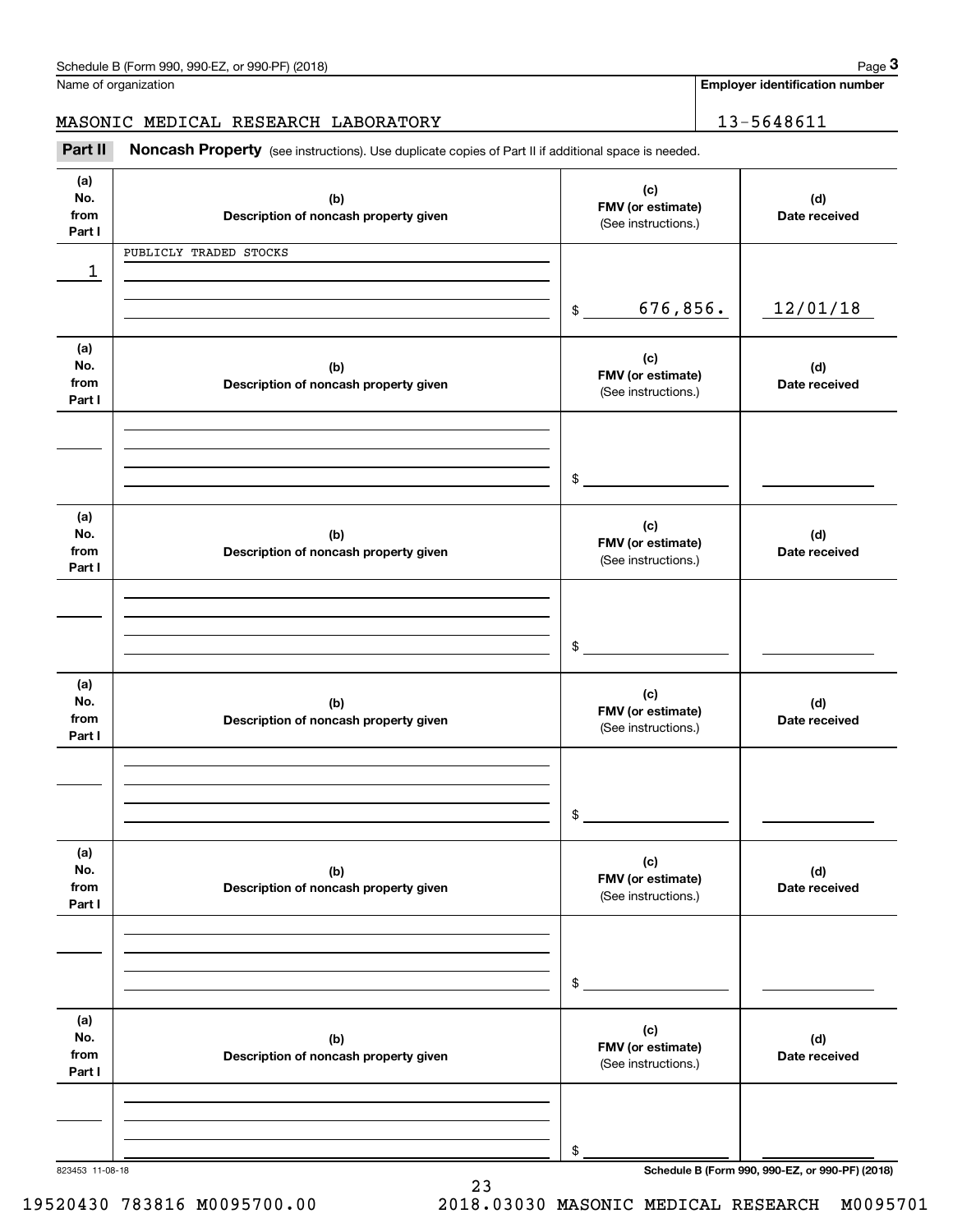|                           | Schedule B (Form 990, 990-EZ, or 990-PF) (2018)                                                                                                                                                                                                                                                 |                      |  |  | Page 4                                   |  |
|---------------------------|-------------------------------------------------------------------------------------------------------------------------------------------------------------------------------------------------------------------------------------------------------------------------------------------------|----------------------|--|--|------------------------------------------|--|
|                           | Name of organization                                                                                                                                                                                                                                                                            |                      |  |  | <b>Employer identification number</b>    |  |
|                           | MASONIC MEDICAL RESEARCH LABORATORY                                                                                                                                                                                                                                                             |                      |  |  | 13-5648611                               |  |
| Part III                  | Exclusively religious, charitable, etc., contributions to organizations described in section 501(c)(7), (8), or (10) that total more than \$1,000 for the year                                                                                                                                  |                      |  |  |                                          |  |
|                           | from any one contributor. Complete columns (a) through (e) and the following line entry. For organizations<br>completing Part III, enter the total of exclusively religious, charitable, etc., contributions of \$1,000 or less for the year. (Enter this info. once.) $\blacktriangleright$ \$ |                      |  |  |                                          |  |
|                           | Use duplicate copies of Part III if additional space is needed.                                                                                                                                                                                                                                 |                      |  |  |                                          |  |
| (a) No.<br>from<br>Part I | (b) Purpose of gift                                                                                                                                                                                                                                                                             | (c) Use of gift      |  |  | (d) Description of how gift is held      |  |
|                           |                                                                                                                                                                                                                                                                                                 |                      |  |  |                                          |  |
|                           |                                                                                                                                                                                                                                                                                                 |                      |  |  |                                          |  |
|                           |                                                                                                                                                                                                                                                                                                 |                      |  |  |                                          |  |
|                           |                                                                                                                                                                                                                                                                                                 | (e) Transfer of gift |  |  |                                          |  |
|                           |                                                                                                                                                                                                                                                                                                 |                      |  |  |                                          |  |
|                           | Transferee's name, address, and ZIP + 4                                                                                                                                                                                                                                                         |                      |  |  | Relationship of transferor to transferee |  |
|                           |                                                                                                                                                                                                                                                                                                 |                      |  |  |                                          |  |
|                           |                                                                                                                                                                                                                                                                                                 |                      |  |  |                                          |  |
|                           |                                                                                                                                                                                                                                                                                                 |                      |  |  |                                          |  |
| (a) No.<br>from           | (b) Purpose of gift                                                                                                                                                                                                                                                                             | (c) Use of gift      |  |  | (d) Description of how gift is held      |  |
| Part I                    |                                                                                                                                                                                                                                                                                                 |                      |  |  |                                          |  |
|                           |                                                                                                                                                                                                                                                                                                 |                      |  |  |                                          |  |
|                           |                                                                                                                                                                                                                                                                                                 |                      |  |  |                                          |  |
|                           |                                                                                                                                                                                                                                                                                                 |                      |  |  |                                          |  |
|                           | (e) Transfer of gift                                                                                                                                                                                                                                                                            |                      |  |  |                                          |  |
|                           | Transferee's name, address, and ZIP + 4                                                                                                                                                                                                                                                         |                      |  |  | Relationship of transferor to transferee |  |
|                           |                                                                                                                                                                                                                                                                                                 |                      |  |  |                                          |  |
|                           |                                                                                                                                                                                                                                                                                                 |                      |  |  |                                          |  |
|                           |                                                                                                                                                                                                                                                                                                 |                      |  |  |                                          |  |
| (a) No.                   |                                                                                                                                                                                                                                                                                                 |                      |  |  |                                          |  |
| from<br>Part I            | (b) Purpose of gift                                                                                                                                                                                                                                                                             | (c) Use of gift      |  |  | (d) Description of how gift is held      |  |
|                           |                                                                                                                                                                                                                                                                                                 |                      |  |  |                                          |  |
|                           |                                                                                                                                                                                                                                                                                                 |                      |  |  |                                          |  |
|                           |                                                                                                                                                                                                                                                                                                 |                      |  |  |                                          |  |
|                           |                                                                                                                                                                                                                                                                                                 |                      |  |  |                                          |  |
|                           | (e) Transfer of gift                                                                                                                                                                                                                                                                            |                      |  |  |                                          |  |
|                           | Transferee's name, address, and $ZIP + 4$                                                                                                                                                                                                                                                       |                      |  |  | Relationship of transferor to transferee |  |
|                           |                                                                                                                                                                                                                                                                                                 |                      |  |  |                                          |  |
|                           |                                                                                                                                                                                                                                                                                                 |                      |  |  |                                          |  |
|                           |                                                                                                                                                                                                                                                                                                 |                      |  |  |                                          |  |
| (a) No.<br>`from          |                                                                                                                                                                                                                                                                                                 |                      |  |  |                                          |  |
| Part I                    | (b) Purpose of gift                                                                                                                                                                                                                                                                             | (c) Use of gift      |  |  | (d) Description of how gift is held      |  |
|                           |                                                                                                                                                                                                                                                                                                 |                      |  |  |                                          |  |
|                           |                                                                                                                                                                                                                                                                                                 |                      |  |  |                                          |  |
|                           |                                                                                                                                                                                                                                                                                                 |                      |  |  |                                          |  |
|                           | (e) Transfer of gift                                                                                                                                                                                                                                                                            |                      |  |  |                                          |  |
|                           |                                                                                                                                                                                                                                                                                                 |                      |  |  |                                          |  |
|                           | Transferee's name, address, and $ZIP + 4$                                                                                                                                                                                                                                                       |                      |  |  | Relationship of transferor to transferee |  |
|                           |                                                                                                                                                                                                                                                                                                 |                      |  |  |                                          |  |
|                           |                                                                                                                                                                                                                                                                                                 |                      |  |  |                                          |  |
|                           |                                                                                                                                                                                                                                                                                                 |                      |  |  |                                          |  |
|                           |                                                                                                                                                                                                                                                                                                 |                      |  |  |                                          |  |

24

823454 11-08-18

**Schedule B (Form 990, 990-EZ, or 990-PF) (2018)**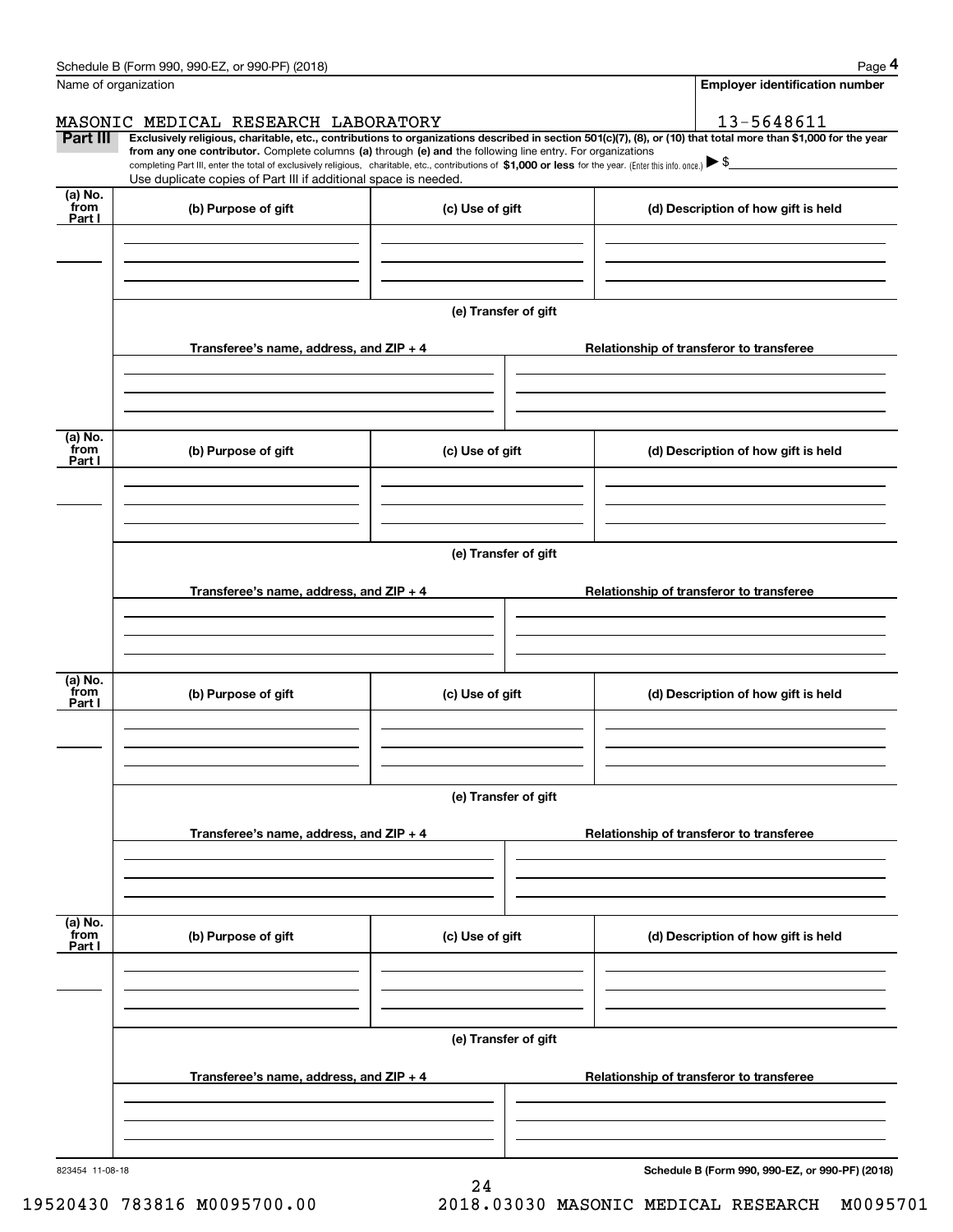| <b>SCHEDULE D</b> |  |
|-------------------|--|
|-------------------|--|

Department of the Treasury

| (Form 990) |  |
|------------|--|
|------------|--|

### **SCHEDULE D Supplemental Financial Statements**

(Form 990)<br>
Pepartment of the Treasury<br>
Department of the Treasury<br>
Department of the Treasury<br>
Department of the Treasury<br> **Co to www.irs.gov/Form990 for instructions and the latest information.**<br> **Co to www.irs.gov/Form9** 

| Go to www.irs.gov/Form990 for instructions and the latest informat |  |
|--------------------------------------------------------------------|--|
|                                                                    |  |



|         | Internal Revenue Service                                                                                                                                        | Go to www.irs.gov/Form990 for instructions and the latest information. |                                | <b>Inspection</b>                                   |     |
|---------|-----------------------------------------------------------------------------------------------------------------------------------------------------------------|------------------------------------------------------------------------|--------------------------------|-----------------------------------------------------|-----|
|         | Name of the organization                                                                                                                                        | MASONIC MEDICAL RESEARCH LABORATORY                                    |                                | <b>Employer identification number</b><br>13-5648611 |     |
| Part I  | Organizations Maintaining Donor Advised Funds or Other Similar Funds or Accounts. Complete if the                                                               |                                                                        |                                |                                                     |     |
|         | organization answered "Yes" on Form 990, Part IV, line 6.                                                                                                       |                                                                        |                                |                                                     |     |
|         |                                                                                                                                                                 | (a) Donor advised funds                                                |                                | (b) Funds and other accounts                        |     |
| 1       |                                                                                                                                                                 |                                                                        |                                |                                                     |     |
| 2       | Aggregate value of contributions to (during year)                                                                                                               |                                                                        |                                |                                                     |     |
| з       |                                                                                                                                                                 |                                                                        |                                |                                                     |     |
| 4       |                                                                                                                                                                 |                                                                        |                                |                                                     |     |
| 5       | Did the organization inform all donors and donor advisors in writing that the assets held in donor advised funds                                                |                                                                        |                                |                                                     |     |
|         |                                                                                                                                                                 |                                                                        |                                | Yes                                                 | No  |
| 6       | Did the organization inform all grantees, donors, and donor advisors in writing that grant funds can be used only                                               |                                                                        |                                |                                                     |     |
|         | for charitable purposes and not for the benefit of the donor or donor advisor, or for any other purpose conferring                                              |                                                                        |                                |                                                     |     |
| Part II | Conservation Easements. Complete if the organization answered "Yes" on Form 990, Part IV, line 7.                                                               |                                                                        |                                | Yes                                                 | No. |
| 1       | Purpose(s) of conservation easements held by the organization (check all that apply).                                                                           |                                                                        |                                |                                                     |     |
|         | Preservation of land for public use (e.g., recreation or education)                                                                                             | Preservation of a historically important land area                     |                                |                                                     |     |
|         | Protection of natural habitat                                                                                                                                   | Preservation of a certified historic structure                         |                                |                                                     |     |
|         | Preservation of open space                                                                                                                                      |                                                                        |                                |                                                     |     |
| 2       | Complete lines 2a through 2d if the organization held a qualified conservation contribution in the form of a conservation easement on the last                  |                                                                        |                                |                                                     |     |
|         | day of the tax year.                                                                                                                                            |                                                                        |                                | Held at the End of the Tax Year                     |     |
| а       | Total number of conservation easements                                                                                                                          |                                                                        | 2a                             |                                                     |     |
| b       | Total acreage restricted by conservation easements                                                                                                              |                                                                        | 2b                             |                                                     |     |
| с       |                                                                                                                                                                 |                                                                        | 2c                             |                                                     |     |
| d       | Number of conservation easements included in (c) acquired after 7/25/06, and not on a historic structure                                                        |                                                                        |                                |                                                     |     |
|         |                                                                                                                                                                 |                                                                        | 2d                             |                                                     |     |
| 3       | Number of conservation easements modified, transferred, released, extinguished, or terminated by the organization during the tax                                |                                                                        |                                |                                                     |     |
|         | $year \rightarrow$                                                                                                                                              |                                                                        |                                |                                                     |     |
| 4       | Number of states where property subject to conservation easement is located >                                                                                   |                                                                        |                                |                                                     |     |
| 5       | Does the organization have a written policy regarding the periodic monitoring, inspection, handling of                                                          |                                                                        |                                |                                                     |     |
|         | violations, and enforcement of the conservation easements it holds?                                                                                             |                                                                        |                                | Yes                                                 | No  |
| 6       | Staff and volunteer hours devoted to monitoring, inspecting, handling of violations, and enforcing conservation easements during the year                       |                                                                        |                                |                                                     |     |
|         |                                                                                                                                                                 |                                                                        |                                |                                                     |     |
| 7       | Amount of expenses incurred in monitoring, inspecting, handling of violations, and enforcing conservation easements during the year<br>$\blacktriangleright$ \$ |                                                                        |                                |                                                     |     |
| 8       | Does each conservation easement reported on line 2(d) above satisfy the requirements of section 170(h)(4)(B)(i)                                                 |                                                                        |                                |                                                     |     |
|         |                                                                                                                                                                 |                                                                        |                                | Yes                                                 | Nο  |
| 9       | In Part XIII, describe how the organization reports conservation easements in its revenue and expense statement, and balance sheet, and                         |                                                                        |                                |                                                     |     |
|         | include, if applicable, the text of the footnote to the organization's financial statements that describes the organization's accounting for                    |                                                                        |                                |                                                     |     |
|         | conservation easements.                                                                                                                                         |                                                                        |                                |                                                     |     |
|         | Organizations Maintaining Collections of Art, Historical Treasures, or Other Similar Assets.<br>Part III                                                        |                                                                        |                                |                                                     |     |
|         | Complete if the organization answered "Yes" on Form 990, Part IV, line 8.                                                                                       |                                                                        |                                |                                                     |     |
|         | 1a If the organization elected, as permitted under SFAS 116 (ASC 958), not to report in its revenue statement and balance sheet works of art,                   |                                                                        |                                |                                                     |     |
|         | historical treasures, or other similar assets held for public exhibition, education, or research in furtherance of public service, provide, in Part XIII,       |                                                                        |                                |                                                     |     |
|         | the text of the footnote to its financial statements that describes these items.                                                                                |                                                                        |                                |                                                     |     |
| b       | If the organization elected, as permitted under SFAS 116 (ASC 958), to report in its revenue statement and balance sheet works of art, historical               |                                                                        |                                |                                                     |     |
|         | treasures, or other similar assets held for public exhibition, education, or research in furtherance of public service, provide the following amounts           |                                                                        |                                |                                                     |     |
|         | relating to these items:                                                                                                                                        |                                                                        |                                |                                                     |     |
|         |                                                                                                                                                                 |                                                                        |                                | $\sim$ 5                                            |     |
|         | (ii) Assets included in Form 990, Part X                                                                                                                        |                                                                        | $\blacktriangleright$ \$       |                                                     |     |
| 2       | If the organization received or held works of art, historical treasures, or other similar assets for financial gain, provide                                    |                                                                        |                                |                                                     |     |
|         | the following amounts required to be reported under SFAS 116 (ASC 958) relating to these items:                                                                 |                                                                        |                                |                                                     |     |
| а       |                                                                                                                                                                 |                                                                        | -\$<br>$\blacktriangleright$ s |                                                     |     |
|         | LHA For Paperwork Reduction Act Notice, see the Instructions for Form 990.                                                                                      |                                                                        |                                | Schedule D (Form 990) 2018                          |     |
|         |                                                                                                                                                                 |                                                                        |                                |                                                     |     |

832051 10-29-18

25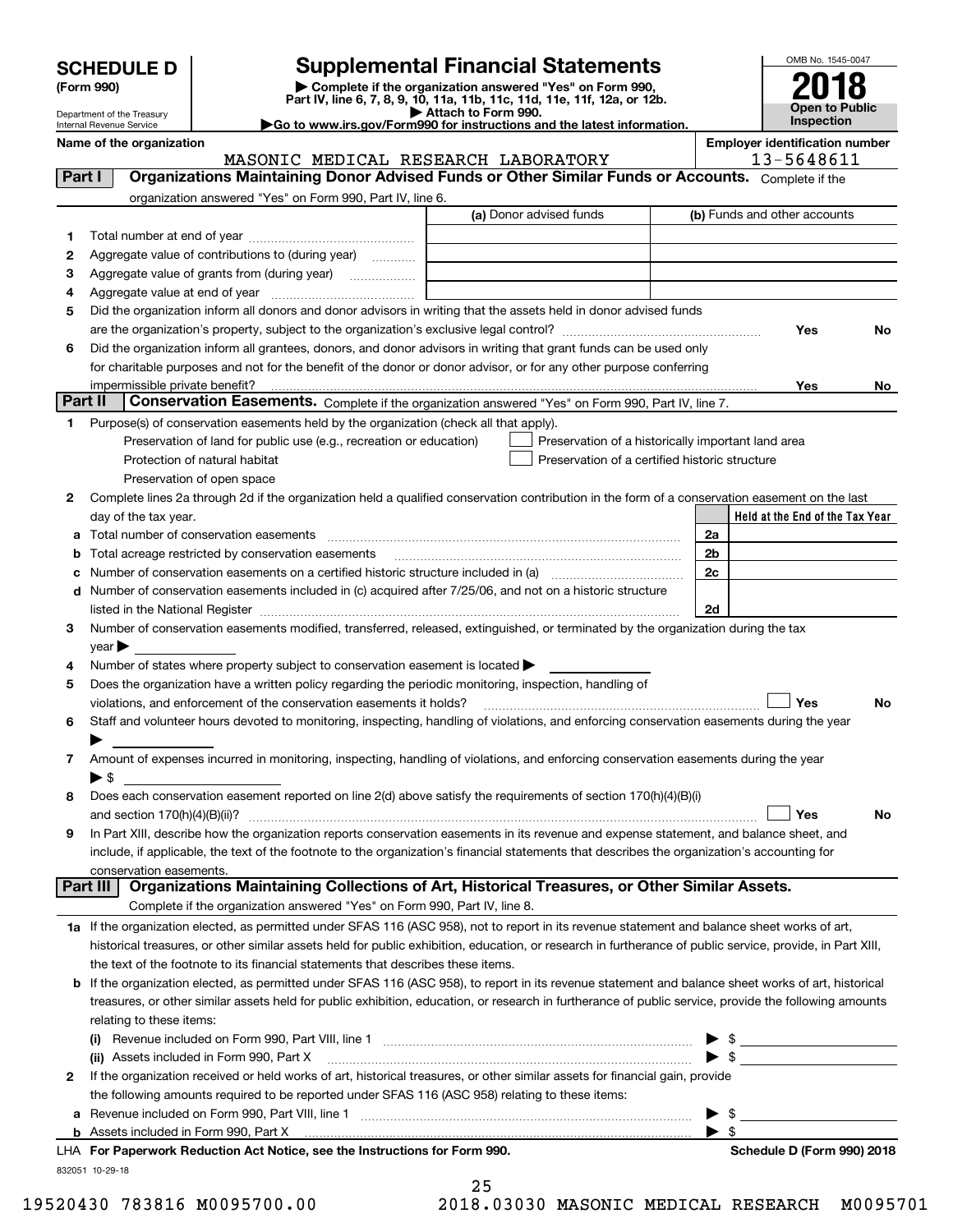|          | Schedule D (Form 990) 2018                                                                                                                                                                                                     | MASONIC MEDICAL RESEARCH LABORATORY |                |                                                                                                                                                                                                                               |                                            |             | 13-5648611 Page 2          |                  |
|----------|--------------------------------------------------------------------------------------------------------------------------------------------------------------------------------------------------------------------------------|-------------------------------------|----------------|-------------------------------------------------------------------------------------------------------------------------------------------------------------------------------------------------------------------------------|--------------------------------------------|-------------|----------------------------|------------------|
| Part III | Organizations Maintaining Collections of Art, Historical Treasures, or Other Similar Assets (continued)                                                                                                                        |                                     |                |                                                                                                                                                                                                                               |                                            |             |                            |                  |
| з        | Using the organization's acquisition, accession, and other records, check any of the following that are a significant use of its collection items                                                                              |                                     |                |                                                                                                                                                                                                                               |                                            |             |                            |                  |
|          | (check all that apply):                                                                                                                                                                                                        |                                     |                |                                                                                                                                                                                                                               |                                            |             |                            |                  |
| a        | Public exhibition                                                                                                                                                                                                              |                                     |                | Loan or exchange programs                                                                                                                                                                                                     |                                            |             |                            |                  |
| b        | Scholarly research                                                                                                                                                                                                             |                                     |                | Other and the contract of the contract of the contract of the contract of the contract of the contract of the contract of the contract of the contract of the contract of the contract of the contract of the contract of the |                                            |             |                            |                  |
| c        | Preservation for future generations                                                                                                                                                                                            |                                     |                |                                                                                                                                                                                                                               |                                            |             |                            |                  |
| 4        | Provide a description of the organization's collections and explain how they further the organization's exempt purpose in Part XIII.                                                                                           |                                     |                |                                                                                                                                                                                                                               |                                            |             |                            |                  |
| 5        | During the year, did the organization solicit or receive donations of art, historical treasures, or other similar assets                                                                                                       |                                     |                |                                                                                                                                                                                                                               |                                            |             |                            |                  |
|          | to be sold to raise funds rather than to be maintained as part of the organization's collection?                                                                                                                               |                                     |                |                                                                                                                                                                                                                               |                                            |             | Yes                        | No.              |
|          | <b>Part IV</b><br>Escrow and Custodial Arrangements. Complete if the organization answered "Yes" on Form 990, Part IV, line 9, or                                                                                              |                                     |                |                                                                                                                                                                                                                               |                                            |             |                            |                  |
|          | reported an amount on Form 990, Part X, line 21.                                                                                                                                                                               |                                     |                |                                                                                                                                                                                                                               |                                            |             |                            |                  |
|          | 1a Is the organization an agent, trustee, custodian or other intermediary for contributions or other assets not included                                                                                                       |                                     |                |                                                                                                                                                                                                                               |                                            |             |                            |                  |
|          |                                                                                                                                                                                                                                |                                     |                |                                                                                                                                                                                                                               |                                            |             | Yes                        | No               |
|          | b If "Yes," explain the arrangement in Part XIII and complete the following table:                                                                                                                                             |                                     |                |                                                                                                                                                                                                                               |                                            |             |                            |                  |
|          |                                                                                                                                                                                                                                |                                     |                |                                                                                                                                                                                                                               |                                            |             | Amount                     |                  |
| c        | Beginning balance measurements and the contract measurement of the contract measurement of the contract measurement                                                                                                            |                                     |                |                                                                                                                                                                                                                               | 1c                                         |             |                            |                  |
|          |                                                                                                                                                                                                                                |                                     |                |                                                                                                                                                                                                                               | 1d                                         |             |                            |                  |
|          | e Distributions during the year manufactured and continuum and contained and the year manufactured and contained and the year manufactured and contained and contained and contained and contained and contained and contained |                                     |                |                                                                                                                                                                                                                               | 1e                                         |             |                            |                  |
| f.       | 2a Did the organization include an amount on Form 990, Part X, line 21, for escrow or custodial account liability?                                                                                                             |                                     |                |                                                                                                                                                                                                                               | 1f                                         |             | Yes                        | No               |
|          | <b>b</b> If "Yes," explain the arrangement in Part XIII. Check here if the explanation has been provided on Part XIII                                                                                                          |                                     |                |                                                                                                                                                                                                                               |                                            |             |                            |                  |
| Part V   | Endowment Funds. Complete if the organization answered "Yes" on Form 990, Part IV, line 10.                                                                                                                                    |                                     |                |                                                                                                                                                                                                                               |                                            |             |                            |                  |
|          |                                                                                                                                                                                                                                | (a) Current year                    | (b) Prior year | (c) Two years back                                                                                                                                                                                                            | (d) Three years back   (e) Four years back |             |                            |                  |
|          | 1a Beginning of year balance                                                                                                                                                                                                   | 4,863,770.                          | 4,649,184.     | 4,751,155.                                                                                                                                                                                                                    |                                            | 4,627,586.  |                            |                  |
|          |                                                                                                                                                                                                                                | 725, 341.                           |                |                                                                                                                                                                                                                               |                                            | 34,545.     |                            |                  |
|          | Net investment earnings, gains, and losses                                                                                                                                                                                     | $-297,805.$                         | 404,742.       | 96,266.                                                                                                                                                                                                                       |                                            | 289,462.    |                            |                  |
|          |                                                                                                                                                                                                                                |                                     |                |                                                                                                                                                                                                                               |                                            |             |                            |                  |
|          | e Other expenditures for facilities                                                                                                                                                                                            |                                     |                |                                                                                                                                                                                                                               |                                            |             |                            |                  |
|          | and programs                                                                                                                                                                                                                   | $-184, 393.$                        | $-190, 156.$   | $-181, 237.$                                                                                                                                                                                                                  |                                            | $-196,438.$ |                            |                  |
|          |                                                                                                                                                                                                                                |                                     |                |                                                                                                                                                                                                                               |                                            |             |                            |                  |
| g        | End of year balance                                                                                                                                                                                                            | 4,381,572.                          | 4,863,770.     | 4,649,184.                                                                                                                                                                                                                    |                                            | 4,751,155.  |                            |                  |
| 2        | Provide the estimated percentage of the current year end balance (line 1g, column (a)) held as:                                                                                                                                |                                     |                |                                                                                                                                                                                                                               |                                            |             |                            |                  |
| а        | Board designated or quasi-endowment                                                                                                                                                                                            |                                     | %              |                                                                                                                                                                                                                               |                                            |             |                            |                  |
| b        | Permanent endowment > 75.76                                                                                                                                                                                                    | %                                   |                |                                                                                                                                                                                                                               |                                            |             |                            |                  |
|          | c Temporarily restricted endowment $\blacktriangleright$ 24.24                                                                                                                                                                 | %                                   |                |                                                                                                                                                                                                                               |                                            |             |                            |                  |
|          | The percentages on lines 2a, 2b, and 2c should equal 100%.                                                                                                                                                                     |                                     |                |                                                                                                                                                                                                                               |                                            |             |                            |                  |
|          | 3a Are there endowment funds not in the possession of the organization that are held and administered for the organization                                                                                                     |                                     |                |                                                                                                                                                                                                                               |                                            |             |                            |                  |
|          | by:                                                                                                                                                                                                                            |                                     |                |                                                                                                                                                                                                                               |                                            |             |                            | <b>Yes</b><br>No |
|          | (i)                                                                                                                                                                                                                            |                                     |                |                                                                                                                                                                                                                               |                                            |             | 3a(i)                      | х                |
|          | (ii) related organizations                                                                                                                                                                                                     |                                     |                |                                                                                                                                                                                                                               |                                            |             | 3a(ii)                     | $\mathbf X$      |
|          |                                                                                                                                                                                                                                |                                     |                |                                                                                                                                                                                                                               |                                            |             | 3b                         |                  |
| 4        | Describe in Part XIII the intended uses of the organization's endowment funds.                                                                                                                                                 |                                     |                |                                                                                                                                                                                                                               |                                            |             |                            |                  |
|          | Land, Buildings, and Equipment.<br>Part VI                                                                                                                                                                                     |                                     |                |                                                                                                                                                                                                                               |                                            |             |                            |                  |
|          | Complete if the organization answered "Yes" on Form 990, Part IV, line 11a. See Form 990, Part X, line 10.                                                                                                                     |                                     |                |                                                                                                                                                                                                                               |                                            |             |                            |                  |
|          | Description of property                                                                                                                                                                                                        | (a) Cost or other                   |                | (b) Cost or other                                                                                                                                                                                                             | (c) Accumulated                            |             | (d) Book value             |                  |
|          |                                                                                                                                                                                                                                | basis (investment)                  |                | basis (other)                                                                                                                                                                                                                 | depreciation                               |             |                            |                  |
|          |                                                                                                                                                                                                                                |                                     |                | 12,056,699.                                                                                                                                                                                                                   | 3,669,232.                                 |             | 8,387,467.                 |                  |
| b        |                                                                                                                                                                                                                                |                                     |                |                                                                                                                                                                                                                               |                                            |             |                            |                  |
|          |                                                                                                                                                                                                                                |                                     |                | 9,081,906.                                                                                                                                                                                                                    | 4,480,454.                                 |             | 4,601,452.                 |                  |
|          |                                                                                                                                                                                                                                |                                     |                | 496,163.                                                                                                                                                                                                                      |                                            |             |                            | 496,163.         |
|          |                                                                                                                                                                                                                                |                                     |                |                                                                                                                                                                                                                               |                                            |             | 13,485,082.                |                  |
|          |                                                                                                                                                                                                                                |                                     |                |                                                                                                                                                                                                                               |                                            |             | Schedule D (Form 990) 2018 |                  |
|          |                                                                                                                                                                                                                                |                                     |                |                                                                                                                                                                                                                               |                                            |             |                            |                  |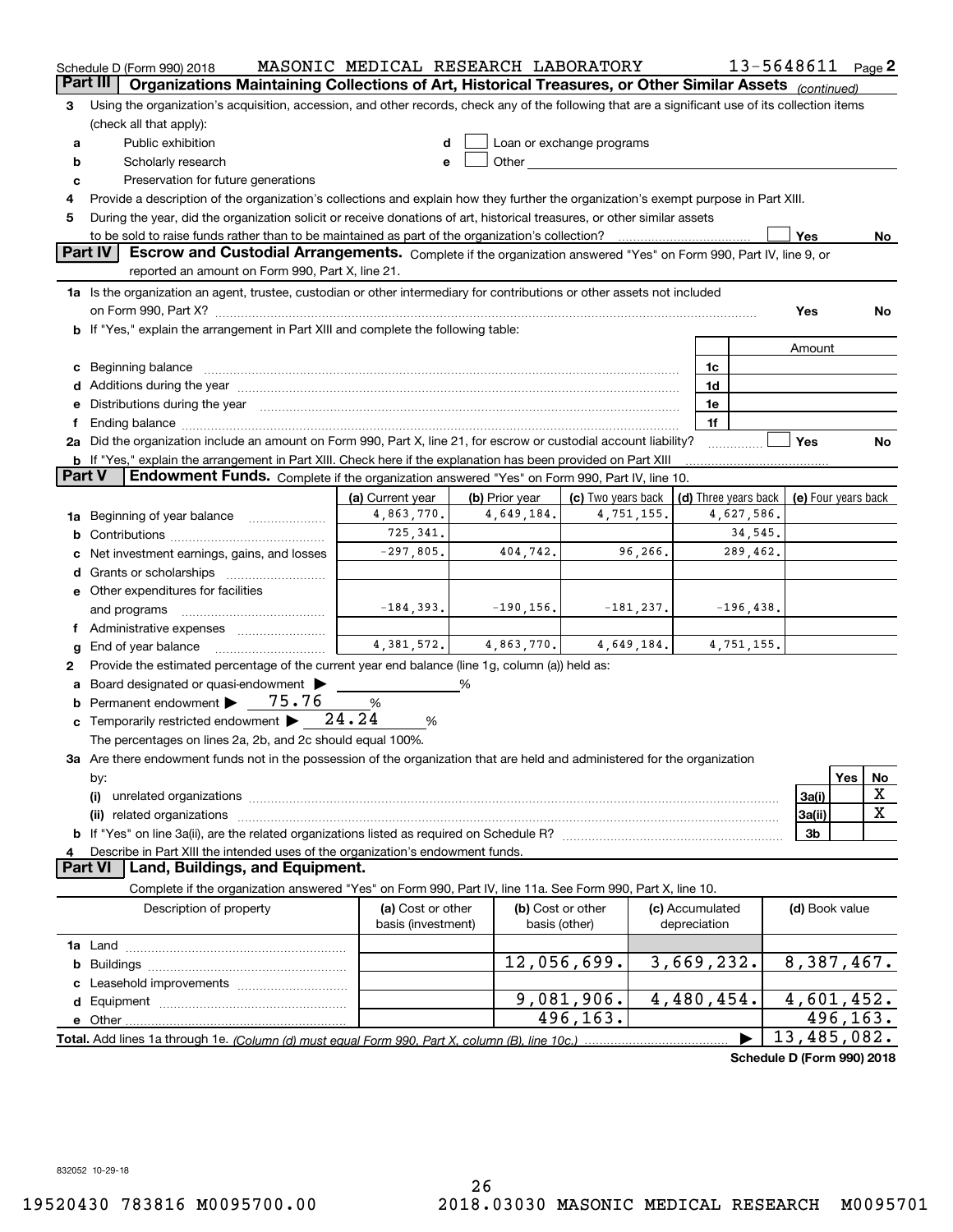| Part VII Investments - Other Securities.<br>Complete if the organization answered "Yes" on Form 990, Part IV, line 11b. See Form 990, Part X, line 12.<br>(c) Method of valuation: Cost or end-of-year market value<br>(a) Description of security or category (including name of security)<br>(b) Book value<br>(1) Financial derivatives<br>$(3)$ Other<br>(A)<br>(B)<br>(C)<br>(D)<br>(E)<br>(F)<br>(G)<br>(H)<br>Total. (Col. (b) must equal Form 990, Part X, col. (B) line 12.)<br>Part VIII Investments - Program Related.<br>Complete if the organization answered "Yes" on Form 990, Part IV, line 11c. See Form 990, Part X, line 13.<br>(a) Description of investment<br>(c) Method of valuation: Cost or end-of-year market value<br>(b) Book value<br>(1)<br>(2)<br>(3)<br>(4)<br>(5)<br>(6)<br>(7)<br>(8)<br>(9)<br>Total. (Col. (b) must equal Form 990, Part X, col. (B) line 13.)<br>Part IX<br><b>Other Assets.</b><br>Complete if the organization answered "Yes" on Form 990, Part IV, line 11d. See Form 990, Part X, line 15.<br>(a) Description<br>(b) Book value<br>(1)<br>(2)<br>(3)<br>(4)<br>(5)<br>(6)<br>(7)<br>(8)<br>(9)<br>Total. (Column (b) must equal Form 990. Part X. col. (B) line 15.)<br><b>Other Liabilities.</b><br>Part X<br>Complete if the organization answered "Yes" on Form 990, Part IV, line 11e or 11f. See Form 990, Part X, line 25.<br>(a) Description of liability<br>(b) Book value<br>1.<br>Federal income taxes<br>(1)<br>162,933.<br>CHARITABLE GIFT ANNUITIES<br>(2)<br>(3)<br>(4)<br>(5)<br>(6)<br>(7)<br>(8)<br>(9) | Schedule D (Form 990) 2018 | MASONIC MEDICAL RESEARCH LABORATORY |  |  | 13-5648611 Page 3 |  |
|-----------------------------------------------------------------------------------------------------------------------------------------------------------------------------------------------------------------------------------------------------------------------------------------------------------------------------------------------------------------------------------------------------------------------------------------------------------------------------------------------------------------------------------------------------------------------------------------------------------------------------------------------------------------------------------------------------------------------------------------------------------------------------------------------------------------------------------------------------------------------------------------------------------------------------------------------------------------------------------------------------------------------------------------------------------------------------------------------------------------------------------------------------------------------------------------------------------------------------------------------------------------------------------------------------------------------------------------------------------------------------------------------------------------------------------------------------------------------------------------------------------------------------------------------------------------------------------|----------------------------|-------------------------------------|--|--|-------------------|--|
|                                                                                                                                                                                                                                                                                                                                                                                                                                                                                                                                                                                                                                                                                                                                                                                                                                                                                                                                                                                                                                                                                                                                                                                                                                                                                                                                                                                                                                                                                                                                                                                   |                            |                                     |  |  |                   |  |
|                                                                                                                                                                                                                                                                                                                                                                                                                                                                                                                                                                                                                                                                                                                                                                                                                                                                                                                                                                                                                                                                                                                                                                                                                                                                                                                                                                                                                                                                                                                                                                                   |                            |                                     |  |  |                   |  |
|                                                                                                                                                                                                                                                                                                                                                                                                                                                                                                                                                                                                                                                                                                                                                                                                                                                                                                                                                                                                                                                                                                                                                                                                                                                                                                                                                                                                                                                                                                                                                                                   |                            |                                     |  |  |                   |  |
|                                                                                                                                                                                                                                                                                                                                                                                                                                                                                                                                                                                                                                                                                                                                                                                                                                                                                                                                                                                                                                                                                                                                                                                                                                                                                                                                                                                                                                                                                                                                                                                   |                            |                                     |  |  |                   |  |
|                                                                                                                                                                                                                                                                                                                                                                                                                                                                                                                                                                                                                                                                                                                                                                                                                                                                                                                                                                                                                                                                                                                                                                                                                                                                                                                                                                                                                                                                                                                                                                                   |                            |                                     |  |  |                   |  |
|                                                                                                                                                                                                                                                                                                                                                                                                                                                                                                                                                                                                                                                                                                                                                                                                                                                                                                                                                                                                                                                                                                                                                                                                                                                                                                                                                                                                                                                                                                                                                                                   |                            |                                     |  |  |                   |  |
|                                                                                                                                                                                                                                                                                                                                                                                                                                                                                                                                                                                                                                                                                                                                                                                                                                                                                                                                                                                                                                                                                                                                                                                                                                                                                                                                                                                                                                                                                                                                                                                   |                            |                                     |  |  |                   |  |
|                                                                                                                                                                                                                                                                                                                                                                                                                                                                                                                                                                                                                                                                                                                                                                                                                                                                                                                                                                                                                                                                                                                                                                                                                                                                                                                                                                                                                                                                                                                                                                                   |                            |                                     |  |  |                   |  |
|                                                                                                                                                                                                                                                                                                                                                                                                                                                                                                                                                                                                                                                                                                                                                                                                                                                                                                                                                                                                                                                                                                                                                                                                                                                                                                                                                                                                                                                                                                                                                                                   |                            |                                     |  |  |                   |  |
|                                                                                                                                                                                                                                                                                                                                                                                                                                                                                                                                                                                                                                                                                                                                                                                                                                                                                                                                                                                                                                                                                                                                                                                                                                                                                                                                                                                                                                                                                                                                                                                   |                            |                                     |  |  |                   |  |
|                                                                                                                                                                                                                                                                                                                                                                                                                                                                                                                                                                                                                                                                                                                                                                                                                                                                                                                                                                                                                                                                                                                                                                                                                                                                                                                                                                                                                                                                                                                                                                                   |                            |                                     |  |  |                   |  |
|                                                                                                                                                                                                                                                                                                                                                                                                                                                                                                                                                                                                                                                                                                                                                                                                                                                                                                                                                                                                                                                                                                                                                                                                                                                                                                                                                                                                                                                                                                                                                                                   |                            |                                     |  |  |                   |  |
|                                                                                                                                                                                                                                                                                                                                                                                                                                                                                                                                                                                                                                                                                                                                                                                                                                                                                                                                                                                                                                                                                                                                                                                                                                                                                                                                                                                                                                                                                                                                                                                   |                            |                                     |  |  |                   |  |
|                                                                                                                                                                                                                                                                                                                                                                                                                                                                                                                                                                                                                                                                                                                                                                                                                                                                                                                                                                                                                                                                                                                                                                                                                                                                                                                                                                                                                                                                                                                                                                                   |                            |                                     |  |  |                   |  |
|                                                                                                                                                                                                                                                                                                                                                                                                                                                                                                                                                                                                                                                                                                                                                                                                                                                                                                                                                                                                                                                                                                                                                                                                                                                                                                                                                                                                                                                                                                                                                                                   |                            |                                     |  |  |                   |  |
|                                                                                                                                                                                                                                                                                                                                                                                                                                                                                                                                                                                                                                                                                                                                                                                                                                                                                                                                                                                                                                                                                                                                                                                                                                                                                                                                                                                                                                                                                                                                                                                   |                            |                                     |  |  |                   |  |
|                                                                                                                                                                                                                                                                                                                                                                                                                                                                                                                                                                                                                                                                                                                                                                                                                                                                                                                                                                                                                                                                                                                                                                                                                                                                                                                                                                                                                                                                                                                                                                                   |                            |                                     |  |  |                   |  |
|                                                                                                                                                                                                                                                                                                                                                                                                                                                                                                                                                                                                                                                                                                                                                                                                                                                                                                                                                                                                                                                                                                                                                                                                                                                                                                                                                                                                                                                                                                                                                                                   |                            |                                     |  |  |                   |  |
|                                                                                                                                                                                                                                                                                                                                                                                                                                                                                                                                                                                                                                                                                                                                                                                                                                                                                                                                                                                                                                                                                                                                                                                                                                                                                                                                                                                                                                                                                                                                                                                   |                            |                                     |  |  |                   |  |
|                                                                                                                                                                                                                                                                                                                                                                                                                                                                                                                                                                                                                                                                                                                                                                                                                                                                                                                                                                                                                                                                                                                                                                                                                                                                                                                                                                                                                                                                                                                                                                                   |                            |                                     |  |  |                   |  |
|                                                                                                                                                                                                                                                                                                                                                                                                                                                                                                                                                                                                                                                                                                                                                                                                                                                                                                                                                                                                                                                                                                                                                                                                                                                                                                                                                                                                                                                                                                                                                                                   |                            |                                     |  |  |                   |  |
|                                                                                                                                                                                                                                                                                                                                                                                                                                                                                                                                                                                                                                                                                                                                                                                                                                                                                                                                                                                                                                                                                                                                                                                                                                                                                                                                                                                                                                                                                                                                                                                   |                            |                                     |  |  |                   |  |
|                                                                                                                                                                                                                                                                                                                                                                                                                                                                                                                                                                                                                                                                                                                                                                                                                                                                                                                                                                                                                                                                                                                                                                                                                                                                                                                                                                                                                                                                                                                                                                                   |                            |                                     |  |  |                   |  |
|                                                                                                                                                                                                                                                                                                                                                                                                                                                                                                                                                                                                                                                                                                                                                                                                                                                                                                                                                                                                                                                                                                                                                                                                                                                                                                                                                                                                                                                                                                                                                                                   |                            |                                     |  |  |                   |  |
|                                                                                                                                                                                                                                                                                                                                                                                                                                                                                                                                                                                                                                                                                                                                                                                                                                                                                                                                                                                                                                                                                                                                                                                                                                                                                                                                                                                                                                                                                                                                                                                   |                            |                                     |  |  |                   |  |
|                                                                                                                                                                                                                                                                                                                                                                                                                                                                                                                                                                                                                                                                                                                                                                                                                                                                                                                                                                                                                                                                                                                                                                                                                                                                                                                                                                                                                                                                                                                                                                                   |                            |                                     |  |  |                   |  |
|                                                                                                                                                                                                                                                                                                                                                                                                                                                                                                                                                                                                                                                                                                                                                                                                                                                                                                                                                                                                                                                                                                                                                                                                                                                                                                                                                                                                                                                                                                                                                                                   |                            |                                     |  |  |                   |  |
|                                                                                                                                                                                                                                                                                                                                                                                                                                                                                                                                                                                                                                                                                                                                                                                                                                                                                                                                                                                                                                                                                                                                                                                                                                                                                                                                                                                                                                                                                                                                                                                   |                            |                                     |  |  |                   |  |
|                                                                                                                                                                                                                                                                                                                                                                                                                                                                                                                                                                                                                                                                                                                                                                                                                                                                                                                                                                                                                                                                                                                                                                                                                                                                                                                                                                                                                                                                                                                                                                                   |                            |                                     |  |  |                   |  |
|                                                                                                                                                                                                                                                                                                                                                                                                                                                                                                                                                                                                                                                                                                                                                                                                                                                                                                                                                                                                                                                                                                                                                                                                                                                                                                                                                                                                                                                                                                                                                                                   |                            |                                     |  |  |                   |  |
|                                                                                                                                                                                                                                                                                                                                                                                                                                                                                                                                                                                                                                                                                                                                                                                                                                                                                                                                                                                                                                                                                                                                                                                                                                                                                                                                                                                                                                                                                                                                                                                   |                            |                                     |  |  |                   |  |
|                                                                                                                                                                                                                                                                                                                                                                                                                                                                                                                                                                                                                                                                                                                                                                                                                                                                                                                                                                                                                                                                                                                                                                                                                                                                                                                                                                                                                                                                                                                                                                                   |                            |                                     |  |  |                   |  |
|                                                                                                                                                                                                                                                                                                                                                                                                                                                                                                                                                                                                                                                                                                                                                                                                                                                                                                                                                                                                                                                                                                                                                                                                                                                                                                                                                                                                                                                                                                                                                                                   |                            |                                     |  |  |                   |  |
|                                                                                                                                                                                                                                                                                                                                                                                                                                                                                                                                                                                                                                                                                                                                                                                                                                                                                                                                                                                                                                                                                                                                                                                                                                                                                                                                                                                                                                                                                                                                                                                   |                            |                                     |  |  |                   |  |
|                                                                                                                                                                                                                                                                                                                                                                                                                                                                                                                                                                                                                                                                                                                                                                                                                                                                                                                                                                                                                                                                                                                                                                                                                                                                                                                                                                                                                                                                                                                                                                                   |                            |                                     |  |  |                   |  |
|                                                                                                                                                                                                                                                                                                                                                                                                                                                                                                                                                                                                                                                                                                                                                                                                                                                                                                                                                                                                                                                                                                                                                                                                                                                                                                                                                                                                                                                                                                                                                                                   |                            |                                     |  |  |                   |  |
|                                                                                                                                                                                                                                                                                                                                                                                                                                                                                                                                                                                                                                                                                                                                                                                                                                                                                                                                                                                                                                                                                                                                                                                                                                                                                                                                                                                                                                                                                                                                                                                   |                            |                                     |  |  |                   |  |
|                                                                                                                                                                                                                                                                                                                                                                                                                                                                                                                                                                                                                                                                                                                                                                                                                                                                                                                                                                                                                                                                                                                                                                                                                                                                                                                                                                                                                                                                                                                                                                                   |                            |                                     |  |  |                   |  |
|                                                                                                                                                                                                                                                                                                                                                                                                                                                                                                                                                                                                                                                                                                                                                                                                                                                                                                                                                                                                                                                                                                                                                                                                                                                                                                                                                                                                                                                                                                                                                                                   |                            |                                     |  |  |                   |  |
|                                                                                                                                                                                                                                                                                                                                                                                                                                                                                                                                                                                                                                                                                                                                                                                                                                                                                                                                                                                                                                                                                                                                                                                                                                                                                                                                                                                                                                                                                                                                                                                   |                            |                                     |  |  |                   |  |
|                                                                                                                                                                                                                                                                                                                                                                                                                                                                                                                                                                                                                                                                                                                                                                                                                                                                                                                                                                                                                                                                                                                                                                                                                                                                                                                                                                                                                                                                                                                                                                                   |                            |                                     |  |  |                   |  |
|                                                                                                                                                                                                                                                                                                                                                                                                                                                                                                                                                                                                                                                                                                                                                                                                                                                                                                                                                                                                                                                                                                                                                                                                                                                                                                                                                                                                                                                                                                                                                                                   |                            |                                     |  |  |                   |  |
|                                                                                                                                                                                                                                                                                                                                                                                                                                                                                                                                                                                                                                                                                                                                                                                                                                                                                                                                                                                                                                                                                                                                                                                                                                                                                                                                                                                                                                                                                                                                                                                   |                            |                                     |  |  |                   |  |
|                                                                                                                                                                                                                                                                                                                                                                                                                                                                                                                                                                                                                                                                                                                                                                                                                                                                                                                                                                                                                                                                                                                                                                                                                                                                                                                                                                                                                                                                                                                                                                                   |                            |                                     |  |  |                   |  |
|                                                                                                                                                                                                                                                                                                                                                                                                                                                                                                                                                                                                                                                                                                                                                                                                                                                                                                                                                                                                                                                                                                                                                                                                                                                                                                                                                                                                                                                                                                                                                                                   |                            |                                     |  |  |                   |  |
|                                                                                                                                                                                                                                                                                                                                                                                                                                                                                                                                                                                                                                                                                                                                                                                                                                                                                                                                                                                                                                                                                                                                                                                                                                                                                                                                                                                                                                                                                                                                                                                   |                            |                                     |  |  |                   |  |
|                                                                                                                                                                                                                                                                                                                                                                                                                                                                                                                                                                                                                                                                                                                                                                                                                                                                                                                                                                                                                                                                                                                                                                                                                                                                                                                                                                                                                                                                                                                                                                                   |                            |                                     |  |  |                   |  |
|                                                                                                                                                                                                                                                                                                                                                                                                                                                                                                                                                                                                                                                                                                                                                                                                                                                                                                                                                                                                                                                                                                                                                                                                                                                                                                                                                                                                                                                                                                                                                                                   |                            |                                     |  |  |                   |  |
|                                                                                                                                                                                                                                                                                                                                                                                                                                                                                                                                                                                                                                                                                                                                                                                                                                                                                                                                                                                                                                                                                                                                                                                                                                                                                                                                                                                                                                                                                                                                                                                   |                            |                                     |  |  |                   |  |
|                                                                                                                                                                                                                                                                                                                                                                                                                                                                                                                                                                                                                                                                                                                                                                                                                                                                                                                                                                                                                                                                                                                                                                                                                                                                                                                                                                                                                                                                                                                                                                                   |                            |                                     |  |  |                   |  |
|                                                                                                                                                                                                                                                                                                                                                                                                                                                                                                                                                                                                                                                                                                                                                                                                                                                                                                                                                                                                                                                                                                                                                                                                                                                                                                                                                                                                                                                                                                                                                                                   |                            |                                     |  |  |                   |  |
|                                                                                                                                                                                                                                                                                                                                                                                                                                                                                                                                                                                                                                                                                                                                                                                                                                                                                                                                                                                                                                                                                                                                                                                                                                                                                                                                                                                                                                                                                                                                                                                   |                            |                                     |  |  |                   |  |
|                                                                                                                                                                                                                                                                                                                                                                                                                                                                                                                                                                                                                                                                                                                                                                                                                                                                                                                                                                                                                                                                                                                                                                                                                                                                                                                                                                                                                                                                                                                                                                                   |                            |                                     |  |  |                   |  |
|                                                                                                                                                                                                                                                                                                                                                                                                                                                                                                                                                                                                                                                                                                                                                                                                                                                                                                                                                                                                                                                                                                                                                                                                                                                                                                                                                                                                                                                                                                                                                                                   |                            |                                     |  |  |                   |  |
| 162,933.<br>Total. (Column (b) must equal Form 990, Part X, col. (B) line 25.)<br>2. Liability for uncertain tax positions. In Part XIII, provide the text of the footnote to the organization's financial statements that reports the                                                                                                                                                                                                                                                                                                                                                                                                                                                                                                                                                                                                                                                                                                                                                                                                                                                                                                                                                                                                                                                                                                                                                                                                                                                                                                                                            |                            |                                     |  |  |                   |  |

organization's liability for uncertain tax positions under FIN 48 (ASC 740). Check here if the text of the footnote has been provided in Part XIII

832053 10-29-18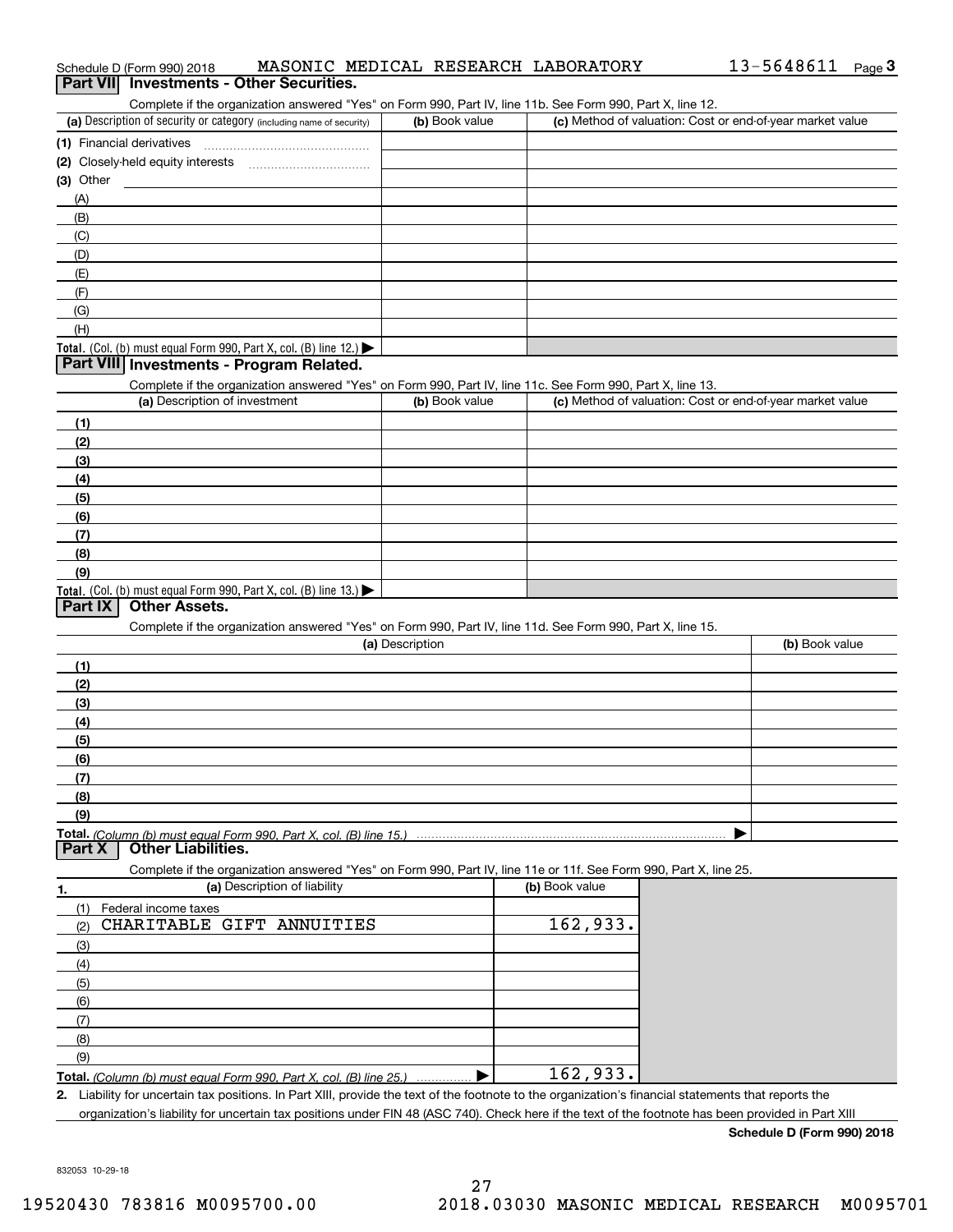|    | MASONIC MEDICAL RESEARCH LABORATORY<br>Schedule D (Form 990) 2018                                                                                                                                                                   |                | 13-5648611<br>Page $4$ |                |                          |
|----|-------------------------------------------------------------------------------------------------------------------------------------------------------------------------------------------------------------------------------------|----------------|------------------------|----------------|--------------------------|
|    | Reconciliation of Revenue per Audited Financial Statements With Revenue per Return.<br>Part XI                                                                                                                                      |                |                        |                |                          |
|    | Complete if the organization answered "Yes" on Form 990, Part IV, line 12a.                                                                                                                                                         |                |                        |                |                          |
| 1  | Total revenue, gains, and other support per audited financial statements                                                                                                                                                            |                |                        | $\mathbf{1}$   | 5,519,795.               |
| 2  | Amounts included on line 1 but not on Form 990, Part VIII, line 12:                                                                                                                                                                 |                |                        |                |                          |
| a  | Net unrealized gains (losses) on investments [11] matter contracts and the unrealized gains (losses) on investments                                                                                                                 |                | $ 2a $ - 2, 911, 744.  |                |                          |
| b  |                                                                                                                                                                                                                                     | 2 <sub>b</sub> |                        |                |                          |
| c  |                                                                                                                                                                                                                                     | 2c             |                        |                |                          |
|    |                                                                                                                                                                                                                                     | 2d             |                        |                |                          |
| e  | Add lines 2a through 2d <b>contained a contained a contained a contained a</b> contained a contained a contained a contained a contained a contained a contained a contained a contained a contained a contained a contained a cont |                |                        | 2e             | $-2,911,744.$            |
| 3  | Subtract line 2e from line 1 <b>Manual Community and Community</b> and Table 1 and Table 1 and Table 1 and Table 1 and Table 1 and Table 1 and Table 1 and Table 1 and Table 1 and Table 1 and Table 1 and Table 1 and Table 1 and  |                |                        | 3              | 8,431,539.               |
| 4  | Amounts included on Form 990, Part VIII, line 12, but not on line 1:                                                                                                                                                                |                |                        |                |                          |
| а  | Investment expenses not included on Form 990, Part VIII, line 7b [1000000000000000000000000000000000                                                                                                                                | 4a             | 68,816.                |                |                          |
| b  | Other (Describe in Part XIII.) <b>Construction Contract Construction</b> Chemistry Chemistry Chemistry Chemistry Chemistry                                                                                                          | 4 <sub>b</sub> |                        |                |                          |
| c. | Add lines 4a and 4b                                                                                                                                                                                                                 |                |                        | 4c             | 68,816.                  |
| 5  |                                                                                                                                                                                                                                     |                |                        | 5              | 8,500,355.               |
|    | Part XII   Reconciliation of Expenses per Audited Financial Statements With Expenses per Return.                                                                                                                                    |                |                        |                |                          |
|    | Complete if the organization answered "Yes" on Form 990, Part IV, line 12a.                                                                                                                                                         |                |                        |                |                          |
| 1  | Total expenses and losses per audited financial statements                                                                                                                                                                          |                |                        | $\blacksquare$ | 4,942,025.               |
| 2  | Amounts included on line 1 but not on Form 990, Part IX, line 25:                                                                                                                                                                   |                |                        |                |                          |
| a  |                                                                                                                                                                                                                                     | 2a             |                        |                |                          |
| b  |                                                                                                                                                                                                                                     | 2 <sub>b</sub> |                        |                |                          |
|    |                                                                                                                                                                                                                                     | 2 <sub>c</sub> |                        |                |                          |
| d  | Other (Describe in Part XIII.) (2000) (2000) (2000) (2000) (2000) (2000) (2000) (2000) (2000) (2000) (2000) (2000) (2000) (2000) (2000) (2000) (2000) (2000) (2000) (2000) (2000) (2000) (2000) (2000) (2000) (2000) (2000) (2      | 2d             |                        |                |                          |
| e  | Add lines 2a through 2d <b>contained a contained a contained a contained a</b> contained a contained a contained a contained a contained a contained a contained a contained a contained a contained a contained a contained a cont |                |                        | <b>2e</b>      |                          |
| 3  |                                                                                                                                                                                                                                     |                |                        | 3              | 4,942,025.               |
| 4  | Amounts included on Form 990, Part IX, line 25, but not on line 1:                                                                                                                                                                  |                |                        |                |                          |
| a  | Investment expenses not included on Form 990, Part VIII, line 7b [1000000000000000000000000000000000                                                                                                                                | 4a             | 68,816.                |                |                          |
| b  |                                                                                                                                                                                                                                     | 4 <sub>h</sub> |                        |                |                          |
|    | Add lines 4a and 4b                                                                                                                                                                                                                 |                |                        | 4с             | 68,816.                  |
| 5. |                                                                                                                                                                                                                                     |                |                        | 5              | $\overline{5,010,841}$ . |
|    | Part XIII Supplemental Information.                                                                                                                                                                                                 |                |                        |                |                          |
|    | Provide the descriptions required for Part II, lines 3, 5, and 9; Part III, lines 1a and 4; Part IV, lines 1b and 2b; Part V, line 4; Part X, line 2; Part XI,                                                                      |                |                        |                |                          |

lines 2d and 4b; and Part XII, lines 2d and 4b. Also complete this part to provide any additional information.

### PART V, LINE 4:

THE LABORATORY USES THE ENDOWMENT FUNDS TO FURTHER ITS PURPOSE.

832054 10-29-18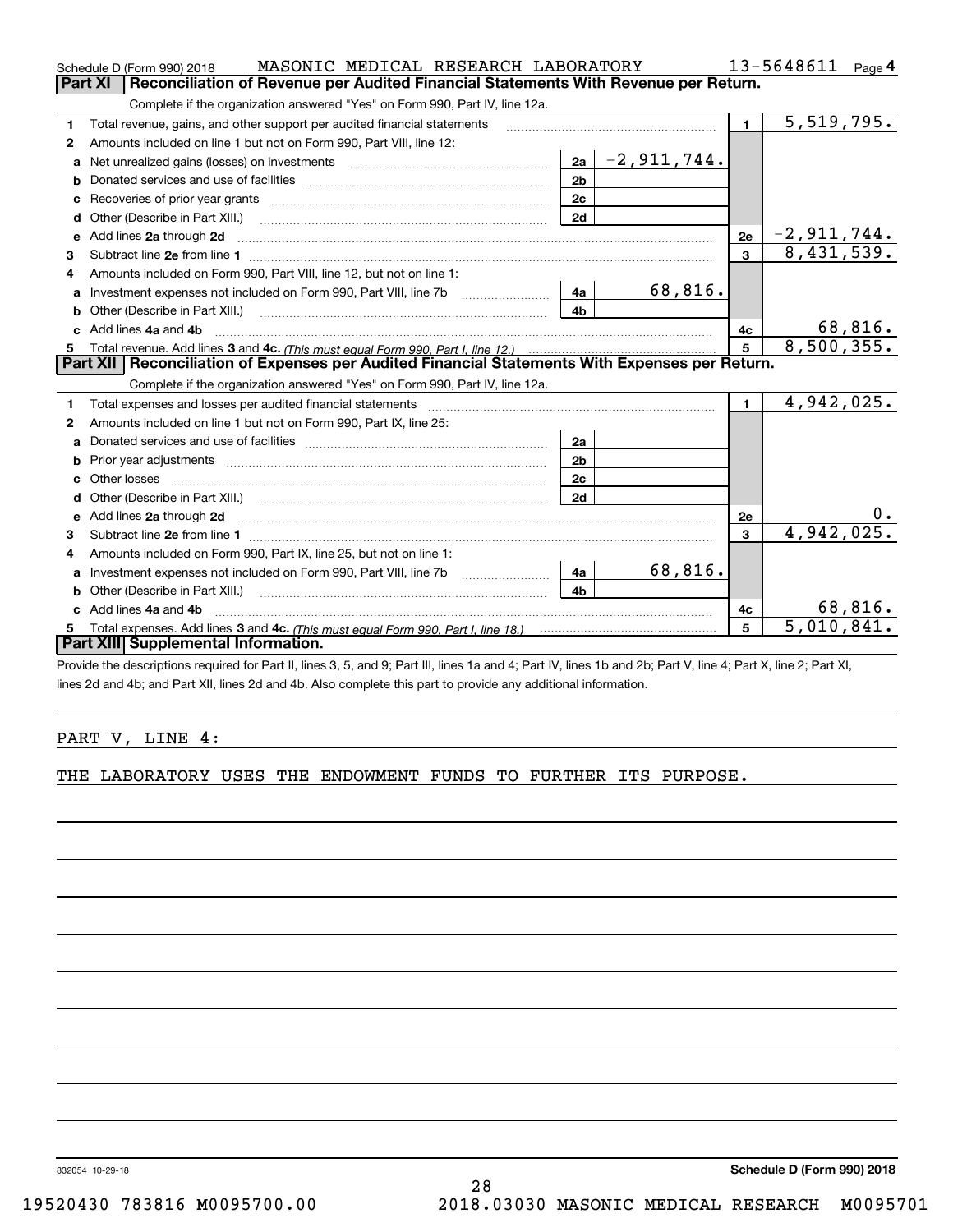| <b>Supplemental Information Regarding Fundraising or Gaming Activities</b><br><b>SCHEDULE G</b>                                      |                                                                                                 |                                                                                                                                                                                                                                           |                                                          |    |                                       |  |                                                      | OMB No. 1545-0047                       |
|--------------------------------------------------------------------------------------------------------------------------------------|-------------------------------------------------------------------------------------------------|-------------------------------------------------------------------------------------------------------------------------------------------------------------------------------------------------------------------------------------------|----------------------------------------------------------|----|---------------------------------------|--|------------------------------------------------------|-----------------------------------------|
| (Form 990 or 990-EZ)                                                                                                                 | Complete if the organization answered "Yes" on Form 990, Part IV, line 17, 18, or 19, or if the |                                                                                                                                                                                                                                           |                                                          |    |                                       |  |                                                      |                                         |
| organization entered more than \$15,000 on Form 990-EZ, line 6a.<br>Attach to Form 990 or Form 990-EZ.<br>Department of the Treasury |                                                                                                 |                                                                                                                                                                                                                                           |                                                          |    |                                       |  |                                                      | <b>Open to Public</b>                   |
| Internal Revenue Service                                                                                                             |                                                                                                 | Inspection                                                                                                                                                                                                                                |                                                          |    |                                       |  |                                                      |                                         |
| Name of the organization                                                                                                             |                                                                                                 | MASONIC MEDICAL RESEARCH LABORATORY                                                                                                                                                                                                       |                                                          |    |                                       |  | 13-5648611                                           | <b>Employer identification number</b>   |
| Part I                                                                                                                               |                                                                                                 | Fundraising Activities. Complete if the organization answered "Yes" on Form 990, Part IV, line 17. Form 990-EZ filers are not                                                                                                             |                                                          |    |                                       |  |                                                      |                                         |
|                                                                                                                                      | required to complete this part.                                                                 | 1 Indicate whether the organization raised funds through any of the following activities. Check all that apply.                                                                                                                           |                                                          |    |                                       |  |                                                      |                                         |
| Mail solicitations<br>a                                                                                                              |                                                                                                 | е                                                                                                                                                                                                                                         |                                                          |    | Solicitation of non-government grants |  |                                                      |                                         |
| b                                                                                                                                    | Internet and email solicitations                                                                | f                                                                                                                                                                                                                                         |                                                          |    | Solicitation of government grants     |  |                                                      |                                         |
| Phone solicitations<br>с                                                                                                             |                                                                                                 | Special fundraising events<br>g                                                                                                                                                                                                           |                                                          |    |                                       |  |                                                      |                                         |
| d<br>In-person solicitations                                                                                                         |                                                                                                 |                                                                                                                                                                                                                                           |                                                          |    |                                       |  |                                                      |                                         |
|                                                                                                                                      |                                                                                                 | 2 a Did the organization have a written or oral agreement with any individual (including officers, directors, trustees, or<br>key employees listed in Form 990, Part VII) or entity in connection with professional fundraising services? |                                                          |    |                                       |  | Yes                                                  | No                                      |
|                                                                                                                                      |                                                                                                 | <b>b</b> If "Yes," list the 10 highest paid individuals or entities (fundraisers) pursuant to agreements under which the fundraiser is to be                                                                                              |                                                          |    |                                       |  |                                                      |                                         |
| compensated at least \$5,000 by the organization.                                                                                    |                                                                                                 |                                                                                                                                                                                                                                           |                                                          |    |                                       |  |                                                      |                                         |
| (i) Name and address of individual<br>or entity (fundraiser)                                                                         |                                                                                                 | (ii) Activity                                                                                                                                                                                                                             | (iii) Did<br>fundraiser<br>have custody<br>or control of |    | (iv) Gross receipts<br>from activity  |  | (v) Amount paid<br>to (or retained by)<br>fundraiser | (vi) Amount paid<br>to (or retained by) |
|                                                                                                                                      |                                                                                                 |                                                                                                                                                                                                                                           | contributions?                                           |    |                                       |  | listed in col. (i)                                   | organization                            |
|                                                                                                                                      |                                                                                                 |                                                                                                                                                                                                                                           | Yes                                                      | No |                                       |  |                                                      |                                         |
|                                                                                                                                      |                                                                                                 |                                                                                                                                                                                                                                           |                                                          |    |                                       |  |                                                      |                                         |
|                                                                                                                                      |                                                                                                 |                                                                                                                                                                                                                                           |                                                          |    |                                       |  |                                                      |                                         |
|                                                                                                                                      |                                                                                                 |                                                                                                                                                                                                                                           |                                                          |    |                                       |  |                                                      |                                         |
|                                                                                                                                      |                                                                                                 |                                                                                                                                                                                                                                           |                                                          |    |                                       |  |                                                      |                                         |
|                                                                                                                                      |                                                                                                 |                                                                                                                                                                                                                                           |                                                          |    |                                       |  |                                                      |                                         |
|                                                                                                                                      |                                                                                                 |                                                                                                                                                                                                                                           |                                                          |    |                                       |  |                                                      |                                         |
|                                                                                                                                      |                                                                                                 |                                                                                                                                                                                                                                           |                                                          |    |                                       |  |                                                      |                                         |
|                                                                                                                                      |                                                                                                 |                                                                                                                                                                                                                                           |                                                          |    |                                       |  |                                                      |                                         |
|                                                                                                                                      |                                                                                                 |                                                                                                                                                                                                                                           |                                                          |    |                                       |  |                                                      |                                         |
|                                                                                                                                      |                                                                                                 |                                                                                                                                                                                                                                           |                                                          |    |                                       |  |                                                      |                                         |
|                                                                                                                                      |                                                                                                 |                                                                                                                                                                                                                                           |                                                          |    |                                       |  |                                                      |                                         |
|                                                                                                                                      |                                                                                                 |                                                                                                                                                                                                                                           |                                                          |    |                                       |  |                                                      |                                         |
| Total                                                                                                                                |                                                                                                 | 3 List all states in which the organization is registered or licensed to solicit contributions or has been notified it is exempt from registration                                                                                        |                                                          |    |                                       |  |                                                      |                                         |
| or licensing.                                                                                                                        |                                                                                                 |                                                                                                                                                                                                                                           |                                                          |    |                                       |  |                                                      |                                         |
|                                                                                                                                      |                                                                                                 |                                                                                                                                                                                                                                           |                                                          |    |                                       |  |                                                      |                                         |
|                                                                                                                                      |                                                                                                 |                                                                                                                                                                                                                                           |                                                          |    |                                       |  |                                                      |                                         |
|                                                                                                                                      |                                                                                                 |                                                                                                                                                                                                                                           |                                                          |    |                                       |  |                                                      |                                         |
|                                                                                                                                      |                                                                                                 |                                                                                                                                                                                                                                           |                                                          |    |                                       |  |                                                      |                                         |
|                                                                                                                                      |                                                                                                 |                                                                                                                                                                                                                                           |                                                          |    |                                       |  |                                                      |                                         |
|                                                                                                                                      |                                                                                                 |                                                                                                                                                                                                                                           |                                                          |    |                                       |  |                                                      |                                         |
|                                                                                                                                      |                                                                                                 |                                                                                                                                                                                                                                           |                                                          |    |                                       |  |                                                      |                                         |
|                                                                                                                                      |                                                                                                 |                                                                                                                                                                                                                                           |                                                          |    |                                       |  |                                                      |                                         |
|                                                                                                                                      |                                                                                                 | LHA For Paperwork Reduction Act Notice, see the Instructions for Form 990 or 990-EZ.                                                                                                                                                      |                                                          |    |                                       |  |                                                      | Schedule G (Form 990 or 990-EZ) 2018    |

832081 10-03-18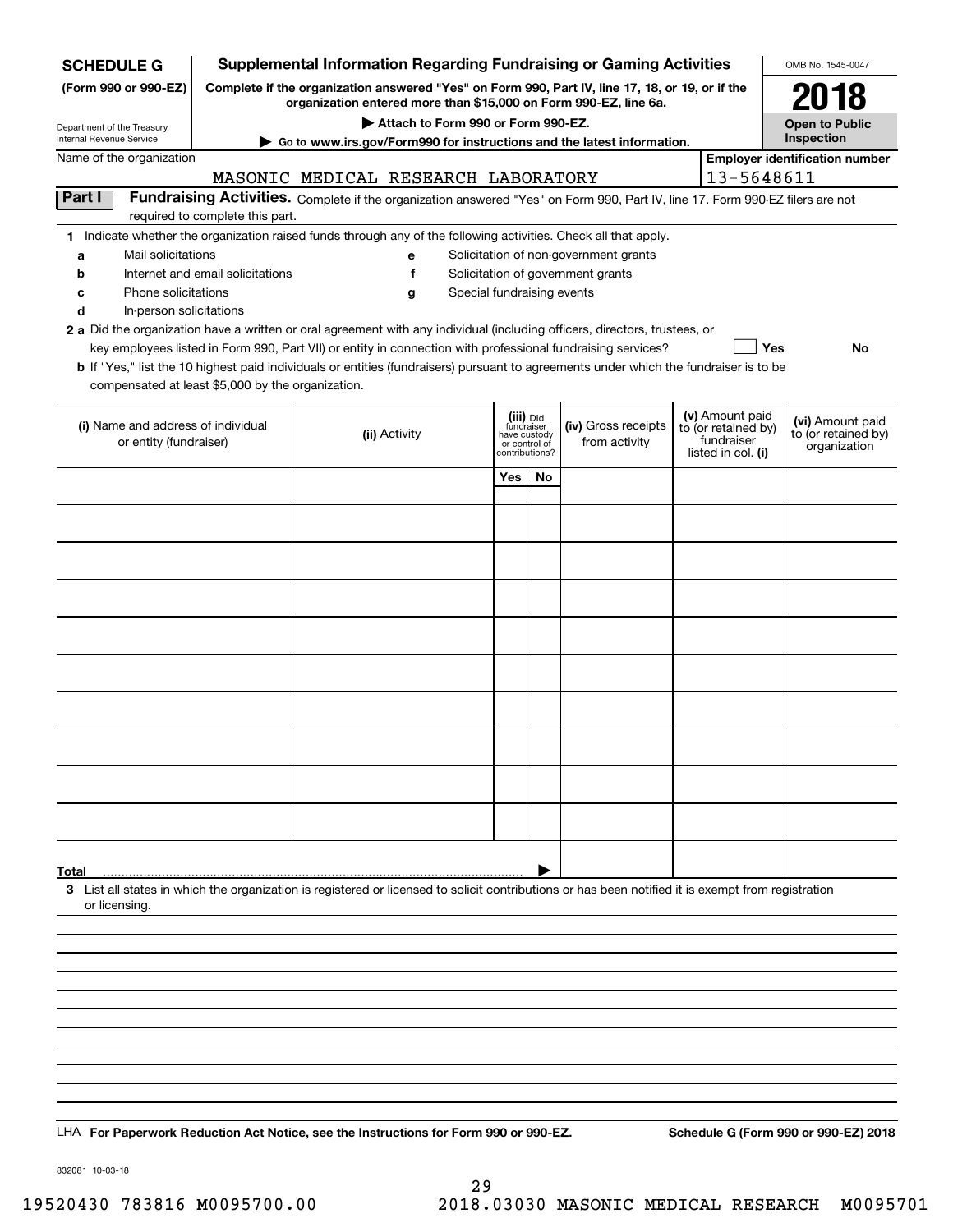**2** Schedule G (Form 990 or 990-EZ) 2018 MASONIC MEDICAL RESEARCH LABORATORY 13-5648611 page<br>Part II Fundraising Events, Complete it the appointing appurent lives at Esma 200, Dat IV line 19 compated mass than \$15,000.

**Part II Fundraising Events.** Complete if the organization answered "Yes" on Form 990, Part IV, line 18, or reported more than \$15,000<br>15.000 of fundraising event contributions and gross income on Form 990-EZ. lines 1 an of fundraising event contributions and gross income on Form 990-EZ, lines 1 and 6b. List events with gross receipts greater than \$5,000.

|                 |              | of fundraising event contributions and gross income on Form 990-EZ, lines T and 6D. List events with gross receipts greater than \$5,000.                                   |                |                                                  |                  |                                      |
|-----------------|--------------|-----------------------------------------------------------------------------------------------------------------------------------------------------------------------------|----------------|--------------------------------------------------|------------------|--------------------------------------|
|                 |              |                                                                                                                                                                             | (a) Event $#1$ | $(b)$ Event #2                                   | (c) Other events | (d) Total events                     |
|                 |              |                                                                                                                                                                             | 60TH           |                                                  | <b>NONE</b>      |                                      |
|                 |              |                                                                                                                                                                             | ANNIVERSARY    |                                                  |                  | (add col. (a) through                |
|                 |              |                                                                                                                                                                             | (event type)   | (event type)                                     | (total number)   | col. (c)                             |
|                 |              |                                                                                                                                                                             |                |                                                  |                  |                                      |
| Revenue         |              |                                                                                                                                                                             | 62,015.        |                                                  |                  | 62,015.                              |
|                 | 1            |                                                                                                                                                                             |                |                                                  |                  |                                      |
|                 |              |                                                                                                                                                                             | 36,008.        |                                                  |                  | 36,008.                              |
|                 |              |                                                                                                                                                                             |                |                                                  |                  |                                      |
|                 |              |                                                                                                                                                                             | 26,007.        |                                                  |                  | 26,007.                              |
|                 | 3            | Gross income (line 1 minus line 2)                                                                                                                                          |                |                                                  |                  |                                      |
|                 |              |                                                                                                                                                                             |                |                                                  |                  |                                      |
|                 | 4            |                                                                                                                                                                             |                |                                                  |                  |                                      |
|                 | 5            |                                                                                                                                                                             |                |                                                  |                  |                                      |
|                 |              |                                                                                                                                                                             |                |                                                  |                  |                                      |
| Direct Expenses | 6            |                                                                                                                                                                             |                |                                                  |                  |                                      |
|                 |              |                                                                                                                                                                             |                |                                                  |                  |                                      |
|                 |              |                                                                                                                                                                             |                |                                                  |                  |                                      |
|                 | 7            | Food and beverages                                                                                                                                                          |                |                                                  |                  |                                      |
|                 |              |                                                                                                                                                                             |                |                                                  |                  |                                      |
|                 | 8            |                                                                                                                                                                             | 44,379.        |                                                  |                  | 44,379.                              |
|                 | 9            |                                                                                                                                                                             |                |                                                  |                  | $\overline{44}$ , 379.               |
|                 | 10           | Direct expense summary. Add lines 4 through 9 in column (d)                                                                                                                 |                |                                                  | ▶                | $-18,372.$                           |
|                 | Part III     | 11 Net income summary. Subtract line 10 from line 3, column (d)<br>Gaming. Complete if the organization answered "Yes" on Form 990, Part IV, line 19, or reported more than |                |                                                  |                  |                                      |
|                 |              |                                                                                                                                                                             |                |                                                  |                  |                                      |
|                 |              | \$15,000 on Form 990-EZ, line 6a.                                                                                                                                           |                |                                                  |                  |                                      |
|                 |              |                                                                                                                                                                             | (a) Bingo      | (b) Pull tabs/instant<br>bingo/progressive bingo | (c) Other gaming | (d) Total gaming (add                |
| Revenue         |              |                                                                                                                                                                             |                |                                                  |                  | col. (a) through col. (c))           |
|                 |              |                                                                                                                                                                             |                |                                                  |                  |                                      |
|                 |              |                                                                                                                                                                             |                |                                                  |                  |                                      |
|                 |              |                                                                                                                                                                             |                |                                                  |                  |                                      |
|                 | $\mathbf{2}$ |                                                                                                                                                                             |                |                                                  |                  |                                      |
|                 |              |                                                                                                                                                                             |                |                                                  |                  |                                      |
|                 | 3            |                                                                                                                                                                             |                |                                                  |                  |                                      |
| Direct Expenses |              |                                                                                                                                                                             |                |                                                  |                  |                                      |
|                 | 4            |                                                                                                                                                                             |                |                                                  |                  |                                      |
|                 |              |                                                                                                                                                                             |                |                                                  |                  |                                      |
|                 | 5            | Other direct expenses                                                                                                                                                       |                |                                                  |                  |                                      |
|                 |              |                                                                                                                                                                             | Yes<br>%       | Yes<br>%                                         | Yes<br>%         |                                      |
|                 | 6            | Volunteer labor                                                                                                                                                             | No.            | No.                                              | No.              |                                      |
|                 |              |                                                                                                                                                                             |                |                                                  |                  |                                      |
|                 | 7            | Direct expense summary. Add lines 2 through 5 in column (d)                                                                                                                 |                |                                                  | ▶                |                                      |
|                 |              |                                                                                                                                                                             |                |                                                  |                  |                                      |
|                 | 8            |                                                                                                                                                                             |                |                                                  |                  |                                      |
|                 |              |                                                                                                                                                                             |                |                                                  |                  |                                      |
| 9               |              | Enter the state(s) in which the organization conducts gaming activities:                                                                                                    |                |                                                  |                  |                                      |
|                 |              |                                                                                                                                                                             |                |                                                  |                  | Yes<br>No.                           |
|                 |              |                                                                                                                                                                             |                |                                                  |                  |                                      |
|                 |              |                                                                                                                                                                             |                |                                                  |                  |                                      |
|                 |              |                                                                                                                                                                             |                |                                                  |                  |                                      |
|                 |              |                                                                                                                                                                             |                |                                                  |                  | Yes<br>No.                           |
|                 |              | <b>b</b> If "Yes," explain:                                                                                                                                                 |                |                                                  |                  |                                      |
|                 |              |                                                                                                                                                                             |                |                                                  |                  |                                      |
|                 |              |                                                                                                                                                                             |                |                                                  |                  |                                      |
|                 |              |                                                                                                                                                                             |                |                                                  |                  | Schedule G (Form 990 or 990-EZ) 2018 |
|                 |              | 832082 10-03-18                                                                                                                                                             |                |                                                  |                  |                                      |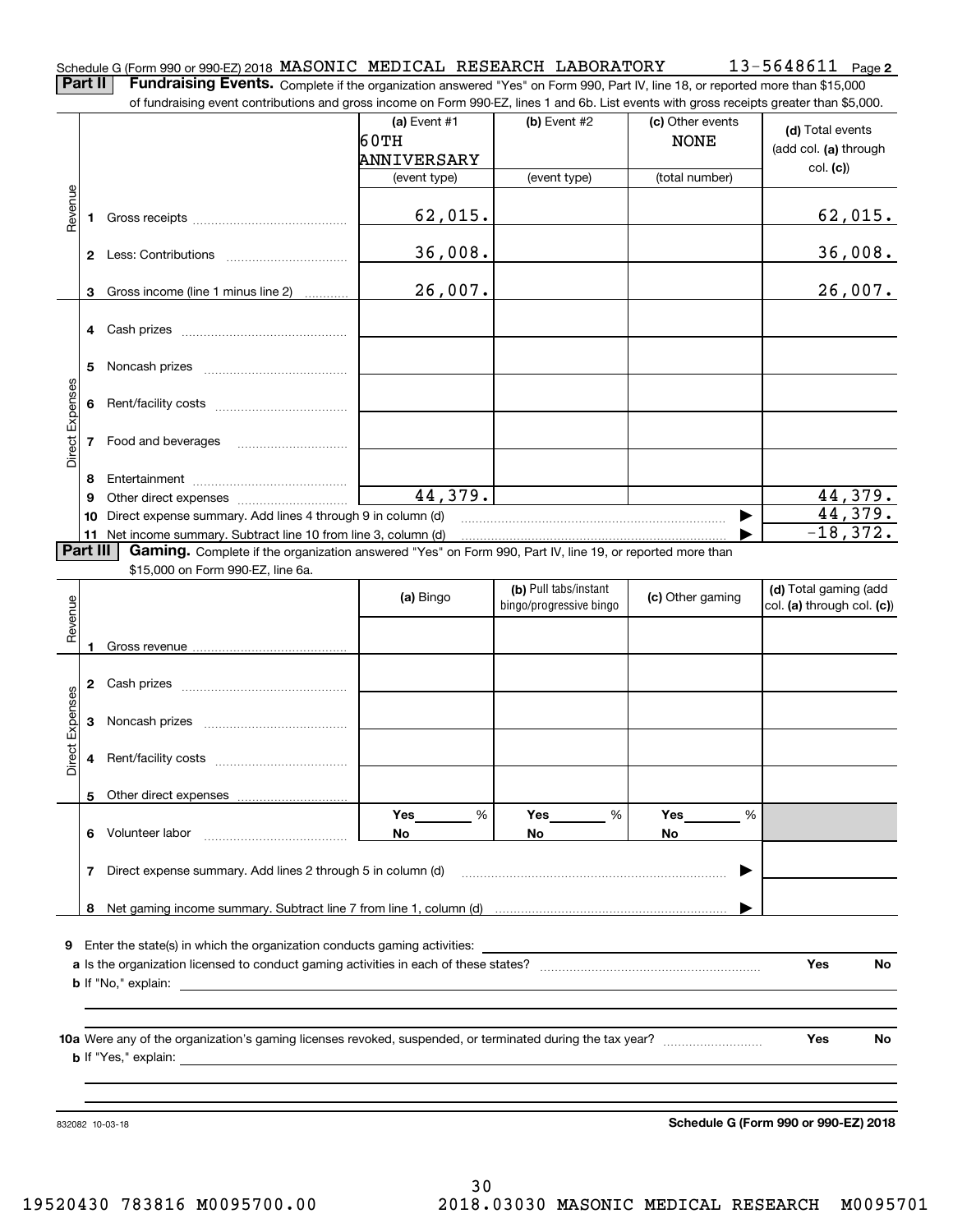| Schedule G (Form 990 or 990-EZ) 2018 MASONIC MEDICAL RESEARCH LABORATORY                                                                                                                                                                  | 13-5648611      | Page 3 |
|-------------------------------------------------------------------------------------------------------------------------------------------------------------------------------------------------------------------------------------------|-----------------|--------|
|                                                                                                                                                                                                                                           | Yes             | No     |
| 12 Is the organization a grantor, beneficiary or trustee of a trust, or a member of a partnership or other entity formed                                                                                                                  |                 |        |
|                                                                                                                                                                                                                                           | Yes             | No     |
| 13 Indicate the percentage of gaming activity conducted in:                                                                                                                                                                               |                 |        |
|                                                                                                                                                                                                                                           | 13a             | %      |
| <b>b</b> An outside facility <b>contained and the contract of the contract of the contract of the contract of the contract of the contract of the contract of the contract of the contract of the contract of the contract of the con</b> | 13 <sub>b</sub> | %      |
| 14 Enter the name and address of the person who prepares the organization's gaming/special events books and records:                                                                                                                      |                 |        |
|                                                                                                                                                                                                                                           |                 |        |
| Name $\blacktriangleright$<br><u> 1990 - John Harry Harry Harry Harry Harry Harry Harry Harry Harry Harry Harry Harry Harry Harry Harry Harry H</u>                                                                                       |                 |        |
|                                                                                                                                                                                                                                           |                 |        |
| 15a Does the organization have a contract with a third party from whom the organization receives gaming revenue?                                                                                                                          | Yes             | No     |
| <b>b</b> If "Yes," enter the amount of gaming revenue received by the organization $\triangleright$ \$                                                                                                                                    |                 |        |
| of gaming revenue retained by the third party $\triangleright$ \$ $\_\_\_\_\_\_\_\_\_\_\_\_\_\_\_\_\_\_\_\_\_\_\_\_\_\_\_$                                                                                                                |                 |        |
| c If "Yes," enter name and address of the third party:                                                                                                                                                                                    |                 |        |
|                                                                                                                                                                                                                                           |                 |        |
| Name $\blacktriangleright$                                                                                                                                                                                                                |                 |        |
|                                                                                                                                                                                                                                           |                 |        |
| 16 Gaming manager information:                                                                                                                                                                                                            |                 |        |
| Name $\sum_{n=1}^{\infty}$                                                                                                                                                                                                                |                 |        |
|                                                                                                                                                                                                                                           |                 |        |
| Gaming manager compensation > \$                                                                                                                                                                                                          |                 |        |
| Description of services provided $\blacktriangleright$ $\blacksquare$                                                                                                                                                                     |                 |        |
|                                                                                                                                                                                                                                           |                 |        |
| Director/officer<br>Employee<br>Independent contractor                                                                                                                                                                                    |                 |        |
| <b>17</b> Mandatory distributions:                                                                                                                                                                                                        |                 |        |
| a Is the organization required under state law to make charitable distributions from the gaming proceeds to                                                                                                                               |                 |        |
| retain the state gaming license?                                                                                                                                                                                                          | Yes             | No     |
| <b>b</b> Enter the amount of distributions required under state law to be distributed to other exempt organizations or spent in the                                                                                                       |                 |        |
| organization's own exempt activities during the tax year $\triangleright$ \$                                                                                                                                                              |                 |        |
| <b>Part IV</b><br>Supplemental Information. Provide the explanations required by Part I, line 2b, columns (iii) and (v); and Part III, lines 9, 9b, 10b,                                                                                  |                 |        |
| 15b, 15c, 16, and 17b, as applicable. Also provide any additional information. See instructions.                                                                                                                                          |                 |        |
|                                                                                                                                                                                                                                           |                 |        |
|                                                                                                                                                                                                                                           |                 |        |
|                                                                                                                                                                                                                                           |                 |        |
|                                                                                                                                                                                                                                           |                 |        |
|                                                                                                                                                                                                                                           |                 |        |
|                                                                                                                                                                                                                                           |                 |        |
|                                                                                                                                                                                                                                           |                 |        |
|                                                                                                                                                                                                                                           |                 |        |
|                                                                                                                                                                                                                                           |                 |        |
|                                                                                                                                                                                                                                           |                 |        |
| Schedule G (Form 990 or 990-EZ) 2018<br>832083 10-03-18<br>31                                                                                                                                                                             |                 |        |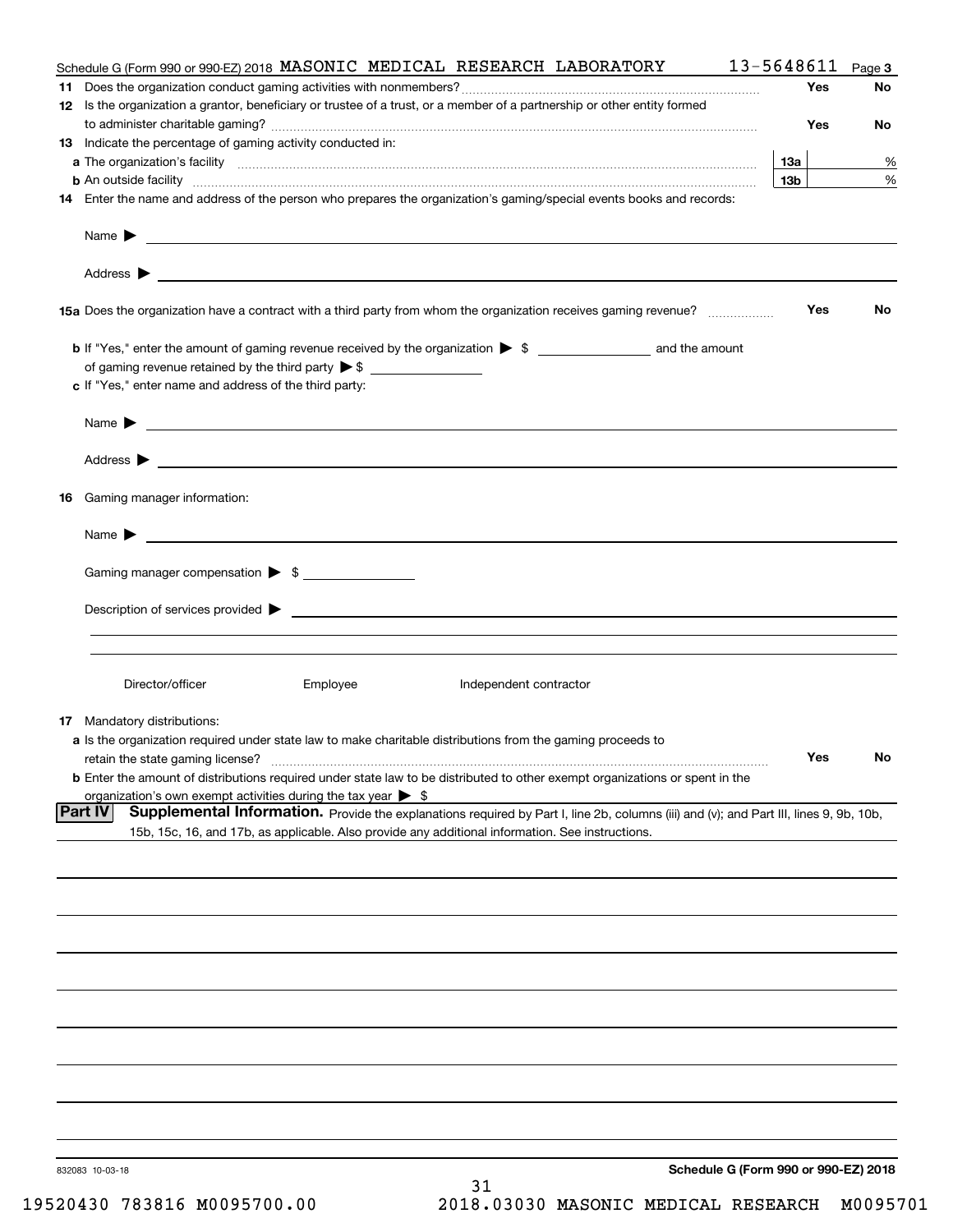|                                                                                                    |  | MASONIC MEDICAL RESEARCH LABORATORY | <u>13-5648611 Page 4</u>        |  |
|----------------------------------------------------------------------------------------------------|--|-------------------------------------|---------------------------------|--|
| Schedule G (Form 990 or 990 EZ) MASONIC ME.<br><b>Part IV</b> Supplemental Information (continued) |  |                                     |                                 |  |
|                                                                                                    |  |                                     |                                 |  |
|                                                                                                    |  |                                     |                                 |  |
|                                                                                                    |  |                                     |                                 |  |
|                                                                                                    |  |                                     |                                 |  |
|                                                                                                    |  |                                     |                                 |  |
|                                                                                                    |  |                                     |                                 |  |
|                                                                                                    |  |                                     |                                 |  |
|                                                                                                    |  |                                     |                                 |  |
|                                                                                                    |  |                                     |                                 |  |
|                                                                                                    |  |                                     |                                 |  |
|                                                                                                    |  |                                     |                                 |  |
|                                                                                                    |  |                                     |                                 |  |
|                                                                                                    |  |                                     |                                 |  |
|                                                                                                    |  |                                     |                                 |  |
|                                                                                                    |  |                                     |                                 |  |
|                                                                                                    |  |                                     |                                 |  |
|                                                                                                    |  |                                     |                                 |  |
|                                                                                                    |  |                                     |                                 |  |
|                                                                                                    |  |                                     |                                 |  |
|                                                                                                    |  |                                     |                                 |  |
|                                                                                                    |  |                                     |                                 |  |
|                                                                                                    |  |                                     |                                 |  |
|                                                                                                    |  |                                     |                                 |  |
|                                                                                                    |  |                                     |                                 |  |
|                                                                                                    |  |                                     |                                 |  |
|                                                                                                    |  |                                     |                                 |  |
|                                                                                                    |  |                                     |                                 |  |
|                                                                                                    |  |                                     |                                 |  |
|                                                                                                    |  |                                     |                                 |  |
|                                                                                                    |  |                                     |                                 |  |
|                                                                                                    |  |                                     |                                 |  |
|                                                                                                    |  |                                     |                                 |  |
|                                                                                                    |  |                                     |                                 |  |
|                                                                                                    |  |                                     |                                 |  |
|                                                                                                    |  |                                     |                                 |  |
|                                                                                                    |  |                                     |                                 |  |
|                                                                                                    |  |                                     |                                 |  |
|                                                                                                    |  |                                     |                                 |  |
|                                                                                                    |  |                                     |                                 |  |
|                                                                                                    |  |                                     |                                 |  |
|                                                                                                    |  |                                     |                                 |  |
|                                                                                                    |  |                                     |                                 |  |
|                                                                                                    |  |                                     |                                 |  |
|                                                                                                    |  |                                     |                                 |  |
|                                                                                                    |  |                                     |                                 |  |
|                                                                                                    |  |                                     |                                 |  |
|                                                                                                    |  |                                     |                                 |  |
|                                                                                                    |  |                                     |                                 |  |
|                                                                                                    |  |                                     |                                 |  |
|                                                                                                    |  |                                     |                                 |  |
|                                                                                                    |  |                                     |                                 |  |
|                                                                                                    |  |                                     |                                 |  |
|                                                                                                    |  |                                     |                                 |  |
|                                                                                                    |  |                                     |                                 |  |
|                                                                                                    |  |                                     |                                 |  |
|                                                                                                    |  |                                     |                                 |  |
|                                                                                                    |  |                                     |                                 |  |
|                                                                                                    |  |                                     |                                 |  |
|                                                                                                    |  |                                     |                                 |  |
|                                                                                                    |  |                                     |                                 |  |
|                                                                                                    |  |                                     | Schedule G (Form 990 or 990-EZ) |  |

832084 04-01-18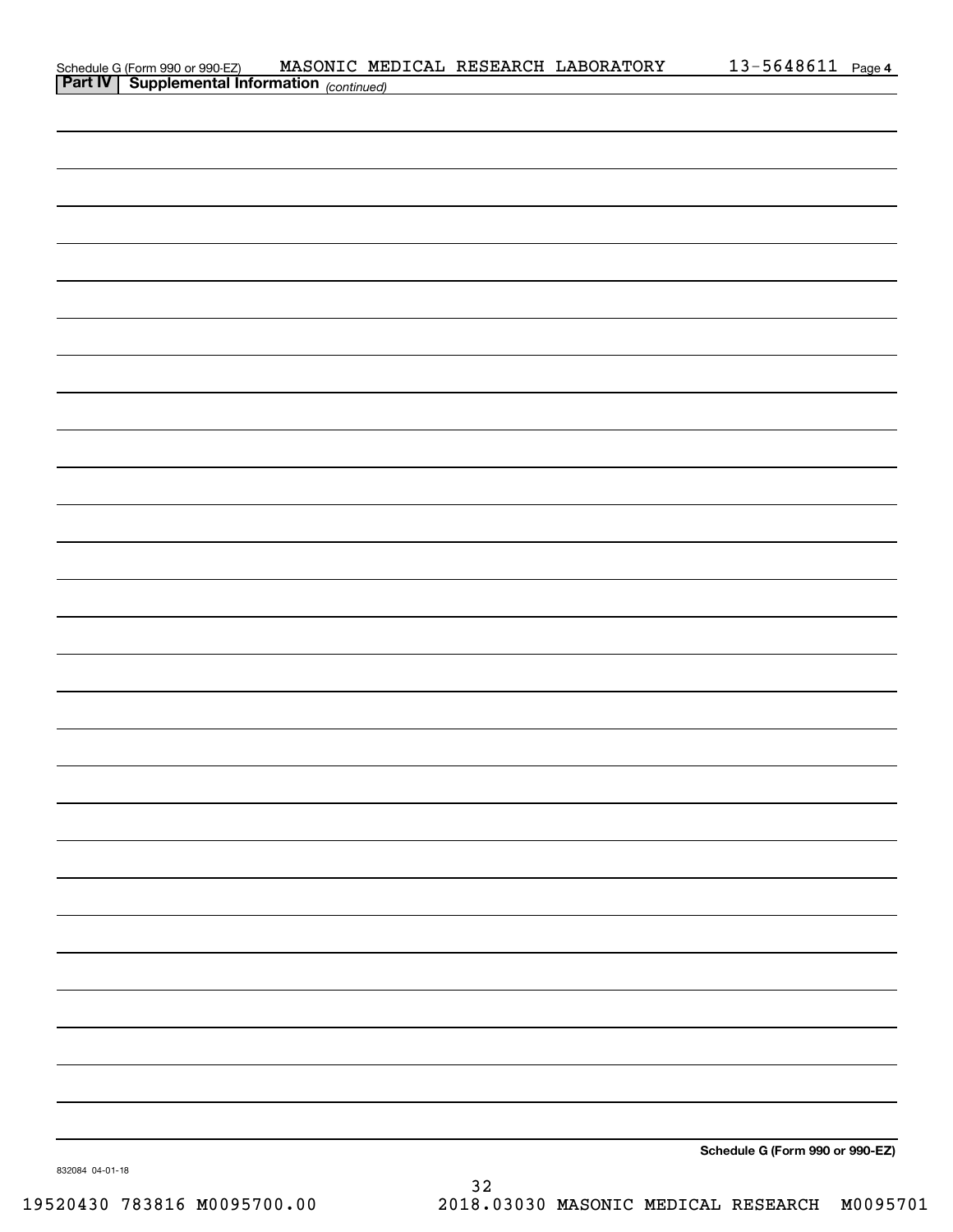|    | <b>SCHEDULE J</b>                                                                                                   | <b>Compensation Information</b>                                                                                                                                                                                                     |                                       | OMB No. 1545-0047                   |            |             |
|----|---------------------------------------------------------------------------------------------------------------------|-------------------------------------------------------------------------------------------------------------------------------------------------------------------------------------------------------------------------------------|---------------------------------------|-------------------------------------|------------|-------------|
|    | (Form 990)<br>For certain Officers, Directors, Trustees, Key Employees, and Highest<br><b>Compensated Employees</b> |                                                                                                                                                                                                                                     |                                       | 2018                                |            |             |
|    |                                                                                                                     |                                                                                                                                                                                                                                     |                                       |                                     |            |             |
|    | Department of the Treasury                                                                                          | Complete if the organization answered "Yes" on Form 990, Part IV, line 23.<br>Attach to Form 990.                                                                                                                                   |                                       | <b>Open to Public</b><br>Inspection |            |             |
|    | Internal Revenue Service<br>Name of the organization                                                                | Go to www.irs.gov/Form990 for instructions and the latest information.                                                                                                                                                              | <b>Employer identification number</b> |                                     |            |             |
|    |                                                                                                                     | MASONIC MEDICAL RESEARCH LABORATORY                                                                                                                                                                                                 | 13-5648611                            |                                     |            |             |
|    | Part I                                                                                                              | <b>Questions Regarding Compensation</b>                                                                                                                                                                                             |                                       |                                     |            |             |
|    |                                                                                                                     |                                                                                                                                                                                                                                     |                                       |                                     | <b>Yes</b> | No          |
|    |                                                                                                                     | <b>1a</b> Check the appropriate box(es) if the organization provided any of the following to or for a person listed on Form 990,                                                                                                    |                                       |                                     |            |             |
|    |                                                                                                                     | Part VII, Section A, line 1a. Complete Part III to provide any relevant information regarding these items.                                                                                                                          |                                       |                                     |            |             |
|    | First-class or charter travel                                                                                       | Housing allowance or residence for personal use                                                                                                                                                                                     |                                       |                                     |            |             |
|    | Travel for companions                                                                                               | Payments for business use of personal residence                                                                                                                                                                                     |                                       |                                     |            |             |
|    |                                                                                                                     | Tax indemnification and gross-up payments<br>Health or social club dues or initiation fees                                                                                                                                          |                                       |                                     |            |             |
|    |                                                                                                                     | Discretionary spending account<br>Personal services (such as maid, chauffeur, chef)                                                                                                                                                 |                                       |                                     |            |             |
|    |                                                                                                                     |                                                                                                                                                                                                                                     |                                       |                                     |            |             |
|    |                                                                                                                     | <b>b</b> If any of the boxes on line 1a are checked, did the organization follow a written policy regarding payment or                                                                                                              |                                       |                                     |            |             |
|    |                                                                                                                     |                                                                                                                                                                                                                                     |                                       | 1b                                  |            |             |
| 2  |                                                                                                                     | Did the organization require substantiation prior to reimbursing or allowing expenses incurred by all directors,                                                                                                                    |                                       |                                     |            |             |
|    |                                                                                                                     |                                                                                                                                                                                                                                     |                                       | $\mathbf{2}$                        |            |             |
|    |                                                                                                                     |                                                                                                                                                                                                                                     |                                       |                                     |            |             |
| 3  |                                                                                                                     | Indicate which, if any, of the following the filing organization used to establish the compensation of the organization's                                                                                                           |                                       |                                     |            |             |
|    |                                                                                                                     | CEO/Executive Director. Check all that apply. Do not check any boxes for methods used by a related organization to                                                                                                                  |                                       |                                     |            |             |
|    |                                                                                                                     | establish compensation of the CEO/Executive Director, but explain in Part III.<br>$\lfloor X \rfloor$ Written employment contract                                                                                                   |                                       |                                     |            |             |
|    | Compensation committee                                                                                              | Compensation survey or study                                                                                                                                                                                                        |                                       |                                     |            |             |
|    |                                                                                                                     | Independent compensation consultant<br>$X$ Approval by the board or compensation committee<br>Form 990 of other organizations                                                                                                       |                                       |                                     |            |             |
|    |                                                                                                                     |                                                                                                                                                                                                                                     |                                       |                                     |            |             |
| 4  |                                                                                                                     | During the year, did any person listed on Form 990, Part VII, Section A, line 1a, with respect to the filing                                                                                                                        |                                       |                                     |            |             |
|    | organization or a related organization:                                                                             |                                                                                                                                                                                                                                     |                                       |                                     |            |             |
| а  |                                                                                                                     | Receive a severance payment or change-of-control payment?                                                                                                                                                                           |                                       | 4a                                  |            | x           |
| b  |                                                                                                                     |                                                                                                                                                                                                                                     |                                       | 4b                                  |            | $\mathbf X$ |
| с  |                                                                                                                     |                                                                                                                                                                                                                                     |                                       | 4c                                  |            | $\mathbf X$ |
|    |                                                                                                                     | If "Yes" to any of lines 4a-c, list the persons and provide the applicable amounts for each item in Part III.                                                                                                                       |                                       |                                     |            |             |
|    |                                                                                                                     |                                                                                                                                                                                                                                     |                                       |                                     |            |             |
|    |                                                                                                                     | Only section 501(c)(3), 501(c)(4), and 501(c)(29) organizations must complete lines 5-9.                                                                                                                                            |                                       |                                     |            |             |
|    |                                                                                                                     | For persons listed on Form 990, Part VII, Section A, line 1a, did the organization pay or accrue any compensation                                                                                                                   |                                       |                                     |            |             |
|    | contingent on the revenues of:                                                                                      |                                                                                                                                                                                                                                     |                                       |                                     |            |             |
|    |                                                                                                                     | a The organization? <b>Example 2018</b> and 2019 and 2019 and 2019 and 2019 and 2019 and 2019 and 2019 and 2019 and 2019 and 2019 and 2019 and 2019 and 2019 and 2019 and 2019 and 2019 and 2019 and 2019 and 2019 and 2019 and 201 |                                       | 5a                                  |            | X           |
|    |                                                                                                                     |                                                                                                                                                                                                                                     |                                       | 5b                                  |            | х           |
|    |                                                                                                                     | If "Yes" on line 5a or 5b, describe in Part III.                                                                                                                                                                                    |                                       |                                     |            |             |
| 6. |                                                                                                                     | For persons listed on Form 990, Part VII, Section A, line 1a, did the organization pay or accrue any compensation                                                                                                                   |                                       |                                     |            |             |
|    | contingent on the net earnings of:                                                                                  |                                                                                                                                                                                                                                     |                                       |                                     |            |             |
|    |                                                                                                                     | a The organization? <b>Example 2018</b> and 2019 and 2019 and 2019 and 2019 and 2019 and 2019 and 2019 and 2019 and 2019 and 2019 and 2019 and 2019 and 2019 and 2019 and 2019 and 2019 and 2019 and 2019 and 2019 and 2019 and 201 |                                       | 6a                                  |            | х<br>х      |
|    |                                                                                                                     |                                                                                                                                                                                                                                     |                                       | 6b                                  |            |             |
|    |                                                                                                                     | If "Yes" on line 6a or 6b, describe in Part III.<br>7 For persons listed on Form 990, Part VII, Section A, line 1a, did the organization provide any nonfixed payments                                                              |                                       |                                     |            |             |
|    |                                                                                                                     |                                                                                                                                                                                                                                     |                                       | 7                                   |            | х           |
| 8  |                                                                                                                     | Were any amounts reported on Form 990, Part VII, paid or accrued pursuant to a contract that was subject to the                                                                                                                     |                                       |                                     |            |             |
|    |                                                                                                                     | initial contract exception described in Regulations section 53.4958-4(a)(3)? If "Yes," describe in Part III                                                                                                                         |                                       | 8                                   |            | х           |
| 9  |                                                                                                                     | If "Yes" on line 8, did the organization also follow the rebuttable presumption procedure described in                                                                                                                              |                                       |                                     |            |             |
|    | Regulations section 53.4958-6(c)?                                                                                   |                                                                                                                                                                                                                                     |                                       | 9                                   |            |             |
|    |                                                                                                                     | LHA For Paperwork Reduction Act Notice, see the Instructions for Form 990.                                                                                                                                                          | Schedule J (Form 990) 2018            |                                     |            |             |

832111 10-26-18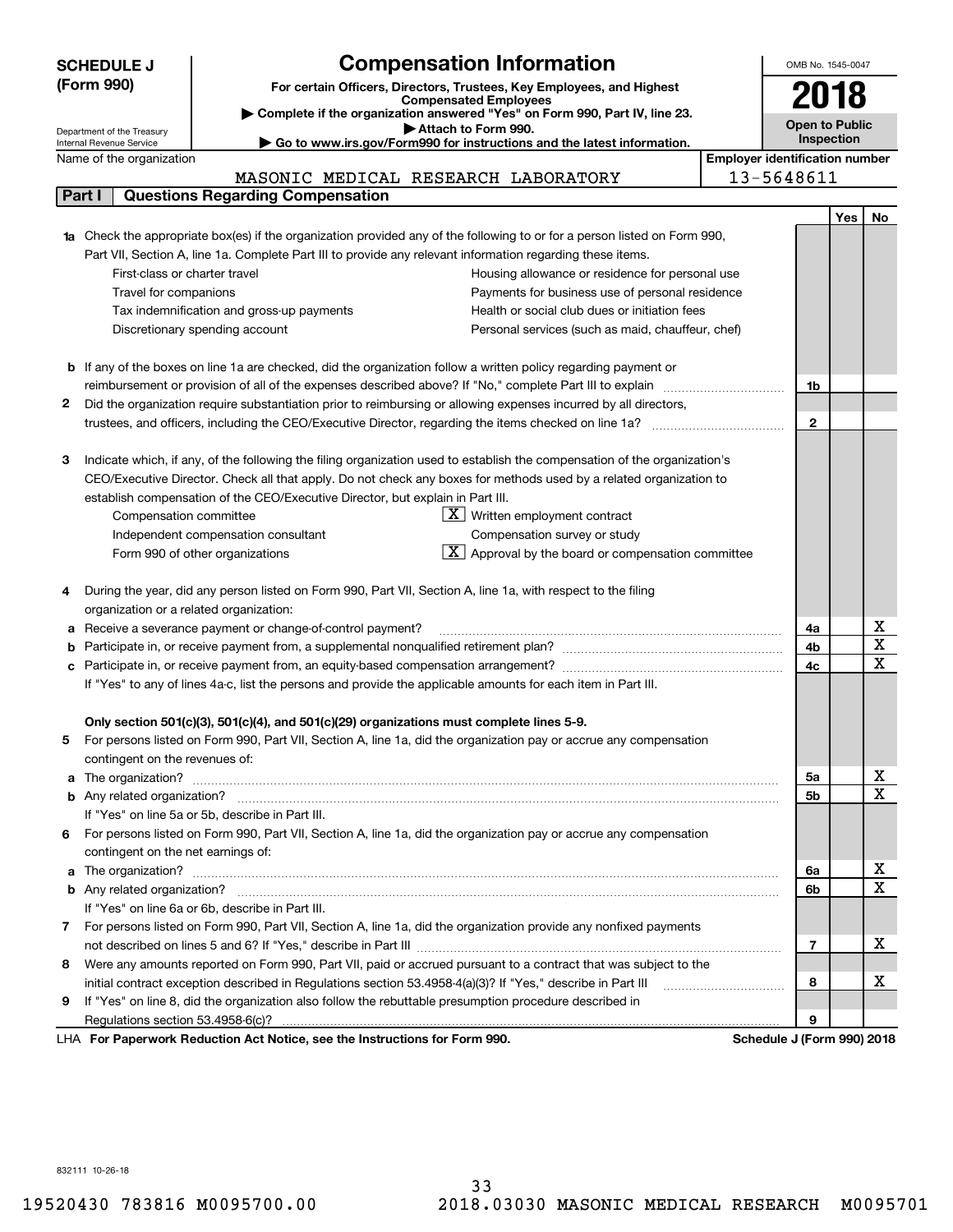### **Part II Officers, Directors, Trustees, Key Employees, and Highest Compensated Employees.**  Schedule J (Form 990) 2018 Page Use duplicate copies if additional space is needed.

For each individual whose compensation must be reported on Schedule J, report compensation from the organization on row (i) and from related organizations, described in the instructions, on row (ii). Do not list any individuals that aren't listed on Form 990, Part VII.

**Note:**  The sum of columns (B)(i)-(iii) for each listed individual must equal the total amount of Form 990, Part VII, Section A, line 1a, applicable column (D) and (E) amounts for that individual.

|                              |                              |                          | (B) Breakdown of W-2 and/or 1099-MISC compensation |                                           | (C) Retirement and             | (D) Nontaxable   | (E) Total of columns | (F) Compensation                                           |
|------------------------------|------------------------------|--------------------------|----------------------------------------------------|-------------------------------------------|--------------------------------|------------------|----------------------|------------------------------------------------------------|
| (A) Name and Title           |                              | (i) Base<br>compensation | (ii) Bonus &<br>incentive<br>compensation          | (iii) Other<br>reportable<br>compensation | other deferred<br>compensation | benefits         | $(B)(i)$ - $(D)$     | in column (B)<br>reported as deferred<br>on prior Form 990 |
| MARIA KONTARIDIS, PHD<br>(1) | (i)                          | 467,205.                 | $\overline{0}$ .                                   | $\overline{\mathbf{0}}$ .                 | 47,500.                        | 35,831.          | 550, 536.            | 0.                                                         |
| DIRECTOR OF RESEARCH         | (ii)                         | $\overline{0}$ .         | $\overline{0}$ .                                   | $\overline{0}$ .                          | $\overline{0}$ .               | $\overline{0}$ . | $\overline{0}$ .     | $\overline{0}$ .                                           |
|                              | $(\sf{i})$                   |                          |                                                    |                                           |                                |                  |                      |                                                            |
|                              | (ii)                         |                          |                                                    |                                           |                                |                  |                      |                                                            |
|                              | (i)                          |                          |                                                    |                                           |                                |                  |                      |                                                            |
|                              | (ii)                         |                          |                                                    |                                           |                                |                  |                      |                                                            |
|                              | $\qquad \qquad \textbf{(i)}$ |                          |                                                    |                                           |                                |                  |                      |                                                            |
|                              | (ii)                         |                          |                                                    |                                           |                                |                  |                      |                                                            |
|                              | $(\sf{i})$                   |                          |                                                    |                                           |                                |                  |                      |                                                            |
|                              | (ii)                         |                          |                                                    |                                           |                                |                  |                      |                                                            |
|                              | $(\sf{i})$                   |                          |                                                    |                                           |                                |                  |                      |                                                            |
|                              | (ii)                         |                          |                                                    |                                           |                                |                  |                      |                                                            |
|                              | $(\sf{i})$                   |                          |                                                    |                                           |                                |                  |                      |                                                            |
|                              | (ii)                         |                          |                                                    |                                           |                                |                  |                      |                                                            |
|                              | $(\sf{i})$                   |                          |                                                    |                                           |                                |                  |                      |                                                            |
|                              | (ii)                         |                          |                                                    |                                           |                                |                  |                      |                                                            |
|                              | (i)                          |                          |                                                    |                                           |                                |                  |                      |                                                            |
|                              | (ii)                         |                          |                                                    |                                           |                                |                  |                      |                                                            |
|                              | (i)<br>(ii)                  |                          |                                                    |                                           |                                |                  |                      |                                                            |
|                              | $(\sf{i})$                   |                          |                                                    |                                           |                                |                  |                      |                                                            |
|                              | (ii)                         |                          |                                                    |                                           |                                |                  |                      |                                                            |
|                              | $\qquad \qquad \textbf{(i)}$ |                          |                                                    |                                           |                                |                  |                      |                                                            |
|                              | (ii)                         |                          |                                                    |                                           |                                |                  |                      |                                                            |
|                              | $(\sf{i})$                   |                          |                                                    |                                           |                                |                  |                      |                                                            |
|                              | (ii)                         |                          |                                                    |                                           |                                |                  |                      |                                                            |
|                              | $(\sf{i})$                   |                          |                                                    |                                           |                                |                  |                      |                                                            |
|                              | (ii)                         |                          |                                                    |                                           |                                |                  |                      |                                                            |
|                              | (i)                          |                          |                                                    |                                           |                                |                  |                      |                                                            |
|                              | (ii)                         |                          |                                                    |                                           |                                |                  |                      |                                                            |
|                              | $\qquad \qquad \textbf{(i)}$ |                          |                                                    |                                           |                                |                  |                      |                                                            |
|                              | (ii)                         |                          |                                                    |                                           |                                |                  |                      |                                                            |

**Schedule J (Form 990) 2018**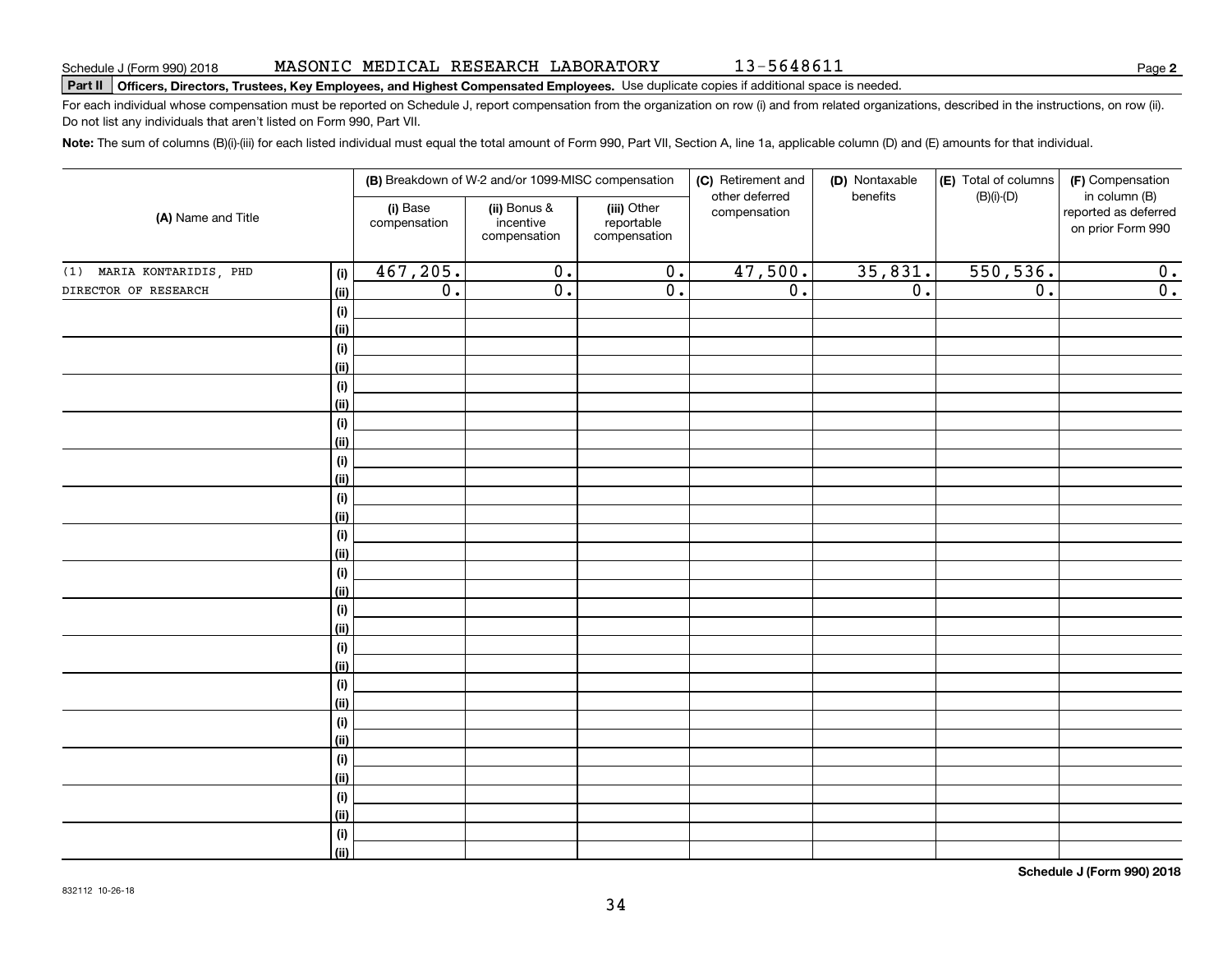### **Part III Supplemental Information**

Schedule J (Form 990) 2018 MASONIC MEDICAL RESEARCH LABORATORY<br>Part III Supplemental Information<br>Provide the information, explanation, or descriptions required for Part I, lines 1a, 1b, 3, 4a, 4b, 4c, 5a, 5b, 6a, 6b, 7, an

**Schedule J (Form 990) 2018**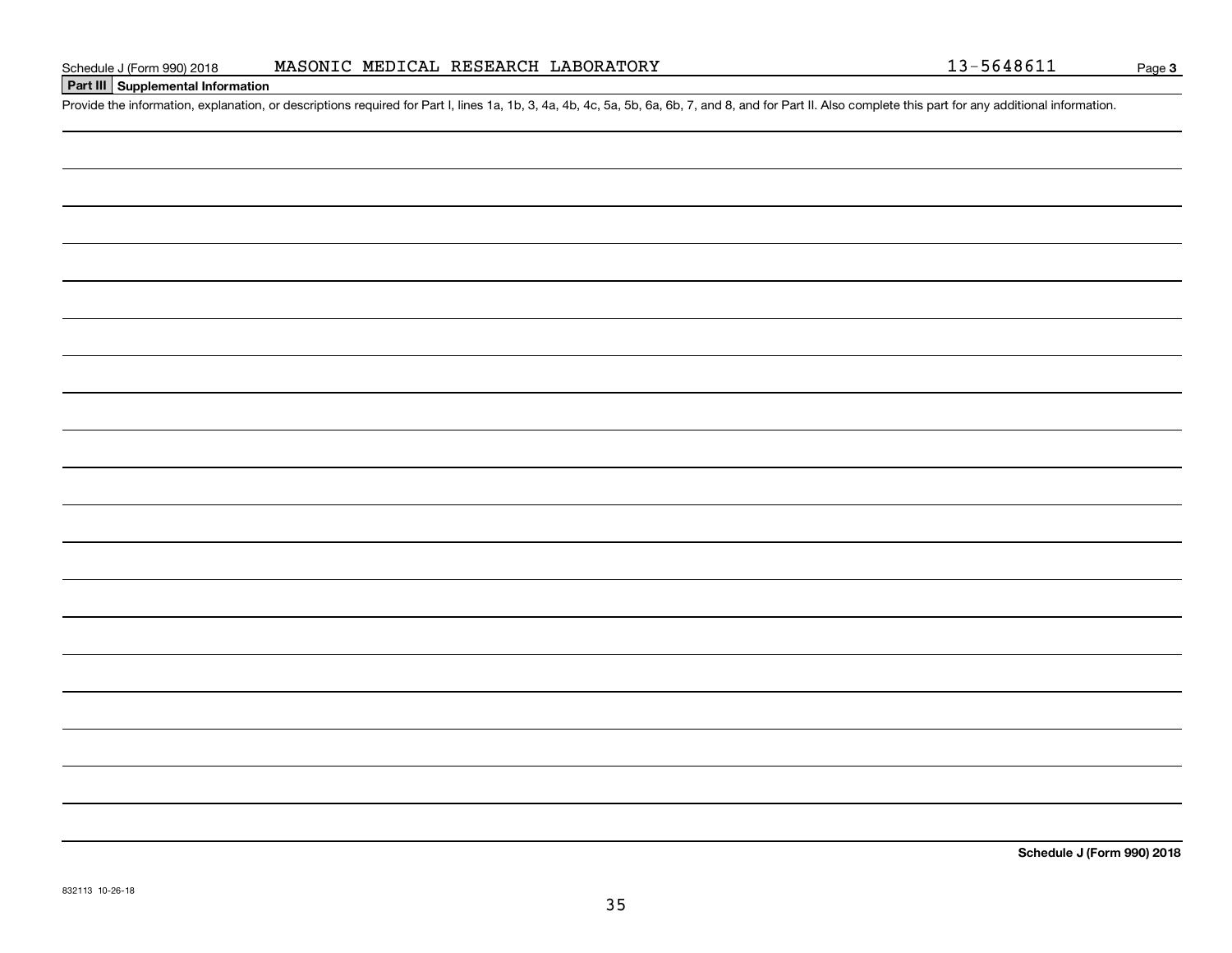### **SCHEDULE M (Form 990)**

### **Noncash Contributions**

OMB No. 1545-0047

**Open to Public Inspection**

Department of the Treasury Internal Revenue Service

**Complete if the organizations answered "Yes" on Form 990, Part IV, lines 29 or 30.** <sup>J</sup>**2018 Attach to Form 990.** J

 **Go to www.irs.gov/Form990 for instructions and the latest information.** J

Name of the organization

|  | _____________________________ |  |  |  |  |  |  |
|--|-------------------------------|--|--|--|--|--|--|

**Employer identification number** 13-5648611

|  |  | MASONIC MEDICAL RESEARCH LABORATORY |
|--|--|-------------------------------------|
|  |  |                                     |

| Part I |       |                 | <b>Types of Property</b>                                                                                                       |                               |                                      |                                                                                                      |                                                              |     |     |     |
|--------|-------|-----------------|--------------------------------------------------------------------------------------------------------------------------------|-------------------------------|--------------------------------------|------------------------------------------------------------------------------------------------------|--------------------------------------------------------------|-----|-----|-----|
|        |       |                 |                                                                                                                                | (a)<br>Check if<br>applicable | (b)<br>Number of<br>contributions or | (c)<br>Noncash contribution<br>amounts reported on<br>items contributed Form 990, Part VIII, line 1g | (d)<br>Method of determining<br>noncash contribution amounts |     |     |     |
| 1      |       |                 |                                                                                                                                |                               |                                      |                                                                                                      |                                                              |     |     |     |
| 2      |       |                 | Art - Historical treasures                                                                                                     |                               |                                      |                                                                                                      |                                                              |     |     |     |
| з      |       |                 |                                                                                                                                |                               |                                      |                                                                                                      |                                                              |     |     |     |
| 4      |       |                 | Books and publications                                                                                                         |                               |                                      |                                                                                                      |                                                              |     |     |     |
| 5      |       |                 | Clothing and household goods                                                                                                   |                               |                                      |                                                                                                      |                                                              |     |     |     |
| 6      |       |                 |                                                                                                                                |                               |                                      |                                                                                                      |                                                              |     |     |     |
| 7      |       |                 |                                                                                                                                |                               |                                      |                                                                                                      |                                                              |     |     |     |
| 8      |       |                 | Intellectual property                                                                                                          |                               |                                      |                                                                                                      |                                                              |     |     |     |
| 9      |       |                 | Securities - Publicly traded                                                                                                   | $\mathbf x$                   | 1                                    |                                                                                                      | 676,856. FAIR MARKET VALUE                                   |     |     |     |
| 10     |       |                 | Securities - Closely held stock                                                                                                |                               |                                      |                                                                                                      |                                                              |     |     |     |
| 11     |       |                 | Securities - Partnership, LLC, or                                                                                              |                               |                                      |                                                                                                      |                                                              |     |     |     |
|        |       | trust interests |                                                                                                                                |                               |                                      |                                                                                                      |                                                              |     |     |     |
| 12     |       |                 | Securities - Miscellaneous                                                                                                     |                               |                                      |                                                                                                      |                                                              |     |     |     |
| 13     |       |                 | Qualified conservation contribution -                                                                                          |                               |                                      |                                                                                                      |                                                              |     |     |     |
|        |       |                 |                                                                                                                                |                               |                                      |                                                                                                      |                                                              |     |     |     |
| 14     |       |                 | Qualified conservation contribution - Other                                                                                    |                               |                                      |                                                                                                      |                                                              |     |     |     |
| 15     |       |                 | Real estate - Residential                                                                                                      |                               |                                      |                                                                                                      |                                                              |     |     |     |
| 16     |       |                 | Real estate - Commercial                                                                                                       |                               |                                      |                                                                                                      |                                                              |     |     |     |
| 17     |       |                 |                                                                                                                                |                               |                                      |                                                                                                      |                                                              |     |     |     |
| 18     |       |                 |                                                                                                                                |                               |                                      |                                                                                                      |                                                              |     |     |     |
| 19     |       |                 |                                                                                                                                |                               |                                      |                                                                                                      |                                                              |     |     |     |
| 20     |       |                 | Drugs and medical supplies                                                                                                     |                               |                                      |                                                                                                      |                                                              |     |     |     |
| 21     |       |                 |                                                                                                                                |                               |                                      |                                                                                                      |                                                              |     |     |     |
| 22     |       |                 |                                                                                                                                |                               |                                      |                                                                                                      |                                                              |     |     |     |
| 23     |       |                 |                                                                                                                                |                               |                                      |                                                                                                      |                                                              |     |     |     |
| 24     |       |                 |                                                                                                                                |                               |                                      |                                                                                                      |                                                              |     |     |     |
| 25     | Other |                 |                                                                                                                                |                               |                                      |                                                                                                      |                                                              |     |     |     |
| 26     | Other |                 |                                                                                                                                |                               |                                      |                                                                                                      |                                                              |     |     |     |
| 27     | Other |                 |                                                                                                                                |                               |                                      |                                                                                                      |                                                              |     |     |     |
| 28     | Other |                 |                                                                                                                                |                               |                                      |                                                                                                      |                                                              |     |     |     |
| 29     |       |                 | Number of Forms 8283 received by the organization during the tax year for contributions                                        |                               |                                      |                                                                                                      |                                                              |     |     |     |
|        |       |                 | for which the organization completed Form 8283, Part IV, Donee Acknowledgement                                                 |                               |                                      | 29                                                                                                   |                                                              |     |     |     |
|        |       |                 |                                                                                                                                |                               |                                      |                                                                                                      |                                                              |     | Yes | No. |
|        |       |                 | 30a During the year, did the organization receive by contribution any property reported in Part I, lines 1 through 28, that it |                               |                                      |                                                                                                      |                                                              |     |     |     |
|        |       |                 | must hold for at least three years from the date of the initial contribution, and which isn't required to be used for          |                               |                                      |                                                                                                      |                                                              |     |     |     |
|        |       |                 | exempt purposes for the entire holding period?                                                                                 |                               |                                      |                                                                                                      |                                                              | 30a |     | х   |
|        |       |                 | <b>b</b> If "Yes," describe the arrangement in Part II.                                                                        |                               |                                      |                                                                                                      |                                                              |     |     |     |
| 31     |       |                 | Does the organization have a gift acceptance policy that requires the review of any nonstandard contributions?                 |                               |                                      |                                                                                                      |                                                              | 31  |     | х   |
|        |       |                 | 32a Does the organization hire or use third parties or related organizations to solicit, process, or sell noncash              |                               |                                      |                                                                                                      |                                                              |     |     |     |
|        |       | contributions?  |                                                                                                                                |                               |                                      |                                                                                                      |                                                              | 32a |     | х   |
|        |       |                 | <b>b</b> If "Yes," describe in Part II.                                                                                        |                               |                                      |                                                                                                      |                                                              |     |     |     |
| 33     |       |                 | If the organization didn't report an amount in column (c) for a type of property for which column (a) is checked,              |                               |                                      |                                                                                                      |                                                              |     |     |     |
|        |       |                 | describe in Part II.                                                                                                           |                               |                                      |                                                                                                      |                                                              |     |     |     |

**For Paperwork Reduction Act Notice, see the Instructions for Form 990. Schedule M (Form 990) 2018** LHA

832141 10-18-18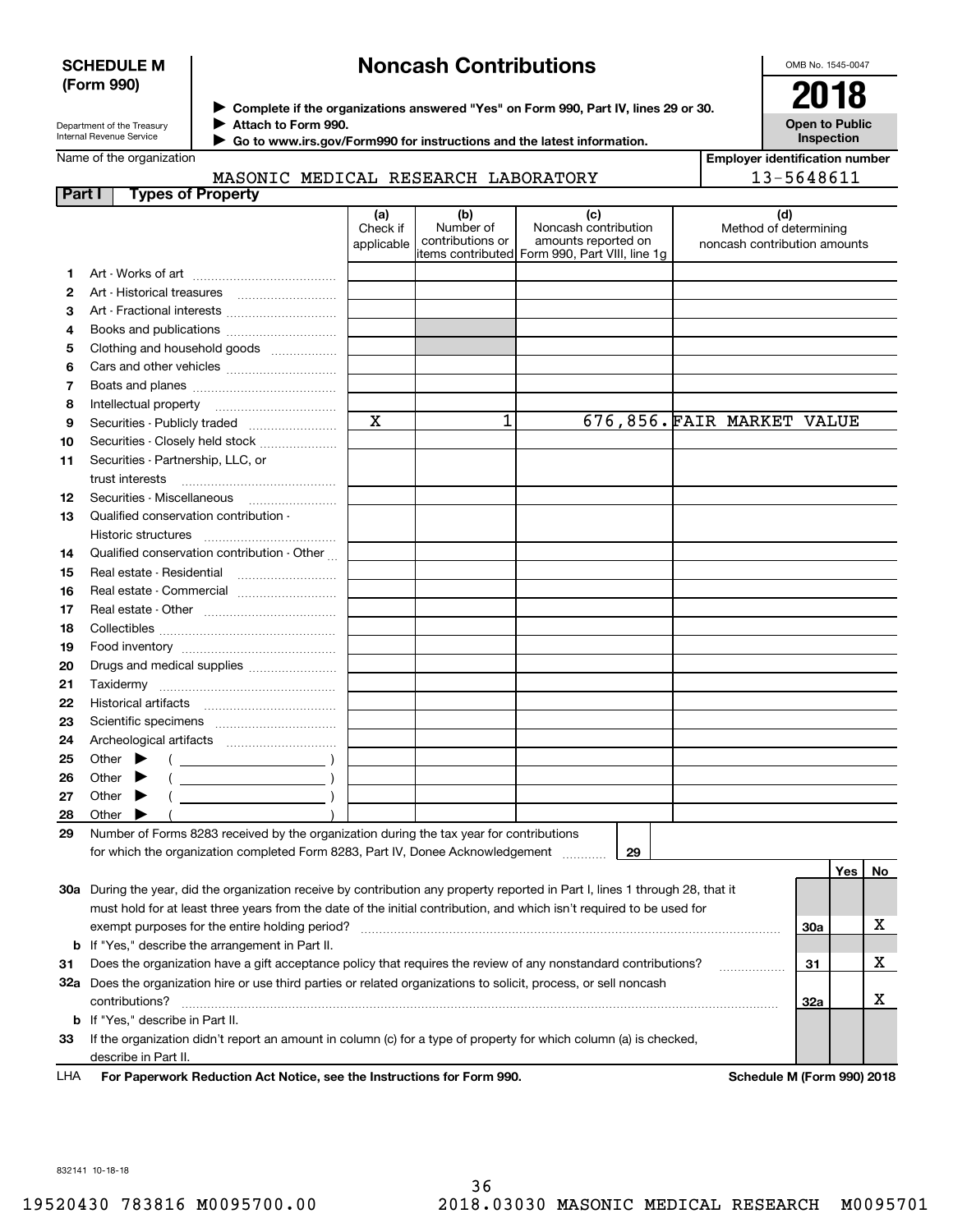| <b>Part II</b>  | <b>Supplemental Information.</b> Provide the information required by Part I, lines 30b, 32b, and 33, and whether the organization is reporting in Part I, column (b), the number of contributions, the number of items received, or |    |  |                                     |          |
|-----------------|-------------------------------------------------------------------------------------------------------------------------------------------------------------------------------------------------------------------------------------|----|--|-------------------------------------|----------|
|                 | this part for any additional information.                                                                                                                                                                                           |    |  |                                     |          |
|                 |                                                                                                                                                                                                                                     |    |  |                                     |          |
|                 |                                                                                                                                                                                                                                     |    |  |                                     |          |
|                 |                                                                                                                                                                                                                                     |    |  |                                     |          |
|                 |                                                                                                                                                                                                                                     |    |  |                                     |          |
|                 |                                                                                                                                                                                                                                     |    |  |                                     |          |
|                 |                                                                                                                                                                                                                                     |    |  |                                     |          |
|                 |                                                                                                                                                                                                                                     |    |  |                                     |          |
|                 |                                                                                                                                                                                                                                     |    |  |                                     |          |
|                 |                                                                                                                                                                                                                                     |    |  |                                     |          |
|                 |                                                                                                                                                                                                                                     |    |  |                                     |          |
|                 |                                                                                                                                                                                                                                     |    |  |                                     |          |
|                 |                                                                                                                                                                                                                                     |    |  |                                     |          |
|                 |                                                                                                                                                                                                                                     |    |  |                                     |          |
|                 |                                                                                                                                                                                                                                     |    |  |                                     |          |
|                 |                                                                                                                                                                                                                                     |    |  |                                     |          |
|                 |                                                                                                                                                                                                                                     |    |  |                                     |          |
|                 |                                                                                                                                                                                                                                     |    |  |                                     |          |
|                 |                                                                                                                                                                                                                                     |    |  |                                     |          |
|                 |                                                                                                                                                                                                                                     |    |  |                                     |          |
|                 |                                                                                                                                                                                                                                     |    |  |                                     |          |
|                 |                                                                                                                                                                                                                                     |    |  |                                     |          |
|                 |                                                                                                                                                                                                                                     |    |  |                                     |          |
|                 |                                                                                                                                                                                                                                     |    |  |                                     |          |
|                 |                                                                                                                                                                                                                                     |    |  |                                     |          |
|                 |                                                                                                                                                                                                                                     |    |  |                                     |          |
|                 |                                                                                                                                                                                                                                     |    |  |                                     |          |
|                 |                                                                                                                                                                                                                                     |    |  |                                     |          |
|                 |                                                                                                                                                                                                                                     |    |  |                                     |          |
|                 |                                                                                                                                                                                                                                     |    |  |                                     |          |
|                 |                                                                                                                                                                                                                                     |    |  |                                     |          |
|                 |                                                                                                                                                                                                                                     |    |  |                                     |          |
|                 |                                                                                                                                                                                                                                     |    |  |                                     |          |
|                 |                                                                                                                                                                                                                                     |    |  |                                     |          |
|                 |                                                                                                                                                                                                                                     |    |  |                                     |          |
|                 |                                                                                                                                                                                                                                     |    |  |                                     |          |
|                 |                                                                                                                                                                                                                                     |    |  |                                     |          |
|                 |                                                                                                                                                                                                                                     |    |  |                                     |          |
|                 |                                                                                                                                                                                                                                     |    |  |                                     |          |
|                 |                                                                                                                                                                                                                                     |    |  |                                     |          |
|                 |                                                                                                                                                                                                                                     |    |  |                                     |          |
|                 |                                                                                                                                                                                                                                     |    |  |                                     |          |
|                 |                                                                                                                                                                                                                                     |    |  |                                     |          |
|                 |                                                                                                                                                                                                                                     |    |  |                                     |          |
|                 |                                                                                                                                                                                                                                     |    |  |                                     |          |
|                 |                                                                                                                                                                                                                                     |    |  |                                     |          |
| 832142 10-18-18 |                                                                                                                                                                                                                                     |    |  | Schedule M (Form 990) 2018          |          |
|                 |                                                                                                                                                                                                                                     | 37 |  |                                     |          |
|                 | 19520430 783816 M0095700.00                                                                                                                                                                                                         |    |  | 2018.03030 MASONIC MEDICAL RESEARCH | M0095701 |
|                 |                                                                                                                                                                                                                                     |    |  |                                     |          |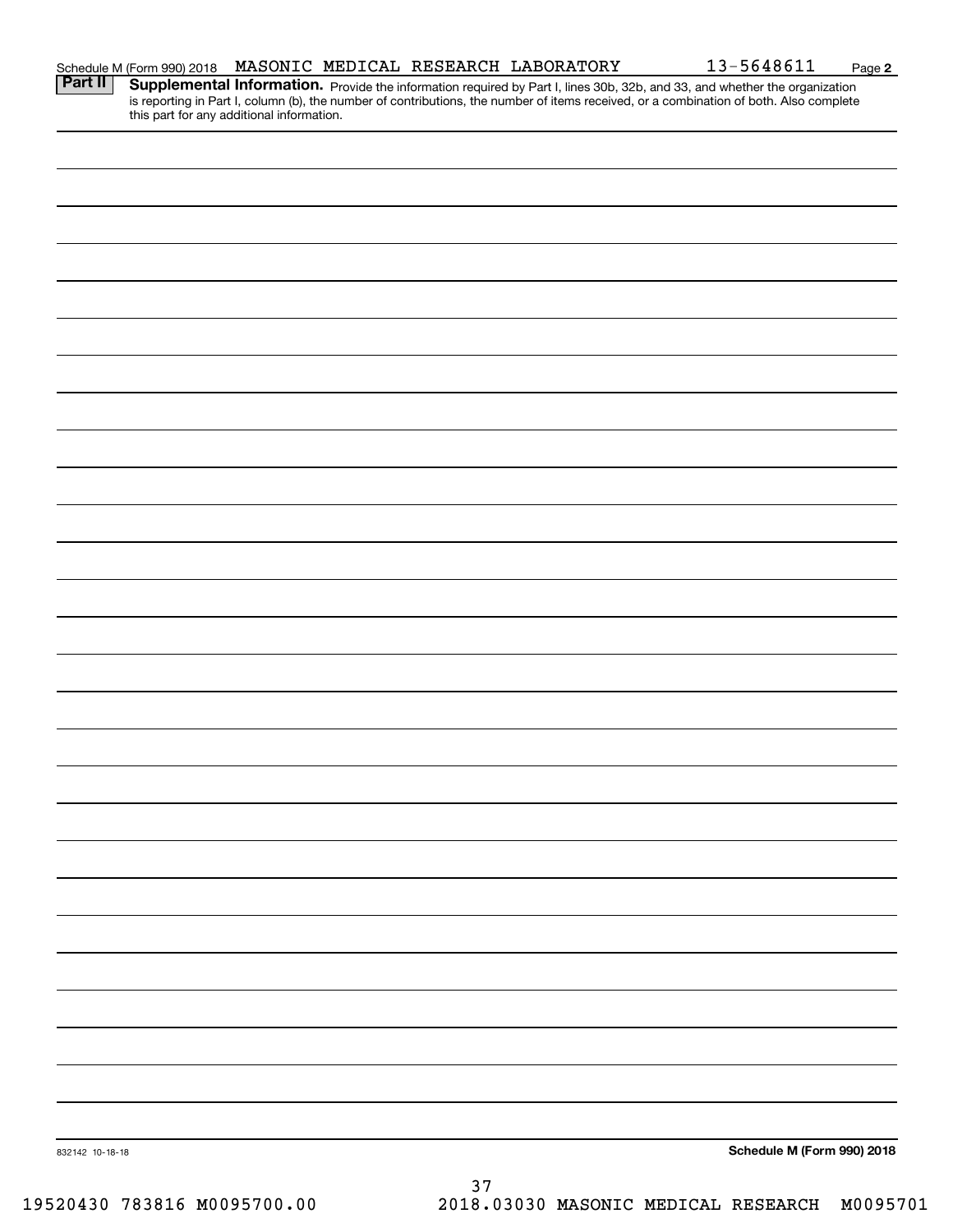**(Form 990 or 990-EZ)**

Department of the Treasury Internal Revenue Service Name of the organization

### **SCHEDULE O Supplemental Information to Form 990 or 990-EZ**

**Complete to provide information for responses to specific questions on Form 990 or 990-EZ or to provide any additional information. | Attach to Form 990 or 990-EZ. | Go to www.irs.gov/Form990 for the latest information.**



**Employer identification number** MASONIC MEDICAL RESEARCH LABORATORY | 13-5648611

FORM 990, PART I, DOING BUSINESS AS:

MASONIC MEDICAL RESEARCH INSTITUTE

FORM 990, PART I, LINE 1, DESCRIPTION OF ORGANIZATION MISSION:

THE MASONIC MEDICAL RESEARCH LABORATORY IS A NOT-FOR-PROFIT INSTITUTE

DEDICATED TO IMPROVING THE HEALTH AND QUALITY OF LIFE FOR ALL. THE

LABORATORY'S PRIMARY MISSION IS TO CONDUCT HIGH QUALITY BASIC AND

CLINICAL RESEARCH AIMED AT GENERATING KNOWLEDGE AND INFORMATION

NECESSARY FOR DEVELOPMENT OF THE MEDICAL CURES AND TREATMENTS OF

TOMORROW. THE LABORATORY IS ALSO COMMITTED TO PROVIDING EDUCATION AND

TRAINING TO BASIC SCIENTISTS, CLINICAL RESEARCHERS AND STUDENTS WHO

WILL PERPETUATE AND EXTEND THE FIGHT AGAINST DISEASE.

FORM 990, PART III, LINE 1, DESCRIPTION OF ORGANIZATION MISSION: NECESSARY FOR DEVELOPMENT OF THE MEDICAL CURES AND TREATMENTS OF TOMORROW. THE LABORATORY IS ALSO COMMITTED TO PROVIDING EDUCATION AND TRAINING TO BASIC SCIENTISTS, CLINICAL RESEARCHERS AND STUDENTS WHO WILL PERPETUATE AND EXTEND THE FIGHT AGAINST DISEASE.

FORM 990, PART VI, SECTION A, LINE 7A:

THE DIRECTORS OF THE CORPORATION SHALL NOT BE LESS THAN NINE (9) NOR MORE THAN FIFTEEN (15) IN NUMBER. THEY SHALL BE ELECTED AT THE ANNUAL MEETING OF THE GRAND LODGE. SAID DIRECTORS SHALL CONSTITUTE THE MEMBERSHIP OF SAID CORPORATION. IN THE EVENT OF A VACANCY, THE GRAND MASTER OF THE GRAND LODGE

OF NEW YORK HAS THE AUTHORITY TO REAPPOINT.

832211 10-10-18 LHA For Paperwork Reduction Act Notice, see the Instructions for Form 990 or 990-EZ. Schedule O (Form 990 or 990-EZ) (2018) 38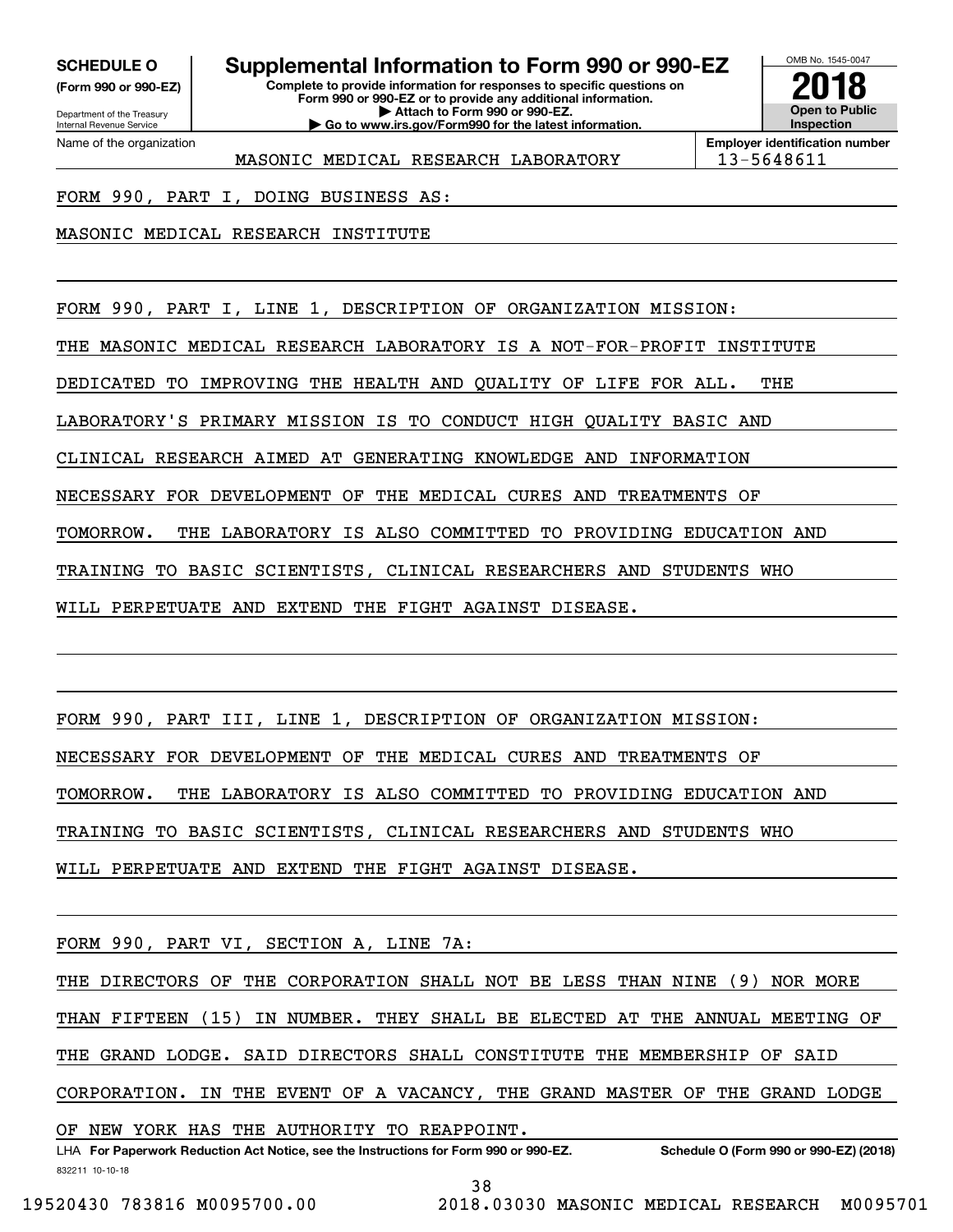FORM 990, PART VI, SECTION A, LINE 7B:

THE GRAND MASTER OF THE GRAND LODGE OF NEW YORK PROVIDES OVERSIGHT TO THE

ORGANIZATION'S GOVERNANCE.

FORM 990, PART VI, SECTION B, LINE 11B:

FORM 990 IS PREPARED BY THE LABORATORY'S INDEPENDENT ACCOUNTANTS. THE 990 IS FIRST REVIEWED BY THE LABORATORY'S ACCOUNTING STAFF. IT IS THEN PRESENTED TO THE BOARD OF DIRECTORS FOR REVIEW, AND WHEN APPROVED IT IS SIGNED BY THE PRESIDENT OF THE BOARD OF DIRECTORS. THE FORM 990 IS THEN FILED WITH THE PROPER IRS OFFICE.

FORM 990, PART VI, SECTION B, LINE 12:

NEW BOARD MEMBERS ARE REQUIRED TO SIGN A CONFLICT OF INTEREST STATEMENT WHEN THEY BEGIN THEIR TERM AS A DIRECTOR AT MASONIC MEDICAL RESEARCH LABORATORY. IF A CONFLICT EXISTS, IT IS BROUGHT BEFORE ALL BOARD MEMBERS AND PROPERLY RESOLVED. CONFLICT OF INTEREST STATEMENTS ARE UPDATED EACH YEAR BY ALL BOARD MEMBERS.

FORM 990, PART VI, SECTION B, LINE 15:

THE BOARD OF DIRECTORS' PERSONNEL AND BUDGET COMMITTEE REVIEW COMPENSATION

SURVEYS OF NATIONAL ORGANIZATIONS.

FORM 990, PART VI, SECTION C, LINE 19:

DOCUMENTS ARE AVAILABLE TO THE PUBLIC IN SEVERAL WAYS. INDIVIDUALS MAY

REQUEST GOVERNING DOCUMENTS AND CONFLICT OF INTEREST STATEMENTS, AS WELL AS

FINANCIAL STATEMENTS UPON REQUEST. VARIOUS DOCUMENTS ARE ALSO MADE

AVAILABLE TO THE PUBLIC THROUGH THE RESEARCH LABORATORY'S WEBSITE

**Schedule O (Form 990 or 990-EZ) (2018)**

832212 10-10-18

39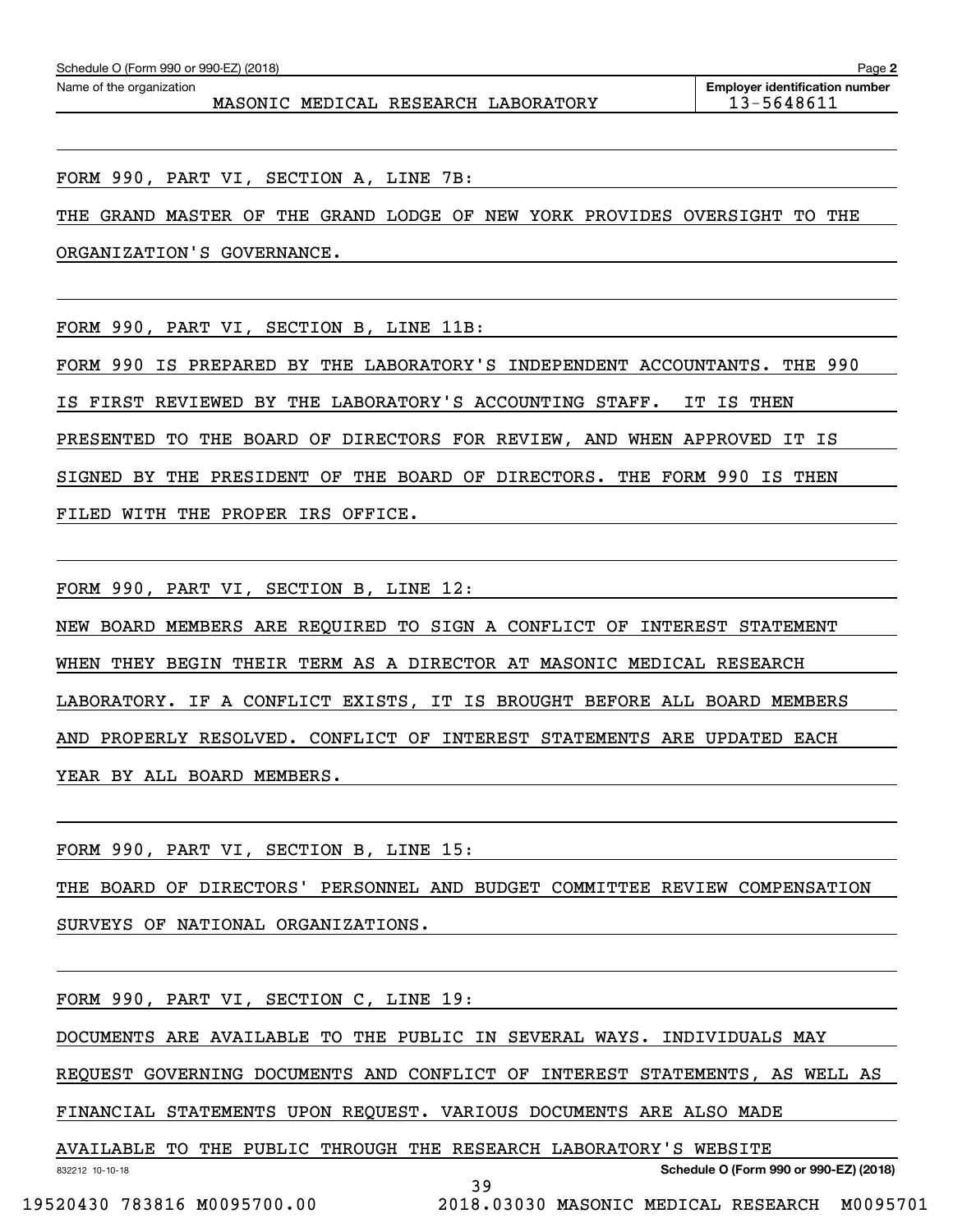| Schedule O (Form 990 or 990-EZ) (2018)<br>Page 2                |                                                     |  |  |  |  |  |  |  |
|-----------------------------------------------------------------|-----------------------------------------------------|--|--|--|--|--|--|--|
| Name of the organization<br>MASONIC MEDICAL RESEARCH LABORATORY | <b>Employer identification number</b><br>13-5648611 |  |  |  |  |  |  |  |
|                                                                 |                                                     |  |  |  |  |  |  |  |

(WWW.MMRI.EDU).

### FORM 990, PART XII, LINE 2C

THE PROCESS HAS NOT CHANGED FROM THE PRIOR YEAR.

**Schedule O (Form 990 or 990-EZ) (2018)**

832212 10-10-18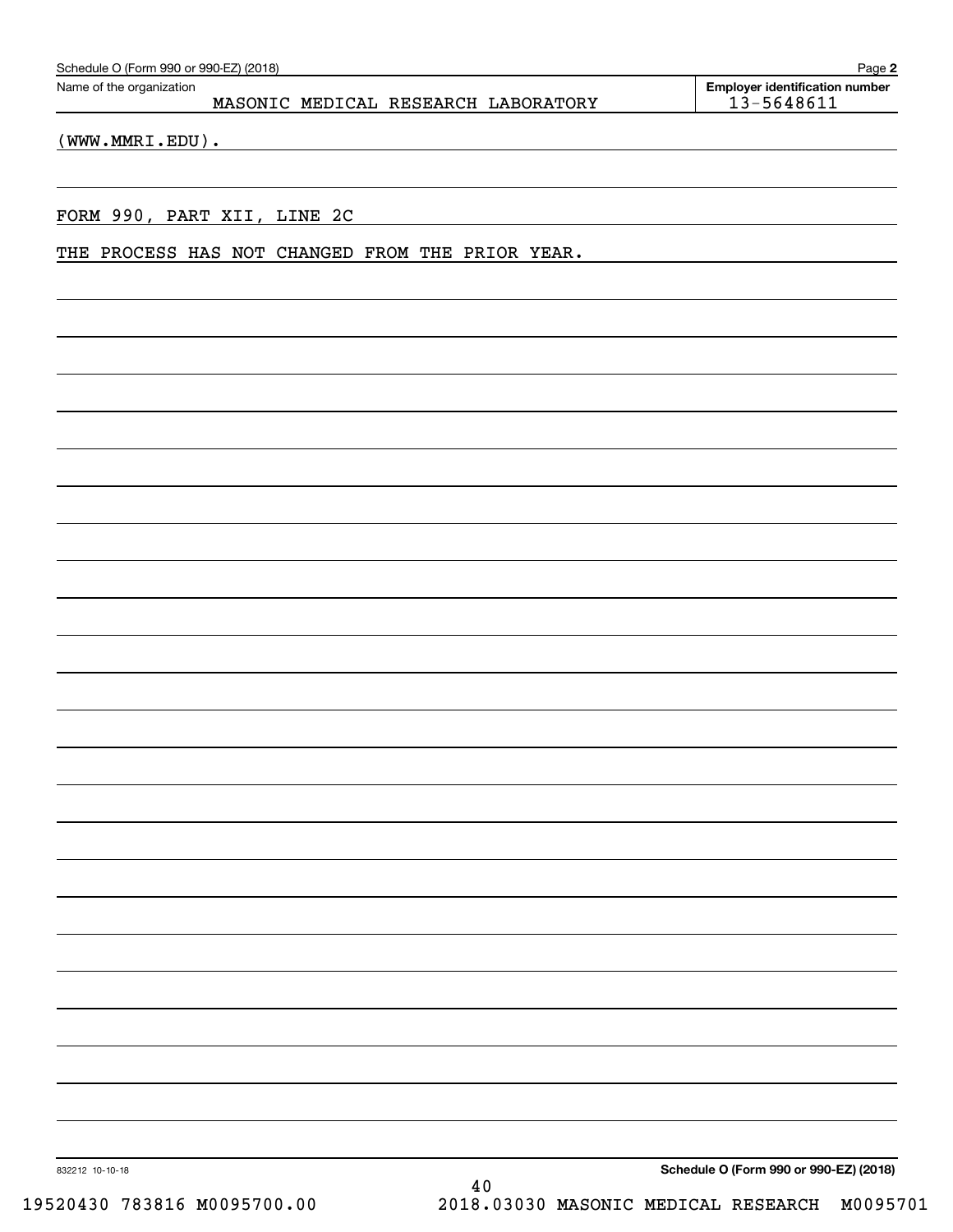|                                                                                                                                                                                                                                                                                                                                                                                                                                                                                                                                                                                                                                                                                                                                                                                                                                                                                                                                                                                                                                                                                                                                                                                                                                                                                                                                                                                                                                                                                                                                                                                                                                                                                                                                                                                                                                                                                                                                                                                                                                                                                                                                                                                                                                                                                                                                                                                                                                                                                                                                                                                                                                                                                                                                                                                                                                                                                                                                                                                                                                                                                                                                                                                                                                                                                                                                                                                                                                                                                                                                                                                                                                                                                                                                                                                                                                                                                                                                                                                                                                                                                                                                                                                                                                                                                                                                                                                                                                                                                                                                                                                                                                                                                                                                                                                                                                                                                                                                                                                                                                                                                                                                                                                                                                                                                                                                                                                                                                                                                                               |                                 |       |                        |                   |                |  |    | OMB No. 1545-0687                                             |
|---------------------------------------------------------------------------------------------------------------------------------------------------------------------------------------------------------------------------------------------------------------------------------------------------------------------------------------------------------------------------------------------------------------------------------------------------------------------------------------------------------------------------------------------------------------------------------------------------------------------------------------------------------------------------------------------------------------------------------------------------------------------------------------------------------------------------------------------------------------------------------------------------------------------------------------------------------------------------------------------------------------------------------------------------------------------------------------------------------------------------------------------------------------------------------------------------------------------------------------------------------------------------------------------------------------------------------------------------------------------------------------------------------------------------------------------------------------------------------------------------------------------------------------------------------------------------------------------------------------------------------------------------------------------------------------------------------------------------------------------------------------------------------------------------------------------------------------------------------------------------------------------------------------------------------------------------------------------------------------------------------------------------------------------------------------------------------------------------------------------------------------------------------------------------------------------------------------------------------------------------------------------------------------------------------------------------------------------------------------------------------------------------------------------------------------------------------------------------------------------------------------------------------------------------------------------------------------------------------------------------------------------------------------------------------------------------------------------------------------------------------------------------------------------------------------------------------------------------------------------------------------------------------------------------------------------------------------------------------------------------------------------------------------------------------------------------------------------------------------------------------------------------------------------------------------------------------------------------------------------------------------------------------------------------------------------------------------------------------------------------------------------------------------------------------------------------------------------------------------------------------------------------------------------------------------------------------------------------------------------------------------------------------------------------------------------------------------------------------------------------------------------------------------------------------------------------------------------------------------------------------------------------------------------------------------------------------------------------------------------------------------------------------------------------------------------------------------------------------------------------------------------------------------------------------------------------------------------------------------------------------------------------------------------------------------------------------------------------------------------------------------------------------------------------------------------------------------------------------------------------------------------------------------------------------------------------------------------------------------------------------------------------------------------------------------------------------------------------------------------------------------------------------------------------------------------------------------------------------------------------------------------------------------------------------------------------------------------------------------------------------------------------------------------------------------------------------------------------------------------------------------------------------------------------------------------------------------------------------------------------------------------------------------------------------------------------------------------------------------------------------------------------------------------------------------------------------------------------------------------------------------|---------------------------------|-------|------------------------|-------------------|----------------|--|----|---------------------------------------------------------------|
|                                                                                                                                                                                                                                                                                                                                                                                                                                                                                                                                                                                                                                                                                                                                                                                                                                                                                                                                                                                                                                                                                                                                                                                                                                                                                                                                                                                                                                                                                                                                                                                                                                                                                                                                                                                                                                                                                                                                                                                                                                                                                                                                                                                                                                                                                                                                                                                                                                                                                                                                                                                                                                                                                                                                                                                                                                                                                                                                                                                                                                                                                                                                                                                                                                                                                                                                                                                                                                                                                                                                                                                                                                                                                                                                                                                                                                                                                                                                                                                                                                                                                                                                                                                                                                                                                                                                                                                                                                                                                                                                                                                                                                                                                                                                                                                                                                                                                                                                                                                                                                                                                                                                                                                                                                                                                                                                                                                                                                                                                                               |                                 |       |                        |                   |                |  |    |                                                               |
|                                                                                                                                                                                                                                                                                                                                                                                                                                                                                                                                                                                                                                                                                                                                                                                                                                                                                                                                                                                                                                                                                                                                                                                                                                                                                                                                                                                                                                                                                                                                                                                                                                                                                                                                                                                                                                                                                                                                                                                                                                                                                                                                                                                                                                                                                                                                                                                                                                                                                                                                                                                                                                                                                                                                                                                                                                                                                                                                                                                                                                                                                                                                                                                                                                                                                                                                                                                                                                                                                                                                                                                                                                                                                                                                                                                                                                                                                                                                                                                                                                                                                                                                                                                                                                                                                                                                                                                                                                                                                                                                                                                                                                                                                                                                                                                                                                                                                                                                                                                                                                                                                                                                                                                                                                                                                                                                                                                                                                                                                                               |                                 |       |                        |                   |                |  |    |                                                               |
|                                                                                                                                                                                                                                                                                                                                                                                                                                                                                                                                                                                                                                                                                                                                                                                                                                                                                                                                                                                                                                                                                                                                                                                                                                                                                                                                                                                                                                                                                                                                                                                                                                                                                                                                                                                                                                                                                                                                                                                                                                                                                                                                                                                                                                                                                                                                                                                                                                                                                                                                                                                                                                                                                                                                                                                                                                                                                                                                                                                                                                                                                                                                                                                                                                                                                                                                                                                                                                                                                                                                                                                                                                                                                                                                                                                                                                                                                                                                                                                                                                                                                                                                                                                                                                                                                                                                                                                                                                                                                                                                                                                                                                                                                                                                                                                                                                                                                                                                                                                                                                                                                                                                                                                                                                                                                                                                                                                                                                                                                                               |                                 |       |                        |                   |                |  |    | Open to Public Inspection for<br>501(c)(3) Organizations Only |
| A                                                                                                                                                                                                                                                                                                                                                                                                                                                                                                                                                                                                                                                                                                                                                                                                                                                                                                                                                                                                                                                                                                                                                                                                                                                                                                                                                                                                                                                                                                                                                                                                                                                                                                                                                                                                                                                                                                                                                                                                                                                                                                                                                                                                                                                                                                                                                                                                                                                                                                                                                                                                                                                                                                                                                                                                                                                                                                                                                                                                                                                                                                                                                                                                                                                                                                                                                                                                                                                                                                                                                                                                                                                                                                                                                                                                                                                                                                                                                                                                                                                                                                                                                                                                                                                                                                                                                                                                                                                                                                                                                                                                                                                                                                                                                                                                                                                                                                                                                                                                                                                                                                                                                                                                                                                                                                                                                                                                                                                                                                             | Check box if<br>address changed |       | Name of organization ( |                   |                |  |    |                                                               |
| В                                                                                                                                                                                                                                                                                                                                                                                                                                                                                                                                                                                                                                                                                                                                                                                                                                                                                                                                                                                                                                                                                                                                                                                                                                                                                                                                                                                                                                                                                                                                                                                                                                                                                                                                                                                                                                                                                                                                                                                                                                                                                                                                                                                                                                                                                                                                                                                                                                                                                                                                                                                                                                                                                                                                                                                                                                                                                                                                                                                                                                                                                                                                                                                                                                                                                                                                                                                                                                                                                                                                                                                                                                                                                                                                                                                                                                                                                                                                                                                                                                                                                                                                                                                                                                                                                                                                                                                                                                                                                                                                                                                                                                                                                                                                                                                                                                                                                                                                                                                                                                                                                                                                                                                                                                                                                                                                                                                                                                                                                                             |                                 | Print |                        |                   |                |  |    |                                                               |
|                                                                                                                                                                                                                                                                                                                                                                                                                                                                                                                                                                                                                                                                                                                                                                                                                                                                                                                                                                                                                                                                                                                                                                                                                                                                                                                                                                                                                                                                                                                                                                                                                                                                                                                                                                                                                                                                                                                                                                                                                                                                                                                                                                                                                                                                                                                                                                                                                                                                                                                                                                                                                                                                                                                                                                                                                                                                                                                                                                                                                                                                                                                                                                                                                                                                                                                                                                                                                                                                                                                                                                                                                                                                                                                                                                                                                                                                                                                                                                                                                                                                                                                                                                                                                                                                                                                                                                                                                                                                                                                                                                                                                                                                                                                                                                                                                                                                                                                                                                                                                                                                                                                                                                                                                                                                                                                                                                                                                                                                                                               | $\rightarrow$                   | 0ľ    |                        |                   |                |  |    |                                                               |
|                                                                                                                                                                                                                                                                                                                                                                                                                                                                                                                                                                                                                                                                                                                                                                                                                                                                                                                                                                                                                                                                                                                                                                                                                                                                                                                                                                                                                                                                                                                                                                                                                                                                                                                                                                                                                                                                                                                                                                                                                                                                                                                                                                                                                                                                                                                                                                                                                                                                                                                                                                                                                                                                                                                                                                                                                                                                                                                                                                                                                                                                                                                                                                                                                                                                                                                                                                                                                                                                                                                                                                                                                                                                                                                                                                                                                                                                                                                                                                                                                                                                                                                                                                                                                                                                                                                                                                                                                                                                                                                                                                                                                                                                                                                                                                                                                                                                                                                                                                                                                                                                                                                                                                                                                                                                                                                                                                                                                                                                                                               | 220(e)<br>408(e)                |       |                        |                   |                |  |    |                                                               |
|                                                                                                                                                                                                                                                                                                                                                                                                                                                                                                                                                                                                                                                                                                                                                                                                                                                                                                                                                                                                                                                                                                                                                                                                                                                                                                                                                                                                                                                                                                                                                                                                                                                                                                                                                                                                                                                                                                                                                                                                                                                                                                                                                                                                                                                                                                                                                                                                                                                                                                                                                                                                                                                                                                                                                                                                                                                                                                                                                                                                                                                                                                                                                                                                                                                                                                                                                                                                                                                                                                                                                                                                                                                                                                                                                                                                                                                                                                                                                                                                                                                                                                                                                                                                                                                                                                                                                                                                                                                                                                                                                                                                                                                                                                                                                                                                                                                                                                                                                                                                                                                                                                                                                                                                                                                                                                                                                                                                                                                                                                               | 408A<br>530(a)<br>529(a)        |       |                        |                   |                |  |    |                                                               |
|                                                                                                                                                                                                                                                                                                                                                                                                                                                                                                                                                                                                                                                                                                                                                                                                                                                                                                                                                                                                                                                                                                                                                                                                                                                                                                                                                                                                                                                                                                                                                                                                                                                                                                                                                                                                                                                                                                                                                                                                                                                                                                                                                                                                                                                                                                                                                                                                                                                                                                                                                                                                                                                                                                                                                                                                                                                                                                                                                                                                                                                                                                                                                                                                                                                                                                                                                                                                                                                                                                                                                                                                                                                                                                                                                                                                                                                                                                                                                                                                                                                                                                                                                                                                                                                                                                                                                                                                                                                                                                                                                                                                                                                                                                                                                                                                                                                                                                                                                                                                                                                                                                                                                                                                                                                                                                                                                                                                                                                                                                               |                                 |       |                        |                   |                |  |    |                                                               |
|                                                                                                                                                                                                                                                                                                                                                                                                                                                                                                                                                                                                                                                                                                                                                                                                                                                                                                                                                                                                                                                                                                                                                                                                                                                                                                                                                                                                                                                                                                                                                                                                                                                                                                                                                                                                                                                                                                                                                                                                                                                                                                                                                                                                                                                                                                                                                                                                                                                                                                                                                                                                                                                                                                                                                                                                                                                                                                                                                                                                                                                                                                                                                                                                                                                                                                                                                                                                                                                                                                                                                                                                                                                                                                                                                                                                                                                                                                                                                                                                                                                                                                                                                                                                                                                                                                                                                                                                                                                                                                                                                                                                                                                                                                                                                                                                                                                                                                                                                                                                                                                                                                                                                                                                                                                                                                                                                                                                                                                                                                               |                                 |       |                        |                   |                |  |    | Other trust                                                   |
|                                                                                                                                                                                                                                                                                                                                                                                                                                                                                                                                                                                                                                                                                                                                                                                                                                                                                                                                                                                                                                                                                                                                                                                                                                                                                                                                                                                                                                                                                                                                                                                                                                                                                                                                                                                                                                                                                                                                                                                                                                                                                                                                                                                                                                                                                                                                                                                                                                                                                                                                                                                                                                                                                                                                                                                                                                                                                                                                                                                                                                                                                                                                                                                                                                                                                                                                                                                                                                                                                                                                                                                                                                                                                                                                                                                                                                                                                                                                                                                                                                                                                                                                                                                                                                                                                                                                                                                                                                                                                                                                                                                                                                                                                                                                                                                                                                                                                                                                                                                                                                                                                                                                                                                                                                                                                                                                                                                                                                                                                                               |                                 |       |                        |                   |                |  |    |                                                               |
|                                                                                                                                                                                                                                                                                                                                                                                                                                                                                                                                                                                                                                                                                                                                                                                                                                                                                                                                                                                                                                                                                                                                                                                                                                                                                                                                                                                                                                                                                                                                                                                                                                                                                                                                                                                                                                                                                                                                                                                                                                                                                                                                                                                                                                                                                                                                                                                                                                                                                                                                                                                                                                                                                                                                                                                                                                                                                                                                                                                                                                                                                                                                                                                                                                                                                                                                                                                                                                                                                                                                                                                                                                                                                                                                                                                                                                                                                                                                                                                                                                                                                                                                                                                                                                                                                                                                                                                                                                                                                                                                                                                                                                                                                                                                                                                                                                                                                                                                                                                                                                                                                                                                                                                                                                                                                                                                                                                                                                                                                                               |                                 |       |                        |                   |                |  |    |                                                               |
|                                                                                                                                                                                                                                                                                                                                                                                                                                                                                                                                                                                                                                                                                                                                                                                                                                                                                                                                                                                                                                                                                                                                                                                                                                                                                                                                                                                                                                                                                                                                                                                                                                                                                                                                                                                                                                                                                                                                                                                                                                                                                                                                                                                                                                                                                                                                                                                                                                                                                                                                                                                                                                                                                                                                                                                                                                                                                                                                                                                                                                                                                                                                                                                                                                                                                                                                                                                                                                                                                                                                                                                                                                                                                                                                                                                                                                                                                                                                                                                                                                                                                                                                                                                                                                                                                                                                                                                                                                                                                                                                                                                                                                                                                                                                                                                                                                                                                                                                                                                                                                                                                                                                                                                                                                                                                                                                                                                                                                                                                                               |                                 |       |                        |                   |                |  |    |                                                               |
|                                                                                                                                                                                                                                                                                                                                                                                                                                                                                                                                                                                                                                                                                                                                                                                                                                                                                                                                                                                                                                                                                                                                                                                                                                                                                                                                                                                                                                                                                                                                                                                                                                                                                                                                                                                                                                                                                                                                                                                                                                                                                                                                                                                                                                                                                                                                                                                                                                                                                                                                                                                                                                                                                                                                                                                                                                                                                                                                                                                                                                                                                                                                                                                                                                                                                                                                                                                                                                                                                                                                                                                                                                                                                                                                                                                                                                                                                                                                                                                                                                                                                                                                                                                                                                                                                                                                                                                                                                                                                                                                                                                                                                                                                                                                                                                                                                                                                                                                                                                                                                                                                                                                                                                                                                                                                                                                                                                                                                                                                                               |                                 |       |                        |                   |                |  |    |                                                               |
|                                                                                                                                                                                                                                                                                                                                                                                                                                                                                                                                                                                                                                                                                                                                                                                                                                                                                                                                                                                                                                                                                                                                                                                                                                                                                                                                                                                                                                                                                                                                                                                                                                                                                                                                                                                                                                                                                                                                                                                                                                                                                                                                                                                                                                                                                                                                                                                                                                                                                                                                                                                                                                                                                                                                                                                                                                                                                                                                                                                                                                                                                                                                                                                                                                                                                                                                                                                                                                                                                                                                                                                                                                                                                                                                                                                                                                                                                                                                                                                                                                                                                                                                                                                                                                                                                                                                                                                                                                                                                                                                                                                                                                                                                                                                                                                                                                                                                                                                                                                                                                                                                                                                                                                                                                                                                                                                                                                                                                                                                                               |                                 |       |                        |                   |                |  |    |                                                               |
|                                                                                                                                                                                                                                                                                                                                                                                                                                                                                                                                                                                                                                                                                                                                                                                                                                                                                                                                                                                                                                                                                                                                                                                                                                                                                                                                                                                                                                                                                                                                                                                                                                                                                                                                                                                                                                                                                                                                                                                                                                                                                                                                                                                                                                                                                                                                                                                                                                                                                                                                                                                                                                                                                                                                                                                                                                                                                                                                                                                                                                                                                                                                                                                                                                                                                                                                                                                                                                                                                                                                                                                                                                                                                                                                                                                                                                                                                                                                                                                                                                                                                                                                                                                                                                                                                                                                                                                                                                                                                                                                                                                                                                                                                                                                                                                                                                                                                                                                                                                                                                                                                                                                                                                                                                                                                                                                                                                                                                                                                                               |                                 |       |                        |                   |                |  |    |                                                               |
|                                                                                                                                                                                                                                                                                                                                                                                                                                                                                                                                                                                                                                                                                                                                                                                                                                                                                                                                                                                                                                                                                                                                                                                                                                                                                                                                                                                                                                                                                                                                                                                                                                                                                                                                                                                                                                                                                                                                                                                                                                                                                                                                                                                                                                                                                                                                                                                                                                                                                                                                                                                                                                                                                                                                                                                                                                                                                                                                                                                                                                                                                                                                                                                                                                                                                                                                                                                                                                                                                                                                                                                                                                                                                                                                                                                                                                                                                                                                                                                                                                                                                                                                                                                                                                                                                                                                                                                                                                                                                                                                                                                                                                                                                                                                                                                                                                                                                                                                                                                                                                                                                                                                                                                                                                                                                                                                                                                                                                                                                                               |                                 |       |                        |                   |                |  |    | (C) Net                                                       |
|                                                                                                                                                                                                                                                                                                                                                                                                                                                                                                                                                                                                                                                                                                                                                                                                                                                                                                                                                                                                                                                                                                                                                                                                                                                                                                                                                                                                                                                                                                                                                                                                                                                                                                                                                                                                                                                                                                                                                                                                                                                                                                                                                                                                                                                                                                                                                                                                                                                                                                                                                                                                                                                                                                                                                                                                                                                                                                                                                                                                                                                                                                                                                                                                                                                                                                                                                                                                                                                                                                                                                                                                                                                                                                                                                                                                                                                                                                                                                                                                                                                                                                                                                                                                                                                                                                                                                                                                                                                                                                                                                                                                                                                                                                                                                                                                                                                                                                                                                                                                                                                                                                                                                                                                                                                                                                                                                                                                                                                                                                               |                                 |       |                        |                   |                |  |    |                                                               |
| b                                                                                                                                                                                                                                                                                                                                                                                                                                                                                                                                                                                                                                                                                                                                                                                                                                                                                                                                                                                                                                                                                                                                                                                                                                                                                                                                                                                                                                                                                                                                                                                                                                                                                                                                                                                                                                                                                                                                                                                                                                                                                                                                                                                                                                                                                                                                                                                                                                                                                                                                                                                                                                                                                                                                                                                                                                                                                                                                                                                                                                                                                                                                                                                                                                                                                                                                                                                                                                                                                                                                                                                                                                                                                                                                                                                                                                                                                                                                                                                                                                                                                                                                                                                                                                                                                                                                                                                                                                                                                                                                                                                                                                                                                                                                                                                                                                                                                                                                                                                                                                                                                                                                                                                                                                                                                                                                                                                                                                                                                                             |                                 |       |                        | $\bullet$ Balance | 1c             |  |    |                                                               |
| 2                                                                                                                                                                                                                                                                                                                                                                                                                                                                                                                                                                                                                                                                                                                                                                                                                                                                                                                                                                                                                                                                                                                                                                                                                                                                                                                                                                                                                                                                                                                                                                                                                                                                                                                                                                                                                                                                                                                                                                                                                                                                                                                                                                                                                                                                                                                                                                                                                                                                                                                                                                                                                                                                                                                                                                                                                                                                                                                                                                                                                                                                                                                                                                                                                                                                                                                                                                                                                                                                                                                                                                                                                                                                                                                                                                                                                                                                                                                                                                                                                                                                                                                                                                                                                                                                                                                                                                                                                                                                                                                                                                                                                                                                                                                                                                                                                                                                                                                                                                                                                                                                                                                                                                                                                                                                                                                                                                                                                                                                                                             |                                 |       |                        |                   | $\overline{2}$ |  |    |                                                               |
| 3                                                                                                                                                                                                                                                                                                                                                                                                                                                                                                                                                                                                                                                                                                                                                                                                                                                                                                                                                                                                                                                                                                                                                                                                                                                                                                                                                                                                                                                                                                                                                                                                                                                                                                                                                                                                                                                                                                                                                                                                                                                                                                                                                                                                                                                                                                                                                                                                                                                                                                                                                                                                                                                                                                                                                                                                                                                                                                                                                                                                                                                                                                                                                                                                                                                                                                                                                                                                                                                                                                                                                                                                                                                                                                                                                                                                                                                                                                                                                                                                                                                                                                                                                                                                                                                                                                                                                                                                                                                                                                                                                                                                                                                                                                                                                                                                                                                                                                                                                                                                                                                                                                                                                                                                                                                                                                                                                                                                                                                                                                             |                                 |       |                        |                   | 3              |  |    |                                                               |
| 4 a                                                                                                                                                                                                                                                                                                                                                                                                                                                                                                                                                                                                                                                                                                                                                                                                                                                                                                                                                                                                                                                                                                                                                                                                                                                                                                                                                                                                                                                                                                                                                                                                                                                                                                                                                                                                                                                                                                                                                                                                                                                                                                                                                                                                                                                                                                                                                                                                                                                                                                                                                                                                                                                                                                                                                                                                                                                                                                                                                                                                                                                                                                                                                                                                                                                                                                                                                                                                                                                                                                                                                                                                                                                                                                                                                                                                                                                                                                                                                                                                                                                                                                                                                                                                                                                                                                                                                                                                                                                                                                                                                                                                                                                                                                                                                                                                                                                                                                                                                                                                                                                                                                                                                                                                                                                                                                                                                                                                                                                                                                           |                                 |       |                        |                   | 4a             |  |    |                                                               |
| b                                                                                                                                                                                                                                                                                                                                                                                                                                                                                                                                                                                                                                                                                                                                                                                                                                                                                                                                                                                                                                                                                                                                                                                                                                                                                                                                                                                                                                                                                                                                                                                                                                                                                                                                                                                                                                                                                                                                                                                                                                                                                                                                                                                                                                                                                                                                                                                                                                                                                                                                                                                                                                                                                                                                                                                                                                                                                                                                                                                                                                                                                                                                                                                                                                                                                                                                                                                                                                                                                                                                                                                                                                                                                                                                                                                                                                                                                                                                                                                                                                                                                                                                                                                                                                                                                                                                                                                                                                                                                                                                                                                                                                                                                                                                                                                                                                                                                                                                                                                                                                                                                                                                                                                                                                                                                                                                                                                                                                                                                                             |                                 |       |                        |                   | 4 <sub>b</sub> |  |    |                                                               |
| C                                                                                                                                                                                                                                                                                                                                                                                                                                                                                                                                                                                                                                                                                                                                                                                                                                                                                                                                                                                                                                                                                                                                                                                                                                                                                                                                                                                                                                                                                                                                                                                                                                                                                                                                                                                                                                                                                                                                                                                                                                                                                                                                                                                                                                                                                                                                                                                                                                                                                                                                                                                                                                                                                                                                                                                                                                                                                                                                                                                                                                                                                                                                                                                                                                                                                                                                                                                                                                                                                                                                                                                                                                                                                                                                                                                                                                                                                                                                                                                                                                                                                                                                                                                                                                                                                                                                                                                                                                                                                                                                                                                                                                                                                                                                                                                                                                                                                                                                                                                                                                                                                                                                                                                                                                                                                                                                                                                                                                                                                                             |                                 |       |                        |                   | 4c             |  |    |                                                               |
| 5                                                                                                                                                                                                                                                                                                                                                                                                                                                                                                                                                                                                                                                                                                                                                                                                                                                                                                                                                                                                                                                                                                                                                                                                                                                                                                                                                                                                                                                                                                                                                                                                                                                                                                                                                                                                                                                                                                                                                                                                                                                                                                                                                                                                                                                                                                                                                                                                                                                                                                                                                                                                                                                                                                                                                                                                                                                                                                                                                                                                                                                                                                                                                                                                                                                                                                                                                                                                                                                                                                                                                                                                                                                                                                                                                                                                                                                                                                                                                                                                                                                                                                                                                                                                                                                                                                                                                                                                                                                                                                                                                                                                                                                                                                                                                                                                                                                                                                                                                                                                                                                                                                                                                                                                                                                                                                                                                                                                                                                                                                             |                                 |       |                        |                   | 5              |  |    |                                                               |
| 6                                                                                                                                                                                                                                                                                                                                                                                                                                                                                                                                                                                                                                                                                                                                                                                                                                                                                                                                                                                                                                                                                                                                                                                                                                                                                                                                                                                                                                                                                                                                                                                                                                                                                                                                                                                                                                                                                                                                                                                                                                                                                                                                                                                                                                                                                                                                                                                                                                                                                                                                                                                                                                                                                                                                                                                                                                                                                                                                                                                                                                                                                                                                                                                                                                                                                                                                                                                                                                                                                                                                                                                                                                                                                                                                                                                                                                                                                                                                                                                                                                                                                                                                                                                                                                                                                                                                                                                                                                                                                                                                                                                                                                                                                                                                                                                                                                                                                                                                                                                                                                                                                                                                                                                                                                                                                                                                                                                                                                                                                                             |                                 |       |                        |                   | 6              |  |    |                                                               |
| 7                                                                                                                                                                                                                                                                                                                                                                                                                                                                                                                                                                                                                                                                                                                                                                                                                                                                                                                                                                                                                                                                                                                                                                                                                                                                                                                                                                                                                                                                                                                                                                                                                                                                                                                                                                                                                                                                                                                                                                                                                                                                                                                                                                                                                                                                                                                                                                                                                                                                                                                                                                                                                                                                                                                                                                                                                                                                                                                                                                                                                                                                                                                                                                                                                                                                                                                                                                                                                                                                                                                                                                                                                                                                                                                                                                                                                                                                                                                                                                                                                                                                                                                                                                                                                                                                                                                                                                                                                                                                                                                                                                                                                                                                                                                                                                                                                                                                                                                                                                                                                                                                                                                                                                                                                                                                                                                                                                                                                                                                                                             |                                 |       |                        |                   | $\overline{7}$ |  |    |                                                               |
| 8                                                                                                                                                                                                                                                                                                                                                                                                                                                                                                                                                                                                                                                                                                                                                                                                                                                                                                                                                                                                                                                                                                                                                                                                                                                                                                                                                                                                                                                                                                                                                                                                                                                                                                                                                                                                                                                                                                                                                                                                                                                                                                                                                                                                                                                                                                                                                                                                                                                                                                                                                                                                                                                                                                                                                                                                                                                                                                                                                                                                                                                                                                                                                                                                                                                                                                                                                                                                                                                                                                                                                                                                                                                                                                                                                                                                                                                                                                                                                                                                                                                                                                                                                                                                                                                                                                                                                                                                                                                                                                                                                                                                                                                                                                                                                                                                                                                                                                                                                                                                                                                                                                                                                                                                                                                                                                                                                                                                                                                                                                             |                                 |       |                        |                   | 8              |  |    |                                                               |
| 9                                                                                                                                                                                                                                                                                                                                                                                                                                                                                                                                                                                                                                                                                                                                                                                                                                                                                                                                                                                                                                                                                                                                                                                                                                                                                                                                                                                                                                                                                                                                                                                                                                                                                                                                                                                                                                                                                                                                                                                                                                                                                                                                                                                                                                                                                                                                                                                                                                                                                                                                                                                                                                                                                                                                                                                                                                                                                                                                                                                                                                                                                                                                                                                                                                                                                                                                                                                                                                                                                                                                                                                                                                                                                                                                                                                                                                                                                                                                                                                                                                                                                                                                                                                                                                                                                                                                                                                                                                                                                                                                                                                                                                                                                                                                                                                                                                                                                                                                                                                                                                                                                                                                                                                                                                                                                                                                                                                                                                                                                                             |                                 |       |                        |                   | 9              |  |    |                                                               |
| 10                                                                                                                                                                                                                                                                                                                                                                                                                                                                                                                                                                                                                                                                                                                                                                                                                                                                                                                                                                                                                                                                                                                                                                                                                                                                                                                                                                                                                                                                                                                                                                                                                                                                                                                                                                                                                                                                                                                                                                                                                                                                                                                                                                                                                                                                                                                                                                                                                                                                                                                                                                                                                                                                                                                                                                                                                                                                                                                                                                                                                                                                                                                                                                                                                                                                                                                                                                                                                                                                                                                                                                                                                                                                                                                                                                                                                                                                                                                                                                                                                                                                                                                                                                                                                                                                                                                                                                                                                                                                                                                                                                                                                                                                                                                                                                                                                                                                                                                                                                                                                                                                                                                                                                                                                                                                                                                                                                                                                                                                                                            |                                 |       |                        |                   |                |  |    |                                                               |
|                                                                                                                                                                                                                                                                                                                                                                                                                                                                                                                                                                                                                                                                                                                                                                                                                                                                                                                                                                                                                                                                                                                                                                                                                                                                                                                                                                                                                                                                                                                                                                                                                                                                                                                                                                                                                                                                                                                                                                                                                                                                                                                                                                                                                                                                                                                                                                                                                                                                                                                                                                                                                                                                                                                                                                                                                                                                                                                                                                                                                                                                                                                                                                                                                                                                                                                                                                                                                                                                                                                                                                                                                                                                                                                                                                                                                                                                                                                                                                                                                                                                                                                                                                                                                                                                                                                                                                                                                                                                                                                                                                                                                                                                                                                                                                                                                                                                                                                                                                                                                                                                                                                                                                                                                                                                                                                                                                                                                                                                                                               |                                 |       |                        |                   |                |  |    |                                                               |
|                                                                                                                                                                                                                                                                                                                                                                                                                                                                                                                                                                                                                                                                                                                                                                                                                                                                                                                                                                                                                                                                                                                                                                                                                                                                                                                                                                                                                                                                                                                                                                                                                                                                                                                                                                                                                                                                                                                                                                                                                                                                                                                                                                                                                                                                                                                                                                                                                                                                                                                                                                                                                                                                                                                                                                                                                                                                                                                                                                                                                                                                                                                                                                                                                                                                                                                                                                                                                                                                                                                                                                                                                                                                                                                                                                                                                                                                                                                                                                                                                                                                                                                                                                                                                                                                                                                                                                                                                                                                                                                                                                                                                                                                                                                                                                                                                                                                                                                                                                                                                                                                                                                                                                                                                                                                                                                                                                                                                                                                                                               |                                 |       |                        |                   |                |  |    |                                                               |
| 13.                                                                                                                                                                                                                                                                                                                                                                                                                                                                                                                                                                                                                                                                                                                                                                                                                                                                                                                                                                                                                                                                                                                                                                                                                                                                                                                                                                                                                                                                                                                                                                                                                                                                                                                                                                                                                                                                                                                                                                                                                                                                                                                                                                                                                                                                                                                                                                                                                                                                                                                                                                                                                                                                                                                                                                                                                                                                                                                                                                                                                                                                                                                                                                                                                                                                                                                                                                                                                                                                                                                                                                                                                                                                                                                                                                                                                                                                                                                                                                                                                                                                                                                                                                                                                                                                                                                                                                                                                                                                                                                                                                                                                                                                                                                                                                                                                                                                                                                                                                                                                                                                                                                                                                                                                                                                                                                                                                                                                                                                                                           |                                 |       |                        |                   |                |  |    |                                                               |
|                                                                                                                                                                                                                                                                                                                                                                                                                                                                                                                                                                                                                                                                                                                                                                                                                                                                                                                                                                                                                                                                                                                                                                                                                                                                                                                                                                                                                                                                                                                                                                                                                                                                                                                                                                                                                                                                                                                                                                                                                                                                                                                                                                                                                                                                                                                                                                                                                                                                                                                                                                                                                                                                                                                                                                                                                                                                                                                                                                                                                                                                                                                                                                                                                                                                                                                                                                                                                                                                                                                                                                                                                                                                                                                                                                                                                                                                                                                                                                                                                                                                                                                                                                                                                                                                                                                                                                                                                                                                                                                                                                                                                                                                                                                                                                                                                                                                                                                                                                                                                                                                                                                                                                                                                                                                                                                                                                                                                                                                                                               |                                 |       |                        |                   |                |  |    |                                                               |
| 14                                                                                                                                                                                                                                                                                                                                                                                                                                                                                                                                                                                                                                                                                                                                                                                                                                                                                                                                                                                                                                                                                                                                                                                                                                                                                                                                                                                                                                                                                                                                                                                                                                                                                                                                                                                                                                                                                                                                                                                                                                                                                                                                                                                                                                                                                                                                                                                                                                                                                                                                                                                                                                                                                                                                                                                                                                                                                                                                                                                                                                                                                                                                                                                                                                                                                                                                                                                                                                                                                                                                                                                                                                                                                                                                                                                                                                                                                                                                                                                                                                                                                                                                                                                                                                                                                                                                                                                                                                                                                                                                                                                                                                                                                                                                                                                                                                                                                                                                                                                                                                                                                                                                                                                                                                                                                                                                                                                                                                                                                                            |                                 |       |                        |                   |                |  | 14 |                                                               |
| 15                                                                                                                                                                                                                                                                                                                                                                                                                                                                                                                                                                                                                                                                                                                                                                                                                                                                                                                                                                                                                                                                                                                                                                                                                                                                                                                                                                                                                                                                                                                                                                                                                                                                                                                                                                                                                                                                                                                                                                                                                                                                                                                                                                                                                                                                                                                                                                                                                                                                                                                                                                                                                                                                                                                                                                                                                                                                                                                                                                                                                                                                                                                                                                                                                                                                                                                                                                                                                                                                                                                                                                                                                                                                                                                                                                                                                                                                                                                                                                                                                                                                                                                                                                                                                                                                                                                                                                                                                                                                                                                                                                                                                                                                                                                                                                                                                                                                                                                                                                                                                                                                                                                                                                                                                                                                                                                                                                                                                                                                                                            |                                 |       |                        |                   |                |  | 15 |                                                               |
| 16                                                                                                                                                                                                                                                                                                                                                                                                                                                                                                                                                                                                                                                                                                                                                                                                                                                                                                                                                                                                                                                                                                                                                                                                                                                                                                                                                                                                                                                                                                                                                                                                                                                                                                                                                                                                                                                                                                                                                                                                                                                                                                                                                                                                                                                                                                                                                                                                                                                                                                                                                                                                                                                                                                                                                                                                                                                                                                                                                                                                                                                                                                                                                                                                                                                                                                                                                                                                                                                                                                                                                                                                                                                                                                                                                                                                                                                                                                                                                                                                                                                                                                                                                                                                                                                                                                                                                                                                                                                                                                                                                                                                                                                                                                                                                                                                                                                                                                                                                                                                                                                                                                                                                                                                                                                                                                                                                                                                                                                                                                            |                                 |       |                        |                   |                |  | 16 |                                                               |
| 17                                                                                                                                                                                                                                                                                                                                                                                                                                                                                                                                                                                                                                                                                                                                                                                                                                                                                                                                                                                                                                                                                                                                                                                                                                                                                                                                                                                                                                                                                                                                                                                                                                                                                                                                                                                                                                                                                                                                                                                                                                                                                                                                                                                                                                                                                                                                                                                                                                                                                                                                                                                                                                                                                                                                                                                                                                                                                                                                                                                                                                                                                                                                                                                                                                                                                                                                                                                                                                                                                                                                                                                                                                                                                                                                                                                                                                                                                                                                                                                                                                                                                                                                                                                                                                                                                                                                                                                                                                                                                                                                                                                                                                                                                                                                                                                                                                                                                                                                                                                                                                                                                                                                                                                                                                                                                                                                                                                                                                                                                                            |                                 |       |                        |                   |                |  | 17 |                                                               |
| 18                                                                                                                                                                                                                                                                                                                                                                                                                                                                                                                                                                                                                                                                                                                                                                                                                                                                                                                                                                                                                                                                                                                                                                                                                                                                                                                                                                                                                                                                                                                                                                                                                                                                                                                                                                                                                                                                                                                                                                                                                                                                                                                                                                                                                                                                                                                                                                                                                                                                                                                                                                                                                                                                                                                                                                                                                                                                                                                                                                                                                                                                                                                                                                                                                                                                                                                                                                                                                                                                                                                                                                                                                                                                                                                                                                                                                                                                                                                                                                                                                                                                                                                                                                                                                                                                                                                                                                                                                                                                                                                                                                                                                                                                                                                                                                                                                                                                                                                                                                                                                                                                                                                                                                                                                                                                                                                                                                                                                                                                                                            |                                 |       |                        |                   |                |  | 18 |                                                               |
|                                                                                                                                                                                                                                                                                                                                                                                                                                                                                                                                                                                                                                                                                                                                                                                                                                                                                                                                                                                                                                                                                                                                                                                                                                                                                                                                                                                                                                                                                                                                                                                                                                                                                                                                                                                                                                                                                                                                                                                                                                                                                                                                                                                                                                                                                                                                                                                                                                                                                                                                                                                                                                                                                                                                                                                                                                                                                                                                                                                                                                                                                                                                                                                                                                                                                                                                                                                                                                                                                                                                                                                                                                                                                                                                                                                                                                                                                                                                                                                                                                                                                                                                                                                                                                                                                                                                                                                                                                                                                                                                                                                                                                                                                                                                                                                                                                                                                                                                                                                                                                                                                                                                                                                                                                                                                                                                                                                                                                                                                                               |                                 |       |                        |                   |                |  |    |                                                               |
| NOTICE 2018-100<br><b>Exempt Organization Business Income Tax Return</b><br>Form 990-T<br>(and proxy tax under section 6033(e))<br>2018<br>For calendar year 2018 or other tax year beginning<br>and ending<br>$\triangleright$ Go to www.irs.gov/Form990T for instructions and the latest information.<br>Department of the Treasury<br>Do not enter SSN numbers on this form as it may be made public if your organization is a $501(c)(3)$ .<br>Internal Revenue Service<br><b>D</b> Employer identification number<br>Check box if name changed and see instructions.)<br>(Employees' trust, see<br>instructions.)<br>13-5648611<br>MASONIC MEDICAL RESEARCH LABORATORY<br><b>Exempt under section</b><br>F Unrelated business activity code<br>$X \ 501(c)$ (3<br>Number, street, and room or suite no. If a P.O. box, see instructions.<br>(See instructions.)<br>Type<br>2150 BLEECKER STREET<br>City or town, state or province, country, and ZIP or foreign postal code<br>UTICA, NY 13501<br>$\begin{array}{l l l}\hline \textbf{G} & \textbf{Book value of all assets} \\\hline \textbf{G} & \textbf{at end of year} \\\hline \textbf{47, 340, 752.} & \textbf{G Check organization type} \\\hline \end{array} \hspace{1.2cm} \begin{array}{l} \textbf{F} & \textbf{Group examination number (See instructions.)} \\\hline \textbf{K} & \textbf{501(c) corporation} \\\hline \end{array}$<br>$501(c)$ trust<br>$401(a)$ trust<br>H Enter the number of the organization's unrelated trades or businesses.<br>Describe the only (or first) unrelated<br>trade or business here $\triangleright$ N/A<br>. If only one, complete Parts I-V. If more than one,<br>describe the first in the blank space at the end of the previous sentence, complete Parts I and II, complete a Schedule M for each additional trade or<br>business, then complete Parts III-V.<br>$\boxed{\text{X}}$ No<br>I During the tax year, was the corporation a subsidiary in an affiliated group or a parent-subsidiary controlled group?<br>Yes<br>If "Yes," enter the name and identifying number of the parent corporation.<br>$624 - 7478$<br>CHIEF FINA Telephone number > (315)<br><b>J</b> The books are in care of $\triangleright$ <b>JOHN</b> $S$ . ZIELINSKI,<br>CPA,<br><b>Unrelated Trade or Business Income</b><br>Part I<br>(A) Income<br>(B) Expenses<br>1a Gross receipts or sales<br>Less returns and allowances<br>Gross profit. Subtract line 2 from line 1c<br>Income (loss) from a partnership or an S corporation (attach statement)<br>Rent income (Schedule C)<br>Unrelated debt-financed income (Schedule E) [11] [2010] [2010] [2010] [2010] [2010] [2010] [2010] [2010] [2010<br>Interest, annuities, royalties, and rents from a controlled organization (Schedule F)<br>Investment income of a section $501(c)(7)$ , (9), or (17) organization (Schedule G)<br>10<br>11<br>11<br>0.<br>13<br><b>Deductions Not Taken Elsewhere</b> (See instructions for limitations on deductions.)<br>Part II<br>(Except for contributions, deductions must be directly connected with the unrelated business income.)<br>Compensation of officers, directors, and trustees (Schedule K)<br>Compensation of officers, directors, and trustees (Schedule K)<br>Repairs and maintenance <i>maintenance</i> and construction of the construction of the construction of the construction of the construction of the construction of the construction of the construction of the construction of the<br>Interest (attach schedule) (see instructions) www.communications.communications.communications.communications.<br>19<br>Taxes and licenses <b>constructed and construction of the construction</b> and construction of the construction of the<br>19<br>20<br>20<br>21<br>22 <sub>b</sub><br>22<br>23<br>23<br>Contributions to deferred compensation plans [11] manufactured contract to the contributions to deferred compensation plans [11] manufactured compensation plans [11] manufactured compensation plans [11] manufactured compen<br>24<br>24<br>25<br>Employee benefit programs with an accommodate contract the contract of the contract of the contract of the contract of the contract of the contract of the contract of the contract of the contract of the contract of the con<br>25<br>26<br>26<br>Excess readership costs (Schedule J) <b>www.community.community.community.community.com</b><br>27<br>27<br>Other deductions (attach schedule) manufactured and contract and contract and contract and contract and contract and contract and contract and contract and contract and contract and contract and contract and contract and c<br>28<br>28<br>Total deductions. Add lines 14 through 28 [11] manufactures and the contract of the contract of the contract of the contract of the contract of the contract of the contract of the contract of the contract of the contract o<br>29<br>29<br>Unrelated business taxable income before net operating loss deduction. Subtract line 29 from line 13<br>30<br>30<br>31<br>Deduction for net operating loss arising in tax years beginning on or after January 1, 2018 (see instructions)<br>31<br>Unrelated business taxable income. Subtract line 31 from line 30 manufactured contains and contained the state of the Unrelated business taxable income. Subtract line 31 from line 30 manufactured contains and the Unrelated<br>32<br>32<br>823701 01-09-19 LHA For Paperwork Reduction Act Notice, see instructions. |                                 |       |                        |                   |                |  |    |                                                               |
|                                                                                                                                                                                                                                                                                                                                                                                                                                                                                                                                                                                                                                                                                                                                                                                                                                                                                                                                                                                                                                                                                                                                                                                                                                                                                                                                                                                                                                                                                                                                                                                                                                                                                                                                                                                                                                                                                                                                                                                                                                                                                                                                                                                                                                                                                                                                                                                                                                                                                                                                                                                                                                                                                                                                                                                                                                                                                                                                                                                                                                                                                                                                                                                                                                                                                                                                                                                                                                                                                                                                                                                                                                                                                                                                                                                                                                                                                                                                                                                                                                                                                                                                                                                                                                                                                                                                                                                                                                                                                                                                                                                                                                                                                                                                                                                                                                                                                                                                                                                                                                                                                                                                                                                                                                                                                                                                                                                                                                                                                                               |                                 |       |                        |                   |                |  |    |                                                               |
|                                                                                                                                                                                                                                                                                                                                                                                                                                                                                                                                                                                                                                                                                                                                                                                                                                                                                                                                                                                                                                                                                                                                                                                                                                                                                                                                                                                                                                                                                                                                                                                                                                                                                                                                                                                                                                                                                                                                                                                                                                                                                                                                                                                                                                                                                                                                                                                                                                                                                                                                                                                                                                                                                                                                                                                                                                                                                                                                                                                                                                                                                                                                                                                                                                                                                                                                                                                                                                                                                                                                                                                                                                                                                                                                                                                                                                                                                                                                                                                                                                                                                                                                                                                                                                                                                                                                                                                                                                                                                                                                                                                                                                                                                                                                                                                                                                                                                                                                                                                                                                                                                                                                                                                                                                                                                                                                                                                                                                                                                                               |                                 |       |                        |                   |                |  |    |                                                               |
|                                                                                                                                                                                                                                                                                                                                                                                                                                                                                                                                                                                                                                                                                                                                                                                                                                                                                                                                                                                                                                                                                                                                                                                                                                                                                                                                                                                                                                                                                                                                                                                                                                                                                                                                                                                                                                                                                                                                                                                                                                                                                                                                                                                                                                                                                                                                                                                                                                                                                                                                                                                                                                                                                                                                                                                                                                                                                                                                                                                                                                                                                                                                                                                                                                                                                                                                                                                                                                                                                                                                                                                                                                                                                                                                                                                                                                                                                                                                                                                                                                                                                                                                                                                                                                                                                                                                                                                                                                                                                                                                                                                                                                                                                                                                                                                                                                                                                                                                                                                                                                                                                                                                                                                                                                                                                                                                                                                                                                                                                                               |                                 |       |                        |                   |                |  |    |                                                               |
|                                                                                                                                                                                                                                                                                                                                                                                                                                                                                                                                                                                                                                                                                                                                                                                                                                                                                                                                                                                                                                                                                                                                                                                                                                                                                                                                                                                                                                                                                                                                                                                                                                                                                                                                                                                                                                                                                                                                                                                                                                                                                                                                                                                                                                                                                                                                                                                                                                                                                                                                                                                                                                                                                                                                                                                                                                                                                                                                                                                                                                                                                                                                                                                                                                                                                                                                                                                                                                                                                                                                                                                                                                                                                                                                                                                                                                                                                                                                                                                                                                                                                                                                                                                                                                                                                                                                                                                                                                                                                                                                                                                                                                                                                                                                                                                                                                                                                                                                                                                                                                                                                                                                                                                                                                                                                                                                                                                                                                                                                                               |                                 |       |                        |                   |                |  |    |                                                               |
|                                                                                                                                                                                                                                                                                                                                                                                                                                                                                                                                                                                                                                                                                                                                                                                                                                                                                                                                                                                                                                                                                                                                                                                                                                                                                                                                                                                                                                                                                                                                                                                                                                                                                                                                                                                                                                                                                                                                                                                                                                                                                                                                                                                                                                                                                                                                                                                                                                                                                                                                                                                                                                                                                                                                                                                                                                                                                                                                                                                                                                                                                                                                                                                                                                                                                                                                                                                                                                                                                                                                                                                                                                                                                                                                                                                                                                                                                                                                                                                                                                                                                                                                                                                                                                                                                                                                                                                                                                                                                                                                                                                                                                                                                                                                                                                                                                                                                                                                                                                                                                                                                                                                                                                                                                                                                                                                                                                                                                                                                                               |                                 |       |                        |                   |                |  |    |                                                               |
|                                                                                                                                                                                                                                                                                                                                                                                                                                                                                                                                                                                                                                                                                                                                                                                                                                                                                                                                                                                                                                                                                                                                                                                                                                                                                                                                                                                                                                                                                                                                                                                                                                                                                                                                                                                                                                                                                                                                                                                                                                                                                                                                                                                                                                                                                                                                                                                                                                                                                                                                                                                                                                                                                                                                                                                                                                                                                                                                                                                                                                                                                                                                                                                                                                                                                                                                                                                                                                                                                                                                                                                                                                                                                                                                                                                                                                                                                                                                                                                                                                                                                                                                                                                                                                                                                                                                                                                                                                                                                                                                                                                                                                                                                                                                                                                                                                                                                                                                                                                                                                                                                                                                                                                                                                                                                                                                                                                                                                                                                                               |                                 |       |                        |                   |                |  |    |                                                               |
|                                                                                                                                                                                                                                                                                                                                                                                                                                                                                                                                                                                                                                                                                                                                                                                                                                                                                                                                                                                                                                                                                                                                                                                                                                                                                                                                                                                                                                                                                                                                                                                                                                                                                                                                                                                                                                                                                                                                                                                                                                                                                                                                                                                                                                                                                                                                                                                                                                                                                                                                                                                                                                                                                                                                                                                                                                                                                                                                                                                                                                                                                                                                                                                                                                                                                                                                                                                                                                                                                                                                                                                                                                                                                                                                                                                                                                                                                                                                                                                                                                                                                                                                                                                                                                                                                                                                                                                                                                                                                                                                                                                                                                                                                                                                                                                                                                                                                                                                                                                                                                                                                                                                                                                                                                                                                                                                                                                                                                                                                                               |                                 |       |                        |                   |                |  |    |                                                               |
|                                                                                                                                                                                                                                                                                                                                                                                                                                                                                                                                                                                                                                                                                                                                                                                                                                                                                                                                                                                                                                                                                                                                                                                                                                                                                                                                                                                                                                                                                                                                                                                                                                                                                                                                                                                                                                                                                                                                                                                                                                                                                                                                                                                                                                                                                                                                                                                                                                                                                                                                                                                                                                                                                                                                                                                                                                                                                                                                                                                                                                                                                                                                                                                                                                                                                                                                                                                                                                                                                                                                                                                                                                                                                                                                                                                                                                                                                                                                                                                                                                                                                                                                                                                                                                                                                                                                                                                                                                                                                                                                                                                                                                                                                                                                                                                                                                                                                                                                                                                                                                                                                                                                                                                                                                                                                                                                                                                                                                                                                                               |                                 |       |                        |                   |                |  |    | $0$ .                                                         |
|                                                                                                                                                                                                                                                                                                                                                                                                                                                                                                                                                                                                                                                                                                                                                                                                                                                                                                                                                                                                                                                                                                                                                                                                                                                                                                                                                                                                                                                                                                                                                                                                                                                                                                                                                                                                                                                                                                                                                                                                                                                                                                                                                                                                                                                                                                                                                                                                                                                                                                                                                                                                                                                                                                                                                                                                                                                                                                                                                                                                                                                                                                                                                                                                                                                                                                                                                                                                                                                                                                                                                                                                                                                                                                                                                                                                                                                                                                                                                                                                                                                                                                                                                                                                                                                                                                                                                                                                                                                                                                                                                                                                                                                                                                                                                                                                                                                                                                                                                                                                                                                                                                                                                                                                                                                                                                                                                                                                                                                                                                               |                                 |       |                        |                   |                |  |    | 0.                                                            |
|                                                                                                                                                                                                                                                                                                                                                                                                                                                                                                                                                                                                                                                                                                                                                                                                                                                                                                                                                                                                                                                                                                                                                                                                                                                                                                                                                                                                                                                                                                                                                                                                                                                                                                                                                                                                                                                                                                                                                                                                                                                                                                                                                                                                                                                                                                                                                                                                                                                                                                                                                                                                                                                                                                                                                                                                                                                                                                                                                                                                                                                                                                                                                                                                                                                                                                                                                                                                                                                                                                                                                                                                                                                                                                                                                                                                                                                                                                                                                                                                                                                                                                                                                                                                                                                                                                                                                                                                                                                                                                                                                                                                                                                                                                                                                                                                                                                                                                                                                                                                                                                                                                                                                                                                                                                                                                                                                                                                                                                                                                               |                                 |       |                        |                   |                |  |    |                                                               |
|                                                                                                                                                                                                                                                                                                                                                                                                                                                                                                                                                                                                                                                                                                                                                                                                                                                                                                                                                                                                                                                                                                                                                                                                                                                                                                                                                                                                                                                                                                                                                                                                                                                                                                                                                                                                                                                                                                                                                                                                                                                                                                                                                                                                                                                                                                                                                                                                                                                                                                                                                                                                                                                                                                                                                                                                                                                                                                                                                                                                                                                                                                                                                                                                                                                                                                                                                                                                                                                                                                                                                                                                                                                                                                                                                                                                                                                                                                                                                                                                                                                                                                                                                                                                                                                                                                                                                                                                                                                                                                                                                                                                                                                                                                                                                                                                                                                                                                                                                                                                                                                                                                                                                                                                                                                                                                                                                                                                                                                                                                               |                                 |       |                        |                   |                |  |    | $0$ .                                                         |
|                                                                                                                                                                                                                                                                                                                                                                                                                                                                                                                                                                                                                                                                                                                                                                                                                                                                                                                                                                                                                                                                                                                                                                                                                                                                                                                                                                                                                                                                                                                                                                                                                                                                                                                                                                                                                                                                                                                                                                                                                                                                                                                                                                                                                                                                                                                                                                                                                                                                                                                                                                                                                                                                                                                                                                                                                                                                                                                                                                                                                                                                                                                                                                                                                                                                                                                                                                                                                                                                                                                                                                                                                                                                                                                                                                                                                                                                                                                                                                                                                                                                                                                                                                                                                                                                                                                                                                                                                                                                                                                                                                                                                                                                                                                                                                                                                                                                                                                                                                                                                                                                                                                                                                                                                                                                                                                                                                                                                                                                                                               |                                 |       |                        |                   |                |  |    | Form 990-T $(2018)$                                           |

<sup>41</sup>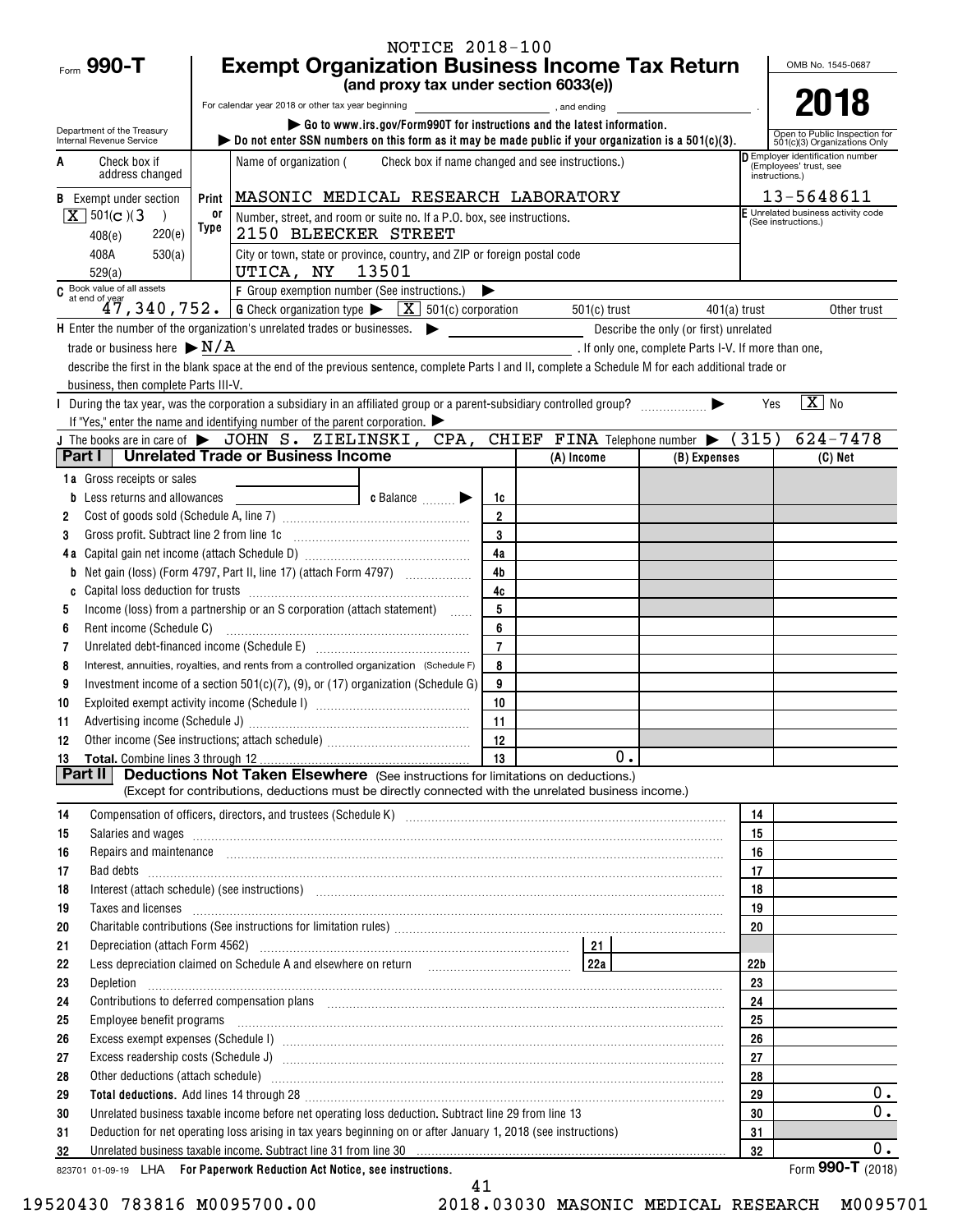| Form 990-T (2018)    | MASONIC MEDICAL RESEARCH LABORATORY                                                                                                                                                                                                                                                                                                              |            | 13-5648611    |                               | Page 2                               |
|----------------------|--------------------------------------------------------------------------------------------------------------------------------------------------------------------------------------------------------------------------------------------------------------------------------------------------------------------------------------------------|------------|---------------|-------------------------------|--------------------------------------|
| Part III             | <b>Total Unrelated Business Taxable Income</b>                                                                                                                                                                                                                                                                                                   |            |               |                               |                                      |
| 33                   |                                                                                                                                                                                                                                                                                                                                                  |            |               | 33                            | 0.                                   |
| 34                   | Amounts paid for disallowed fringes                                                                                                                                                                                                                                                                                                              |            |               | 34                            | 4,125.                               |
| 35                   |                                                                                                                                                                                                                                                                                                                                                  |            |               | 35                            |                                      |
| 36                   | Total of unrelated business taxable income before specific deduction. Subtract line 35 from the sum of                                                                                                                                                                                                                                           |            |               |                               |                                      |
|                      | lines 33 and 34                                                                                                                                                                                                                                                                                                                                  |            |               | 36                            | 4,125.                               |
| 37                   |                                                                                                                                                                                                                                                                                                                                                  |            |               | 37                            | 1,000.                               |
| 38                   | Unrelated business taxable income. Subtract line 37 from line 36. If line 37 is greater than line 36,                                                                                                                                                                                                                                            |            |               |                               |                                      |
|                      | enter the smaller of zero or line 36                                                                                                                                                                                                                                                                                                             |            |               | 38                            | 3,125.                               |
|                      | Part IV   Tax Computation                                                                                                                                                                                                                                                                                                                        |            |               |                               |                                      |
| 39                   |                                                                                                                                                                                                                                                                                                                                                  |            |               | 39                            | 656.                                 |
| 40                   | Trusts Taxable at Trust Rates. See instructions for tax computation. Income tax on the amount on line 38 from:                                                                                                                                                                                                                                   |            |               |                               |                                      |
|                      | Tax rate schedule or                                                                                                                                                                                                                                                                                                                             |            |               | 40                            |                                      |
| 41                   | Proxy tax. See instructions <i>machines and content and content and content and content and content and content and content and content and content and content and content and content and content and content and content and </i>                                                                                                             |            |               | 41                            |                                      |
| 42                   |                                                                                                                                                                                                                                                                                                                                                  |            |               | 42                            |                                      |
| 43                   | Tax on Noncompliant Facility Income. See instructions [11] The manufacture in the contract on Noncompliant Facility Income. See instructions [11] The manufacture income of the set of the set of the set of the set of the se                                                                                                                   |            |               | 43                            |                                      |
| 44                   |                                                                                                                                                                                                                                                                                                                                                  |            |               | 44                            | 656.                                 |
|                      | Part V Tax and Payments                                                                                                                                                                                                                                                                                                                          |            |               |                               |                                      |
|                      | 45a Foreign tax credit (corporations attach Form 1118; trusts attach Form 1116) [                                                                                                                                                                                                                                                                | 45a        |               |                               |                                      |
|                      | b Other credits (see instructions) manufactured contains and all other credits (see instructions)                                                                                                                                                                                                                                                | 45b        |               |                               |                                      |
|                      | c General business credit. Attach Form 3800 [11] [11] Contract Contract Contract Contract Contract Contract Co                                                                                                                                                                                                                                   | 45c        |               |                               |                                      |
| d                    |                                                                                                                                                                                                                                                                                                                                                  | 45d        |               |                               |                                      |
|                      |                                                                                                                                                                                                                                                                                                                                                  |            |               | 45e                           |                                      |
| 46                   |                                                                                                                                                                                                                                                                                                                                                  |            |               | 46                            | 656.                                 |
| 47                   | Subtract line 45e from line 44 <b>magazine and contract the set of the set of the set of the set of the set of the set of the set of the set of the set of the set of the set of the set of the set of the set of the set of the</b><br>Other taxes. Check if from: Form 4255 Form 8611 Form 8697 Form 8697 of Form 8866 Other (attach schedule) |            |               | 47                            |                                      |
|                      |                                                                                                                                                                                                                                                                                                                                                  |            |               | 48                            | 656.                                 |
| 48<br>49             |                                                                                                                                                                                                                                                                                                                                                  |            |               | 49                            | 0.                                   |
|                      |                                                                                                                                                                                                                                                                                                                                                  |            |               |                               |                                      |
|                      |                                                                                                                                                                                                                                                                                                                                                  | 50a        |               |                               |                                      |
|                      |                                                                                                                                                                                                                                                                                                                                                  | 50b        |               |                               |                                      |
|                      |                                                                                                                                                                                                                                                                                                                                                  | 50c        |               |                               |                                      |
|                      | d Foreign organizations: Tax paid or withheld at source (see instructions) [100011111111111111111111111111111                                                                                                                                                                                                                                    | 50d        |               |                               |                                      |
|                      |                                                                                                                                                                                                                                                                                                                                                  | <b>50e</b> |               |                               |                                      |
|                      |                                                                                                                                                                                                                                                                                                                                                  | 50f        |               |                               |                                      |
|                      | g Other credits, adjustments, and payments:<br>Form 2439<br>1,545.                                                                                                                                                                                                                                                                               |            |               |                               |                                      |
|                      | $\overline{\mathbf{X}}$ Other<br>Form 4136<br>Total $\blacktriangleright$                                                                                                                                                                                                                                                                        | 50g        | 1,545.<br>1   |                               |                                      |
|                      | SEE STATEMENT                                                                                                                                                                                                                                                                                                                                    |            |               | 51                            | 1,545.                               |
|                      | Estimated tax penalty (see instructions). Check if Form 2220 is attached $\blacktriangleright$                                                                                                                                                                                                                                                   |            |               | 52                            |                                      |
| 53                   | Tax due. If line 51 is less than the total of lines 48, 49, and 52, enter amount owed                                                                                                                                                                                                                                                            |            |               | 53                            |                                      |
| 54                   | Overpayment. If line 51 is larger than the total of lines 48, 49, and 52, enter amount overpaid                                                                                                                                                                                                                                                  |            |               | 54                            | 889.                                 |
| 55<br><b>Part VI</b> | Enter the amount of line 54 you want: Credited to 2019 estimated tax<br>Statements Regarding Certain Activities and Other Information (see instructions)                                                                                                                                                                                         | 680.       | Refunded      | 55                            | 209.                                 |
|                      |                                                                                                                                                                                                                                                                                                                                                  |            |               |                               |                                      |
| 56                   | At any time during the 2018 calendar year, did the organization have an interest in or a signature or other authority                                                                                                                                                                                                                            |            |               |                               | Yes<br>No                            |
|                      | over a financial account (bank, securities, or other) in a foreign country? If "Yes," the organization may have to file                                                                                                                                                                                                                          |            |               |                               |                                      |
|                      | FinCEN Form 114, Report of Foreign Bank and Financial Accounts. If "Yes," enter the name of the foreign country                                                                                                                                                                                                                                  |            |               |                               |                                      |
|                      | here $\blacktriangleright$                                                                                                                                                                                                                                                                                                                       |            |               |                               | x<br>$\overline{\mathbf{x}}$         |
| 57                   | During the tax year, did the organization receive a distribution from, or was it the grantor of, or transferor to, a foreign trust?                                                                                                                                                                                                              |            |               |                               |                                      |
|                      | If "Yes," see instructions for other forms the organization may have to file.                                                                                                                                                                                                                                                                    |            |               |                               |                                      |
| 58                   | Enter the amount of tax-exempt interest received or accrued during the tax year $\triangleright$ \$<br>Under penalties of perjury, I declare that I have examined this return, including accompanying schedules and statements, and to the best of my knowledge and belief, it is true,                                                          |            |               |                               |                                      |
| Sign                 | correct, and complete. Declaration of preparer (other than taxpayer) is based on all information of which preparer has any knowledge.                                                                                                                                                                                                            |            |               |                               |                                      |
| <b>Here</b>          |                                                                                                                                                                                                                                                                                                                                                  |            |               |                               | May the IRS discuss this return with |
|                      | PRESIDENT<br>Signature of officer<br>Date<br>Title                                                                                                                                                                                                                                                                                               |            |               | the preparer shown below (see |                                      |
|                      |                                                                                                                                                                                                                                                                                                                                                  |            |               | instructions)? $X$ Yes        | No                                   |
|                      | Date<br>Print/Type preparer's name<br>Preparer's signature                                                                                                                                                                                                                                                                                       |            | Check         | if<br>PTIN                    |                                      |
| Paid                 | JILL M. JOHNSON,<br>$M \cdot$                                                                                                                                                                                                                                                                                                                    |            | self-employed |                               |                                      |
| Preparer             | $\mathtt{CPA}$                                                                                                                                                                                                                                                                                                                                   | 04/30/19   |               |                               | P01701478                            |
| <b>Use Only</b>      | Firm's name > LUMSDEN & MCCORMICK,<br><b>LLP</b>                                                                                                                                                                                                                                                                                                 |            | Firm's EIN    |                               | 16-0765486                           |
|                      | 369 FRANKLIN STREET                                                                                                                                                                                                                                                                                                                              |            |               |                               |                                      |
|                      | Firm's address > BUFFALO, NY 14202                                                                                                                                                                                                                                                                                                               |            | Phone no.     |                               | $(716)856 - 3300$                    |
| 823711 01-09-19      |                                                                                                                                                                                                                                                                                                                                                  |            |               |                               | Form 990-T (2018)                    |
|                      | 42                                                                                                                                                                                                                                                                                                                                               |            |               |                               |                                      |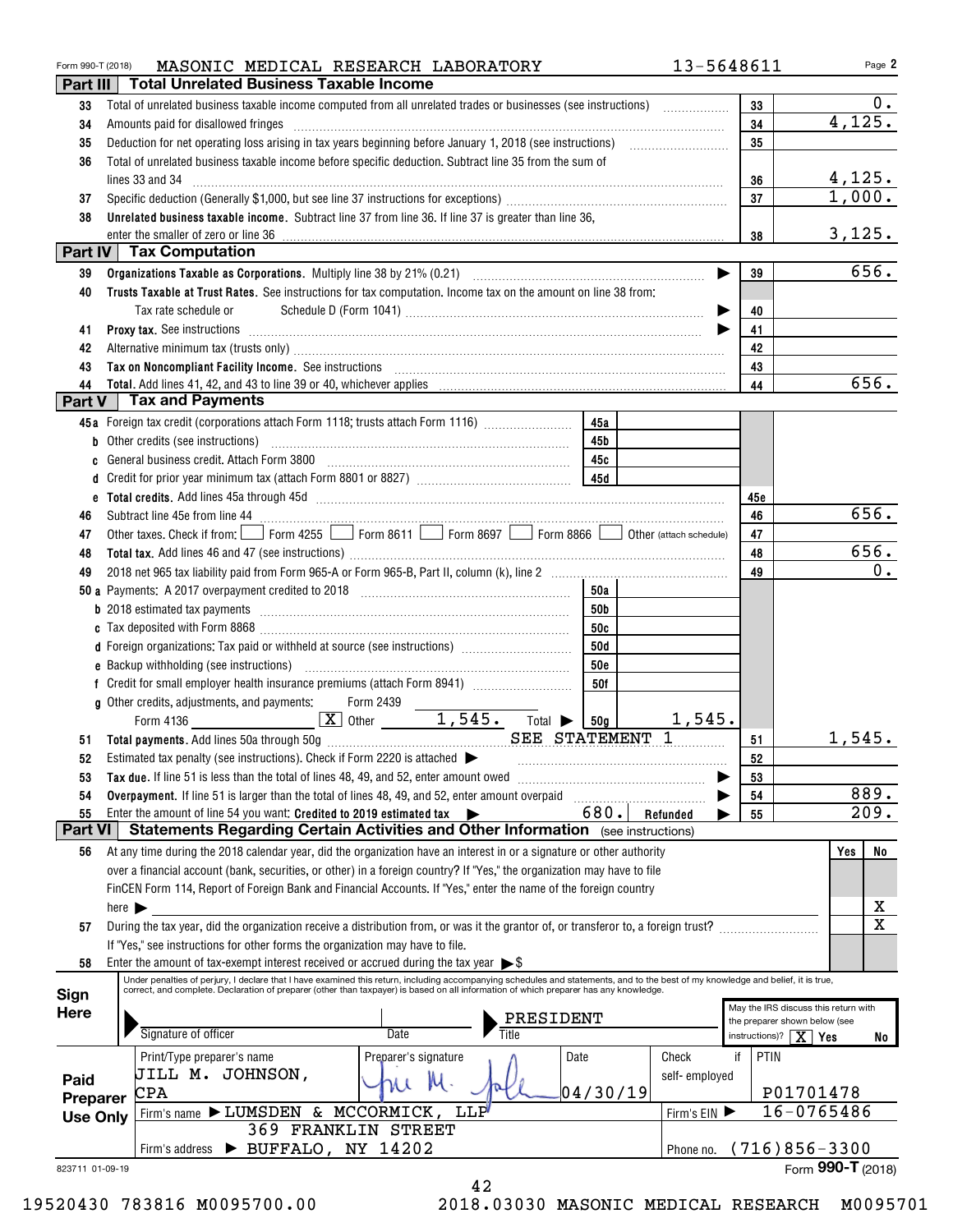#### <code>Form</code> 990-T (2018) <code>MASONIC MEDICAL RESEARCH LABORATORY  $13-5648611$  Page</code>

| Schedule A - Cost of Goods Sold. Enter method of inventory valuation                                                      |                |                                                                                                | N/A                                                                                                                                                 |    |                                                                                                  |                |                                                                                |    |
|---------------------------------------------------------------------------------------------------------------------------|----------------|------------------------------------------------------------------------------------------------|-----------------------------------------------------------------------------------------------------------------------------------------------------|----|--------------------------------------------------------------------------------------------------|----------------|--------------------------------------------------------------------------------|----|
| Inventory at beginning of year<br>1                                                                                       | 1              |                                                                                                |                                                                                                                                                     |    |                                                                                                  | 6              |                                                                                |    |
| 2<br>Purchases                                                                                                            | $\overline{2}$ |                                                                                                | 7 Cost of goods sold. Subtract line 6                                                                                                               |    |                                                                                                  |                |                                                                                |    |
| 3                                                                                                                         | 3              |                                                                                                | from line 5. Enter here and in Part I,                                                                                                              |    |                                                                                                  |                |                                                                                |    |
| 4a Additional section 263A costs                                                                                          |                |                                                                                                |                                                                                                                                                     |    |                                                                                                  | $\overline{7}$ |                                                                                |    |
|                                                                                                                           | 4a             |                                                                                                | 8 Do the rules of section 263A (with respect to                                                                                                     |    |                                                                                                  |                | Yes                                                                            | No |
| <b>b</b> Other costs (attach schedule)                                                                                    | 4 <sub>b</sub> |                                                                                                | property produced or acquired for resale) apply to                                                                                                  |    |                                                                                                  |                |                                                                                |    |
| Total. Add lines 1 through 4b<br>5                                                                                        | 5              |                                                                                                | the organization?                                                                                                                                   |    |                                                                                                  |                |                                                                                |    |
| Schedule C - Rent Income (From Real Property and Personal Property Leased With Real Property)<br>(see instructions)       |                |                                                                                                |                                                                                                                                                     |    |                                                                                                  |                |                                                                                |    |
| 1. Description of property                                                                                                |                |                                                                                                |                                                                                                                                                     |    |                                                                                                  |                |                                                                                |    |
| (1)                                                                                                                       |                |                                                                                                |                                                                                                                                                     |    |                                                                                                  |                |                                                                                |    |
| (2)                                                                                                                       |                |                                                                                                |                                                                                                                                                     |    |                                                                                                  |                |                                                                                |    |
| (3)                                                                                                                       |                |                                                                                                |                                                                                                                                                     |    |                                                                                                  |                |                                                                                |    |
| (4)                                                                                                                       |                |                                                                                                |                                                                                                                                                     |    |                                                                                                  |                |                                                                                |    |
|                                                                                                                           | 2.             | Rent received or accrued                                                                       |                                                                                                                                                     |    |                                                                                                  |                |                                                                                |    |
| (a) From personal property (if the percentage of<br>rent for personal property is more than<br>10% but not more than 50%) |                |                                                                                                | (b) From real and personal property (if the percentage<br>of rent for personal property exceeds 50% or if<br>the rent is based on profit or income) |    | 3(a) Deductions directly connected with the income in<br>columns 2(a) and 2(b) (attach schedule) |                |                                                                                |    |
| (1)                                                                                                                       |                |                                                                                                |                                                                                                                                                     |    |                                                                                                  |                |                                                                                |    |
| (2)                                                                                                                       |                |                                                                                                |                                                                                                                                                     |    |                                                                                                  |                |                                                                                |    |
| (3)                                                                                                                       |                |                                                                                                |                                                                                                                                                     |    |                                                                                                  |                |                                                                                |    |
| (4)                                                                                                                       |                |                                                                                                |                                                                                                                                                     |    |                                                                                                  |                |                                                                                |    |
| Total                                                                                                                     | 0.             | Total                                                                                          |                                                                                                                                                     | 0. |                                                                                                  |                |                                                                                |    |
| (c) Total income. Add totals of columns 2(a) and 2(b). Enter<br>here and on page 1, Part I, line 6, column (A)            |                |                                                                                                |                                                                                                                                                     | 0. | (b) Total deductions.<br>Enter here and on page 1,<br>Part I, line 6, column (B)                 |                |                                                                                | 0. |
| <b>Schedule E - Unrelated Debt-Financed Income</b> (see instructions)                                                     |                |                                                                                                |                                                                                                                                                     |    |                                                                                                  |                |                                                                                |    |
|                                                                                                                           |                |                                                                                                | 2. Gross income from                                                                                                                                |    | 3. Deductions directly connected with or allocable<br>to debt-financed property                  |                |                                                                                |    |
| 1. Description of debt-financed property                                                                                  |                |                                                                                                | or allocable to debt-<br>financed property                                                                                                          |    | (a) Straight line depreciation<br>(attach schedule)                                              |                | (b) Other deductions<br>(attach schedule)                                      |    |
| (1)                                                                                                                       |                |                                                                                                |                                                                                                                                                     |    |                                                                                                  |                |                                                                                |    |
| (2)                                                                                                                       |                |                                                                                                |                                                                                                                                                     |    |                                                                                                  |                |                                                                                |    |
| (3)                                                                                                                       |                |                                                                                                |                                                                                                                                                     |    |                                                                                                  |                |                                                                                |    |
| (4)                                                                                                                       |                |                                                                                                |                                                                                                                                                     |    |                                                                                                  |                |                                                                                |    |
| 4. Amount of average acquisition<br>debt on or allocable to debt-financed<br>property (attach schedule)                   |                | 5. Average adjusted basis<br>of or allocable to<br>debt-financed property<br>(attach schedule) | 6. Column 4 divided<br>by column 5                                                                                                                  |    | 7. Gross income<br>reportable (column<br>2 x column 6)                                           |                | 8. Allocable deductions<br>(column 6 x total of columns<br>$3(a)$ and $3(b)$ ) |    |
| (1)                                                                                                                       |                |                                                                                                | $\%$                                                                                                                                                |    |                                                                                                  |                |                                                                                |    |
| (2)                                                                                                                       |                |                                                                                                | $\%$                                                                                                                                                |    |                                                                                                  |                |                                                                                |    |
| (3)                                                                                                                       |                |                                                                                                | $\%$                                                                                                                                                |    |                                                                                                  |                |                                                                                |    |
| (4)                                                                                                                       |                |                                                                                                | $\frac{0}{0}$                                                                                                                                       |    |                                                                                                  |                |                                                                                |    |
|                                                                                                                           |                |                                                                                                |                                                                                                                                                     |    | Enter here and on page 1,<br>Part I, line 7, column (A).                                         |                | Enter here and on page 1,<br>Part I, line 7, column (B).                       |    |
| Totals                                                                                                                    |                |                                                                                                |                                                                                                                                                     |    | 0.                                                                                               |                |                                                                                | 0. |
| Total dividends-received deductions included in column 8                                                                  |                |                                                                                                |                                                                                                                                                     |    |                                                                                                  |                |                                                                                | 0. |
|                                                                                                                           |                |                                                                                                |                                                                                                                                                     |    |                                                                                                  |                | Form 000 T (0010)                                                              |    |

**990-T**  Form (2018)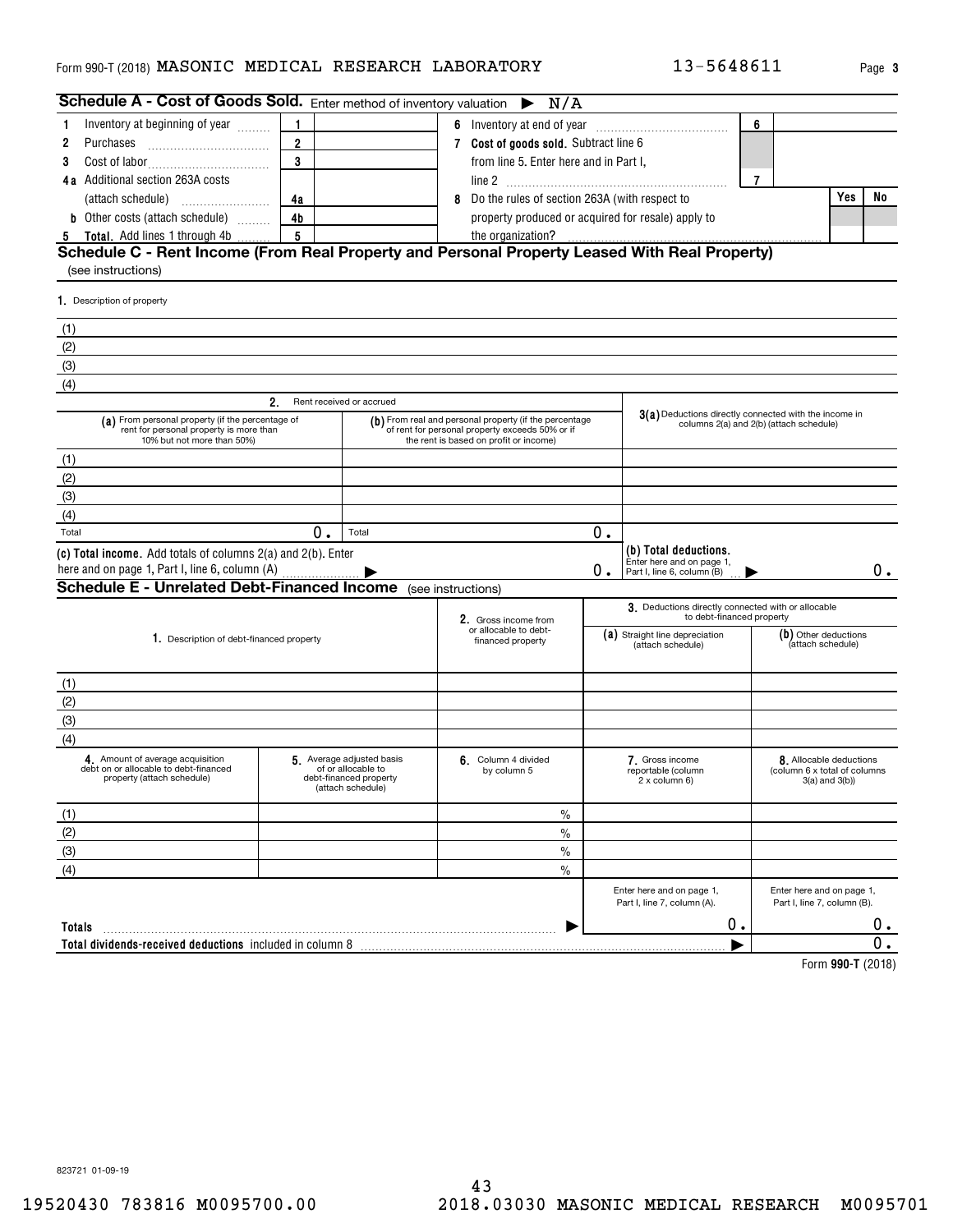| Form 990-T (2018) MASONIC MEDICAL RESEARCH LABORATORY<br>Schedule F - Interest, Annuities, Royalties, and Rents From Controlled Organizations |                                                                    |                                                                                         |                                                                                                                                       |                                                                      |                                                                              | 13-5648611                                                                                 | (see instructions)                         | Page 4                                                                                       |
|-----------------------------------------------------------------------------------------------------------------------------------------------|--------------------------------------------------------------------|-----------------------------------------------------------------------------------------|---------------------------------------------------------------------------------------------------------------------------------------|----------------------------------------------------------------------|------------------------------------------------------------------------------|--------------------------------------------------------------------------------------------|--------------------------------------------|----------------------------------------------------------------------------------------------|
|                                                                                                                                               |                                                                    |                                                                                         | <b>Exempt Controlled Organizations</b>                                                                                                |                                                                      |                                                                              |                                                                                            |                                            |                                                                                              |
| 1. Name of controlled organization                                                                                                            |                                                                    | 2. Employer<br>identification<br>number                                                 | 3. Net unrelated income<br>(loss) (see instructions)                                                                                  |                                                                      | 4. Total of specified<br>payments made                                       | 5. Part of column 4 that is<br>included in the controlling<br>organization's gross income  |                                            | 6. Deductions directly<br>connected with income<br>in column 5                               |
| (1)                                                                                                                                           |                                                                    |                                                                                         |                                                                                                                                       |                                                                      |                                                                              |                                                                                            |                                            |                                                                                              |
| (2)                                                                                                                                           |                                                                    |                                                                                         |                                                                                                                                       |                                                                      |                                                                              |                                                                                            |                                            |                                                                                              |
| (3)                                                                                                                                           |                                                                    |                                                                                         |                                                                                                                                       |                                                                      |                                                                              |                                                                                            |                                            |                                                                                              |
| (4)                                                                                                                                           |                                                                    |                                                                                         |                                                                                                                                       |                                                                      |                                                                              |                                                                                            |                                            |                                                                                              |
| Nonexempt Controlled Organizations                                                                                                            |                                                                    |                                                                                         |                                                                                                                                       |                                                                      |                                                                              |                                                                                            |                                            |                                                                                              |
| 7. Taxable Income                                                                                                                             | 8. Net unrelated income (loss)<br>(see instructions)               |                                                                                         | 9. Total of specified payments<br>made                                                                                                |                                                                      |                                                                              | 10. Part of column 9 that is included<br>in the controlling organization's<br>gross income |                                            | 11. Deductions directly connected<br>with income in column 10                                |
| (1)                                                                                                                                           |                                                                    |                                                                                         |                                                                                                                                       |                                                                      |                                                                              |                                                                                            |                                            |                                                                                              |
| (2)                                                                                                                                           |                                                                    |                                                                                         |                                                                                                                                       |                                                                      |                                                                              |                                                                                            |                                            |                                                                                              |
| (3)                                                                                                                                           |                                                                    |                                                                                         |                                                                                                                                       |                                                                      |                                                                              |                                                                                            |                                            |                                                                                              |
| (4)                                                                                                                                           |                                                                    |                                                                                         |                                                                                                                                       |                                                                      |                                                                              |                                                                                            |                                            |                                                                                              |
|                                                                                                                                               |                                                                    |                                                                                         |                                                                                                                                       |                                                                      |                                                                              | Add columns 5 and 10.<br>Enter here and on page 1, Part I,<br>line 8, column (A).          |                                            | Add columns 6 and 11.<br>Enter here and on page 1, Part I,<br>line 8, column (B).            |
| Totals                                                                                                                                        |                                                                    |                                                                                         |                                                                                                                                       |                                                                      |                                                                              | 0.                                                                                         |                                            | $0$ .                                                                                        |
| Schedule G - Investment Income of a Section 501(c)(7), (9), or (17) Organization                                                              |                                                                    |                                                                                         |                                                                                                                                       |                                                                      |                                                                              |                                                                                            |                                            |                                                                                              |
| (see instructions)                                                                                                                            |                                                                    |                                                                                         |                                                                                                                                       |                                                                      |                                                                              |                                                                                            |                                            |                                                                                              |
|                                                                                                                                               | 1. Description of income                                           |                                                                                         | 2. Amount of income                                                                                                                   |                                                                      | 3. Deductions<br>directly connected<br>(attach schedule)                     | 4. Set-asides                                                                              | (attach schedule)                          | 5. Total deductions<br>and set-asides<br>(col. 3 plus col. 4)                                |
| (1)                                                                                                                                           |                                                                    |                                                                                         |                                                                                                                                       |                                                                      |                                                                              |                                                                                            |                                            |                                                                                              |
| (2)                                                                                                                                           |                                                                    |                                                                                         |                                                                                                                                       |                                                                      |                                                                              |                                                                                            |                                            |                                                                                              |
| $\overline{3}$                                                                                                                                |                                                                    |                                                                                         |                                                                                                                                       |                                                                      |                                                                              |                                                                                            |                                            |                                                                                              |
|                                                                                                                                               |                                                                    |                                                                                         |                                                                                                                                       |                                                                      |                                                                              |                                                                                            |                                            |                                                                                              |
| (4)                                                                                                                                           |                                                                    |                                                                                         |                                                                                                                                       |                                                                      |                                                                              |                                                                                            |                                            |                                                                                              |
|                                                                                                                                               |                                                                    |                                                                                         | Enter here and on page 1,<br>Part I, line 9, column (A).                                                                              |                                                                      |                                                                              |                                                                                            |                                            | Enter here and on page 1,<br>Part I, line 9, column (B).                                     |
| Totals                                                                                                                                        |                                                                    |                                                                                         |                                                                                                                                       | О.                                                                   |                                                                              |                                                                                            |                                            | $0\cdot$                                                                                     |
| Schedule I - Exploited Exempt Activity Income, Other Than Advertising Income                                                                  |                                                                    |                                                                                         |                                                                                                                                       |                                                                      |                                                                              |                                                                                            |                                            |                                                                                              |
| (see instructions)                                                                                                                            |                                                                    |                                                                                         |                                                                                                                                       |                                                                      |                                                                              |                                                                                            |                                            |                                                                                              |
| 1. Description of<br>exploited activity                                                                                                       | 2. Gross<br>unrelated business<br>income from<br>trade or business | 3. Expenses<br>directly connected<br>with production<br>of unrelated<br>business income | 4. Net income (loss)<br>from unrelated trade or<br>business (column 2<br>minus column 3). If a<br>gain, compute cols. 5<br>through 7. |                                                                      | 5. Gross income<br>from activity that<br>is not unrelated<br>business income |                                                                                            | 6. Expenses<br>attributable to<br>column 5 | 7. Excess exempt<br>expenses (column<br>6 minus column 5.<br>but not more than<br>column 4). |
| (1)                                                                                                                                           |                                                                    |                                                                                         |                                                                                                                                       |                                                                      |                                                                              |                                                                                            |                                            |                                                                                              |
|                                                                                                                                               |                                                                    |                                                                                         |                                                                                                                                       |                                                                      |                                                                              |                                                                                            |                                            |                                                                                              |
| $\frac{(2)}{(3)}$                                                                                                                             |                                                                    |                                                                                         |                                                                                                                                       |                                                                      |                                                                              |                                                                                            |                                            |                                                                                              |
| $\overline{(4)}$                                                                                                                              |                                                                    |                                                                                         |                                                                                                                                       |                                                                      |                                                                              |                                                                                            |                                            |                                                                                              |
|                                                                                                                                               | Enter here and on<br>page 1, Part I,<br>line 10, col. (A).         | Enter here and on<br>page 1, Part I,<br>line 10, col. (B).                              |                                                                                                                                       |                                                                      |                                                                              |                                                                                            |                                            | Enter here and<br>on page 1,<br>Part II, line 26.                                            |
| Totals                                                                                                                                        | 0.                                                                 | 0.                                                                                      |                                                                                                                                       |                                                                      |                                                                              |                                                                                            |                                            | $0$ .                                                                                        |
| <b>Schedule J - Advertising Income</b> (see instructions)                                                                                     |                                                                    |                                                                                         |                                                                                                                                       |                                                                      |                                                                              |                                                                                            |                                            |                                                                                              |
| Income From Periodicals Reported on a Consolidated Basis<br>Part I                                                                            |                                                                    |                                                                                         |                                                                                                                                       |                                                                      |                                                                              |                                                                                            |                                            |                                                                                              |
| 1. Name of periodical                                                                                                                         | 2. Gross<br>advertising<br>income                                  | 3. Direct<br>advertising costs                                                          | col. 3). If a gain, compute                                                                                                           | 4. Advertising gain<br>or (loss) (col. 2 minus<br>cols. 5 through 7. | 5. Circulation<br>income                                                     | 6. Readership<br>costs                                                                     |                                            | 7. Excess readership<br>costs (column 6 minus<br>column 5, but not more<br>than column 4).   |

| I. Name of periodical                  | advertising<br>income | <b>J.</b> Direct<br>advertising costs | or (loss) (col. 2 minus<br>col. 3). If a gain, compute<br>cols. 5 through 7. | <b>D.</b> Circulation<br>income | <b>b.</b> Headership<br>costs | costs (column 6 minus<br>column 5, but not more<br>than column 4). |
|----------------------------------------|-----------------------|---------------------------------------|------------------------------------------------------------------------------|---------------------------------|-------------------------------|--------------------------------------------------------------------|
| (1)                                    |                       |                                       |                                                                              |                                 |                               |                                                                    |
| (2)                                    |                       |                                       |                                                                              |                                 |                               |                                                                    |
| (3)                                    |                       |                                       |                                                                              |                                 |                               |                                                                    |
| (4)                                    |                       |                                       |                                                                              |                                 |                               |                                                                    |
| Totals (carry to Part II, line $(5)$ ) | 0.                    | О.                                    |                                                                              |                                 |                               |                                                                    |
|                                        |                       |                                       |                                                                              |                                 |                               | $OMT \sim 1$<br>$\overline{\phantom{0}}$                           |

Form (2018) **990-T**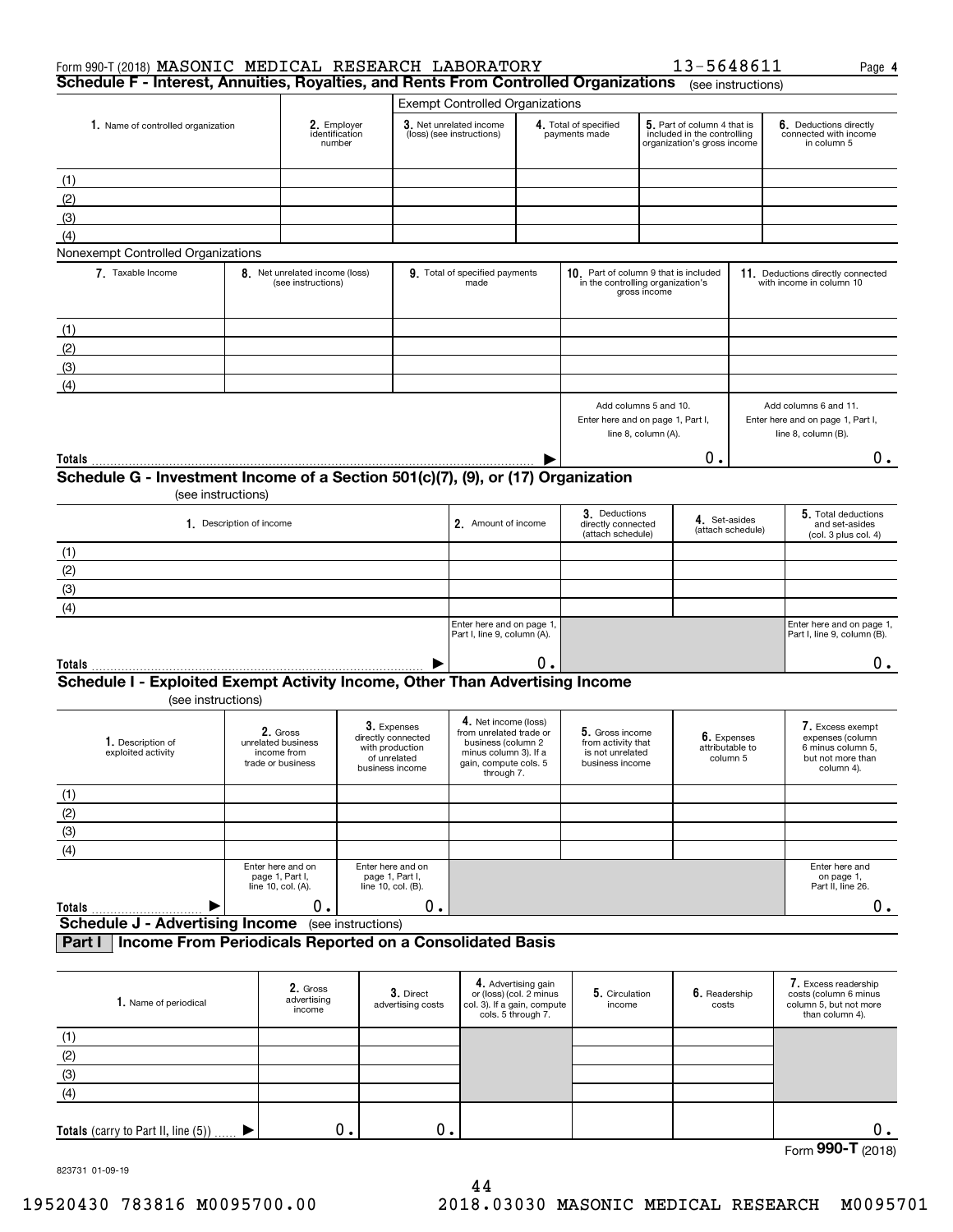#### Form 990-T (2018) <code>MASONIC MEDICAL</code> RESEARCH LABORATORY  $13-5648611$  Page

**Part II | Income From Periodicals Reported on a Separate Basis** (For each periodical listed in Part II, fill in columns 2 through 7 on a line-by-line basis.)

| 1. Name of periodical                                                 | 2. Gross<br>advertising<br>income                          |  | 3. Direct<br>advertising costs                             | 4. Advertising gain<br>or (loss) (col. 2 minus<br>col. 3). If a gain, compute<br>cols. 5 through 7. |                    | 5. Circulation<br>income                     |               | 6. Readership<br>costs | 7. Excess readership<br>costs (column 6 minus<br>column 5, but not more<br>than column 4). |    |
|-----------------------------------------------------------------------|------------------------------------------------------------|--|------------------------------------------------------------|-----------------------------------------------------------------------------------------------------|--------------------|----------------------------------------------|---------------|------------------------|--------------------------------------------------------------------------------------------|----|
| (1)                                                                   |                                                            |  |                                                            |                                                                                                     |                    |                                              |               |                        |                                                                                            |    |
| (2)                                                                   |                                                            |  |                                                            |                                                                                                     |                    |                                              |               |                        |                                                                                            |    |
| (3)                                                                   |                                                            |  |                                                            |                                                                                                     |                    |                                              |               |                        |                                                                                            |    |
| (4)                                                                   |                                                            |  |                                                            |                                                                                                     |                    |                                              |               |                        |                                                                                            |    |
| <b>Totals from Part I</b><br>.                                        | О.                                                         |  | 0.                                                         |                                                                                                     |                    |                                              |               |                        |                                                                                            |    |
|                                                                       | Enter here and on<br>page 1, Part I,<br>line 11, col. (A). |  | Enter here and on<br>page 1, Part I,<br>line 11, col. (B). |                                                                                                     |                    |                                              |               |                        | Enter here and<br>on page 1,<br>Part II, line 27.                                          |    |
| Totals, Part II (lines 1-5)  ▶                                        | О.                                                         |  | 0.                                                         |                                                                                                     |                    |                                              |               |                        |                                                                                            | 0. |
| <b>Schedule K - Compensation of Officers, Directors, and Trustees</b> |                                                            |  |                                                            |                                                                                                     | (see instructions) |                                              |               |                        |                                                                                            |    |
| 1. Name                                                               |                                                            |  |                                                            | 2. Title                                                                                            |                    | 3. Percent of<br>time devoted to<br>business |               |                        | 4. Compensation attributable<br>to unrelated business                                      |    |
| (1)                                                                   |                                                            |  |                                                            | $\frac{0}{0}$                                                                                       |                    |                                              |               |                        |                                                                                            |    |
| (2)                                                                   |                                                            |  |                                                            |                                                                                                     |                    |                                              | $\frac{0}{0}$ |                        |                                                                                            |    |
| (3)                                                                   |                                                            |  |                                                            |                                                                                                     |                    |                                              | $\frac{0}{0}$ |                        |                                                                                            |    |
| (4)                                                                   |                                                            |  |                                                            |                                                                                                     |                    |                                              | %             |                        |                                                                                            |    |

**Total.**  Enter here and on page 1, Part II, line 14  $\blacktriangleright$ 0.

**990-T**  Form (2018)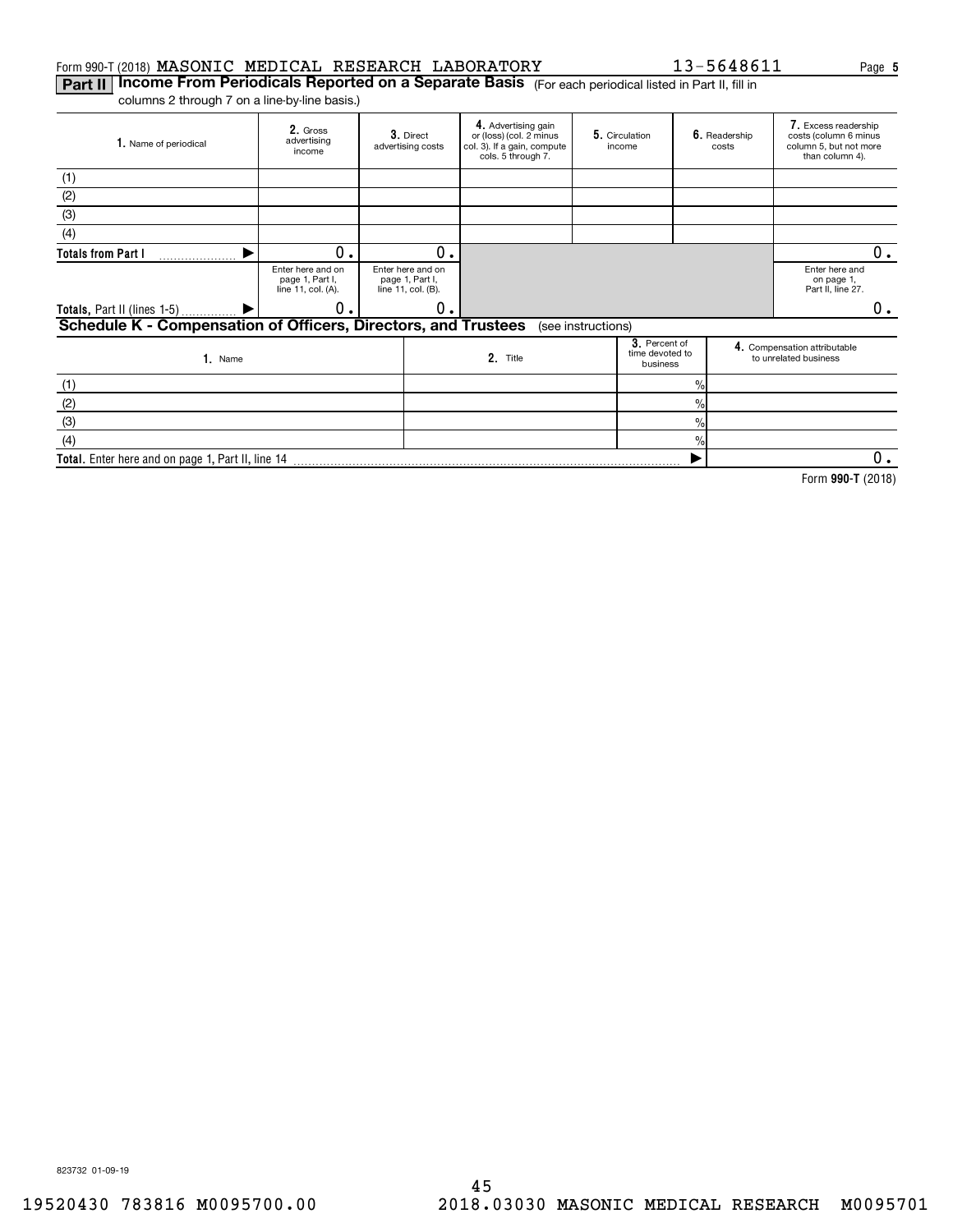| FORM $990-T$ | OTHER CREDITS AND PAYMENTS                                  | STATEMENT 1 |
|--------------|-------------------------------------------------------------|-------------|
| DESCRIPTION  |                                                             | AMOUNT      |
|              | WITHHOLDING ON MINUMUN REQUIRED DISTRIBUTIONS DEATH BENEFIT | 1,545.      |
|              | TOTAL INCLUDED ON FORM 990-T, PAGE 2, PART V, LINE 50G      | 1,545.      |

}}}}}}}}}}}}}}}}}}}}}}}}}}}}}}}}}}} }}}}}}}}}}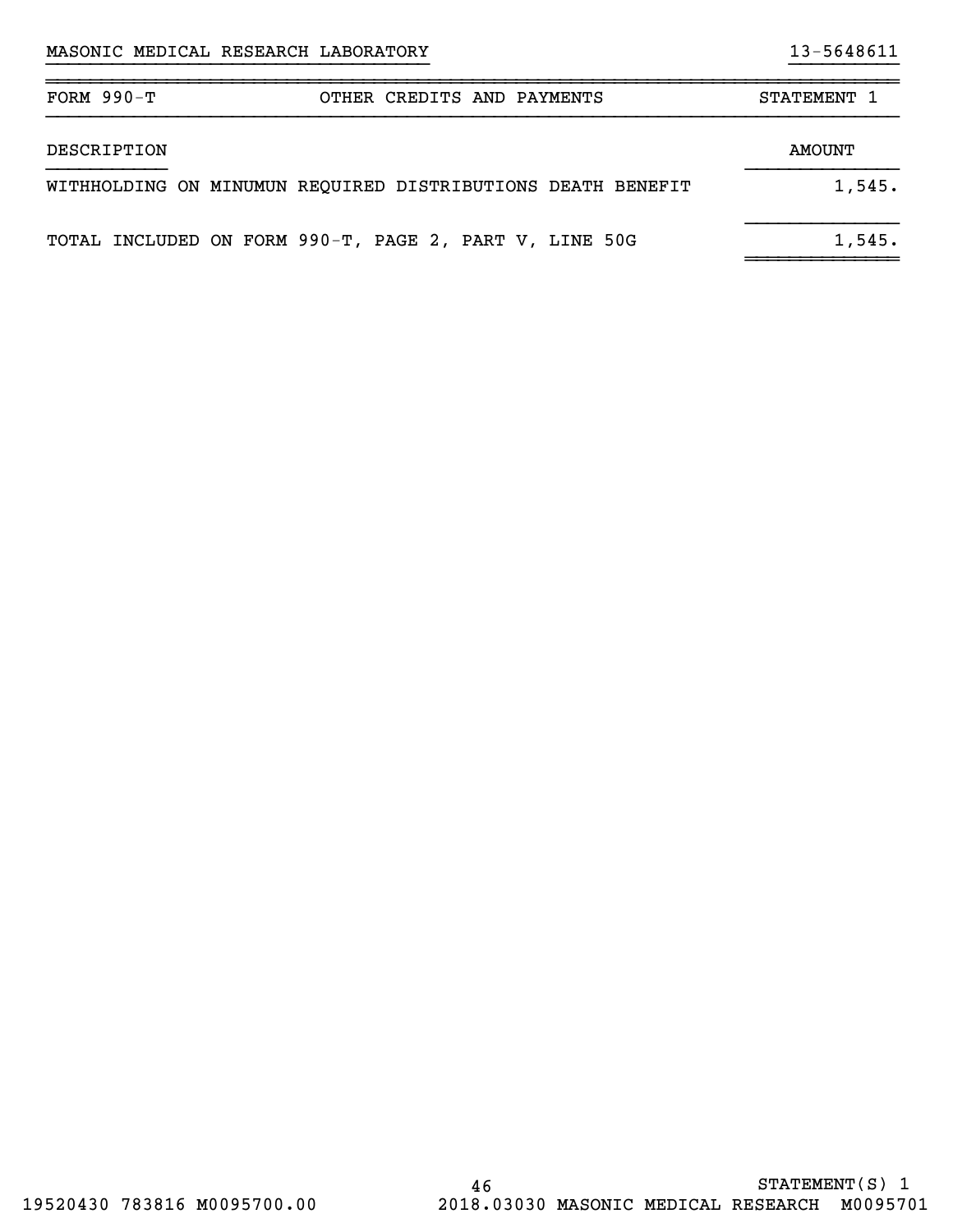| <sup>,</sup> 220 |
|------------------|
|                  |

### **Underpayment of Estimated Tax by Corporations**

990-T

OMB No. 1545-0123

**2018**

| Department of the Treasury |  |
|----------------------------|--|
| Internal Revenue Service   |  |
| Name                       |  |

| nt of the Treasury |  | Attach to the corporation's tax return.                                                                     | FORM |
|--------------------|--|-------------------------------------------------------------------------------------------------------------|------|
| evenue Service     |  | $\triangleright$ Go to www.irs.gov/Form2220 for instructions and the latest information.                    |      |
|                    |  |                                                                                                             |      |
|                    |  | MASONIC MEDICAL RESEARCH LABORATORY                                                                         |      |
|                    |  | Aenerally, the corporation is not required to file Form 2220 (see Part II below for exceptions) because the |      |

| <b>Employer identification number</b> |
|---------------------------------------|
| 13-5648611                            |

**Note:**Generally, the corporation is not required to file Form 2220 (see Part II below for exceptions) because the IRS will figure any penalty owed and estimated tax penalty line of the corporation's income tax return, but **do not** attach Form 2220. bill the corporation. However, the corporation may still use Form 2220 to figure the penalty. If so, enter the amount from page 2, line 38, on the

### **Part I** Required Annual Payment

| <b>1</b> Total tax (see instructions)                                                                                                                   |    | 656. |
|---------------------------------------------------------------------------------------------------------------------------------------------------------|----|------|
| 2a<br><b>2 a</b> Personal holding company tax (Schedule PH (Form 1120), line 26) included on line 1                                                     |    |      |
| <b>b</b> Look-back interest included on line 1 under section $460(b)(2)$ for completed long-term<br>2b                                                  |    |      |
| 2c                                                                                                                                                      |    |      |
|                                                                                                                                                         | 2d |      |
| 3 Subtract line 2d from line 1. If the result is less than \$500, <b>do not</b> complete or file this form. The corporation<br>does not owe the penalty | 3  | 656. |
| 4 Enter the tax shown on the corporation's 2017 income tax return. See instructions. <b>Caution: If the tax is zero</b>                                 |    |      |
| or the tax year was for less than 12 months, skip this line and enter the amount from line 3 on line 5                                                  |    |      |
| 5 Required annual payment. Enter the smaller of line 3 or line 4. If the corporation is required to skip line 4,                                        |    |      |
| enter the amount from line 3                                                                                                                            |    | 656. |
| Reasons for Filing - Check the boxes below that apply. If any boxes are checked, the corporation must file Form 2220<br><b>Part II</b>                  |    |      |

even if it does not owe a penalty. See instructions.

**6**The corporation is using the adjusted seasonal installment method.

**7**The corporation is using the annualized income installment method.

**8**The corporation is a "large corporation" figuring its first required installment based on the prior year's tax.

## **Part III** Figuring the Underpayment

|    |                                                                                                                                                                                       |    | (a)      | (b)           | (c)      | (d)      |
|----|---------------------------------------------------------------------------------------------------------------------------------------------------------------------------------------|----|----------|---------------|----------|----------|
| 9  | Installment due dates. Enter in columns (a) through<br>(d) the 15th day of the 4th (Form 990-PF filers:<br>Use 5th month), 6th, 9th, and 12th months of the<br>corporation's tax year | 9  | 04/15/18 | 06/15/18      | 09/15/18 | 12/15/18 |
| 10 | <b>Required installments.</b> If the box on line 6 and/or line 7                                                                                                                      |    |          |               |          |          |
|    | above is checked, enter the amounts from Sch A, line 38. If                                                                                                                           |    |          |               |          |          |
|    | the box on line 8 (but not 6 or 7) is checked, see instructions                                                                                                                       |    |          |               |          |          |
|    | for the amounts to enter. If none of these boxes are checked.                                                                                                                         |    |          |               |          |          |
|    | enter 25% (0.25) of line 5 above in each column                                                                                                                                       | 10 | 164.     | 164.          | 164.     | 164.     |
| 11 | Estimated tax paid or credited for each period. For                                                                                                                                   |    |          |               |          |          |
|    | column (a) only, enter the amount from line 11 on line 15.                                                                                                                            |    |          |               |          |          |
|    | See instructions                                                                                                                                                                      | 11 |          |               |          |          |
|    | Complete lines 12 through 18 of one column                                                                                                                                            |    |          |               |          |          |
|    | before going to the next column.                                                                                                                                                      |    |          |               |          |          |
| 12 | Enter amount, if any, from line 18 of the preceding column                                                                                                                            | 12 |          |               |          |          |
| 13 |                                                                                                                                                                                       | 13 |          |               |          |          |
| 14 | Add amounts on lines 16 and 17 of the preceding column                                                                                                                                | 14 |          | 164.          | 328.     | 492.     |
| 15 | Subtract line 14 from line 13. If zero or less, enter -0-                                                                                                                             | 15 | о.       | $\mathbf 0$ . | о.       | 0.       |
| 16 | If the amount on line 15 is zero, subtract line 13 from line                                                                                                                          |    |          |               |          |          |
|    | 14. Otherwise, enter -0-                                                                                                                                                              | 16 |          | 164.          | 328.     |          |
| 17 | <b>Underpayment.</b> If line 15 is less than or equal to line 10,                                                                                                                     |    |          |               |          |          |
|    | subtract line 15 from line 10. Then go to line 12 of the next                                                                                                                         |    |          |               |          |          |
|    | column. Otherwise, go to line 18                                                                                                                                                      | 17 | 164.     | 164.          | 164.     | 164.     |
|    | 18 Overpayment. If line 10 is less than line 15, subtract line 10                                                                                                                     |    |          |               |          |          |
|    | from line 15. Then go to line 12 of the next column<br>.                                                                                                                              | 18 |          |               |          |          |
|    | Go to Part IV on page 2 to figure the penalty. Do not go to Part IV if there are no entries on line 17 - no penalty is owed.                                                          |    |          |               |          |          |

**For Paperwork Reduction Act Notice, see separate instructions.** LHA

Form 2220 (2018)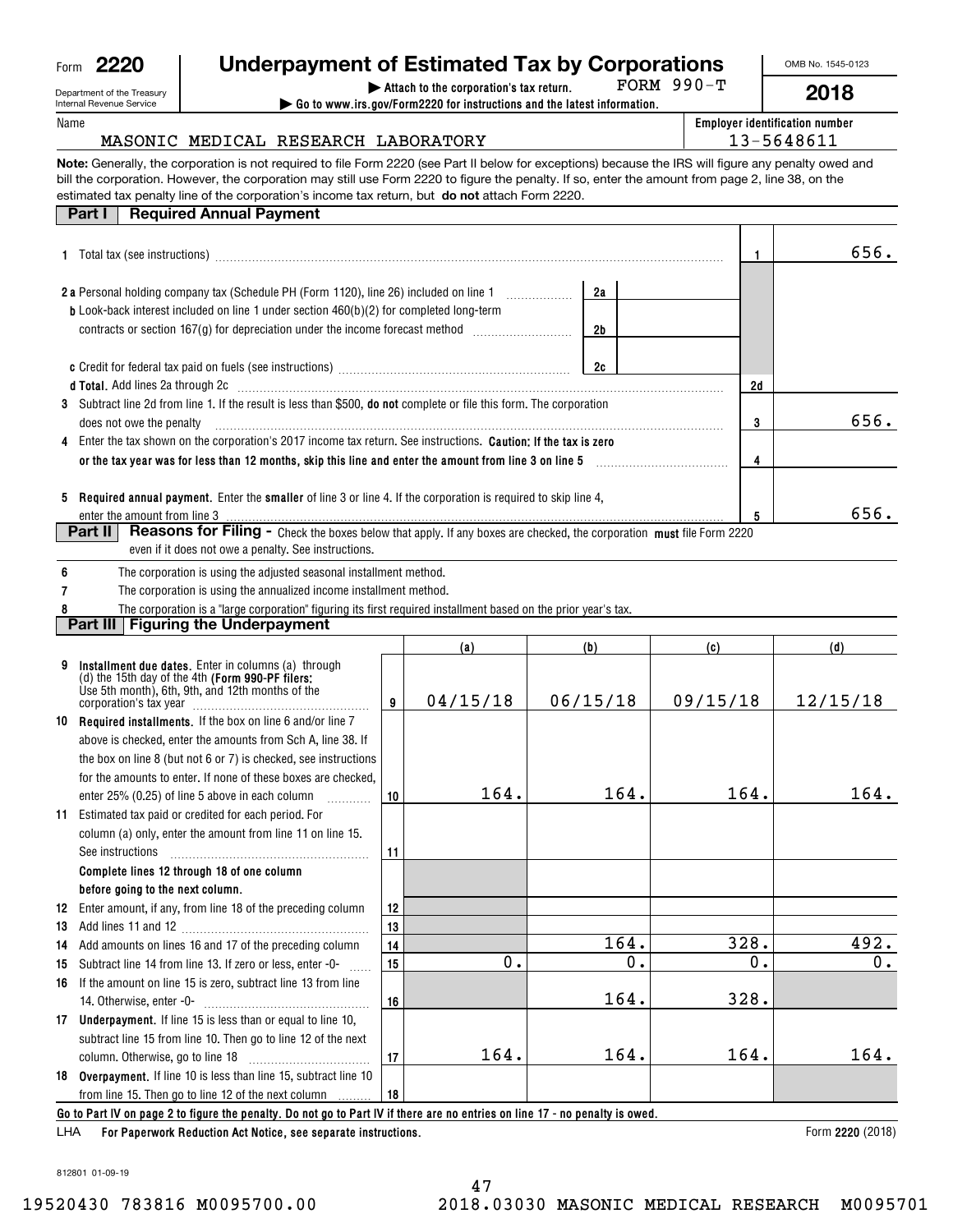### FORM 990-T

### **Part IV Figuring the Penalty**

|    |                                                                                                                                                                                                                                                                                                                                    |    | (a) | (b)      | (c)                     | (d) |
|----|------------------------------------------------------------------------------------------------------------------------------------------------------------------------------------------------------------------------------------------------------------------------------------------------------------------------------------|----|-----|----------|-------------------------|-----|
|    | 19 Enter the date of payment or the 15th day of the 4th month<br>after the close of the tax year, whichever is earlier.<br>(C corporations with tax years ending June 30<br>and S corporations: Use 3rd month instead of 4th month.<br>Form 990-PF and Form 990-T filers: Use 5th month<br>instead of 4th month.) See instructions | 19 |     |          |                         |     |
|    | 20 Number of days from due date of installment on line 9 to the                                                                                                                                                                                                                                                                    |    |     |          |                         |     |
|    | date shown on line 19                                                                                                                                                                                                                                                                                                              | 20 |     |          |                         |     |
|    | 21 Number of days on line 20 after 4/15/2018 and before 7/1/2018                                                                                                                                                                                                                                                                   | 21 |     |          |                         |     |
|    | 22 Underpayment on line 17 x Number of days on line 21 x 5% (0.05)<br>365                                                                                                                                                                                                                                                          | 22 | -S  | \$       | \$                      | \$  |
|    | 23 Number of days on line 20 after 06/30/2018 and before 10/1/2018                                                                                                                                                                                                                                                                 | 23 |     |          |                         |     |
|    | 24 Underpayment on line 17 x Number of days on line 23 x 5% (0.05)<br>365                                                                                                                                                                                                                                                          | 24 | -S  | \$       | \$                      | \$  |
|    | 25 Number of days on line 20 after $9/30/2018$ and before $1/1/2019$                                                                                                                                                                                                                                                               | 25 |     |          |                         |     |
|    | 26 Underpayment on line 17 x Number of days on line 25 x 5% (0.05)<br>365                                                                                                                                                                                                                                                          | 26 | -S  | \$       | \$                      | \$  |
| 27 | Number of days on line 20 after 12/31/2018 and before 4/1/2019                                                                                                                                                                                                                                                                     | 27 | SEE | ATTACHED | WORKSHEET               |     |
|    | 28 Underpayment on line 17 x Number of days on line 27 x 6% (0.06)<br>365                                                                                                                                                                                                                                                          | 28 | \$  | \$       | \$                      | \$  |
| 29 | Number of days on line 20 after 3/31/2019 and before 7/1/2019                                                                                                                                                                                                                                                                      | 29 |     |          |                         |     |
|    | 30 Underpayment on line 17 x Number of days on line 29 x $*$ %<br>365                                                                                                                                                                                                                                                              | 30 | -S  | \$       | \$                      | \$  |
|    | 31 Number of days on line 20 after 6/30/2019 and before 10/1/2019                                                                                                                                                                                                                                                                  | 31 |     |          |                         |     |
|    | 32 Underpayment on line 17 x Number of days on line 31 x *%<br>365                                                                                                                                                                                                                                                                 | 32 | \$  | \$       | \$                      | \$  |
|    | 33 Number of days on line 20 after 9/30/2019 and before 1/1/2020                                                                                                                                                                                                                                                                   | 33 |     |          |                         |     |
|    | 34 Underpayment on line 17 x Number of days on line 33 x $*$ %<br>365                                                                                                                                                                                                                                                              | 34 | \$  | \$       | \$                      | \$  |
|    | 35 Number of days on line 20 after 12/31/2019 and before 3/16/2020                                                                                                                                                                                                                                                                 | 35 |     |          |                         |     |
|    | <b>36</b> Underpayment on line 17 x Number of days on line 35 x $*$ %<br>.<br>366                                                                                                                                                                                                                                                  | 36 | -\$ | \$       | $\frac{1}{2}$           | \$  |
|    | 37 Add lines 22, 24, 26, 28, 30, 32, 34, and 36                                                                                                                                                                                                                                                                                    | 37 | \$  | \$       | $\frac{1}{2}$           | \$  |
|    |                                                                                                                                                                                                                                                                                                                                    |    |     |          |                         |     |
|    | 38 Penalty. Add columns (a) through (d) of line 37. Enter the total here and on Form 1120, line 34; or the comparable                                                                                                                                                                                                              |    |     |          |                         | 27. |
|    | line for other income tax returns                                                                                                                                                                                                                                                                                                  |    |     |          | $38 \mid$ $\frac{6}{3}$ |     |
|    | * Use the penalty interest rate for each calendar quarter, which the IRS will determine during the first month in the preceding quarter.                                                                                                                                                                                           |    |     |          |                         |     |

information on the Internet, access the IRS website at **www.irs.gov**. You can also call 1-800-829-4933 to get interest rate information. \* Use the penalty interest rate for each calendar quarter, which the IRS will determine during the first month in the preceding quarter.<br>These rates are published quarterly in an IRS News Release and in a revenue ruling in

**2220**  Form (2018)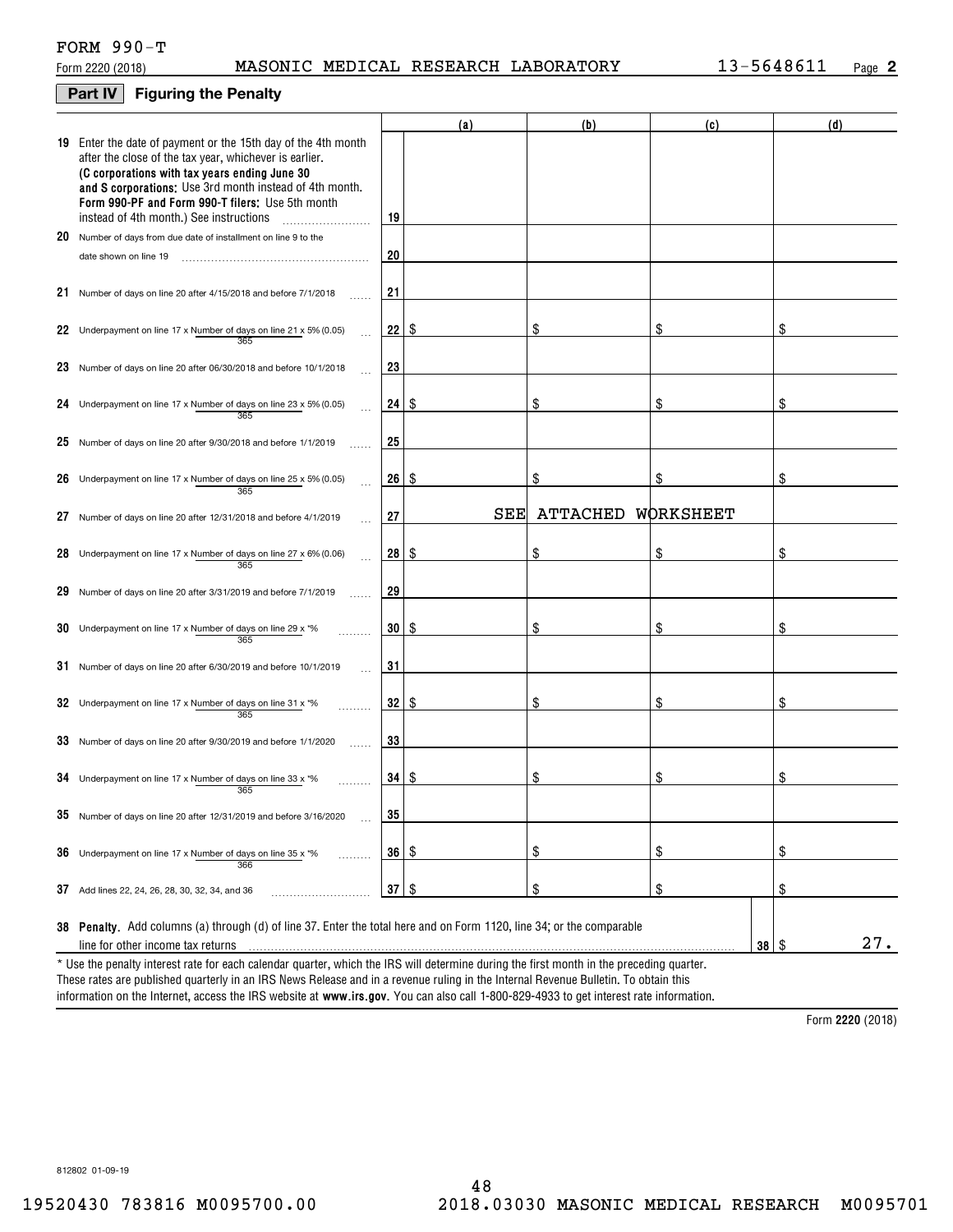### **UNDERPAYMENT OF ESTIMATED TAX WORKSHEET** FORM 990-T

| Name(s)                        | <b>Identifying Number</b> |                                                                                                                                                                                                                                                                                                                                       |                                   |                       |         |
|--------------------------------|---------------------------|---------------------------------------------------------------------------------------------------------------------------------------------------------------------------------------------------------------------------------------------------------------------------------------------------------------------------------------|-----------------------------------|-----------------------|---------|
|                                |                           | MASONIC MEDICAL RESEARCH LABORATORY                                                                                                                                                                                                                                                                                                   |                                   | 13-5648611            |         |
| (A)                            | (B)                       | (C)                                                                                                                                                                                                                                                                                                                                   | (D)                               | (E)                   | (F)     |
| $^\star$ Date                  | Amount                    | Adjusted<br><b>Balance Due</b>                                                                                                                                                                                                                                                                                                        | Number Days<br><b>Balance Due</b> | Daily<br>Penalty Rate | Penalty |
|                                |                           | $-0-$                                                                                                                                                                                                                                                                                                                                 |                                   |                       |         |
| 04/15/18                       | 164.                      | 164.                                                                                                                                                                                                                                                                                                                                  | 61                                | .000136986            | 1.      |
| 06/15/18                       | 164.                      | 328.                                                                                                                                                                                                                                                                                                                                  | 92                                | .000136986            | 4.      |
| 09/15/18                       | 164.                      | 492.                                                                                                                                                                                                                                                                                                                                  | 91                                | .000136986            | 6.      |
| 12/15/18                       | 164.                      | 656.                                                                                                                                                                                                                                                                                                                                  | 16                                | .000136986            | 1.      |
| 12/31/18                       | $\mathbf 0$ .             | 656.                                                                                                                                                                                                                                                                                                                                  | 135                               | .000164384            | 15.     |
|                                |                           |                                                                                                                                                                                                                                                                                                                                       |                                   |                       |         |
|                                |                           |                                                                                                                                                                                                                                                                                                                                       |                                   |                       |         |
|                                |                           |                                                                                                                                                                                                                                                                                                                                       |                                   |                       |         |
|                                |                           |                                                                                                                                                                                                                                                                                                                                       |                                   |                       |         |
|                                |                           |                                                                                                                                                                                                                                                                                                                                       |                                   |                       |         |
|                                |                           |                                                                                                                                                                                                                                                                                                                                       |                                   |                       |         |
|                                |                           |                                                                                                                                                                                                                                                                                                                                       |                                   |                       |         |
|                                |                           |                                                                                                                                                                                                                                                                                                                                       |                                   |                       |         |
|                                |                           |                                                                                                                                                                                                                                                                                                                                       |                                   |                       |         |
|                                |                           |                                                                                                                                                                                                                                                                                                                                       |                                   |                       |         |
|                                |                           |                                                                                                                                                                                                                                                                                                                                       |                                   |                       |         |
|                                |                           |                                                                                                                                                                                                                                                                                                                                       |                                   |                       |         |
|                                |                           |                                                                                                                                                                                                                                                                                                                                       |                                   |                       |         |
|                                |                           |                                                                                                                                                                                                                                                                                                                                       |                                   |                       |         |
|                                |                           |                                                                                                                                                                                                                                                                                                                                       |                                   |                       |         |
|                                |                           |                                                                                                                                                                                                                                                                                                                                       |                                   |                       |         |
| Penalty Due (Sum of Column F). |                           | $\begin{bmatrix} \begin{bmatrix} 0 & 0 & 0 & 0 \\ 0 & 0 & 0 & 0 \\ 0 & 0 & 0 & 0 \\ 0 & 0 & 0 & 0 \\ 0 & 0 & 0 & 0 \\ 0 & 0 & 0 & 0 \\ 0 & 0 & 0 & 0 \\ 0 & 0 & 0 & 0 & 0 \\ 0 & 0 & 0 & 0 & 0 \\ 0 & 0 & 0 & 0 & 0 \\ 0 & 0 & 0 & 0 & 0 \\ 0 & 0 & 0 & 0 & 0 \\ 0 & 0 & 0 & 0 & 0 \\ 0 & 0 & 0 & 0 & 0 \\ 0 & 0 & 0 & 0 & 0 \\ 0 & $ |                                   |                       | 27.     |

\* Date of estimated tax payment, withholding credit date or installment due date.

812511 04-01-18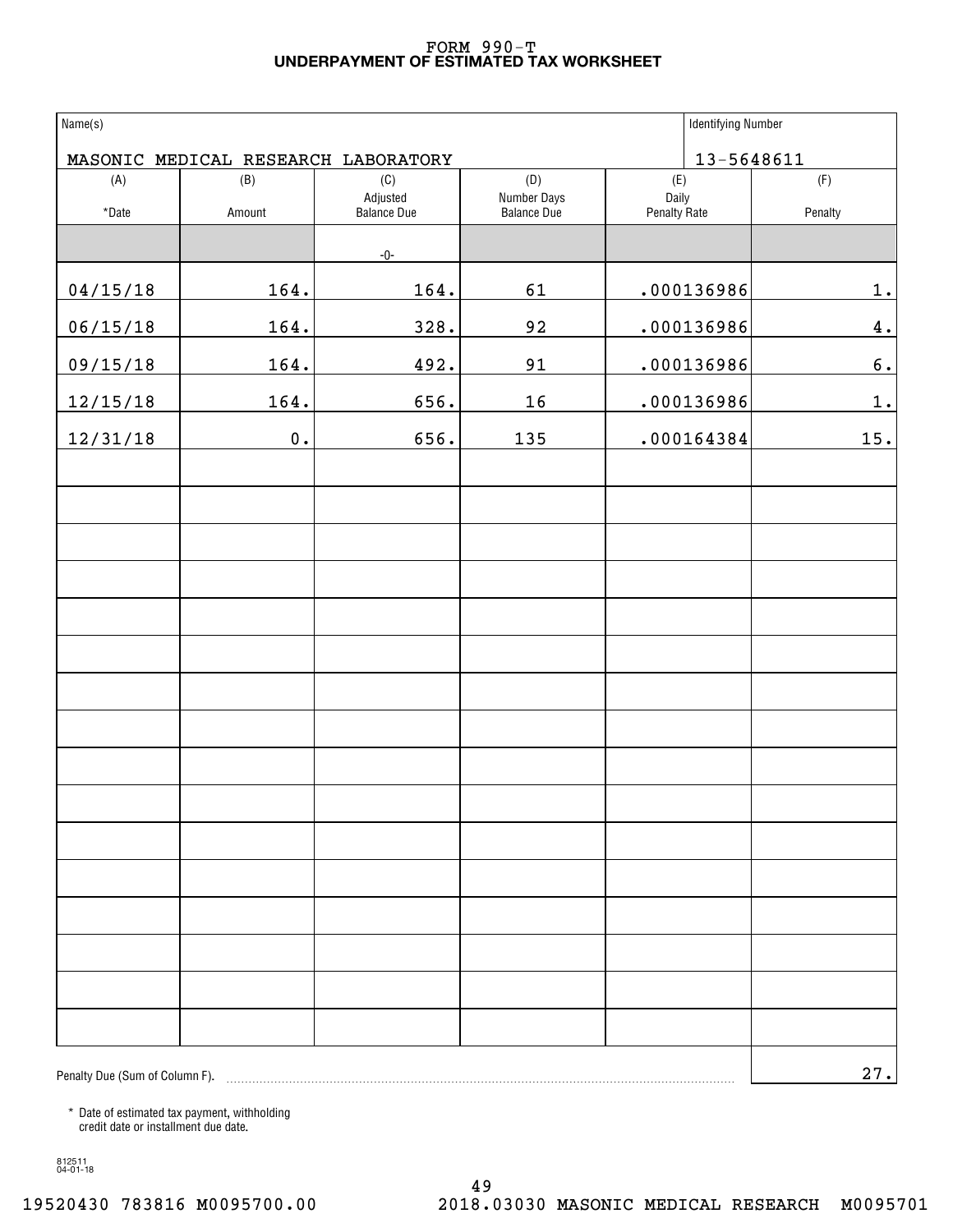NYS Annual Filing for Charitable Organizations www.CharitiesNYS.com

**Inspection**

| <b>1. General Information</b>                                                                                                                               |                                           |                                                                                                                     |                  |                                       |            |                             |                                                                                                                                                            |  |  |
|-------------------------------------------------------------------------------------------------------------------------------------------------------------|-------------------------------------------|---------------------------------------------------------------------------------------------------------------------|------------------|---------------------------------------|------------|-----------------------------|------------------------------------------------------------------------------------------------------------------------------------------------------------|--|--|
| and Ending (mm/dd/yyyy) 12/31/2018<br>01/01/2018<br>For Fiscal Year Beginning (mm/dd/yyyy)                                                                  |                                           |                                                                                                                     |                  |                                       |            |                             |                                                                                                                                                            |  |  |
| Check if Applicable:<br>Address Change                                                                                                                      |                                           | Employer Identification Number (EIN):<br>Name of Organization:<br>MASONIC MEDICAL RESEARCH LABORATORY<br>13-5648611 |                  |                                       |            |                             |                                                                                                                                                            |  |  |
| Name Change<br><b>Initial Filing</b>                                                                                                                        |                                           | NY Registration Number:<br>Mailing Address:<br>2150 BLEECKER STREET<br>$03 - 72 - 27$                               |                  |                                       |            |                             |                                                                                                                                                            |  |  |
| <b>Final Filing</b><br><b>Amended Filing</b>                                                                                                                |                                           | City / State / ZIP:<br>Telephone:<br>315 735-2217<br>13501<br>UTICA, NY                                             |                  |                                       |            |                             |                                                                                                                                                            |  |  |
| Reg ID Pending                                                                                                                                              | Website:                                  | Email:<br>ZIELINSKIJ@MMRI.EDU<br>WWW.MMRI.EDU                                                                       |                  |                                       |            |                             |                                                                                                                                                            |  |  |
| Check your organization's                                                                                                                                   |                                           |                                                                                                                     |                  |                                       |            |                             |                                                                                                                                                            |  |  |
| registration category:                                                                                                                                      |                                           | EPTL only<br>7A only                                                                                                |                  | $\boxed{\textbf{X}}$ DUAL (7A & EPTL) |            | <b>EXEMPT*</b>              | Confirm your Registration Category in the<br>Charities Registry at www.CharitiesNYS.com.                                                                   |  |  |
| 2. Certification                                                                                                                                            |                                           |                                                                                                                     |                  |                                       |            |                             |                                                                                                                                                            |  |  |
| two signatories.                                                                                                                                            |                                           |                                                                                                                     |                  |                                       |            |                             | See instructions for certification requirements. Improper certification is a violation of law that may be subject to penalties. The certification requires |  |  |
|                                                                                                                                                             |                                           |                                                                                                                     |                  |                                       |            |                             | We certify under penalties of perjury that we reviewed this report, including all attachments, and to the best of our knowledge and belief,                |  |  |
|                                                                                                                                                             |                                           |                                                                                                                     |                  |                                       |            |                             | they are true, correct and complete in accordance with the laws of the State of New York applicable to this report.                                        |  |  |
| President or Authorized Officer:                                                                                                                            |                                           |                                                                                                                     |                  |                                       |            | PRESIDENT                   | ALVARO F. QUIROGA-SANCHEZ                                                                                                                                  |  |  |
|                                                                                                                                                             |                                           | Signature                                                                                                           |                  |                                       |            | <b>Print Name and Title</b> | Date                                                                                                                                                       |  |  |
|                                                                                                                                                             |                                           |                                                                                                                     |                  |                                       | JOHN       |                             | S. ZIELINSKI                                                                                                                                               |  |  |
| Chief Financial Officer or Treasurer:                                                                                                                       |                                           |                                                                                                                     |                  |                                       | CFO        |                             |                                                                                                                                                            |  |  |
|                                                                                                                                                             | Print Name and Title<br>Date<br>Signature |                                                                                                                     |                  |                                       |            |                             |                                                                                                                                                            |  |  |
| 3. Annual Reporting Exemption                                                                                                                               |                                           |                                                                                                                     |                  |                                       |            |                             |                                                                                                                                                            |  |  |
|                                                                                                                                                             |                                           |                                                                                                                     |                  |                                       |            |                             | Check the exemption(s) that apply to your filing. If your organization is claiming an exemption under one category (7A or EPTL only filers) or both        |  |  |
|                                                                                                                                                             |                                           |                                                                                                                     |                  |                                       |            |                             | categories (DUAL filers) that apply to your registration, complete only parts 1, 2, and 3, and submit the certified Char500. No fee, schedules, or         |  |  |
|                                                                                                                                                             |                                           |                                                                                                                     |                  |                                       |            |                             | additional attachments are required. If you cannot claim an exemption or are a DUAL filer that claims only one exemption, you must file applicable         |  |  |
| schedules and attachments and pay applicable fees.                                                                                                          |                                           |                                                                                                                     |                  |                                       |            |                             |                                                                                                                                                            |  |  |
|                                                                                                                                                             |                                           |                                                                                                                     |                  |                                       |            |                             | 3a. 7A filing exemption: Total contributions from NY State including residents, foundations, government agencies, etc. did not                             |  |  |
|                                                                                                                                                             |                                           |                                                                                                                     |                  |                                       |            |                             | exceed \$25,000 and the organization did not engage a professional fund raiser (PFR) or fund raising counsel (FRC) to solicit                              |  |  |
|                                                                                                                                                             |                                           | contributions during the fiscal year.                                                                               |                  |                                       |            |                             |                                                                                                                                                            |  |  |
|                                                                                                                                                             |                                           |                                                                                                                     |                  |                                       |            |                             |                                                                                                                                                            |  |  |
|                                                                                                                                                             | during the fiscal year.                   |                                                                                                                     |                  |                                       |            |                             | 3b. EPTL filing exemption: Gross receipts did not exceed \$25,000 and the market value of assets did not exceed \$25,000 at any time                       |  |  |
|                                                                                                                                                             |                                           |                                                                                                                     |                  |                                       |            |                             |                                                                                                                                                            |  |  |
| 4. Schedules and Attachments                                                                                                                                |                                           |                                                                                                                     |                  |                                       |            |                             |                                                                                                                                                            |  |  |
| See the following page                                                                                                                                      |                                           |                                                                                                                     |                  |                                       |            |                             |                                                                                                                                                            |  |  |
| $\boxed{\text{X}}$ No 4a. Did your organization use a professional fund raiser, fund raising counsel or commercial co-venturer<br>Yes<br>for a checklist of |                                           |                                                                                                                     |                  |                                       |            |                             |                                                                                                                                                            |  |  |
| for fund raising activity in NY State? If yes, complete Schedule 4a.<br>schedules and                                                                       |                                           |                                                                                                                     |                  |                                       |            |                             |                                                                                                                                                            |  |  |
| attachments to                                                                                                                                              |                                           |                                                                                                                     |                  |                                       |            |                             |                                                                                                                                                            |  |  |
| $\boxed{\mathbf{X}}$ Yes<br>complete your filing.<br>4b. Did the organization receive government grants? If yes, complete Schedule 4b.<br>No.               |                                           |                                                                                                                     |                  |                                       |            |                             |                                                                                                                                                            |  |  |
| 5. Fee                                                                                                                                                      |                                           |                                                                                                                     |                  |                                       |            |                             |                                                                                                                                                            |  |  |
| See the checklist on the                                                                                                                                    |                                           | 7A filing fee:                                                                                                      | EPTL filing fee: |                                       | Total fee: |                             | Make a single check or money order                                                                                                                         |  |  |
| next page to calculate your                                                                                                                                 |                                           |                                                                                                                     |                  |                                       |            |                             | payable to:                                                                                                                                                |  |  |
| fee(s). Indicate fee(s) you                                                                                                                                 | \$                                        | 25.                                                                                                                 | \$               | 750.                                  | \$         | 775.                        | "Department of Law"                                                                                                                                        |  |  |
| are submitting here:                                                                                                                                        |                                           |                                                                                                                     |                  |                                       |            |                             |                                                                                                                                                            |  |  |

CHAR500 Annual Filing for Charitable Organizations (Updated January 2019)

\*The "Exempt" category refers to an organization's NYS registration status. It does not refer to its IRS tax designation.

868451 01-15-19 1019

1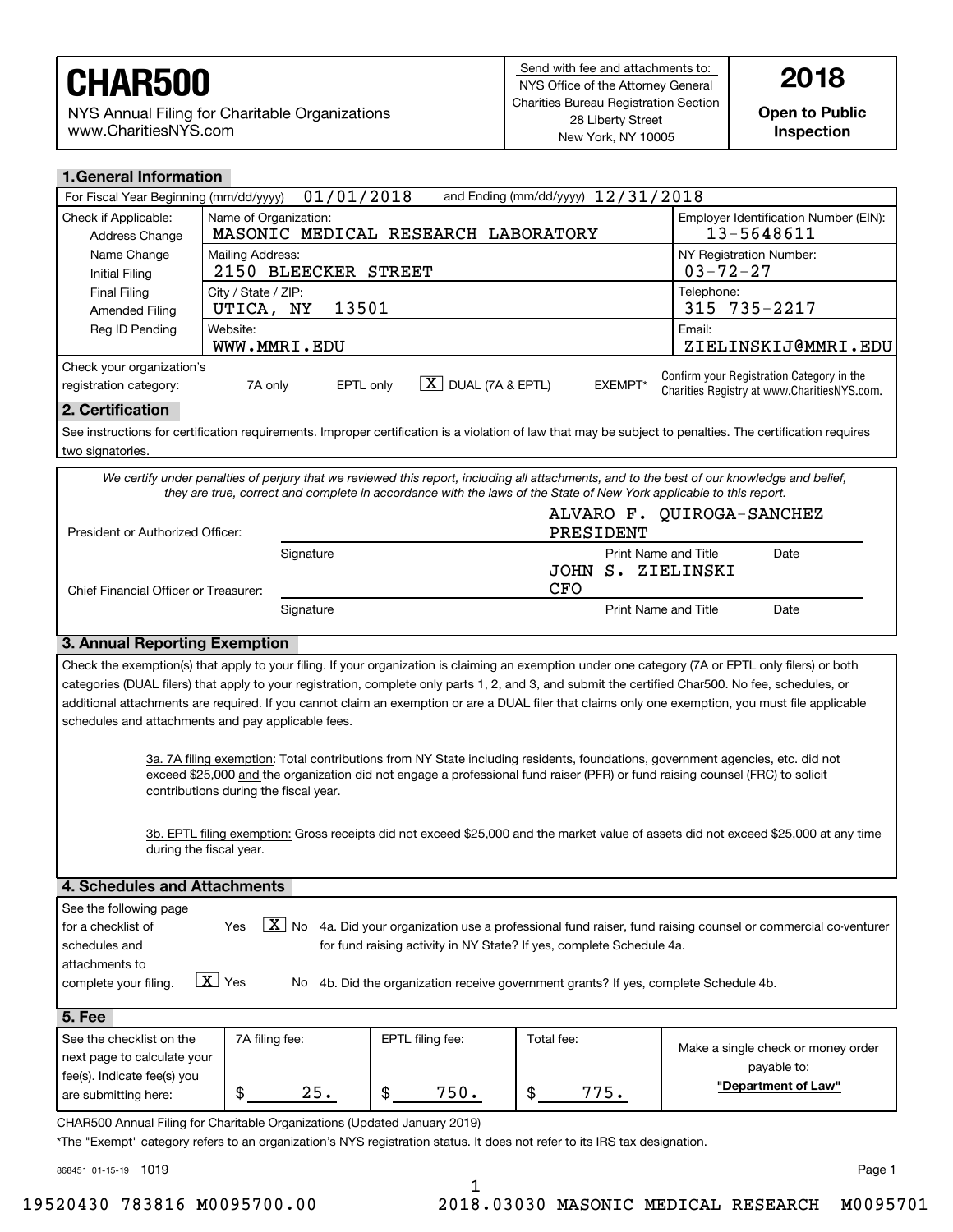### MASONIC MEDICAL RESEARCH LABORATORY

Annual Filing Checklist **CHAR500**

Simply submit the certified CHAR500 with no fee, schedule, or additional attachments IF: - Your organization is registered as 7A only and you marked the 7A filing exemption in Part 3.

- Your organization is registered as EPTL only and you marked the EPTL filing exemption in Part 3.

- Your organization is registered as DUAL and you marked both the 7A and EPTL filing exemption in Part 3.<br>-

#### **Checklist of Schedules and Attachments**

Check the schedules you must submit with your CHAR500 as described in Part 4:

If you answered "yes" in Part 4a, submit Schedule 4a: Professional Fund Raisers (PFR), Fund Raising Counsel (FRC), Commercial Co-Venturers (CCV)  $\boxed{\textbf{X}}$  If you answered "yes" in Part 4b, submit Schedule 4b: Government Grants

Check the financial attachments you must submit with your CHAR500:

- $\boxed{\textbf{X}}$  IRS Form 990, 990-EZ, or 990-PF, and 990-T if applicable
- $\boxed{\textbf{X}}$  All additional IRS Form 990 Schedules, including Schedule B (Schedule of Contributors). Schedule B of public charities is exempt from disclosure and will not be available for public review.

Our organization was eligible for and filed an IRS 990-N e-postcard. Our revenue exceeded \$25,000 and/or our assets exceeded \$25,000 in the filing year. We have included an IRS Form 990-EZ for state purposes only.

If you are a 7A only or DUAL filer, submit the applicable independent Certified Public Accountant's Review or Audit Report: Review Report if you received total revenue and support greater than \$250,000 and up to \$750,000.

 $\boxed{\textbf{X}}$  Audit Report if you received total revenue and support greater than \$750,000 No Review Report or Audit Report is required because total revenue and support is less than \$250,000 We are a DUAL filer and checked box 3a, no Review Report or Audit Report is required

### **Calculate Your Fee**

For 7A and DUAL filers, calculate the 7A fee:

- \$0, if you checked the 7A exemption in Part 3a
- $\boxed{\textbf{X}}$  \$25, if you did not check the 7A exemption in Part 3a

For EPTL and DUAL filers, calculate the EPTL fee:

\$0, if you checked the EPTL exemption in Part 3b

\$25, if the NET WORTH is less than \$50,000

\$50, if the NET WORTH is \$50,000 or more but less than \$250,000 **filers have registered with the NY** Charities Bureau

\$100, if the NET WORTH is \$250,000 or more but less than \$1,000,000

\$250, if the NET WORTH is \$1,000,000 or more but less than \$10,000,000

 $\boxed{\textbf{X}}$  \$750, if the NET WORTH is \$10,000,000 or more but less than \$50,000,000 \$1500, if the NET WORTH is \$50,000,000 or more

### **Send Your Filing**

Send your CHAR500, all schedules and attachments, and total fee to:

NYS Office of the Attorney General Charities Bureau Registration Section 28 Liberty Street New York, NY 10005

*Need Assistance?*

Visit:Call:Email:Charities.Bureau@ag.ny.gov www.CharitiesNYS.com(212) 416-8401

Organizations are assigned a Registration Category upon registration with the NY Charities Bureau: *Is my Registration Category 7A, EPTL, DUAL or EXEMPT?* 

**7A** filers are registered to solicit contributions in New York under Article 7-A of the Executive Law ("7A")

**EPTL** filers are registered under the Estates, Powers & Trusts Law ("EPTL") because they hold assets and/or conduct activities for charitable purposes in NY.

**DUAL** filers are registered under both 7A and EPTL.

and meet conditions in **Schedule E - Registration Exemption for Charitable Organizations** . These organizations are not required to file annual financial reports but may do so voluntarily.

Confirm your Registration Category and learn more about NY law at www.CharitiesNYS.com.

NET WORTH for fee purposes is calculated on: *Where do I find my organization's NET WORTH?*

- IRS Form 990 Part I. line 22
- IRS Form 990 Part I, line 22 IRS Form 990 EZ Part I, line 21
- IRS Form 990 PF, calculate the difference between Total Assets at Fair Market Value (Part II, line 16(c)) and Total Liabilities (Part II, line 23(b)).

868461 01-15-19 1019 CHAR500 Annual Filing for Charitable Organizations (Updated January 2019) Page 2

2